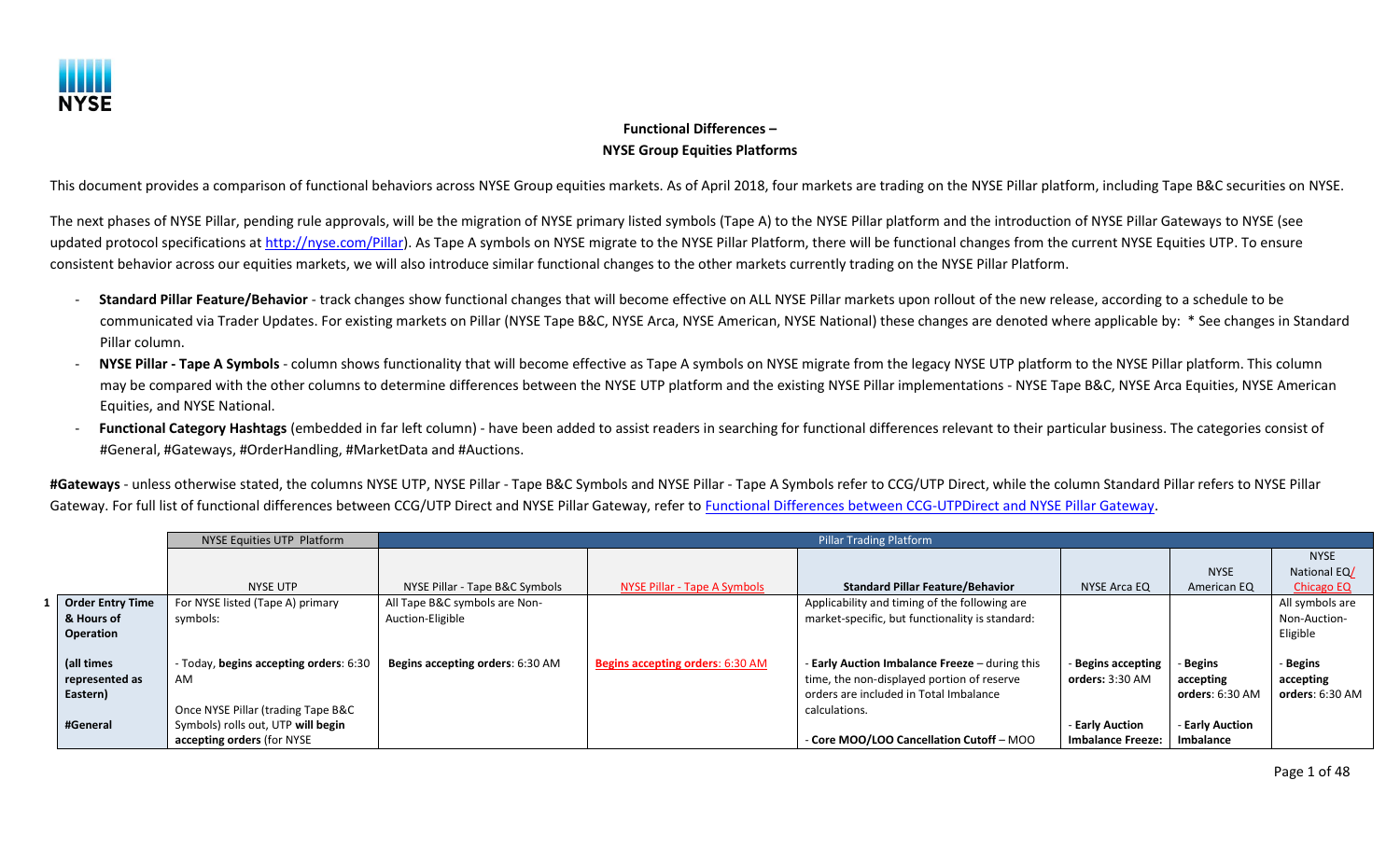| NYSE Equities UTP Platform                 |                                        |                                         | <b>Pillar Trading Platform</b>                                                              |                          |                               |                   |
|--------------------------------------------|----------------------------------------|-----------------------------------------|---------------------------------------------------------------------------------------------|--------------------------|-------------------------------|-------------------|
|                                            |                                        |                                         |                                                                                             |                          |                               | <b>NYSE</b>       |
|                                            |                                        |                                         |                                                                                             |                          | <b>NYSE</b>                   | National EQ/      |
| <b>NYSE UTP</b>                            | NYSE Pillar - Tape B&C Symbols         | <b>NYSE Pillar - Tape A Symbols</b>     | <b>Standard Pillar Feature/Behavior</b>                                                     | NYSE Arca EQ             | American EQ                   | <b>Chicago EQ</b> |
| listed/Tape A primary symbols): 6:30<br>AM |                                        |                                         | and LOO Orders may not be canceled,<br>cancel/replaced, or modified after this time.        | $3:59$ AM $- 4:00$<br>AM | Freeze:<br>$6:59$ AM $- 7:00$ |                   |
|                                            |                                        |                                         |                                                                                             |                          | AM                            |                   |
|                                            |                                        |                                         | Core Auction Imbalance Freeze - New MOO                                                     |                          |                               |                   |
|                                            |                                        |                                         | and LOO Orders will be rejected if entered                                                  |                          |                               |                   |
| (No Early Trading Session)                 | - Early Trading Session: 7:00 AM -     | <b>No Early Trading Session</b>         | during this time.                                                                           | - Early Trading          | - Early Trading               | - Early Trading   |
|                                            | 9:30 AM (no Early Open Auction and     |                                         |                                                                                             | Session: 4:00 AM         | Session: 7:00                 | Session: 7:00     |
|                                            | no Imbalance Freeze)                   |                                         | Other new Session 2 only orders sent during this<br>time:                                   | $-9:30$ AM               | $AM - 9:30 AM$                | $AM - 9:30 AM$    |
|                                            |                                        |                                         | will receive acknowledgement                                                                | - Core MOO/LOO           | - Core                        |                   |
|                                            |                                        |                                         | messages including a reason text                                                            | <b>Cancellation</b>      | <b>MOO/LOO</b>                |                   |
|                                            |                                        |                                         | Pending - Imbalance Freeze                                                                  | Cutoff:                  | <b>Cancellation</b>           |                   |
|                                            |                                        |                                         | can offset a Core Open Auction                                                              | 9:29 AM                  | Cutoff:                       |                   |
|                                            |                                        |                                         | imbalance but will not be displayed in                                                      |                          | 9:29 AM                       |                   |
|                                            |                                        |                                         | imbalance calculation                                                                       |                          |                               |                   |
|                                            |                                        |                                         | non-offsetting will be held in a freeze                                                     | - Core Auction           | - Core Auction                | - Core Trading    |
|                                            |                                        |                                         | queue until the auction has finished<br>running. Cancels sent for orders being              | <b>Imbalance Freeze:</b> | Imbalance                     | Session: 9:30     |
|                                            |                                        |                                         | held in the freeze queue will be                                                            | $9:29:55$ AM $-$         | Freeze:                       | $AM - 4:00 PM$    |
|                                            |                                        |                                         | processed after to the core open                                                            | 9:30 AM                  | $9:29:55$ AM $-$              |                   |
|                                            |                                        |                                         | auction                                                                                     |                          | 9:30 AM                       |                   |
|                                            |                                        |                                         | offset validation is performed against                                                      |                          |                               |                   |
| Opening auctions begin by DMM:             | Core Trading Session: 9:30 AM -        | - Core Trading Session: 9:30 AM -       | the most recently published imbalance                                                       | Core Trading             | Core Trading                  |                   |
| 9:30 AM                                    | 4:00 PM (no Core Open Auction and      | 4:00 PM (no Core Imbalance Freeze,      | calculation                                                                                 | Session: 9:30 AM         | Session: 9:30                 |                   |
|                                            | no Imbalance Freeze)                   | no Core MOO/LOO Cancellation<br>Cutoff) |                                                                                             | $-4:00$ PM               | $AM - 4:00 PM$                |                   |
| - MOC/LOC order entry and                  |                                        |                                         | New Session 1/2 orders will be accepted at any<br>time and can add to or flip an imbalance. | - Closing Auction        | - Closing                     |                   |
| cancellation cutoff time (only new         |                                        | - MOC/LOC order entry cutoff time       | Imbalance publication will reflect new Session                                              | <b>Imbalance Freeze:</b> | <b>Auction</b>                |                   |
| imbalance offsetting MOC/LOC               |                                        | <b>Closing Auction Imbalance Freeze</b> | $1/2$ orders.                                                                               | $3:59$ PM $- 4:00$       | <b>Imbalance</b>              |                   |
| allowed, as validated against the 3:45     |                                        | (only new imbalance offsetting          |                                                                                             | PM                       | Freeze:                       |                   |
| 50 PM imbalance calculation): 3:45-50      |                                        | MOC/LOC allowed as validated            | Closing Auction Imbalance Freeze - MOC and                                                  |                          | $3:50$ PM $- 4:00$            |                   |
| PM                                         |                                        | against the 3:50 PM regulatory          | LOC Orders may not be canceled,                                                             |                          | PM                            |                   |
|                                            |                                        | imbalance calculation): 3:50 PM         | cancel/replaced, or modified during this time.                                              |                          |                               |                   |
|                                            |                                        | - MOC/LOC cancellation cutoff time:     | New MOC and LOC Orders that would add to, or                                                |                          |                               |                   |
| - MOC/LOC Order cancellation cutoff        |                                        | 3:58 PM                                 | would flip, the most recently published                                                     |                          |                               |                   |
| time: 3:58 PM                              |                                        |                                         | imbalance, will be rejected during this time.                                               |                          |                               |                   |
| - d-Quotes order cutoff time: 3:59:50      | - D Order Entry Cutoff Time: 3:59:50   | - D Order Entry Cutoff Time: 3:59:50    | New MOC and LOC Orders that would offset the                                                |                          |                               |                   |
| PM                                         | PM (until Pillar Gateway is available  | $\underline{PM}$                        | imbalance will be accepted on an individual                                                 |                          |                               |                   |
|                                            | for NYSE, at which point there will be |                                         | order-by-order basis, if the order quantity is                                              |                          |                               |                   |
|                                            | no cutoff time for D-Orders)           |                                         | equal to or less than the size of the most                                                  |                          |                               |                   |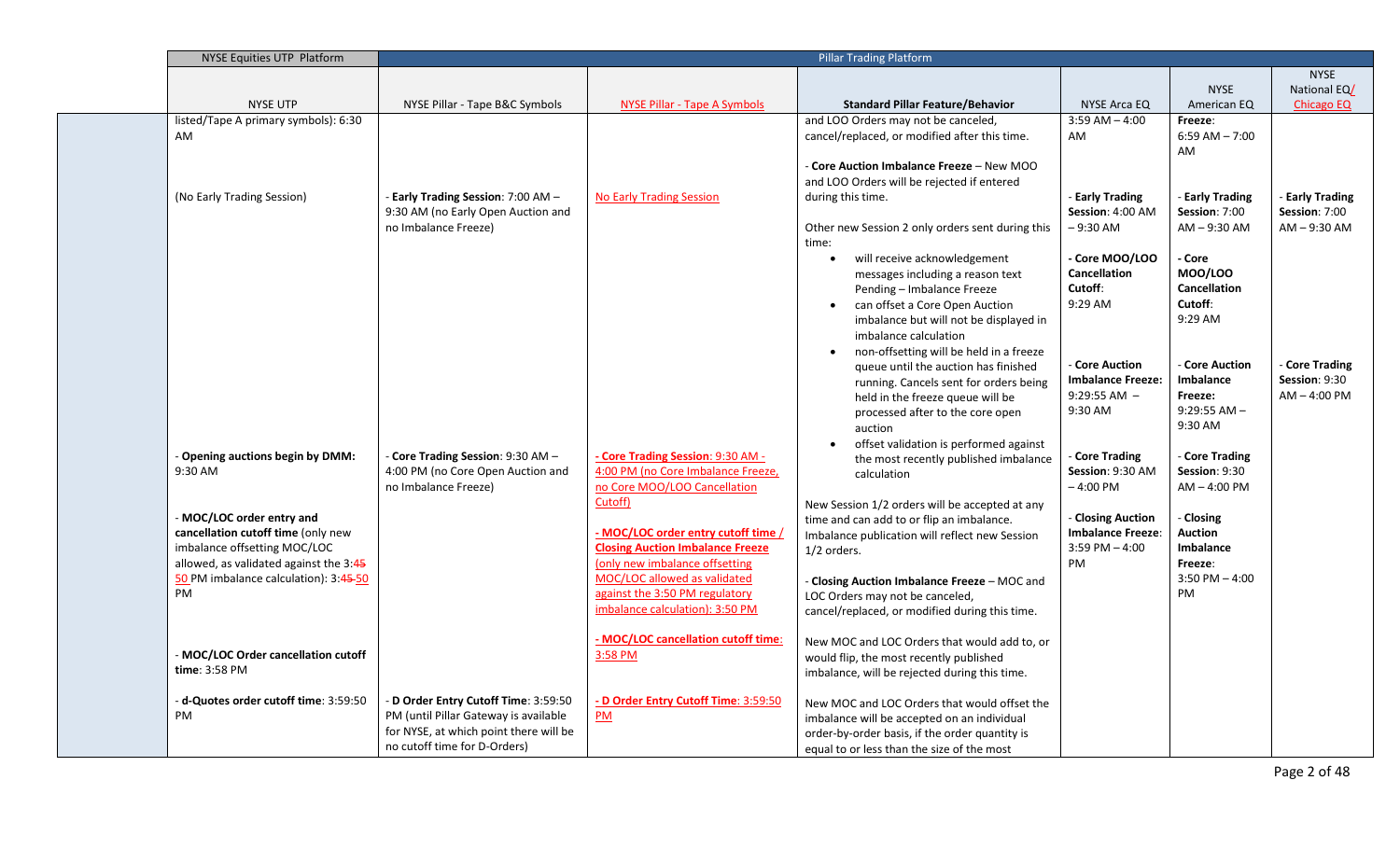|                                                                                      | NYSE Equities UTP Platform                                                                                                                                                        |                                                                                                                                                                                                                                                                                                                                                                                                                                                                                                                                                                                                                                                                                                                                           | <b>Pillar Trading Platform</b>                                                                                                                                                                                                                                                                     |                                                                                                                                                                                                                                                                                                                                                                                                                                           |                                                |                                               |                                             |
|--------------------------------------------------------------------------------------|-----------------------------------------------------------------------------------------------------------------------------------------------------------------------------------|-------------------------------------------------------------------------------------------------------------------------------------------------------------------------------------------------------------------------------------------------------------------------------------------------------------------------------------------------------------------------------------------------------------------------------------------------------------------------------------------------------------------------------------------------------------------------------------------------------------------------------------------------------------------------------------------------------------------------------------------|----------------------------------------------------------------------------------------------------------------------------------------------------------------------------------------------------------------------------------------------------------------------------------------------------|-------------------------------------------------------------------------------------------------------------------------------------------------------------------------------------------------------------------------------------------------------------------------------------------------------------------------------------------------------------------------------------------------------------------------------------------|------------------------------------------------|-----------------------------------------------|---------------------------------------------|
|                                                                                      |                                                                                                                                                                                   |                                                                                                                                                                                                                                                                                                                                                                                                                                                                                                                                                                                                                                                                                                                                           |                                                                                                                                                                                                                                                                                                    |                                                                                                                                                                                                                                                                                                                                                                                                                                           |                                                |                                               | <b>NYSE</b>                                 |
|                                                                                      |                                                                                                                                                                                   |                                                                                                                                                                                                                                                                                                                                                                                                                                                                                                                                                                                                                                                                                                                                           |                                                                                                                                                                                                                                                                                                    |                                                                                                                                                                                                                                                                                                                                                                                                                                           |                                                | <b>NYSE</b>                                   | National EQ/                                |
|                                                                                      | <b>NYSE UTP</b>                                                                                                                                                                   | NYSE Pillar - Tape B&C Symbols                                                                                                                                                                                                                                                                                                                                                                                                                                                                                                                                                                                                                                                                                                            | <b>NYSE Pillar - Tape A Symbols</b>                                                                                                                                                                                                                                                                | <b>Standard Pillar Feature/Behavior</b>                                                                                                                                                                                                                                                                                                                                                                                                   | NYSE Arca EQ                                   | American EQ                                   | <b>Chicago EQ</b>                           |
|                                                                                      | - Pegging e-Quotes order cutoff time:<br>3:59:50 PM<br>- No restrictions on d-Quotes<br>cancellations<br>- Closing Auctions begin by DMM:<br>4:00 PM<br>(No Late Trading Session) | Pegging orders cutoff time: 3:59:50<br>PM (until Pillar Gateway is available<br>for NYSE, at which point there will be<br>no cutoff time for Pegging orders)<br>No Closing Auction<br>and no Late Trading Session)<br><b>No Late Trading Session</b>                                                                                                                                                                                                                                                                                                                                                                                                                                                                                      | Pegging orders cutoff time: 3:59:50<br>PM (until Pillar Gateway is available<br>for NYSE, at which point there will be<br>no cutoff time for Pegging orders)<br>- D Order Cancellation Cutoff Time:<br>3:59:50 PM<br>- Closing Auctions begin by DMM:<br>4:00 PM<br><b>No Late Trading Session</b> | recently published imbalance calculation.<br>New orders eligible for continuous trading in<br>Session 2 will be accepted at any time and can<br>add to or flip an imbalance. Imbalance<br>publication will reflect new Session 2 eligible<br>orders.                                                                                                                                                                                      | - Late Trading<br>Session: 4:00 PM-<br>8:00 PM | - Late Trading<br>Session: 4:00<br>PM-8:00 PM | Late Trading<br>Session: 4:00<br>PM-8:00 PM |
| 2 Trading Session<br><b>Eligibility on</b><br><b>Orders</b><br>#General<br>#Gateways | Does not support designation of<br>trading session eligibility on orders, as<br>there is only one trading session (Core<br><b>Trading Session)</b>                                | Pillar will default trading session<br>eligibility based on order type as<br>follows:<br>- Market Day - Core<br>Primary Peg (Same Side) - Core<br>- Primary Peg Reserve - Core<br>Non-Displayed Primary Peg) - Core<br>- Market on Open (MOO) - Core*<br>- Limit on Open (LOO) – Core*<br>- Market on Close (MOC) - Core*<br>- Limit on Close (LOC) - Core*<br>- All D Orders - Core<br>*will route to Primary market<br>- ALL OTHER ORDER TYPES - Early &<br>Core<br><b>IMPORTANT:</b> Orders go live and are<br>eligible to execute based on these<br>trading session designations. Firms<br>will be responsible for managing their<br>execution risk around these defaults.<br>For orders designated with Early &<br>Core eligibility: | For ALL order types, Pillar will default<br>trading session eligibility to Core.                                                                                                                                                                                                                   | Supports various combinations of trading<br>session designation (trading session applicability<br>subject to order type specific rules):<br>- Early Trading Session (Session 1), only<br>- Core Trading Session (Session 2), only<br>- Late Trading Session (Session 3), only<br>- Early & Core Trading Sessions (Session 1/2)<br>- Core & Late Trading Sessions (Session 2/3)<br>- Early, Core & Late Trading Sessions (Session<br>1/2/3 | <b>Standard Pillar</b>                         | <b>Standard Pillar</b>                        | <b>Standard Pillar</b>                      |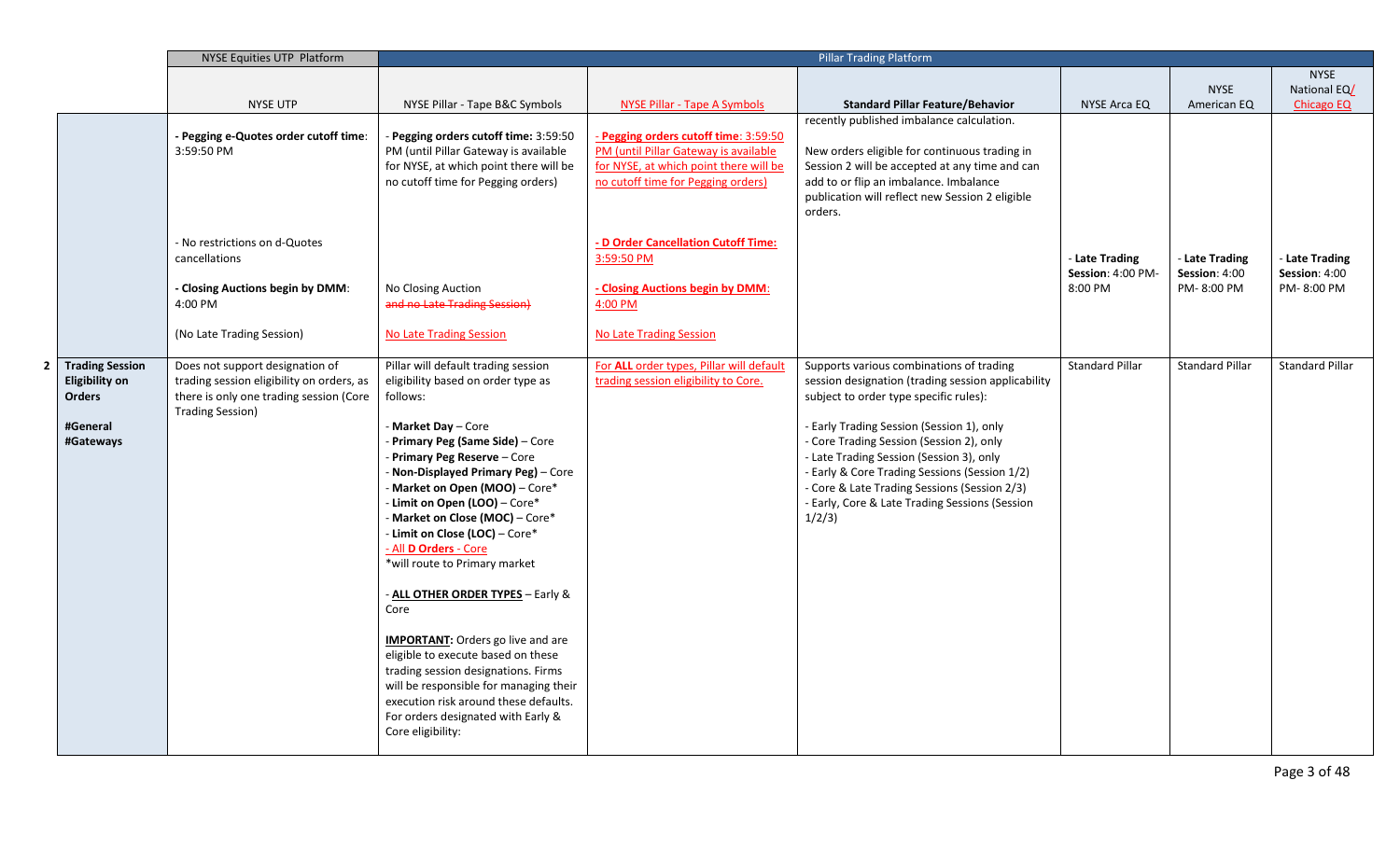|                         |                             | NYSE Equities UTP Platform               |                                                                   |                                                                                  | <b>Pillar Trading Platform</b>                     |                        |                        |                        |
|-------------------------|-----------------------------|------------------------------------------|-------------------------------------------------------------------|----------------------------------------------------------------------------------|----------------------------------------------------|------------------------|------------------------|------------------------|
|                         |                             |                                          |                                                                   |                                                                                  |                                                    |                        |                        | <b>NYSE</b>            |
|                         |                             |                                          |                                                                   |                                                                                  |                                                    |                        | <b>NYSE</b>            | National EQ/           |
|                         |                             | <b>NYSE UTP</b>                          | NYSE Pillar - Tape B&C Symbols                                    | NYSE Pillar - Tape A Symbols                                                     | <b>Standard Pillar Feature/Behavior</b>            | NYSE Arca EQ           | American EQ            | <b>Chicago EQ</b>      |
|                         |                             |                                          | - Firms that wish to only participate in                          |                                                                                  |                                                    |                        |                        |                        |
|                         |                             |                                          | the Early session must cancel their                               |                                                                                  |                                                    |                        |                        |                        |
|                         |                             |                                          | order prior to the Core Trading                                   |                                                                                  |                                                    |                        |                        |                        |
|                         |                             |                                          | Session                                                           |                                                                                  |                                                    |                        |                        |                        |
|                         |                             |                                          |                                                                   |                                                                                  |                                                    |                        |                        |                        |
|                         |                             |                                          | - Firms that wish to only participate in                          |                                                                                  |                                                    |                        |                        |                        |
|                         |                             |                                          | the Core session must enter their                                 |                                                                                  |                                                    |                        |                        |                        |
|                         |                             |                                          | order after the Core Trading Session                              |                                                                                  |                                                    |                        |                        |                        |
|                         |                             |                                          | begins                                                            |                                                                                  |                                                    |                        |                        |                        |
| $\overline{\mathbf{3}}$ | <b>FIX "Account"</b>        | Inbound FIX Orders and                   | Inbound FIX Orders and                                            | Same as NYSE Pillar - Tape B&C                                                   | Inbound FIX Orders and Cancel/Replace              | <b>Standard Pillar</b> | <b>Standard Pillar</b> | <b>Standard Pillar</b> |
|                         | (Tag 1) Length              | Cancel/Replace Requests may be sent      | Cancel/Replace Requests may be sent                               | <b>Symbols</b>                                                                   | Requests may be sent with up to 16 characters      |                        |                        |                        |
|                         | <b>Limitation on</b>        | with up to 32 characters in FIX Tag 1.   | with up to 20 characters in FIX Tag 1.                            |                                                                                  | in FIX Tag 1, which will be echoed back on         |                        |                        |                        |
|                         | <b>Inbound Orders &amp;</b> |                                          | Any values over 20 characters will be                             |                                                                                  | execution reports and sent for clearing, end of    |                        |                        |                        |
|                         | Cancel/Replace              |                                          | truncated. The truncated values will                              |                                                                                  | day files, etc. Any values over 16 characters will |                        |                        |                        |
|                         | <b>Requests</b>             |                                          | be echoed back on execution reports                               |                                                                                  | result in session layer reject of the message due  |                        |                        |                        |
|                         |                             |                                          | and sent for clearing, end of day files,                          |                                                                                  | to invalid format.                                 |                        |                        |                        |
|                         | #Gateways                   |                                          | etc.                                                              |                                                                                  |                                                    |                        |                        |                        |
| 4                       | Price, LastPx               | CCG/UTPDirect Price and LastPx fields    | CCG/UTPDirect Price and LastPx fields                             | CCG/UTPDirect Price and LastPx fields                                            | In Pillar Gateway, all price fields are formatted  | <b>Standard Pillar</b> | <b>Standard Pillar</b> | <b>Standard Pillar</b> |
|                         | <b>Formats on</b>           | on outgoing messages support up to 4     | on outgoing messages follow the                                   | on outgoing messages follow the                                                  | with a fixed price scale of 8.                     |                        |                        |                        |
|                         | Outgoing                    | digits to the right of the decimal point | Price Scale (either 3, 4 or 6) of the                             | Price Scale (either 3, 4 or 6) of the                                            |                                                    |                        |                        |                        |
|                         | Gateway                     |                                          | symbol published in the XDP Symbol                                | symbol published in the XDP Symbol                                               | XDP Symbol Index Mapping Message supports          |                        |                        |                        |
|                         | <b>Messages</b>             |                                          | Index Mapping Message. The                                        | Index Mapping Message. The                                                       | the following Price Scales - $3, 4$ or 6           |                        |                        |                        |
|                         |                             |                                          | expected maximum number of                                        | expected maximum number of                                                       |                                                    |                        |                        |                        |
|                         | <b>XDP Price Scale</b>      |                                          | significant digits to the right of the                            | significant digits to the right of the                                           |                                                    |                        |                        |                        |
|                         |                             |                                          | decimal is 5, with zeros placed as                                | decimal is 5, with zeros placed as<br>insignificant digits to fit the applicable |                                                    |                        |                        |                        |
|                         | #Gateways<br>#MarketData    |                                          | insignificant digits to fit the applicable<br>price scale format. | price scale format.                                                              |                                                    |                        |                        |                        |
| 5                       | <b>ExecID and</b>           | <b>CCG/Binary CCG:</b>                   | <b>CCG/Binary CCG:</b>                                            | Same as NYSE Pillar - Tape B&C                                                   | <b>FIX Protocol:</b>                               | <b>Standard Pillar</b> | <b>Standard Pillar</b> | <b>Standard Pillar</b> |
|                         | <b>ExecRefID</b>            |                                          |                                                                   | <b>Symbols</b>                                                                   |                                                    |                        |                        |                        |
|                         |                             | - ExecID - this tag/field is populated   | - ExecID - this tag/field is populated                            |                                                                                  | - ExecID - this tag/field is populated on all      |                        |                        |                        |
|                         | #Gateways                   | on executions, busts, and corrections    | on executions and busts (corrections                              |                                                                                  | MsgType = 8 messages, with a string of up to 32    |                        |                        |                        |
|                         | #MarketData                 | with the format "ClOrdID ActivityID"     | not supported in Pillar) with a unique                            |                                                                                  | characters (alphanumeric), which is globally       |                        |                        |                        |
|                         |                             | (FIX) or ActivityID (Binary) where       | TradeID. In the case of a bust, the                               |                                                                                  | unique                                             |                        |                        |                        |
|                         |                             | ActivityID is represented as             | TradeID represents the unique                                     |                                                                                  |                                                    |                        |                        |                        |
|                         |                             | RRRRRSSSSS for gateway sessions          | identifier of the bust action itself.                             |                                                                                  |                                                    |                        |                        |                        |
|                         |                             | subscribed to use the two-part           | Format is a string up to 10 char                                  |                                                                                  |                                                    |                        |                        |                        |
|                         |                             | ActivityID format.                       | numeric (see section, "Trade                                      |                                                                                  |                                                    |                        |                        |                        |
|                         |                             |                                          | Identifiers"). The TradeID is an                                  |                                                                                  |                                                    |                        |                        |                        |
|                         |                             | ActivityID uniqueness is maintained      | unbundled, unique identifier provided                             |                                                                                  |                                                    |                        |                        |                        |
|                         |                             | for all order activity that occurs per   | to both sides of the trade.                                       |                                                                                  |                                                    |                        |                        |                        |
|                         |                             | ClOrdID                                  |                                                                   |                                                                                  |                                                    |                        |                        |                        |
|                         |                             |                                          | Note: if a firm is on both sides of the                           |                                                                                  |                                                    |                        |                        |                        |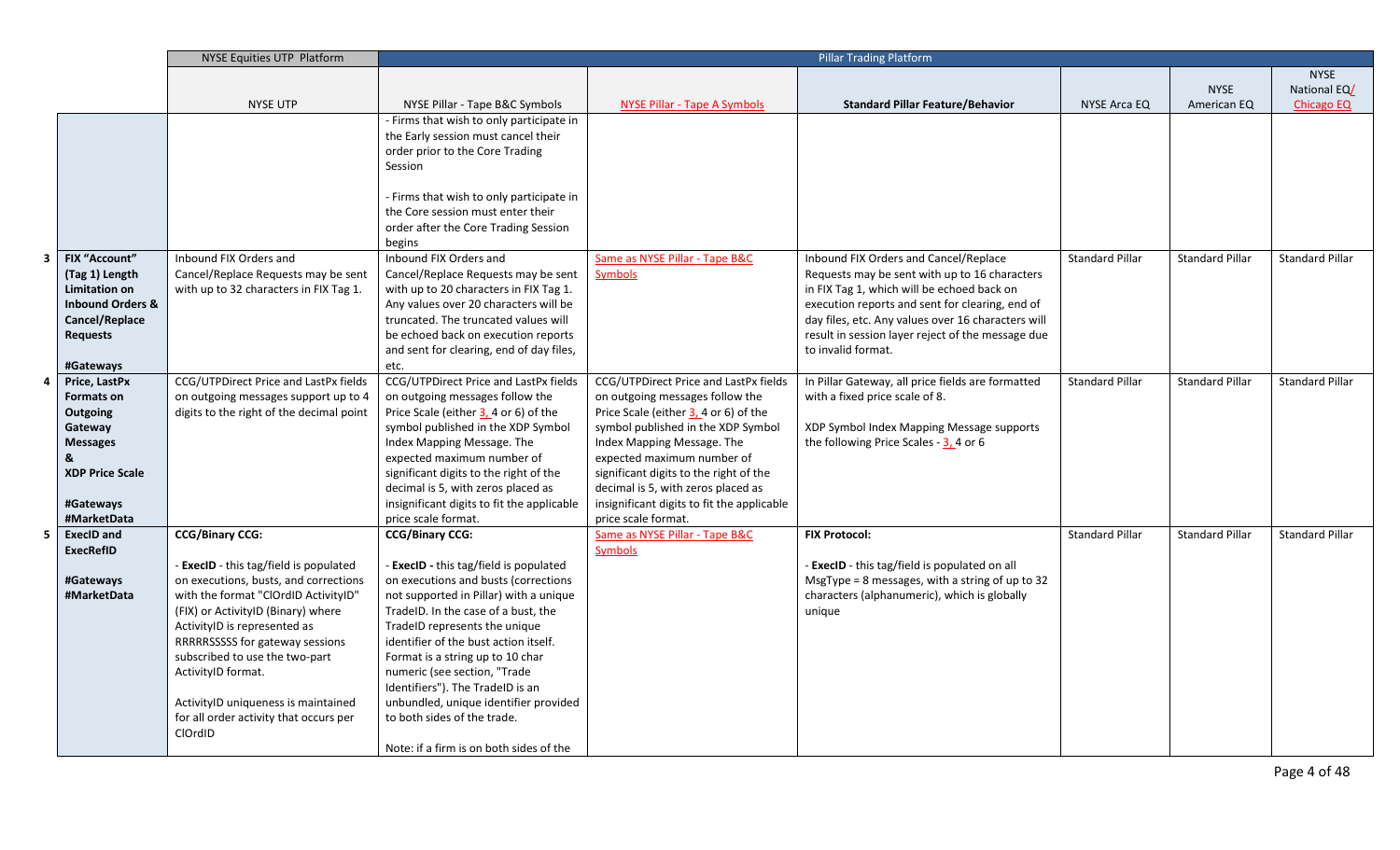|                          | <b>Pillar Trading Platform</b><br><b>NYSE Equities UTP Platform</b> |                                                                          |                                |                                                                   |                        |                        |                        |
|--------------------------|---------------------------------------------------------------------|--------------------------------------------------------------------------|--------------------------------|-------------------------------------------------------------------|------------------------|------------------------|------------------------|
|                          |                                                                     |                                                                          |                                |                                                                   |                        |                        | <b>NYSE</b>            |
|                          |                                                                     |                                                                          |                                |                                                                   |                        | <b>NYSE</b>            | National EQ/           |
|                          | <b>NYSE UTP</b>                                                     | NYSE Pillar - Tape B&C Symbols                                           | NYSE Pillar - Tape A Symbols   | <b>Standard Pillar Feature/Behavior</b>                           | <b>NYSE Arca EQ</b>    | American EQ            | Chicago EQ             |
|                          |                                                                     | trade, it would receive the same value                                   |                                |                                                                   |                        |                        |                        |
|                          |                                                                     | in ExecID for both the buy and sell                                      |                                |                                                                   |                        |                        |                        |
|                          |                                                                     | orders                                                                   |                                |                                                                   |                        |                        |                        |
|                          | - ExecRefID - this tag/field is                                     | - <b>ExecRefID</b> - this tag/field is                                   |                                | - ExecRefID - this tag/field is populated only on                 |                        |                        |                        |
|                          | populated only on trade                                             | populated only on trade busts                                            |                                | trade busts (corrections not supported in Pillar),                |                        |                        |                        |
|                          | busts/corrections, and refers to the                                | (corrections not supported in Pillar),                                   |                                | with the ExecID value of the original transaction                 |                        |                        |                        |
|                          | ExecID of the specific execution                                    | with the TradeID value of the original                                   |                                | which is being busted                                             |                        |                        |                        |
|                          | report that is being busted/corrected                               | transaction which is being busted;                                       |                                |                                                                   |                        |                        |                        |
|                          |                                                                     | format is a string up to 10 char                                         |                                |                                                                   |                        |                        |                        |
|                          | <b>ActivityID Format Session</b>                                    | numeric (see section, "Trade                                             |                                | <b>Binary Protocol:</b>                                           |                        |                        |                        |
|                          | <b>Configuration: All Binary CCG users</b>                          | Identifiers")                                                            |                                |                                                                   |                        |                        |                        |
|                          | receive the two-part ActivityID.                                    |                                                                          |                                | - ExecID and ExecRefID are not supported                          |                        |                        |                        |
|                          |                                                                     |                                                                          |                                |                                                                   |                        |                        |                        |
|                          | In addition to the two-part format,                                 |                                                                          |                                | - Instead, each response message has its own                      |                        |                        |                        |
|                          | some CCG FIX order entry and drop                                   |                                                                          |                                | SeqMsgID, which is globally unique and is                         |                        |                        |                        |
|                          | copy sessions are configured to use an                              |                                                                          |                                | referred back to on trade busts                                   |                        |                        |                        |
|                          | older, three-part ActivityID. For those                             |                                                                          |                                |                                                                   |                        |                        |                        |
|                          | sessions, it is represented GGGRRRSSS                               |                                                                          |                                |                                                                   |                        |                        |                        |
|                          |                                                                     |                                                                          |                                |                                                                   |                        |                        |                        |
|                          | Additional, FIX-only fields with two-                               | The following FIX tags are not                                           |                                |                                                                   |                        |                        |                        |
|                          | part ActivityID - the following FIX                                 | supported, and are not sent on order                                     |                                |                                                                   |                        |                        |                        |
|                          | tags are provided on order entry and                                | entry nor drop copy gateway                                              |                                |                                                                   |                        |                        |                        |
|                          | drop copy gateway execution reports,<br>populated with the two-part | execution reports:                                                       |                                |                                                                   |                        |                        |                        |
|                          | ActivityID portion of                                               | ERCReferenceNumber (9440),                                               |                                |                                                                   |                        |                        |                        |
|                          | ExecID/ExecRefID:                                                   | ExpERCReferenceNumber (9579) and                                         |                                |                                                                   |                        |                        |                        |
|                          |                                                                     | PrevExpERCReferenceNumber (9704)                                         |                                |                                                                   |                        |                        |                        |
|                          | ERCReferenceNumber (9440),                                          |                                                                          |                                |                                                                   |                        |                        |                        |
|                          | ExpERCReferenceNumber (9579) and                                    |                                                                          |                                |                                                                   |                        |                        |                        |
|                          | PrevExpERCReferenceNumber (9704)                                    |                                                                          |                                |                                                                   |                        |                        |                        |
| <b>Firm Identifier</b>   | Mnemonic                                                            | Mnemonic                                                                 | Same as NYSE Pillar - Tape B&C | <b>MPID</b>                                                       | <b>Standard Pillar</b> | <b>Standard Pillar</b> | <b>Standard Pillar</b> |
|                          |                                                                     |                                                                          | <b>Symbols</b>                 |                                                                   |                        |                        |                        |
| #Gateways                |                                                                     |                                                                          |                                |                                                                   |                        |                        |                        |
| <b>Order Identifiers</b> | Orders are identified on outgoing                                   | In CCG/Binary CCG, orders are                                            | Same as NYSE Pillar - Tape B&C | Orders are identified on outgoing messages with                   | <b>Standard Pillar</b> | <b>Standard Pillar</b> | <b>Standard Pillar</b> |
|                          | messages with MEOrderID.                                            | identified with a string up to 10 char                                   | <b>Symbols</b>                 | OrderID, an unsigned 64 bit value.                                |                        |                        |                        |
| #Gateways                |                                                                     | (FIX)/32 bit (Binary) MEOrderID.                                         |                                |                                                                   |                        |                        |                        |
| #MarketData              | This is published in XDP proprietary                                |                                                                          |                                | This 64 bit value matches what is published in                    |                        |                        |                        |
|                          | market data products in the OrderID<br>field.                       | The MEOrderID must be                                                    |                                | XDP 2.1proprietary market data products, in the<br>OrderID field. |                        |                        |                        |
|                          |                                                                     | concatenated with 3 other values                                         |                                |                                                                   |                        |                        |                        |
|                          |                                                                     | provided in reference data messages<br>in XDP 2.1proprietary market data |                                |                                                                   |                        |                        |                        |
|                          |                                                                     |                                                                          |                                |                                                                   |                        |                        |                        |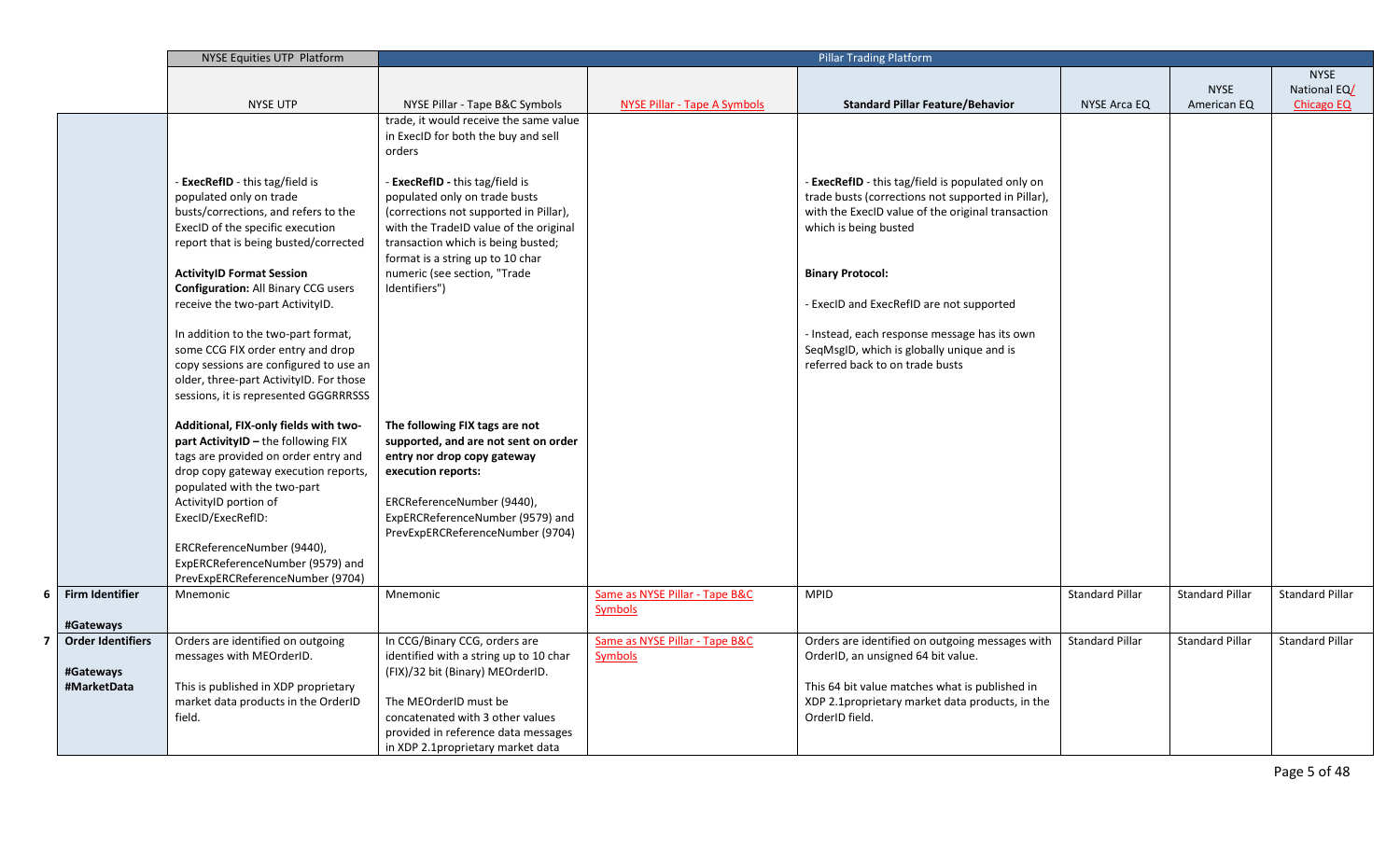|                                                      | NYSE Equities UTP Platform                                                                                                                                                                                                                                                                                              |                                                                                                                                                                                                                                                                                                           | <b>Pillar Trading Platform</b>                   |                                                  |                        |                        |                        |
|------------------------------------------------------|-------------------------------------------------------------------------------------------------------------------------------------------------------------------------------------------------------------------------------------------------------------------------------------------------------------------------|-----------------------------------------------------------------------------------------------------------------------------------------------------------------------------------------------------------------------------------------------------------------------------------------------------------|--------------------------------------------------|--------------------------------------------------|------------------------|------------------------|------------------------|
|                                                      |                                                                                                                                                                                                                                                                                                                         |                                                                                                                                                                                                                                                                                                           |                                                  |                                                  |                        |                        | <b>NYSE</b>            |
|                                                      |                                                                                                                                                                                                                                                                                                                         |                                                                                                                                                                                                                                                                                                           |                                                  |                                                  |                        | <b>NYSE</b>            | National EQ/           |
|                                                      | <b>NYSE UTP</b>                                                                                                                                                                                                                                                                                                         | NYSE Pillar - Tape B&C Symbols                                                                                                                                                                                                                                                                            | <b>NYSE Pillar - Tape A Symbols</b>              | <b>Standard Pillar Feature/Behavior</b>          | NYSE Arca EQ           | American EQ            | <b>Chicago EQ</b>      |
|                                                      |                                                                                                                                                                                                                                                                                                                         | products, to form a 64 bit OrderID:                                                                                                                                                                                                                                                                       |                                                  |                                                  |                        |                        |                        |
|                                                      |                                                                                                                                                                                                                                                                                                                         |                                                                                                                                                                                                                                                                                                           |                                                  |                                                  |                        |                        |                        |
|                                                      |                                                                                                                                                                                                                                                                                                                         | GTCIndicator + SystemID + MarketID +                                                                                                                                                                                                                                                                      |                                                  |                                                  |                        |                        |                        |
|                                                      |                                                                                                                                                                                                                                                                                                                         | MEOrderID                                                                                                                                                                                                                                                                                                 |                                                  |                                                  |                        |                        |                        |
|                                                      |                                                                                                                                                                                                                                                                                                                         |                                                                                                                                                                                                                                                                                                           |                                                  |                                                  |                        |                        |                        |
|                                                      |                                                                                                                                                                                                                                                                                                                         | This 64 bit OrderID matches what is                                                                                                                                                                                                                                                                       |                                                  |                                                  |                        |                        |                        |
|                                                      |                                                                                                                                                                                                                                                                                                                         | published in XDP 2.1in the OrderID                                                                                                                                                                                                                                                                        |                                                  |                                                  |                        |                        |                        |
|                                                      |                                                                                                                                                                                                                                                                                                                         | field.                                                                                                                                                                                                                                                                                                    |                                                  |                                                  |                        |                        |                        |
| <b>Trade Identifiers</b>                             | Executions receive a DBExecID, which                                                                                                                                                                                                                                                                                    | In CCG/Binary CCG, the DBExecID field                                                                                                                                                                                                                                                                     | Same as NYSE Pillar - Tape B&C                   | Executions receive a DealID, which is an un-     | <b>Standard Pillar</b> | <b>Standard Pillar</b> | <b>Standard Pillar</b> |
|                                                      | is a bundled identifier shared among                                                                                                                                                                                                                                                                                    | will be repurposed, and populated                                                                                                                                                                                                                                                                         | <b>Symbols</b>                                   | bundled identifier unique to each pair of orders |                        |                        |                        |
| #Gateways                                            | all executions that participate in a                                                                                                                                                                                                                                                                                    | instead with the Pillar TradeID                                                                                                                                                                                                                                                                           |                                                  | that execute.                                    |                        |                        |                        |
| #MarketData                                          | single transaction (can be more than                                                                                                                                                                                                                                                                                    | (unsigned 32-bit value formatted as a                                                                                                                                                                                                                                                                     |                                                  |                                                  |                        |                        |                        |
|                                                      | two orders).                                                                                                                                                                                                                                                                                                            | string up 10 char numeric). The                                                                                                                                                                                                                                                                           |                                                  | DealID is made up of the following concatenated  |                        |                        |                        |
|                                                      |                                                                                                                                                                                                                                                                                                                         | TradeID is an unbundled, unique                                                                                                                                                                                                                                                                           |                                                  | values, together forming an unsigned 64 bit      |                        |                        |                        |
|                                                      | This is published in XDP proprietary                                                                                                                                                                                                                                                                                    | identifier provided to both sides of                                                                                                                                                                                                                                                                      |                                                  | value:                                           |                        |                        |                        |
|                                                      | market data products in the DBExecID                                                                                                                                                                                                                                                                                    | the trade. Note: if a firm is on both                                                                                                                                                                                                                                                                     |                                                  |                                                  |                        |                        |                        |
|                                                      | field.                                                                                                                                                                                                                                                                                                                  | sides of the trade, it would receive                                                                                                                                                                                                                                                                      |                                                  | GTCIndicator + SystemID + MarketID + TradeID     |                        |                        |                        |
|                                                      |                                                                                                                                                                                                                                                                                                                         | the same value in DBExecID for both                                                                                                                                                                                                                                                                       |                                                  |                                                  |                        |                        |                        |
|                                                      |                                                                                                                                                                                                                                                                                                                         | the buy and sell orders                                                                                                                                                                                                                                                                                   |                                                  | The TradeID portion of this value matches what   |                        |                        |                        |
|                                                      |                                                                                                                                                                                                                                                                                                                         |                                                                                                                                                                                                                                                                                                           |                                                  | is published in XDP 2.1 proprietary market data  |                        |                        |                        |
|                                                      |                                                                                                                                                                                                                                                                                                                         | - CCG (FIX) - the tag DBExecID (9483)                                                                                                                                                                                                                                                                     |                                                  | products, in the TradelD field.                  |                        |                        |                        |
|                                                      |                                                                                                                                                                                                                                                                                                                         | is currently formatted as 6 char. This                                                                                                                                                                                                                                                                    |                                                  |                                                  |                        |                        |                        |
|                                                      |                                                                                                                                                                                                                                                                                                                         | will be expanded to up to 10 char to                                                                                                                                                                                                                                                                      |                                                  | In XDP 2.1, the DBExecID field is always         |                        |                        |                        |
|                                                      |                                                                                                                                                                                                                                                                                                                         | accommodate the TradeID                                                                                                                                                                                                                                                                                   |                                                  | populated with 0.                                |                        |                        |                        |
|                                                      |                                                                                                                                                                                                                                                                                                                         |                                                                                                                                                                                                                                                                                                           |                                                  |                                                  |                        |                        |                        |
|                                                      |                                                                                                                                                                                                                                                                                                                         | Binary CCG - no change to DBExecID                                                                                                                                                                                                                                                                        |                                                  |                                                  |                        |                        |                        |
|                                                      |                                                                                                                                                                                                                                                                                                                         | field format; it is already 10 char                                                                                                                                                                                                                                                                       |                                                  |                                                  |                        |                        |                        |
|                                                      |                                                                                                                                                                                                                                                                                                                         |                                                                                                                                                                                                                                                                                                           |                                                  |                                                  |                        |                        |                        |
|                                                      |                                                                                                                                                                                                                                                                                                                         | The unsigned 32-bit representation of                                                                                                                                                                                                                                                                     |                                                  |                                                  |                        |                        |                        |
|                                                      |                                                                                                                                                                                                                                                                                                                         | this TradeID matches what is                                                                                                                                                                                                                                                                              |                                                  |                                                  |                        |                        |                        |
|                                                      |                                                                                                                                                                                                                                                                                                                         |                                                                                                                                                                                                                                                                                                           |                                                  |                                                  |                        |                        |                        |
|                                                      |                                                                                                                                                                                                                                                                                                                         |                                                                                                                                                                                                                                                                                                           |                                                  |                                                  |                        |                        |                        |
|                                                      |                                                                                                                                                                                                                                                                                                                         |                                                                                                                                                                                                                                                                                                           |                                                  |                                                  |                        |                        |                        |
|                                                      |                                                                                                                                                                                                                                                                                                                         |                                                                                                                                                                                                                                                                                                           |                                                  |                                                  |                        |                        |                        |
|                                                      |                                                                                                                                                                                                                                                                                                                         |                                                                                                                                                                                                                                                                                                           |                                                  |                                                  |                        |                        |                        |
|                                                      |                                                                                                                                                                                                                                                                                                                         |                                                                                                                                                                                                                                                                                                           |                                                  |                                                  |                        |                        |                        |
|                                                      |                                                                                                                                                                                                                                                                                                                         |                                                                                                                                                                                                                                                                                                           |                                                  |                                                  |                        |                        |                        |
|                                                      |                                                                                                                                                                                                                                                                                                                         |                                                                                                                                                                                                                                                                                                           |                                                  |                                                  |                        |                        |                        |
|                                                      |                                                                                                                                                                                                                                                                                                                         |                                                                                                                                                                                                                                                                                                           |                                                  |                                                  |                        |                        |                        |
|                                                      |                                                                                                                                                                                                                                                                                                                         |                                                                                                                                                                                                                                                                                                           |                                                  |                                                  |                        |                        |                        |
|                                                      |                                                                                                                                                                                                                                                                                                                         |                                                                                                                                                                                                                                                                                                           |                                                  |                                                  |                        |                        |                        |
| Displayed<br><b>Liquidity Indicator</b><br>#Gateways | On executions, a Displayed Liquidity<br>Indicator is appended to end of the<br>BillingRate tag (9426). The indicator<br>designates how many shares<br>(represented as a range of quantity)<br>were displayed when the order was<br>executed.<br>This is informational purposes only,<br>and does not have any effect on | published in XDP 2.1 in the TradelD<br>field.<br>The billing indicator portion of the<br>BillingRate tag (9426) will continue to<br>be populated. However, the second<br>part, DisplayedLiquidityIndicator, will<br>not be populated, except for non-<br>displayed executions, which will<br>receive "/0" | Same as NYSE Pillar - Tape B&C<br><b>Symbols</b> | Not available in Pillar                          | <b>Standard Pillar</b> | <b>Standard Pillar</b> | <b>Standard Pillar</b> |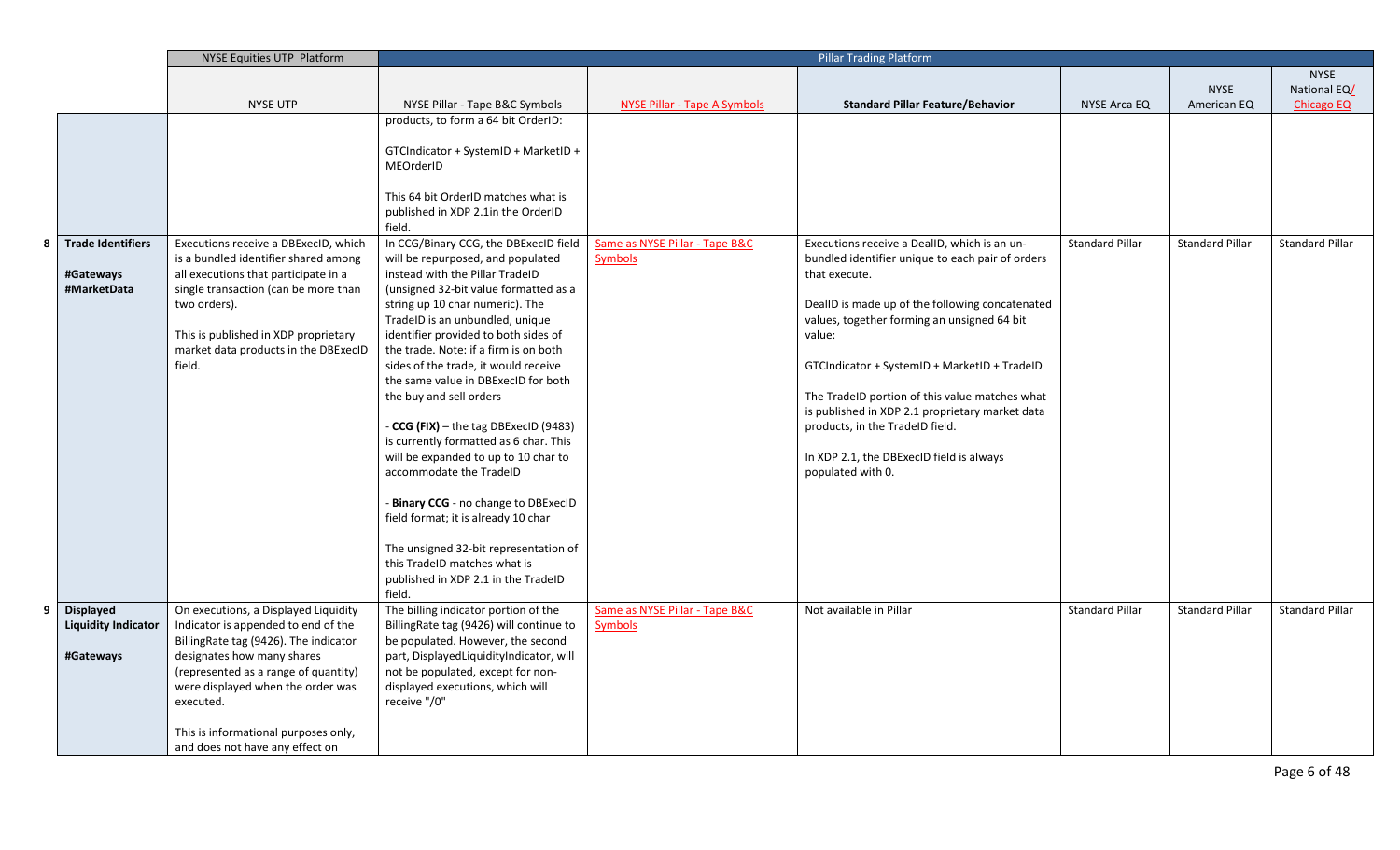|    |                          | NYSE Equities UTP Platform             |                                           | <b>Pillar Trading Platform</b>      |                                                 |                        |                        |                        |
|----|--------------------------|----------------------------------------|-------------------------------------------|-------------------------------------|-------------------------------------------------|------------------------|------------------------|------------------------|
|    |                          |                                        |                                           |                                     |                                                 |                        |                        | <b>NYSE</b>            |
|    |                          |                                        |                                           |                                     |                                                 |                        | <b>NYSE</b>            | National EQ/           |
|    |                          | <b>NYSE UTP</b>                        | NYSE Pillar - Tape B&C Symbols            | <b>NYSE Pillar - Tape A Symbols</b> | <b>Standard Pillar Feature/Behavior</b>         | NYSE Arca EQ           | American EQ            | <b>Chicago EQ</b>      |
|    |                          | transactional billing rates.           |                                           |                                     |                                                 |                        |                        |                        |
|    |                          |                                        |                                           |                                     |                                                 |                        |                        |                        |
|    |                          |                                        |                                           |                                     |                                                 |                        |                        |                        |
|    |                          |                                        |                                           |                                     |                                                 |                        |                        |                        |
| 10 | <b>Text on Execution</b> | Reason text is provided on Execution   | - When an order is rejected or            | Same as NYSE Pillar - Tape B&C      | A numeric reason code along with new            | <b>Standard Pillar</b> | <b>Standard Pillar</b> | Standard Pillar        |
|    | <b>Reports and</b>       | Reports and Cancel/Cancel-Replace      | cancelled at CCG/Binary CCG, existing     | <b>Symbols</b>                      | descriptive text is provided on Execution       |                        |                        |                        |
|    | Cancel/Cancel-           | Rejects                                | legacy gateway reject text will be        |                                     | Reports and Cancel/Cancel-Replace Reject.       |                        |                        |                        |
|    | <b>Replace Rejects</b>   |                                        | returned                                  |                                     | Example: "R028: Invalid Price"                  |                        |                        |                        |
|    |                          |                                        |                                           |                                     |                                                 |                        |                        |                        |
|    | #Gateways                |                                        | - Full list of reason codes to be         |                                     |                                                 |                        |                        |                        |
|    |                          |                                        | provided as an appendix to the            |                                     |                                                 |                        |                        |                        |
|    |                          |                                        | CCG/Binary CCG protocol<br>specifications |                                     |                                                 |                        |                        |                        |
| 11 | Other Fields on          | The following fields/tags are provided | The following fields/tags have been       | Same as NYSE Pillar - Tape B&C      | The following fields/tags have been eliminated, | <b>Standard Pillar</b> | <b>Standard Pillar</b> | <b>Standard Pillar</b> |
|    | <b>Execution Reports</b> | on Execution Reports originating from  | eliminated, and are not provided on       | <b>Symbols</b>                      | and are not provided on any messages:           |                        |                        |                        |
|    |                          | NYSE UTP:                              | any messages:                             |                                     |                                                 |                        |                        |                        |
|    | #Gateways                |                                        |                                           |                                     |                                                 |                        |                        |                        |
|    |                          | - EQuoteExecType (9560) - NYSE Floor   | EQuoteExecType (9560)                     |                                     | - EQuoteExecType (9560)                         |                        |                        |                        |
|    |                          | Broker FIX specification; NYSE Floor   |                                           |                                     |                                                 |                        |                        |                        |
|    |                          | Broker Algo eQuote specification       |                                           |                                     |                                                 |                        |                        |                        |
|    |                          |                                        |                                           |                                     |                                                 |                        |                        |                        |
|    |                          | - NYSEDirect/AutoExID (9430) - NYSE    | - NYSEDirect/AutoExID (9430)              |                                     | NYSEDirect/AutoExID (9430)                      |                        |                        |                        |
|    |                          | CCG FIX Specification; NYSE Floor      |                                           |                                     |                                                 |                        |                        |                        |
|    |                          | Broker Algo eQuote Specification       |                                           |                                     |                                                 |                        |                        |                        |
|    |                          |                                        |                                           |                                     |                                                 |                        |                        |                        |
|    |                          | - ClearingFirm (439) - NYSE CCG FIX    | ClearingFirm (439)                        |                                     | - ClearingFirm (439)                            |                        |                        |                        |
|    |                          | Specification; NYSE Floor Broker FIX   |                                           |                                     |                                                 |                        |                        |                        |
|    |                          | specification; NYSE Floor Broker Algo  |                                           |                                     |                                                 |                        |                        |                        |
|    |                          | eQuote Specification                   | The following fields/tags will continue   |                                     |                                                 |                        |                        |                        |
|    |                          |                                        | to be supported, but populated as         |                                     |                                                 |                        |                        |                        |
|    |                          |                                        | follows:                                  |                                     |                                                 |                        |                        |                        |
|    |                          |                                        |                                           |                                     |                                                 |                        |                        |                        |
|    |                          | - ContraBroker (375) - set to 'ANON'   | - ContraBroker (375) - always set to      |                                     | - ContraBroker (375)                            |                        |                        |                        |
|    |                          | for orders executed on NYSE UTP or     | 'ANON' regardless of whether the          |                                     |                                                 |                        |                        |                        |
|    |                          | "AHX" for orders entered on NYSE       | order executed on NYSE Pillar or was      |                                     |                                                 |                        |                        |                        |
|    |                          | UTP, then routed and executed at an    | entered on NYSE Pillar, then routed       |                                     |                                                 |                        |                        |                        |
|    |                          | away market                            | and executed at an away market            |                                     |                                                 |                        |                        |                        |
|    |                          |                                        |                                           |                                     |                                                 |                        |                        |                        |
|    |                          | - ExecBroker (76) - populated with     | - ExecBroker (76) - only populated        |                                     | - ExecBroker (76)                               |                        |                        |                        |
|    |                          | broker IntroducingBadgeID from the     | with broker IntroducingBadgeID from       |                                     |                                                 |                        |                        |                        |
|    |                          | incoming order if applicable; if not,  | the incoming order if applicable; if      |                                     |                                                 |                        |                        |                        |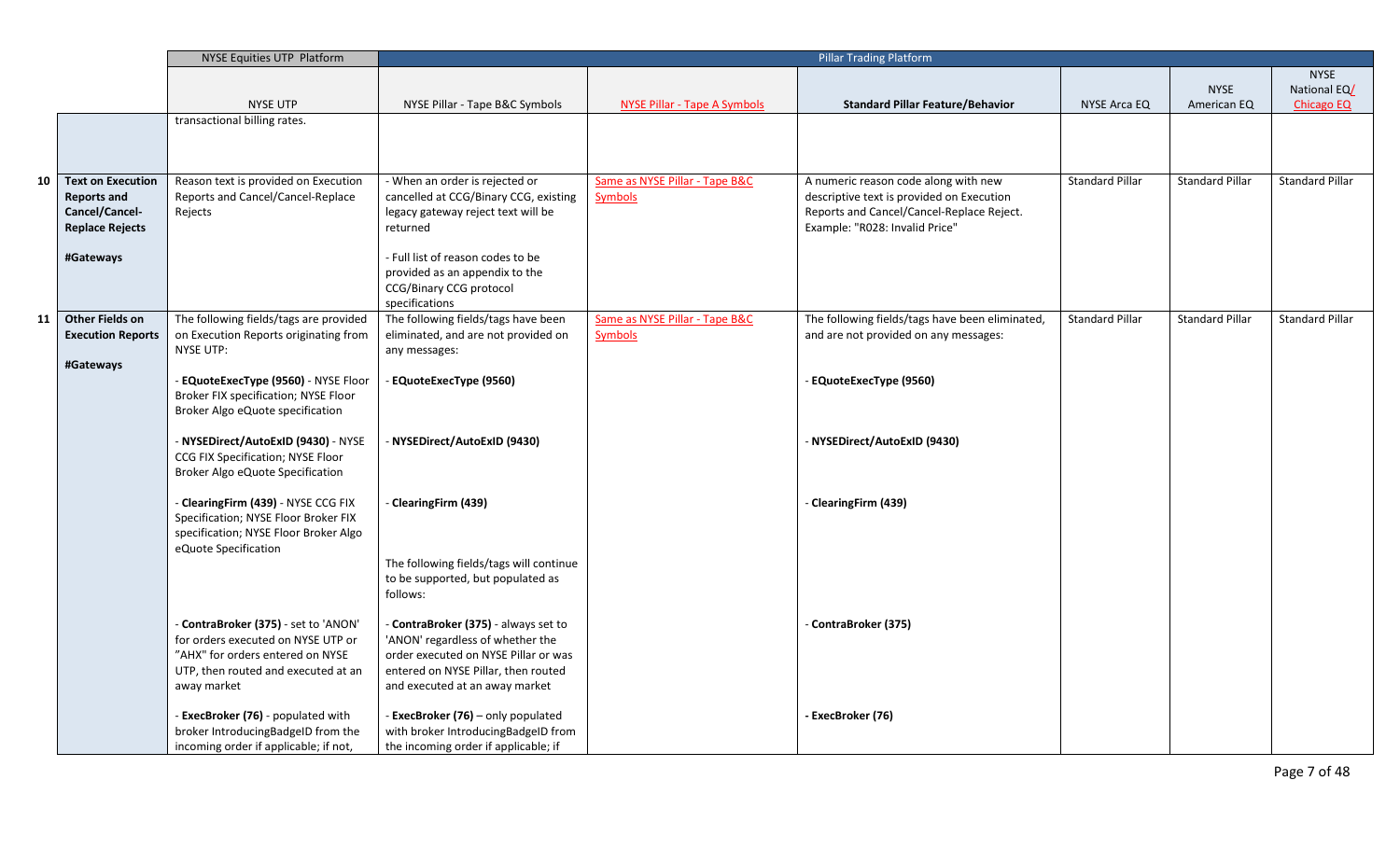|    |                                                             | <b>NYSE Equities UTP Platform</b>                                                                                                                                                                                                                                                                                                                                                                                                               |                                                                                                                                                                                                                  | <b>Pillar Trading Platform</b>                                                                                                                                                                                                                                                                                                        |                                                                                                                                                                                                                                                                                                                                                                                                                                                                                                                     |                        |                        |                                                                      |
|----|-------------------------------------------------------------|-------------------------------------------------------------------------------------------------------------------------------------------------------------------------------------------------------------------------------------------------------------------------------------------------------------------------------------------------------------------------------------------------------------------------------------------------|------------------------------------------------------------------------------------------------------------------------------------------------------------------------------------------------------------------|---------------------------------------------------------------------------------------------------------------------------------------------------------------------------------------------------------------------------------------------------------------------------------------------------------------------------------------|---------------------------------------------------------------------------------------------------------------------------------------------------------------------------------------------------------------------------------------------------------------------------------------------------------------------------------------------------------------------------------------------------------------------------------------------------------------------------------------------------------------------|------------------------|------------------------|----------------------------------------------------------------------|
|    |                                                             |                                                                                                                                                                                                                                                                                                                                                                                                                                                 |                                                                                                                                                                                                                  |                                                                                                                                                                                                                                                                                                                                       |                                                                                                                                                                                                                                                                                                                                                                                                                                                                                                                     |                        |                        | <b>NYSE</b>                                                          |
|    |                                                             |                                                                                                                                                                                                                                                                                                                                                                                                                                                 |                                                                                                                                                                                                                  |                                                                                                                                                                                                                                                                                                                                       |                                                                                                                                                                                                                                                                                                                                                                                                                                                                                                                     |                        | <b>NYSE</b>            | National EQ/                                                         |
|    |                                                             | NYSE UTP                                                                                                                                                                                                                                                                                                                                                                                                                                        | NYSE Pillar - Tape B&C Symbols                                                                                                                                                                                   | NYSE Pillar - Tape A Symbols                                                                                                                                                                                                                                                                                                          | <b>Standard Pillar Feature/Behavior</b>                                                                                                                                                                                                                                                                                                                                                                                                                                                                             | <b>NYSE Arca EQ</b>    | American EQ            | <b>Chicago EQ</b>                                                    |
|    |                                                             | populated with clearing firm.                                                                                                                                                                                                                                                                                                                                                                                                                   | not, tag is not sent.                                                                                                                                                                                            |                                                                                                                                                                                                                                                                                                                                       |                                                                                                                                                                                                                                                                                                                                                                                                                                                                                                                     |                        |                        |                                                                      |
| 12 | Done for Day<br><b>Messages</b><br>#Gateways                | - Done for Day messages (OrdStatus,<br>ExecType = Done for Day) are<br>optionally sent to CCG/Binary CCG<br>sessions based on a mnemonic-level<br>subscription service<br>- The Done for Day messages are sent<br>for all open orders as each individual<br>symbol's closing trade is processed.<br>For symbols that do not have a closing<br>trade, an unsolicited "UROUT"<br>message is sent at the conclusion of<br>the Core Trading Session | <b>Standard Pillar</b><br>(Regardless of whether firms are<br>subscribed to receive them or not,<br>Done for Day messages are sent for<br>all open orders at the conclusion of<br>the Core Trading Session.)     | <b>Standard Pillar</b><br>(Regardless of whether firms are<br>subscribed to receive them or not,<br>Done for Day messages are sent for<br>all open orders at the conclusion of<br>the Core Trading Session.)                                                                                                                          | - Done for Day messages are not controlled by<br>subscription; they are sent by default to all firms<br>and all gateway sessions<br>- The Done for Day messages are automatically<br>sent for all open orders at the conclusion of the<br>Core Trading Session                                                                                                                                                                                                                                                      | <b>Standard Pillar</b> | <b>Standard Pillar</b> | <b>Standard Pillar</b>                                               |
| 13 | <b>Max Order</b><br>Quantity<br>#Gateways<br>#OrderHandling | To Matching Engine - 25,000,000<br>shares<br>To Broker Systems - 99,000,000<br>shares                                                                                                                                                                                                                                                                                                                                                           | To Matching Engine - Standard Pillar<br>To Broker Systems - 99,000,000<br>shares                                                                                                                                 | To Matching Engine:<br>- Auction Only Order types (MOO,<br>LOO, MOC, LOC, Imbalance Offset for<br>Close, Closing D Order, Opening D<br>Order, Crowd orders, DMM orders<br>representing manual interest for open<br>and close) - 25,000,000 shares<br>- All other orders - Standard Pillar<br>To Broker Systems - 99,000,000<br>shares | 5,000,000 shares                                                                                                                                                                                                                                                                                                                                                                                                                                                                                                    | <b>Standard Pillar</b> | <b>Standard Pillar</b> | <b>Standard Pillar</b><br>Cross orders on<br>Chicago -<br>25,000,000 |
| 14 | <b>Max Order Price</b><br>#Gateways<br>#OrderHandling       | 9,999.99 for orders eligible for auto-<br>execution<br>999,999.99 for orders ineligible for<br>auto-execution                                                                                                                                                                                                                                                                                                                                   | Standard Pillar, except Max Price for<br>securities with price scale of 3 is<br>limited to 2 decimals to the right of<br>the digit instead of 3 (\$999,999.99).<br>e.g., for Retail Price Improvement<br>orders. | Standard Pillar, except Max Price for<br>securities with price scale of 3 is<br>limited to 2 decimals to the right of<br>the digit instead of 3 (\$999,999.99) -<br>e.g., for Retail Price Improvement<br>orders.                                                                                                                     | The systemic maximum Price value supported<br>for order entry is based on the binary u32<br>limitation in XDP for price:<br>- Price scale for individual securities is published<br>in the XDP Symbol Index Mapping Message<br>- Max price for securities with a price scale of 6<br>is \$4,294.672960<br>- Max price for securities with a price scale of 4<br>is \$429,467.2960<br>- Max price for securities with a price scale of 3<br>is \$999,999.999<br>- Any price above these maximums will be<br>rejected | <b>Standard Pillar</b> | <b>Standard Pillar</b> | <b>Standard Pillar</b>                                               |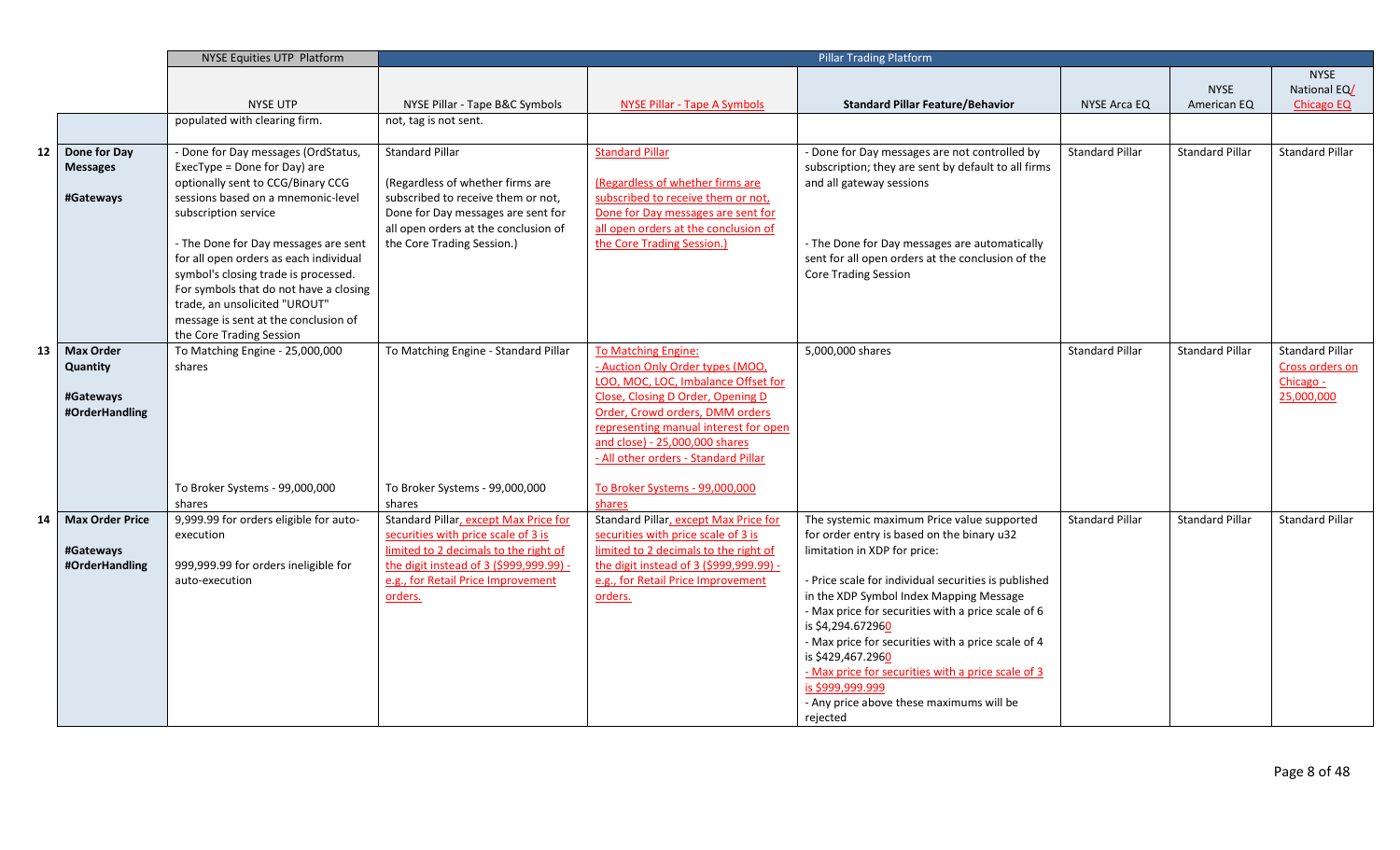|    |                          | NYSE Equities UTP Platform                             |                                      | <b>Pillar Trading Platform</b>                                                |                                                      |                        |                        |                        |
|----|--------------------------|--------------------------------------------------------|--------------------------------------|-------------------------------------------------------------------------------|------------------------------------------------------|------------------------|------------------------|------------------------|
|    |                          |                                                        |                                      |                                                                               |                                                      |                        |                        | <b>NYSE</b>            |
|    |                          |                                                        |                                      |                                                                               |                                                      |                        | <b>NYSE</b>            | National EQ/           |
|    |                          | <b>NYSE UTP</b>                                        | NYSE Pillar - Tape B&C Symbols       | NYSE Pillar - Tape A Symbols                                                  | <b>Standard Pillar Feature/Behavior</b>              | NYSE Arca EQ           | American EQ            | <b>Chicago EQ</b>      |
| 15 | <b>Market Order</b>      | - Market Collars are calculated off of                 | <b>Standard Pillar</b>               | <b>Standard Pillar</b>                                                        | - Market Collars are calculated off of the           | <b>Standard Pillar</b> | <b>Standard Pillar</b> | <b>Standard Pillar</b> |
|    | <b>Collars</b>           | the NBBO. When NBBO is crossed,                        |                                      |                                                                               | Consolidated Last Sale (applicable only during       |                        |                        |                        |
|    |                          | NYSE best quote is used.                               |                                      |                                                                               | Core Trading Session)                                |                        |                        |                        |
|    | #OrderHandling           |                                                        |                                      |                                                                               |                                                      |                        |                        |                        |
|    |                          | - The reference price for the price                    |                                      |                                                                               | - The reference price for the price bucket is the    |                        |                        |                        |
|    |                          | buckets is NBBO                                        |                                      |                                                                               | <b>Consolidated Last Sale</b>                        |                        |                        |                        |
|    |                          |                                                        |                                      |                                                                               |                                                      |                        |                        |                        |
|    |                          |                                                        |                                      |                                                                               |                                                      |                        |                        |                        |
|    |                          | - Market orders will trade/route up to                 |                                      |                                                                               | - Market orders will trade/route up to (not          |                        |                        |                        |
|    |                          | (and including) the collars, and the                   |                                      |                                                                               | including) the collars. The residual will be held    |                        |                        |                        |
|    |                          | residual will cancel after trading at the              |                                      |                                                                               | blind one quoting MPV inside the collars             |                        |                        |                        |
|    |                          | collars                                                |                                      |                                                                               |                                                      |                        |                        |                        |
| 16 | <b>Limit Order Price</b> | - Limit Order Price Check is performed                 | <b>Standard Pillar</b>               | <b>Standard Pillar, but in addition Limit</b>                                 | - Limit Order Price Checks are calculated off of     | <b>Standard Pillar</b> | <b>Standard Pillar</b> | <b>Standard Pillar</b> |
|    | <b>Check</b>             | based on the Market Collars, Market                    |                                      | Order Price Check won't apply to the                                          | the NBBO. When NBBO is crossed, it is still used     |                        |                        |                        |
|    |                          | Collars are calculated off of the NBBO.                |                                      | orders arriving before the opening                                            | for limit order price check.                         | * See changes in       | * See changes in       |                        |
|    | #OrderHandling           | When NBBO is crossed, NYSE best                        |                                      | and after the scheduled closing time.                                         |                                                      | <b>Standard Pillar</b> | <b>Standard Pillar</b> |                        |
|    |                          | quote is used. If NBBO is crossed and                  |                                      |                                                                               |                                                      | column                 | column                 |                        |
|    |                          | there is no NYSE best quote, limit                     |                                      | Limit orders arriving prior to the                                            |                                                      |                        |                        |                        |
|    |                          | order price check will not apply.                      |                                      | opening will not be re-evaluated for                                          |                                                      |                        |                        |                        |
|    |                          |                                                        |                                      | Limit Order Price Check after the<br>auction or if the stock transitions into | - The reference price for the price bucket is the    |                        |                        |                        |
|    |                          | - The reference price for the price<br>buckets is NBBO |                                      | the close without opening                                                     | <b>Consolidated Last Sale</b>                        |                        |                        |                        |
|    |                          |                                                        |                                      |                                                                               |                                                      |                        |                        |                        |
|    |                          | - Limit Order Price Check won't apply                  |                                      |                                                                               | - Limit Order Price Check is applicable at all       |                        |                        |                        |
|    |                          | before the opening or during the                       |                                      |                                                                               | times, except when there is no NBBO in which         |                        |                        |                        |
|    |                          | trading halts                                          |                                      |                                                                               | case the check is not performed. Orders not          |                        |                        |                        |
|    |                          |                                                        |                                      |                                                                               | eligible for the current session at the time of      |                        |                        |                        |
|    |                          |                                                        |                                      |                                                                               | arrival will be evaluated against the limit order    |                        |                        |                        |
|    |                          |                                                        |                                      |                                                                               | price checks prior to being eligible and placed on   |                        |                        |                        |
|    |                          |                                                        |                                      |                                                                               | the book.                                            |                        |                        |                        |
|    |                          |                                                        |                                      |                                                                               |                                                      |                        |                        |                        |
|    |                          |                                                        |                                      |                                                                               | - For primary symbols only - Limit Order Price       |                        |                        |                        |
|    |                          |                                                        |                                      |                                                                               | Check is not applicable for orders arriving during   |                        |                        |                        |
|    |                          |                                                        |                                      |                                                                               | the halt. Limit orders arriving during the halt will |                        |                        |                        |
|    |                          |                                                        |                                      |                                                                               | not be re-evaluated for Limit Order Price Check      |                        |                        |                        |
|    |                          |                                                        |                                      |                                                                               | after the auction or if halt transitions into the    |                        |                        |                        |
|    |                          |                                                        |                                      |                                                                               | close                                                |                        |                        |                        |
| 17 | <b>Working Price on</b>  | - Outgoing messages (acks, fills,                      | - Outgoing messages (acks, fills,    | Same as NYSE Pillar - Tape B&C                                                | - Outgoing messages (acks, fills, UROUTs)            | <b>Standard Pillar</b> | <b>Standard Pillar</b> | <b>Standard Pillar</b> |
|    | Outgoing                 | UROUTs) receive Limit Price in the                     | UROUTs) receive Working Price in the | <b>Symbols</b>                                                                | receive Limit Price and Working Price in separate    |                        |                        |                        |
|    | <b>Messages</b>          | Price field/tag                                        | Price field/tag                      |                                                                               | fields/tags                                          |                        |                        |                        |
|    | #Gateways                |                                                        | - Working price on Market Orders -   |                                                                               | - The working price for a Market Order is            |                        |                        |                        |
|    |                          |                                                        |                                      |                                                                               |                                                      |                        |                        |                        |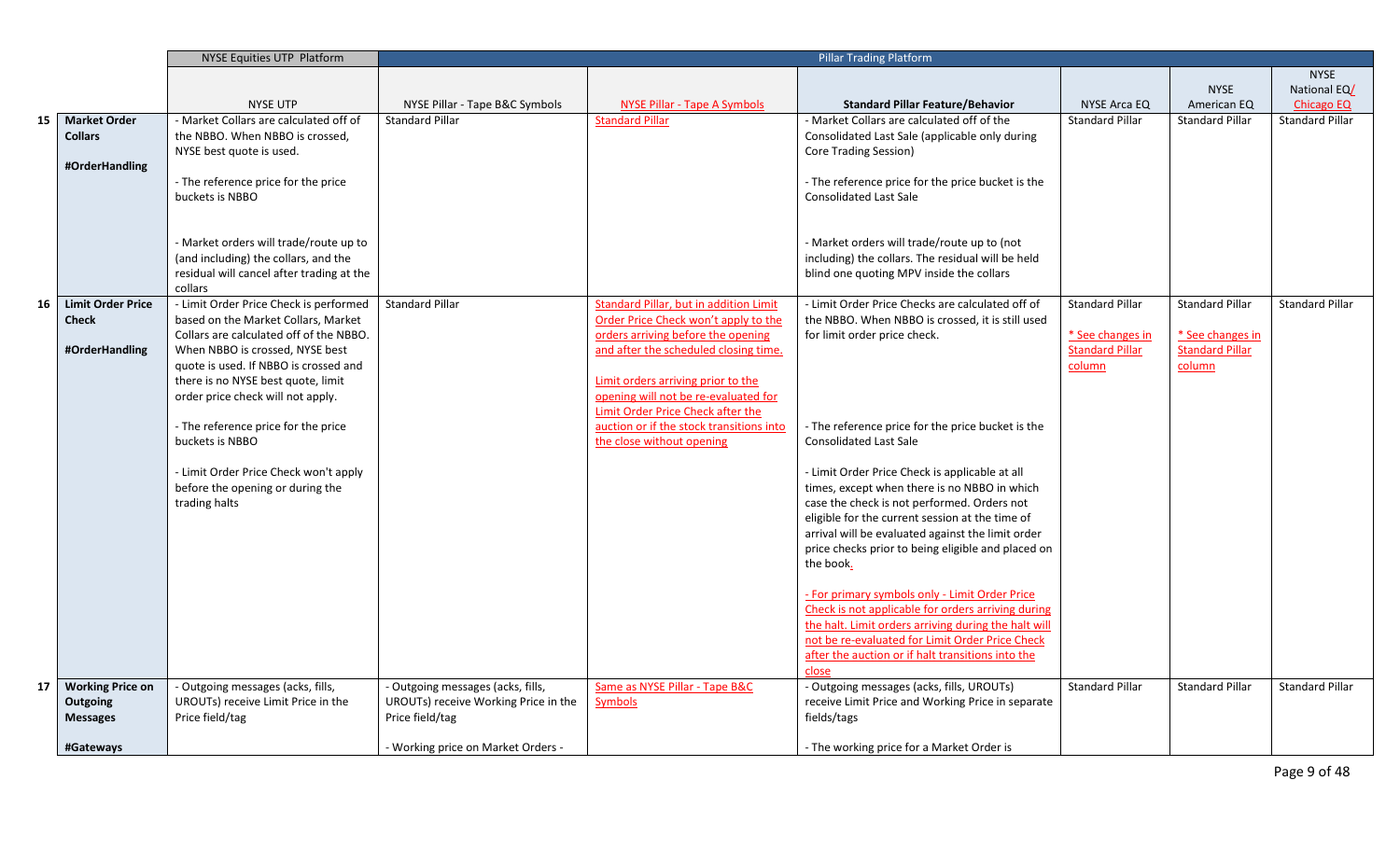|    |                                    | NYSE Equities UTP Platform                                         |                                                   |                                                                      | <b>Pillar Trading Platform</b>                                                                   |                                   |                                |                                 |
|----|------------------------------------|--------------------------------------------------------------------|---------------------------------------------------|----------------------------------------------------------------------|--------------------------------------------------------------------------------------------------|-----------------------------------|--------------------------------|---------------------------------|
|    |                                    |                                                                    |                                                   |                                                                      |                                                                                                  |                                   |                                | <b>NYSE</b>                     |
|    |                                    |                                                                    |                                                   |                                                                      |                                                                                                  |                                   | <b>NYSE</b>                    | National EQ/                    |
|    |                                    | <b>NYSE UTP</b>                                                    | NYSE Pillar - Tape B&C Symbols                    | <b>NYSE Pillar - Tape A Symbols</b>                                  | <b>Standard Pillar Feature/Behavior</b>                                                          | NYSE Arca EQ                      | American EQ                    | <b>Chicago EQ</b>               |
|    | #OrderHandling                     |                                                                    | <b>Standard Pillar</b>                            |                                                                      | returned as 0 if the order is not live upon entry                                                |                                   |                                |                                 |
|    |                                    |                                                                    |                                                   |                                                                      | - A Market Order that is live upon entry will                                                    |                                   |                                |                                 |
|    |                                    |                                                                    |                                                   |                                                                      | return either the contra-side NBBO, 1 MPV                                                        |                                   |                                |                                 |
|    |                                    |                                                                    |                                                   |                                                                      | inside the contra-side trading collar, or the                                                    |                                   |                                |                                 |
|    |                                    |                                                                    |                                                   |                                                                      | contra-side LULD band in the WorkingPrice                                                        |                                   |                                |                                 |
|    |                                    |                                                                    |                                                   |                                                                      | field/tag                                                                                        |                                   |                                |                                 |
| 18 | <b>Symbol Auction</b>              | All NYSE listed (Tape A) primary                                   | All Tape B&C symbols are Non-                     | All NYSE listed (Tape A) primary                                     | Re-opening auctions are not conducted for Non-                                                   | Standard Pillar,                  | Standard Pillar,               | All symbols are                 |
|    | Eligibility                        | symbols are Auction Eligible                                       | <b>Auction Eligible</b>                           | symbols are Auction Eligible                                         | Primary symbols.                                                                                 | and:                              | and:                           | Non-Auction                     |
|    |                                    |                                                                    |                                                   |                                                                      |                                                                                                  |                                   |                                | Eligible                        |
|    | #Auctions                          |                                                                    |                                                   |                                                                      | Symbol auction eligibility: Market-specific.                                                     | - All NYSE Arca                   | - All NYSE                     |                                 |
|    |                                    |                                                                    |                                                   |                                                                      |                                                                                                  | listed primary<br>symbols are     | American listed                |                                 |
|    |                                    |                                                                    |                                                   |                                                                      |                                                                                                  | <b>Auction Eligible</b>           | primary symbols<br>are Auction |                                 |
|    |                                    |                                                                    |                                                   |                                                                      |                                                                                                  |                                   | Eligible                       |                                 |
|    |                                    |                                                                    |                                                   |                                                                      |                                                                                                  |                                   |                                |                                 |
|    |                                    |                                                                    |                                                   |                                                                      |                                                                                                  | - All non-primary                 | - All non-primary              |                                 |
|    |                                    |                                                                    |                                                   |                                                                      |                                                                                                  | symbols are                       | symbols are                    |                                 |
|    |                                    |                                                                    |                                                   |                                                                      |                                                                                                  | <b>Auction Eligible</b>           | Non-Auction                    |                                 |
|    |                                    |                                                                    |                                                   |                                                                      |                                                                                                  |                                   | Eligible                       |                                 |
| 19 | <b>Auction</b><br><b>Imbalance</b> |                                                                    | All Tape B&C symbols are Non-<br>Auction-Eligible |                                                                      | Applicability and timing of the following are<br>market-specific, but functionality is standard: |                                   |                                | All symbols are<br>Non-Auction- |
|    | <b>Publication</b>                 |                                                                    |                                                   |                                                                      |                                                                                                  |                                   |                                | Eligible                        |
|    | <b>Triggers, Times</b>             |                                                                    |                                                   | <b>No Early Opening imbalances</b>                                   | Early Opening Auction - begins 30 minutes                                                        | <b>Early Opening</b>              | - Early Opening                |                                 |
|    | and Intervals                      |                                                                    |                                                   |                                                                      | before Early Opening Auction; published every 1                                                  | <b>Auction:</b>                   | <b>Auction:</b>                |                                 |
|    |                                    |                                                                    |                                                   |                                                                      | second, if changed from previous second                                                          | publication begins                | publication                    |                                 |
|    | (all times                         |                                                                    |                                                   |                                                                      |                                                                                                  | 3:30 AM                           | begins 6:30 AM                 |                                 |
|    | represented as                     |                                                                    |                                                   |                                                                      |                                                                                                  |                                   |                                |                                 |
|    | Eastern)                           | <b>Core Opening Auction:</b><br>Imbalances are published until the |                                                   | <b>Core Opening Auction:</b><br>- Imbalances publication begins at   | Core Opening Auction - publication begins 90<br>minutes before Core Opening Auction;             | - Core Opening<br><b>Auction:</b> | Core Opening<br>Auction:       |                                 |
|    | #Auctions                          | stock opens:                                                       |                                                   | 8:00 AM; published every 1 second, if                                | published every 1 second, if changed from                                                        | <b>Standard Pillar</b>            | <b>Standard Pillar</b>         |                                 |
|    | #MarketData                        |                                                                    |                                                   | changed from previous second, until                                  | previous second                                                                                  |                                   |                                |                                 |
|    |                                    | - 8:30 AM - published every 5                                      |                                                   | the stock opens                                                      |                                                                                                  |                                   |                                |                                 |
|    |                                    | minutes                                                            |                                                   |                                                                      |                                                                                                  |                                   |                                |                                 |
|    |                                    | - 9:00 AM - published every 1 minute                               |                                                   |                                                                      |                                                                                                  |                                   |                                |                                 |
|    |                                    | - 9:20 AM - published every 5 seconds                              |                                                   |                                                                      |                                                                                                  |                                   |                                |                                 |
|    |                                    | - Imbalances are NOT published for                                 |                                                   | - Imbalances are NOT published for<br><b>IPOs or Direct Listings</b> | - Imbalances are published for IPOs and Direct                                                   |                                   |                                |                                 |
|    |                                    | <b>IPOs or Direct Listings</b>                                     |                                                   | - After the stock opens, NO zero                                     | <b>Listings</b><br>- After the stock opens, NO zero imbalance                                    |                                   |                                |                                 |
|    |                                    | - After the stock opens, the final                                 |                                                   | imbalance message is published                                       | message is published                                                                             |                                   |                                |                                 |
|    |                                    | Imbalance message with 0 imbalance<br>is published                 |                                                   |                                                                      |                                                                                                  |                                   |                                |                                 |
|    |                                    |                                                                    |                                                   |                                                                      |                                                                                                  |                                   |                                |                                 |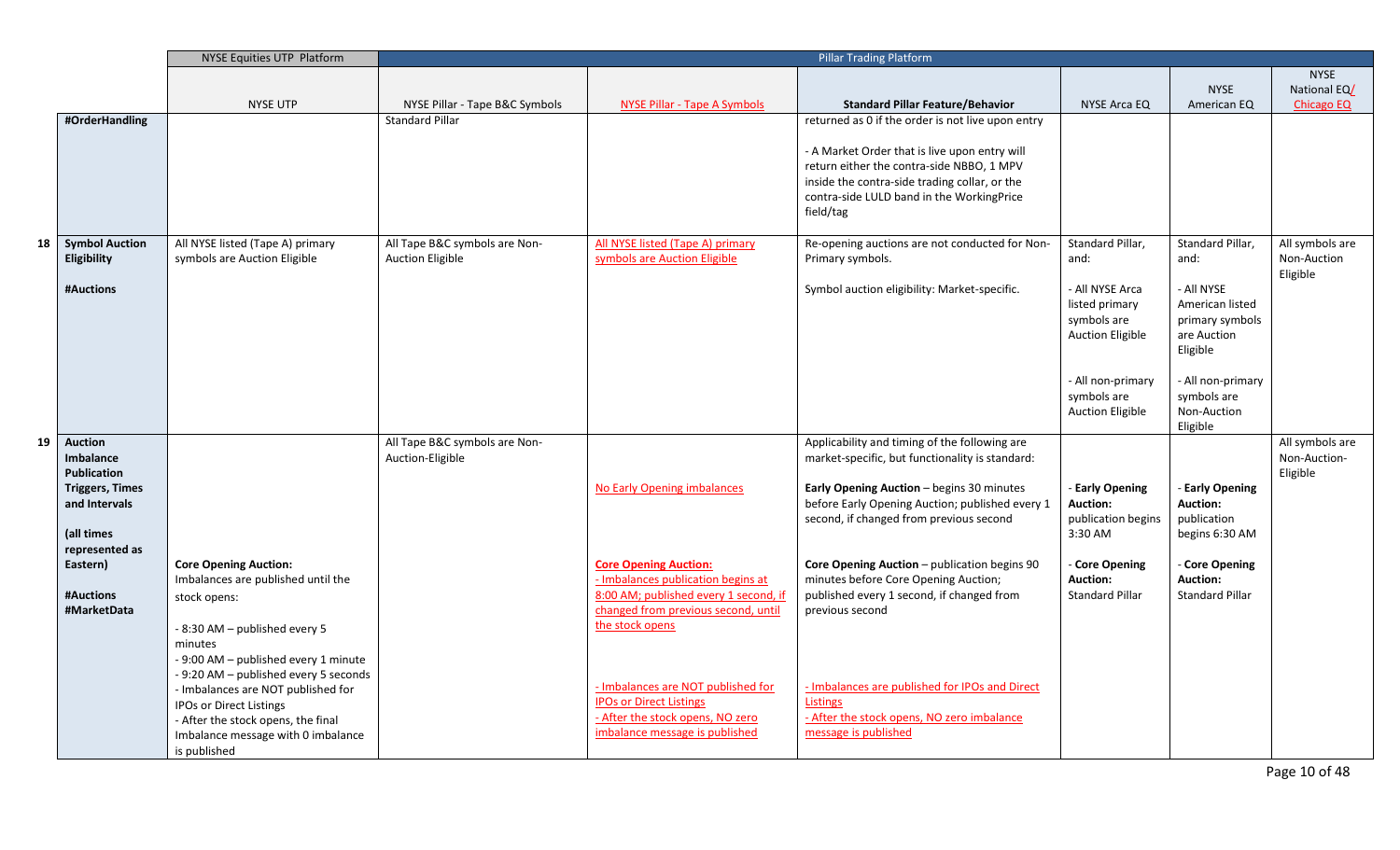|                                                           | NYSE Equities UTP Platform                                                                                                                                                                                                                                           |                                |                                                                                                                                                                                                                                                                                                                                                                                                                                   | <b>Pillar Trading Platform</b>                                                                                                                                                                                                                                                                                                                                                                                                                                                                                                 |                                                   |                                                         |                                   |
|-----------------------------------------------------------|----------------------------------------------------------------------------------------------------------------------------------------------------------------------------------------------------------------------------------------------------------------------|--------------------------------|-----------------------------------------------------------------------------------------------------------------------------------------------------------------------------------------------------------------------------------------------------------------------------------------------------------------------------------------------------------------------------------------------------------------------------------|--------------------------------------------------------------------------------------------------------------------------------------------------------------------------------------------------------------------------------------------------------------------------------------------------------------------------------------------------------------------------------------------------------------------------------------------------------------------------------------------------------------------------------|---------------------------------------------------|---------------------------------------------------------|-----------------------------------|
|                                                           |                                                                                                                                                                                                                                                                      |                                |                                                                                                                                                                                                                                                                                                                                                                                                                                   |                                                                                                                                                                                                                                                                                                                                                                                                                                                                                                                                |                                                   |                                                         | <b>NYSE</b>                       |
|                                                           | <b>NYSE UTP</b>                                                                                                                                                                                                                                                      | NYSE Pillar - Tape B&C Symbols | <b>NYSE Pillar - Tape A Symbols</b>                                                                                                                                                                                                                                                                                                                                                                                               | <b>Standard Pillar Feature/Behavior</b>                                                                                                                                                                                                                                                                                                                                                                                                                                                                                        | <b>NYSE Arca EQ</b>                               | <b>NYSE</b><br>American EQ                              | National EQ/<br><b>Chicago EQ</b> |
|                                                           | <b>Re-opening Auction:</b><br>- Published only during LULD and<br>MWCB1,2 halts<br>- Begins publishing immediately with<br>trading halt, every 5 seconds                                                                                                             |                                | <b>Re-opening Auction:</b><br>- Standard Pillar                                                                                                                                                                                                                                                                                                                                                                                   | Re-opening Auction - publication begins<br>immediately with trading halt; published every 1<br>second, if changed from previous second<br>- Published during regulatory halt as well as<br>during LULD or MWCB 1/2 halts<br>- If the halt occurs prior to the initial opening of<br>the stock, Pillar stops publication of Opening<br>Imbalances and starts publication of Halt<br>Imbalances. As soon as the stock is no longer<br>halted, Pillar will resume with publication of<br>Opening Imbalances until the stock opens | Re-opening<br><b>Auction: Standard</b><br>Pillar  | Re-opening<br><b>Auction:</b><br><b>Standard Pillar</b> |                                   |
|                                                           | - After the stock re-opens, the final<br>Imbalance message with 0 imbalance<br>is published                                                                                                                                                                          |                                | - After the stock re-opens, NO zero<br>imbalance message is published                                                                                                                                                                                                                                                                                                                                                             | - After the stock re-opens, NO zero imbalance<br>message is published                                                                                                                                                                                                                                                                                                                                                                                                                                                          |                                                   |                                                         |                                   |
|                                                           | <b>Closing Auction:</b><br>- 3:45-50 PM - regulatory imbalance,<br>if imbalance is >= 50,000 shares,<br>- informational order imbalance<br>publication begins at 3:45-50 PM to<br>XDP and at 2:00 PM to brokers, and is<br>published every 5 seconds until<br>4:00PM |                                | <b>Closing Auction:</b><br>-3:50 PM - regulatory imbalance, if<br>imbalance is >= 500 round lots,<br>- informational order imbalance<br>publication begins at 3:50 PM to XDP<br>and at 2:00 PM to brokers, and is<br>published every 1 second, if changed<br>from previous second, until the stock<br>closes (to reflect changes including<br>the re-pricing of ALO and non-<br>routable orders and for verbal crowd<br>interest) | Closing Auction - publication begins 60 minutes<br>before Closing Auction; published every 1<br>second, if changed from previous second                                                                                                                                                                                                                                                                                                                                                                                        | <b>Closing Auction:</b><br><b>Standard Pillar</b> | - Closing<br>Auction:<br><b>Standard Pillar</b>         |                                   |
|                                                           | - After the stock closes, the final<br>Imbalance message with 0 imbalance<br>is published                                                                                                                                                                            |                                | - After the stock closes, NO zero<br>imbalance message is published                                                                                                                                                                                                                                                                                                                                                               | - After the stock closes, NO zero imbalance<br>message is published                                                                                                                                                                                                                                                                                                                                                                                                                                                            |                                                   |                                                         |                                   |
| Regulatory<br><b>Imbalance</b><br><b>Publication Time</b> | <b>Regulatory Imbalance Publication</b><br>Time is 3:45-50 PM                                                                                                                                                                                                        | N/A                            | <b>Regulatory Imbalance Publication</b><br>Time is 3:50 PM                                                                                                                                                                                                                                                                                                                                                                        | Applicable to NYSE primary symbols only                                                                                                                                                                                                                                                                                                                                                                                                                                                                                        | N/A                                               | N/A                                                     | N/A                               |
| <b>#Auctions</b><br>#MarketData                           | In addition to the time of publication<br>of Regulatory Imbalances, this time is<br>used for:                                                                                                                                                                        |                                | In addition to the time of publication<br>of Regulatory Imbalances, this time is<br>used for:                                                                                                                                                                                                                                                                                                                                     |                                                                                                                                                                                                                                                                                                                                                                                                                                                                                                                                |                                                   |                                                         |                                   |

**20 Regulatory**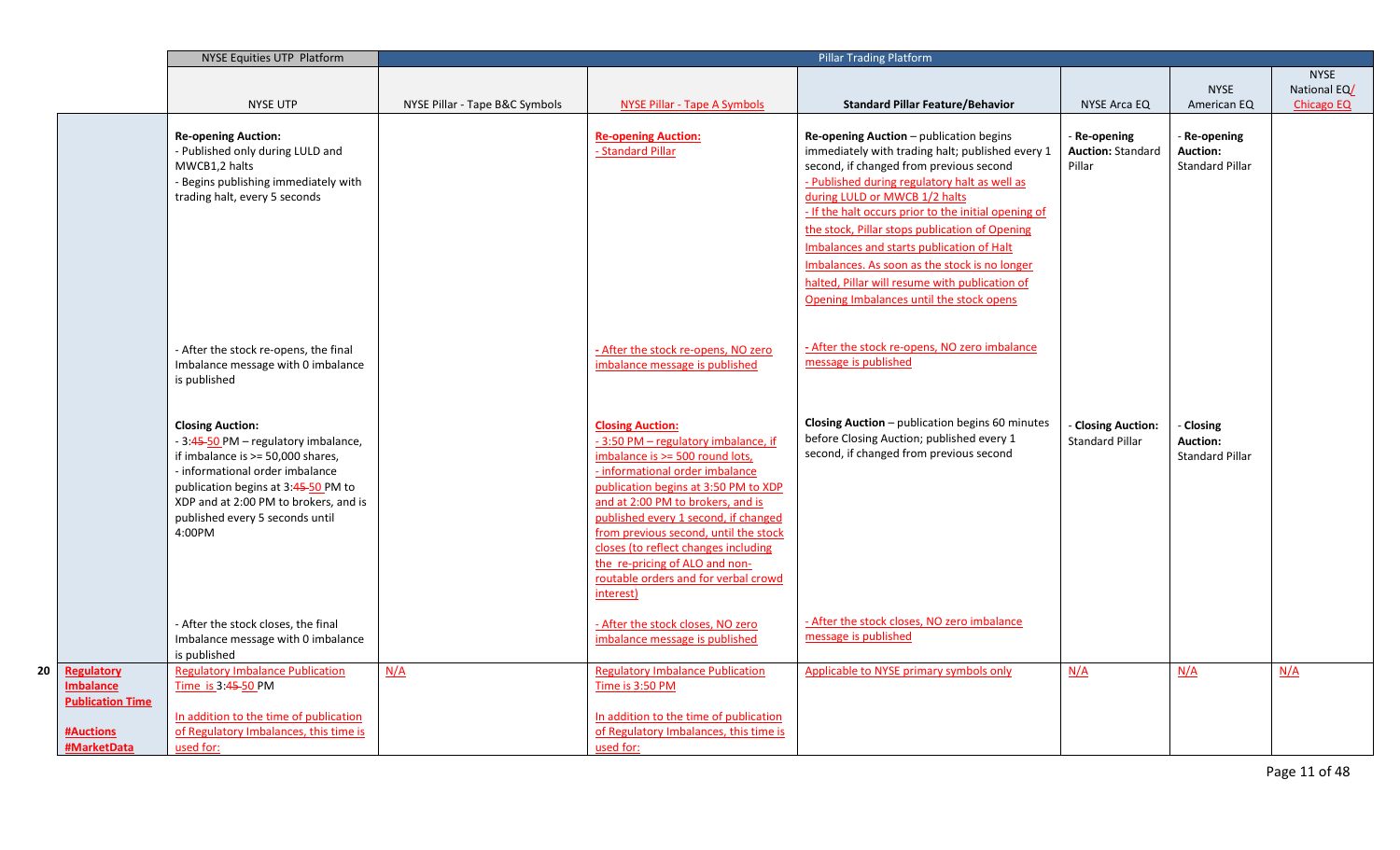|    |                          | NYSE Equities UTP Platform                           |                                | <b>Pillar Trading Platform</b>             |                                            |                                  |                        |                   |
|----|--------------------------|------------------------------------------------------|--------------------------------|--------------------------------------------|--------------------------------------------|----------------------------------|------------------------|-------------------|
|    |                          |                                                      |                                |                                            |                                            |                                  |                        | <b>NYSE</b>       |
|    |                          |                                                      |                                |                                            |                                            |                                  | <b>NYSE</b>            | National EQ/      |
|    |                          | NYSE UTP                                             | NYSE Pillar - Tape B&C Symbols | <b>NYSE Pillar - Tape A Symbols</b>        | <b>Standard Pillar Feature/Behavior</b>    | NYSE Arca EQ                     | American EQ            | <b>Chicago EQ</b> |
|    |                          | MOC/LOC cutoff time                                  |                                | MOC/LOC cutoff time                        |                                            |                                  |                        |                   |
|    |                          | Start time for publication of                        |                                | Start time for publication of              |                                            |                                  |                        |                   |
|    |                          | <b>Informational Closing</b>                         |                                | <b>Informational Closing</b><br>Imbalances |                                            |                                  |                        |                   |
|    | <b>Auction Collars</b>   | <b>Imbalances</b><br>No auction collars; DMM selects | All Tape B&C symbols are Non-  | No auction collars; DMM selects            | Market-specific                            | <b>Opening and</b>               | <b>All Auction</b>     | All symbols are   |
| 21 |                          | opening/closing price                                | Auction-Eligible               | opening/closing price                      |                                            | <b>Trading Halt</b>              | <b>Collars are as</b>  | Non-Auction-      |
|    | #Auctions                |                                                      |                                |                                            |                                            | <b>Auction Collars</b>           | follows:               | Eligible          |
|    | #MarketData              |                                                      |                                |                                            |                                            | are as follows                   |                        |                   |
|    |                          |                                                      |                                |                                            |                                            | based on Auction                 | Greater of \$0.50      |                   |
|    |                          |                                                      |                                |                                            |                                            | Reference                        | or 10% of the          |                   |
|    |                          |                                                      |                                |                                            |                                            | <b>Price Ranges</b>              | Auction                |                   |
|    |                          |                                                      |                                |                                            |                                            | below:                           | Reference Price        |                   |
|    |                          |                                                      |                                |                                            |                                            |                                  |                        |                   |
|    |                          |                                                      |                                |                                            |                                            | $$0.00 - $25.00 -$               |                        |                   |
|    |                          |                                                      |                                |                                            |                                            | 10%                              |                        |                   |
|    |                          |                                                      |                                |                                            |                                            | $$25.01 - $50.00 -$              |                        |                   |
|    |                          |                                                      |                                |                                            |                                            | 5%                               |                        |                   |
|    |                          |                                                      |                                |                                            |                                            |                                  |                        |                   |
|    |                          |                                                      |                                |                                            |                                            | \$50.01 and above                |                        |                   |
|    |                          |                                                      |                                |                                            |                                            | $-3%$                            |                        |                   |
|    |                          |                                                      |                                |                                            |                                            |                                  |                        |                   |
|    |                          |                                                      |                                |                                            |                                            | <b>Closing Auction</b><br>Collar |                        |                   |
|    |                          |                                                      |                                |                                            |                                            | Percentages are                  |                        |                   |
|    |                          |                                                      |                                |                                            |                                            | as follows based                 |                        |                   |
|    |                          |                                                      |                                |                                            |                                            | on the Auction                   |                        |                   |
|    |                          |                                                      |                                |                                            |                                            | <b>Reference Price</b>           |                        |                   |
|    |                          |                                                      |                                |                                            |                                            | <b>Ranges below:</b>             |                        |                   |
|    |                          |                                                      |                                |                                            |                                            |                                  |                        |                   |
|    |                          |                                                      |                                |                                            |                                            | $$0.00 - $25.00 -$               |                        |                   |
|    |                          |                                                      |                                |                                            |                                            | 5%                               |                        |                   |
|    |                          |                                                      |                                |                                            |                                            | $$25.01 - $50.00 -$              |                        |                   |
|    |                          |                                                      |                                |                                            |                                            | 2%                               |                        |                   |
|    |                          |                                                      |                                |                                            |                                            |                                  |                        |                   |
|    |                          |                                                      |                                |                                            |                                            | \$50.01 and above                |                        |                   |
|    |                          |                                                      |                                |                                            |                                            | $-1%$                            |                        |                   |
| 22 | Liquidity                | <b>Execution Reports for orders</b>                  | All Tape B&C symbols are Non-  | Same as NYSE UTP, plus NEW in Pillar:      | Execution Reports for orders executed in   | <b>Standard Pillar</b>           | <b>Standard Pillar</b> | All symbols are   |
|    | Indicators -             | executed in opening/re-                              | Auction-Eligible               |                                            | opening/re-opening/closing auctions are    |                                  |                        | Non-Auction-      |
|    | <b>Auction and</b>       | opening/closing auctions are                         |                                | <b>BillingRate (9426) = 18 - for NYSE</b>  | populated with liquidity indicators in the | * See changes in                 | * See changes in       | Eligible          |
|    | <b>NYSE Floor Broker</b> | populated with liquidity                             |                                | <b>Floor Broker Cross executions. This</b> | following field:                           |                                  |                        |                   |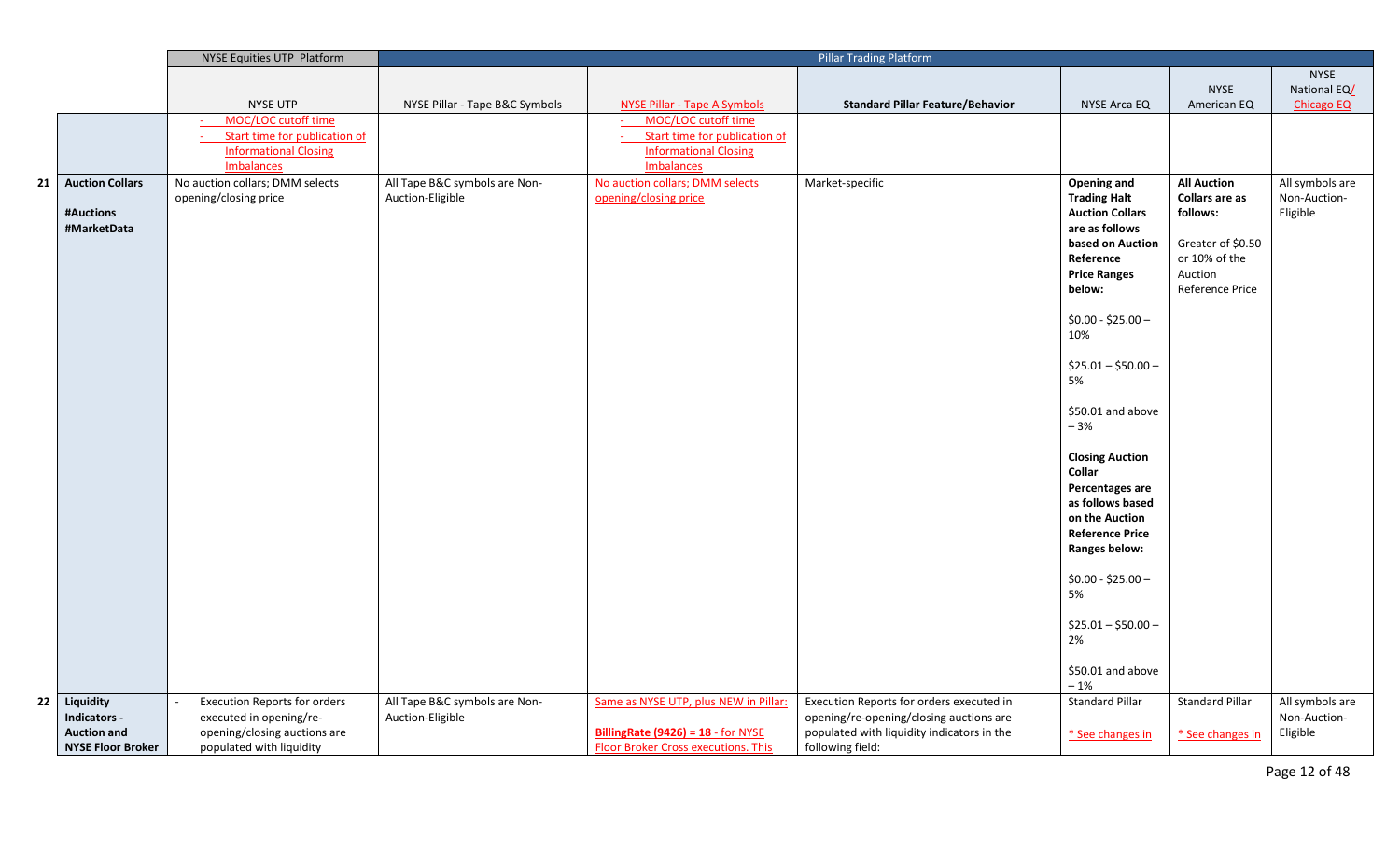|              | NYSE Equities UTP Platform          |                                |                                        | <b>Pillar Trading Platform</b>                                            |                        |                        |                   |
|--------------|-------------------------------------|--------------------------------|----------------------------------------|---------------------------------------------------------------------------|------------------------|------------------------|-------------------|
|              |                                     |                                |                                        |                                                                           |                        |                        | <b>NYSE</b>       |
|              |                                     |                                |                                        |                                                                           |                        | <b>NYSE</b>            | National EQ/      |
|              | <b>NYSE UTP</b>                     | NYSE Pillar - Tape B&C Symbols | <b>NYSE Pillar - Tape A Symbols</b>    | <b>Standard Pillar Feature/Behavior</b>                                   | NYSE Arca EQ           | American EQ            | <b>Chicago EQ</b> |
| <b>Cross</b> | indicators in the following fields: |                                | value will be sent for customer parent | LiquidityIndicator (9730)                                                 | <b>Standard Pillar</b> | <b>Standard Pillar</b> |                   |
|              |                                     |                                | orders that participated in a Broker   |                                                                           | column                 | column                 |                   |
| #Gateways    | BillingRate (9426)                  |                                | <b>Cross execution</b>                 | <b>Opening/Re opening</b>                                                 |                        |                        |                   |
| #Auctions    | BillingIndicator (9578)             |                                |                                        | -Market Day, MOO, LOO executed in                                         |                        |                        |                   |
|              |                                     |                                |                                        | opening/re-opening - receive O<br>- All Sub Dollar Executions executed in |                        |                        |                   |
|              |                                     |                                |                                        |                                                                           |                        |                        |                   |
|              |                                     |                                |                                        | opening/re opening receive OZ                                             |                        |                        |                   |
|              |                                     |                                |                                        | Closing                                                                   |                        |                        |                   |
|              |                                     |                                |                                        | <b>Market Day, MOC, LOC</b> executed in closing-                          |                        |                        |                   |
|              |                                     |                                |                                        | receive C                                                                 |                        |                        |                   |
|              |                                     |                                |                                        | - All Sub Dollar Executions executed in closing -                         |                        |                        |                   |
|              |                                     |                                |                                        | receive CZ                                                                |                        |                        |                   |
|              |                                     |                                |                                        |                                                                           |                        |                        |                   |
|              |                                     |                                |                                        | Opening/Re-opening                                                        |                        |                        |                   |
|              |                                     |                                |                                        | - Market Day, MOO executed in opening/re-                                 |                        |                        |                   |
|              |                                     |                                |                                        | opening - receive OM                                                      |                        |                        |                   |
|              |                                     |                                |                                        | - Sub Dollar Market Day, MOO executed in                                  |                        |                        |                   |
|              |                                     |                                |                                        | opening/re-opening - receive OMZ                                          |                        |                        |                   |
|              |                                     |                                |                                        | - Sub Dollar Limit Day executed in opening/re-                            |                        |                        |                   |
|              |                                     |                                |                                        | opening - receive OLZ                                                     |                        |                        |                   |
|              |                                     |                                |                                        | - LOO, Opening D Order (NYSE Only) executed                               |                        |                        |                   |
|              |                                     |                                |                                        | in opening/re-opening - receive O                                         |                        |                        |                   |
|              |                                     |                                |                                        | - Sub Dollar LOO, Opening D Order (NYSE only)                             |                        |                        |                   |
|              |                                     |                                |                                        | executed in opening/re-opening - receive OZ                               |                        |                        |                   |
|              |                                     |                                |                                        | Closing                                                                   |                        |                        |                   |
|              |                                     |                                |                                        | - Market Day, MOC executed in closing - receive                           |                        |                        |                   |
|              |                                     |                                |                                        | <b>CM</b>                                                                 |                        |                        |                   |
|              |                                     |                                |                                        | - Sub Dollar Market Day, MOC executed in                                  |                        |                        |                   |
|              |                                     |                                |                                        | closing - receive CMZ                                                     |                        |                        |                   |
|              |                                     |                                |                                        | - Sub Dollar Limit Day executed in closing -                              |                        |                        |                   |
|              |                                     |                                |                                        | receive CLZ                                                               |                        |                        |                   |
|              |                                     |                                |                                        | - LOC executed in closing - receive C                                     |                        |                        |                   |
|              |                                     |                                |                                        | - Sub Dollar LOC executed in closing - receive CZ                         |                        |                        |                   |
|              |                                     |                                |                                        | - NEW - Imbalance Offset on Close (NYSE only)                             |                        |                        |                   |
|              |                                     |                                |                                        | executed in Closing - receive CIO                                         |                        |                        |                   |
|              |                                     |                                |                                        | - NEW - Sub Dollar Imbalance Offset on Close                              |                        |                        |                   |
|              |                                     |                                |                                        | (NYSE only) executed in Closing - receive CIOZ                            |                        |                        |                   |
|              |                                     |                                |                                        | - NEW - Closing D Order executed in closing                               |                        |                        |                   |
|              |                                     |                                |                                        | (NYSE only) when received prior to 25 minutes                             |                        |                        |                   |
|              |                                     |                                |                                        | before the close - receive CED                                            |                        |                        |                   |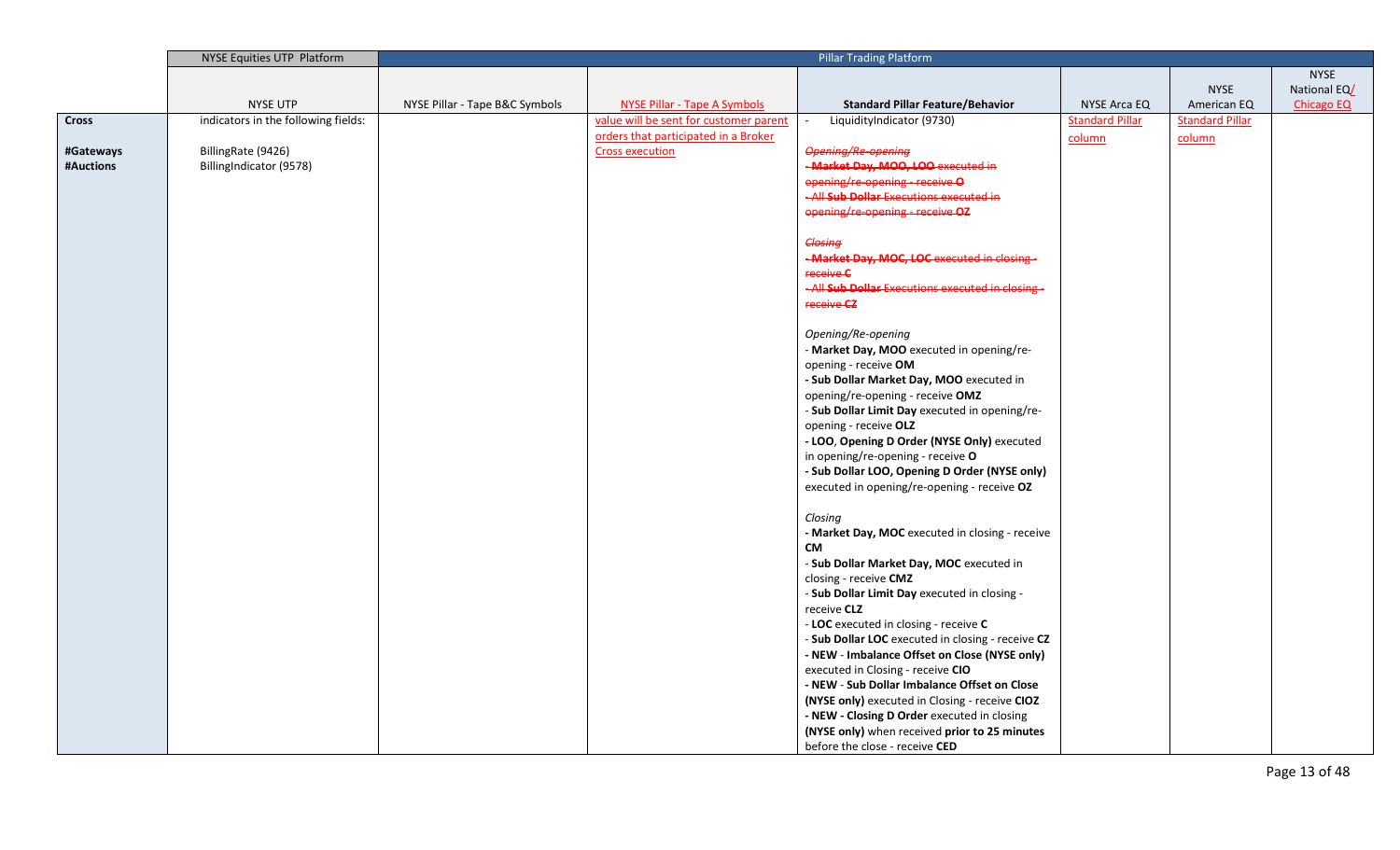|    |                                                                                                                      | NYSE Equities UTP Platform                                                                                                                           |                                                                                                                                                                                                                                                                                                     |                                                                                                                                                    | <b>Pillar Trading Platform</b>                                                                                                                                                                                                                                                                                                                                                                                                                                                                                                                                                                                                                                                                                                                                                                                                                                     |                        |                            |                                                                   |
|----|----------------------------------------------------------------------------------------------------------------------|------------------------------------------------------------------------------------------------------------------------------------------------------|-----------------------------------------------------------------------------------------------------------------------------------------------------------------------------------------------------------------------------------------------------------------------------------------------------|----------------------------------------------------------------------------------------------------------------------------------------------------|--------------------------------------------------------------------------------------------------------------------------------------------------------------------------------------------------------------------------------------------------------------------------------------------------------------------------------------------------------------------------------------------------------------------------------------------------------------------------------------------------------------------------------------------------------------------------------------------------------------------------------------------------------------------------------------------------------------------------------------------------------------------------------------------------------------------------------------------------------------------|------------------------|----------------------------|-------------------------------------------------------------------|
|    |                                                                                                                      |                                                                                                                                                      |                                                                                                                                                                                                                                                                                                     |                                                                                                                                                    |                                                                                                                                                                                                                                                                                                                                                                                                                                                                                                                                                                                                                                                                                                                                                                                                                                                                    |                        |                            | <b>NYSE</b>                                                       |
|    |                                                                                                                      | <b>NYSE UTP</b>                                                                                                                                      |                                                                                                                                                                                                                                                                                                     |                                                                                                                                                    | <b>Standard Pillar Feature/Behavior</b>                                                                                                                                                                                                                                                                                                                                                                                                                                                                                                                                                                                                                                                                                                                                                                                                                            | NYSE Arca EQ           | <b>NYSE</b><br>American EQ | National EQ/                                                      |
| 23 | Opening &<br><b>Closing Quote</b><br><b>Conditions in SIP</b>                                                        | - Quote condition "O" is provided on<br>the first quote of the day to SIP and<br><b>XDP</b>                                                          | NYSE Pillar - Tape B&C Symbols<br><b>Standard Pillar</b>                                                                                                                                                                                                                                            | NYSE Pillar - Tape A Symbols<br>- Quote condition "O" is provided on<br>the first quote of the day to SIP and<br>XDP                               | - NEW - Sub Dollar Closing D Order executed in<br>closing (NYSE only) when received prior to 25<br>minutes before the close - receive CEDZ<br>- NEW - Closing D Order executed in closing<br>(NYSE only) when received in between 25<br>minutes and 3 minutes before the close -<br>receive CMD<br>- NEW - Sub Dollar Closing D Order executed in<br>closing (NYSE only) when received in between<br>25 minutes and 3 minutes before the close -<br>receive CMDZ<br>- NEW - Closing D Order executed in closing<br>(NYSE only) when received after 3 minutes<br>before the close - receive CLD<br>- NEW - Sub Dollar Closing D Order executed in<br>closing (NYSE only) when received after 3<br>minutes before the close - receive CLDZ<br>All quotes, including the first and last of the day,<br>are published with quote condition "R" to both<br>SIP and XDP. | <b>Standard Pillar</b> | Standard Pillar            | Chicago EQ<br>Standard Pillar                                     |
|    | & XDP BBO<br>#MarketData                                                                                             | - Quote condition "C" is provided on<br>the last quote of the day to XDP<br>(published at 4:05 PM)                                                   |                                                                                                                                                                                                                                                                                                     | - There will be NO quote with quote<br>condition 'C' published. Instead, NYSE<br>BBO will be zeroed out at the<br>scheduled closing time (4:00 PM) |                                                                                                                                                                                                                                                                                                                                                                                                                                                                                                                                                                                                                                                                                                                                                                                                                                                                    |                        |                            |                                                                   |
| 24 | <b>Opening, Closing</b><br>and Primary Only<br>Orders -<br>for Non-primary<br>Symbols<br>#OrderHandling<br>#Auctions | - Opening Only Order (Market, Limit),<br>MOC, LOC orders are rejected for<br>non-primary symbols<br>- Orders for non-primary symbols are<br>rejected | - MOO, LOO, MOC, LOC orders follow<br>Standard Pillar Behavior for non-<br>primary, non-auction eligible symbols<br>- eQuotes with instructions of EQD*<br>with DiscretionaryVolume > 0 and<br>PegInd $= N$ will be routed to the<br>primary listing market with Auction<br>Only Order instructions | N/A<br>(Tape A is all NYSE primary listed<br>symbols)                                                                                              | - MOO, LOO, MOC, LOC Orders for non-primary<br>symbols that are also non-auction eligible on the<br>Pillar market will be routed directly to the<br>primary market of the specified symbol                                                                                                                                                                                                                                                                                                                                                                                                                                                                                                                                                                                                                                                                         | <b>Standard Pillar</b> | <b>Standard Pillar</b>     | <b>Standard Pillar</b><br>Note: all<br>symbols are<br>non-primary |
|    |                                                                                                                      | - Primary Only orders are not<br>available                                                                                                           | - Primary Only orders are not<br>available                                                                                                                                                                                                                                                          |                                                                                                                                                    | - Primary Only orders are available for direct<br>routing to the primary market of the specified<br>symbol                                                                                                                                                                                                                                                                                                                                                                                                                                                                                                                                                                                                                                                                                                                                                         |                        |                            |                                                                   |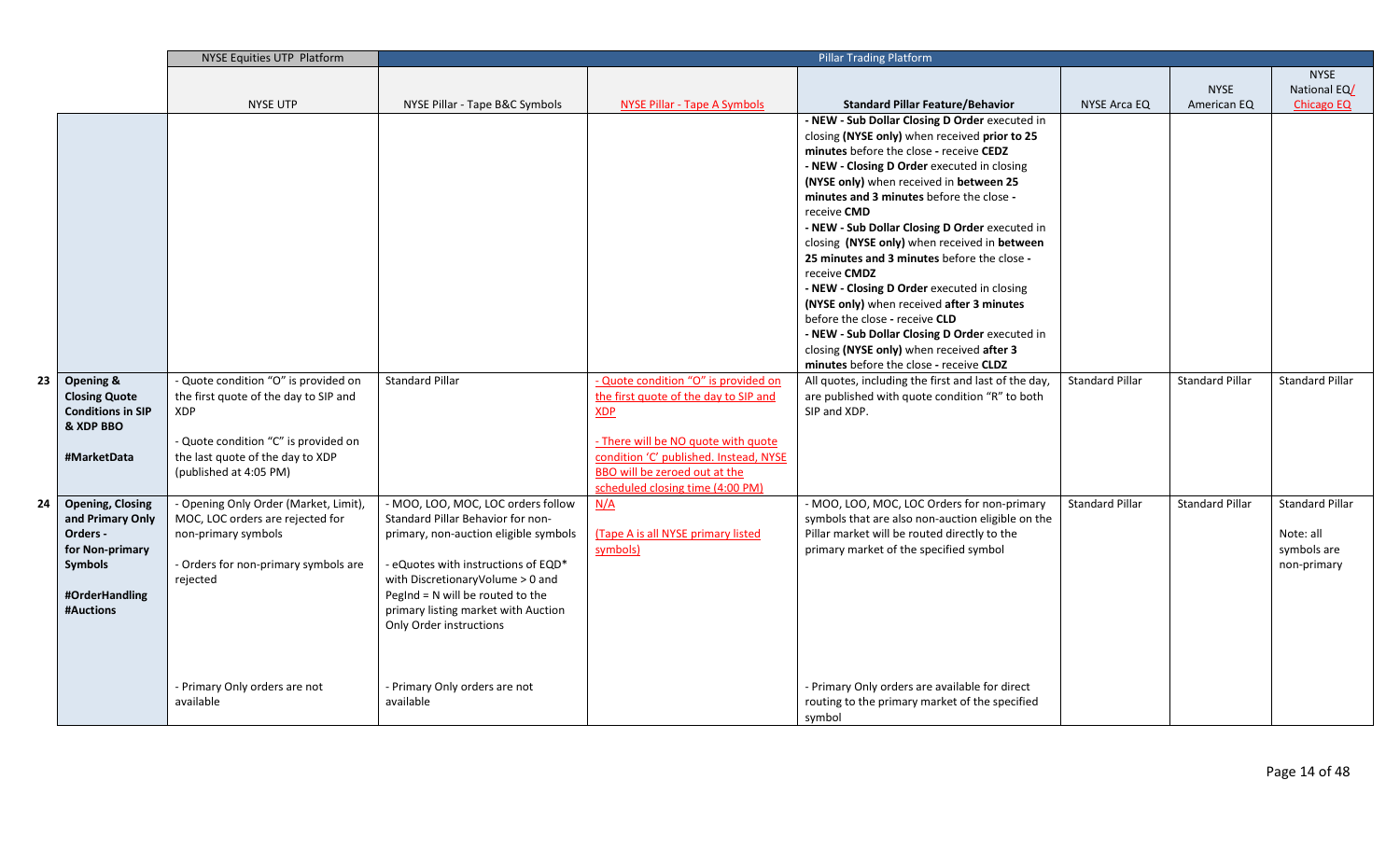|    |                        | NYSE Equities UTP Platform                                                    | <b>Pillar Trading Platform</b>        |                                     |                                                                                                   |                        |                        |                        |
|----|------------------------|-------------------------------------------------------------------------------|---------------------------------------|-------------------------------------|---------------------------------------------------------------------------------------------------|------------------------|------------------------|------------------------|
|    |                        |                                                                               |                                       |                                     |                                                                                                   |                        |                        | <b>NYSE</b>            |
|    |                        |                                                                               |                                       |                                     |                                                                                                   |                        | <b>NYSE</b>            | National EQ/           |
|    |                        | <b>NYSE UTP</b>                                                               | NYSE Pillar - Tape B&C Symbols        | <b>NYSE Pillar - Tape A Symbols</b> | <b>Standard Pillar Feature/Behavior</b>                                                           | NYSE Arca EQ           | American EQ            | <b>Chicago EQ</b>      |
| 25 | <b>Market Orders -</b> | - Market orders are rejected for non-                                         | <b>Standard Pillar</b>                | N/A                                 | - Market orders sent in non-primary securities                                                    | <b>Standard Pillar</b> | <b>Standard Pillar</b> | <b>Standard Pillar</b> |
|    | for Non-primary        | primary symbols                                                               |                                       |                                     | before the primary market opening trade will be                                                   |                        |                        |                        |
|    | symbols                |                                                                               |                                       | (Tape A is all NYSE primary listed  | sent to the primary market as Market Day to                                                       |                        |                        |                        |
|    |                        |                                                                               |                                       | symbols)                            | participate in the opening trade. They will be                                                    |                        |                        |                        |
|    | #OrderHandling         |                                                                               |                                       |                                     | sent to primary market until a trade occurs on                                                    |                        |                        |                        |
|    | #Auctions              |                                                                               |                                       |                                     | the primary market or 10 am whichever comes                                                       |                        |                        |                        |
|    |                        |                                                                               |                                       |                                     | sooner.                                                                                           |                        |                        |                        |
|    |                        |                                                                               |                                       |                                     |                                                                                                   |                        |                        |                        |
|    |                        |                                                                               |                                       |                                     | - Market orders sent in non-primary securities                                                    |                        |                        |                        |
|    |                        |                                                                               |                                       |                                     | during a halt symbol phase will be sent to the                                                    |                        |                        |                        |
|    |                        |                                                                               |                                       |                                     | primary as Market Day for primary re-opening                                                      |                        |                        |                        |
| 26 | <b>Add Liquidity</b>   | - Reserve Quantity is allowed                                                 | Standard Pillar, but Non-Display      | Same as in NYSE Pillar - Tape B&C   | - Reserve Quantity is not supported                                                               | <b>Standard Pillar</b> | <b>Standard Pillar</b> | <b>Standard Pillar</b> |
|    | Only (ALO) Order       |                                                                               | Remove functionality is not available | <b>Symbols</b>                      |                                                                                                   |                        |                        |                        |
|    |                        | - Will not execute as a liquidity taker                                       | on Tape B&C                           |                                     | - An ALO Order that crosses any interest                                                          |                        | <b>LO Orders ar</b>    |                        |
|    | #Gateways              | in any circumstances, always re-                                              |                                       |                                     | (displayed or non-displayed), excluding MPL and                                                   |                        | ot supportee           |                        |
|    | #OrderHandling         | pricing to avoid routing or trading                                           |                                       |                                     | RPI, and can receive price improvement will                                                       |                        | Limit ALO, Day         |                        |
|    |                        |                                                                               |                                       |                                     | execute and be billed as a taker                                                                  |                        | <b>ISO ALO, MPL</b>    |                        |
|    |                        |                                                                               |                                       |                                     |                                                                                                   |                        | ALO)                   |                        |
|    |                        | - Working price and display price are                                         |                                       |                                     | - If an ALO Order would lock displayed interest                                                   |                        | Non-Display            |                        |
|    |                        | always equal. An ALO Order that locks                                         |                                       |                                     | at the PBBO, it will be assigned a working price                                                  |                        |                        |                        |
|    |                        | or crosses local interest or away<br>markets will re-price, both working      |                                       |                                     | and display price 1 MPV worse than the locking<br>price. If an ALO Order would lock non-displayed |                        | unctionality is        |                        |
|    |                        |                                                                               |                                       |                                     |                                                                                                   |                        | not supported          |                        |
|    |                        | and displaying 1 MPV worse than the<br>best local contra-side interest or the |                                       |                                     | interest at the PBBO, it will be assigned a<br>working price at the contra-side PBBO and a        |                        |                        |                        |
|    |                        | contra-side PBBO, whichever is                                                |                                       |                                     | display price 1 MPV worse than the locking                                                        |                        |                        |                        |
|    |                        | better. When re-pricing against local                                         |                                       |                                     | price. If an ALO Order would lock the PBBO with                                                   |                        |                        |                        |
|    |                        | interest, the order will work and                                             |                                       |                                     | no local displayed interest at that price, it will be                                             |                        |                        |                        |
|    |                        | display 1 MPV worse than the contra-                                          |                                       |                                     | assigned a working price at the contra-side                                                       |                        |                        |                        |
|    |                        | side order, regardless of whether that                                        |                                       |                                     | PBBO and a display price 1 MPV worse than the                                                     |                        |                        |                        |
|    |                        | order is displayed or non-displayed                                           |                                       |                                     | locking price. If an ALO Order would lock non-                                                    |                        |                        |                        |
|    |                        | (excluding MPL and RPI orders)                                                |                                       |                                     | displayed interest priced better than the PBBO,                                                   |                        |                        |                        |
|    |                        |                                                                               |                                       |                                     | it will be assigned a working price and display                                                   |                        |                        |                        |
|    |                        |                                                                               |                                       |                                     | price at the locking price. Once resting, a buy                                                   |                        |                        |                        |
|    |                        |                                                                               |                                       |                                     | (sell) ALO will be repriced as described above if                                                 |                        |                        |                        |
|    |                        |                                                                               |                                       |                                     | displayed orders to sell (buy) or the PBO (PBB)                                                   |                        |                        |                        |
|    |                        |                                                                               |                                       |                                     | reprice higher (lower). If the PBO (PBB) updates                                                  |                        |                        |                        |
|    |                        |                                                                               |                                       |                                     | to lock/cross the display price of the buy (sell)                                                 |                        |                        |                        |
|    |                        |                                                                               |                                       |                                     | ALO, the working price would adjust to be equal                                                   |                        |                        |                        |
|    |                        |                                                                               |                                       |                                     | to the display price if necessary, consistent with                                                |                        |                        |                        |
|    |                        |                                                                               |                                       |                                     | the behavior for a Non-Routable Limit Order                                                       |                        |                        |                        |
|    |                        |                                                                               |                                       |                                     |                                                                                                   |                        |                        |                        |
|    |                        |                                                                               |                                       |                                     | A resting Non-routable Limit Order or Non-                                                        |                        |                        |                        |

Page 15 of 48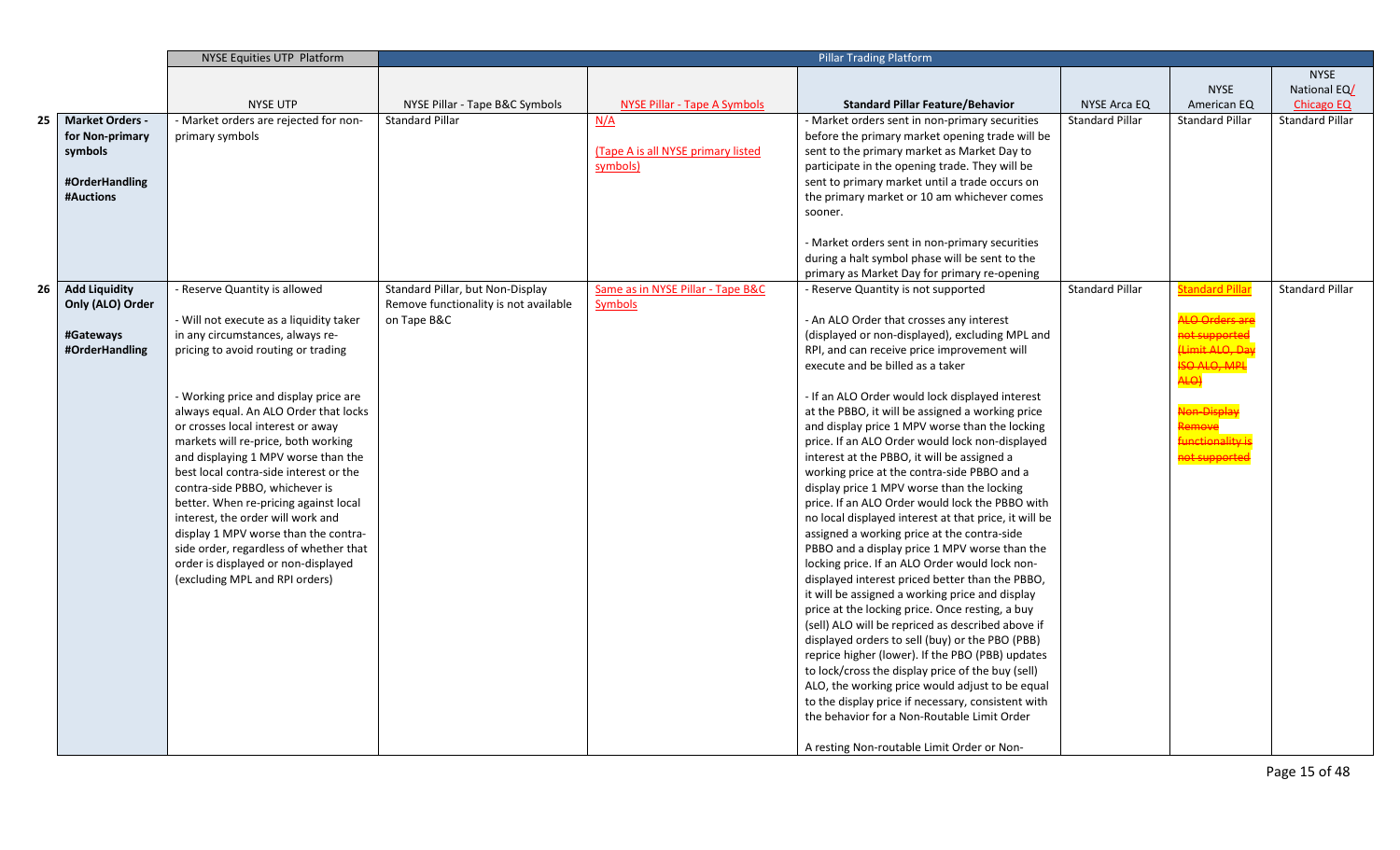|    |                                          | NYSE Equities UTP Platform             |                                       | <b>Pillar Trading Platform</b> |                                                                                |                        |                             |                        |
|----|------------------------------------------|----------------------------------------|---------------------------------------|--------------------------------|--------------------------------------------------------------------------------|------------------------|-----------------------------|------------------------|
|    |                                          |                                        |                                       |                                |                                                                                |                        |                             | <b>NYSE</b>            |
|    |                                          |                                        |                                       |                                |                                                                                |                        | <b>NYSE</b>                 | National EQ/           |
|    |                                          | <b>NYSE UTP</b>                        | NYSE Pillar - Tape B&C Symbols        | NYSE Pillar - Tape A Symbols   | <b>Standard Pillar Feature/Behavior</b>                                        | NYSE Arca EQ           | American EQ                 | <b>Chicago EQ</b>      |
|    |                                          |                                        |                                       |                                | Displayed Limit Order designated with a Non-                                   |                        |                             |                        |
|    |                                          |                                        |                                       |                                | Display Remove Modifier will trade as the                                      |                        |                             |                        |
|    |                                          |                                        |                                       |                                | liquidity taker against an arriving ALO order that                             |                        |                             |                        |
|    |                                          |                                        |                                       |                                | locks the undisplayed price of the resting order                               |                        |                             |                        |
|    |                                          |                                        |                                       |                                |                                                                                |                        |                             |                        |
|    |                                          |                                        |                                       |                                | - ALO Orders that cross only away market                                       |                        |                             |                        |
|    |                                          |                                        |                                       |                                | quotes will display one MPV worse than the                                     |                        |                             |                        |
|    |                                          |                                        |                                       |                                | contra-side interest but have a working price<br>equal to the contra-side PBBO |                        |                             |                        |
| 27 | <b>Reserve Order</b>                     | Reserve order may be entered with a    | <b>Standard Pillar</b>                | <b>Standard Pillar</b>         | Reserve order may only be entered with Publish                                 | <b>Standard Pillar</b> | <b>Standard Pillar</b>      | <b>Standard Pillar</b> |
|    |                                          | round lot or mixed lot Publish         |                                       |                                | Quantity (MaxFloor/ResPubQty) = a multiple of                                  |                        |                             |                        |
|    | #Gateways                                | Quantity (MaxFloor/ResPubQty).         |                                       |                                | the symbol's round lot parameter. Mixed lots                                   |                        |                             |                        |
|    | #OrderHandling                           |                                        |                                       |                                | are rejected.                                                                  |                        |                             |                        |
|    |                                          |                                        |                                       |                                |                                                                                |                        |                             |                        |
|    |                                          | Reserve order will replenish up to the |                                       |                                | Reserve order will be replenished only when the                                |                        |                             |                        |
|    |                                          | published quantity every time the      |                                       |                                | displayed quantity goes below a round lot, in                                  |                        |                             |                        |
|    |                                          | displayed quantity is reduced (by      |                                       |                                | which case it will be replenished for the lower of                             |                        |                             |                        |
|    |                                          | execution, routing, etc)               |                                       |                                | the published quantity or the full quantity of the                             |                        |                             |                        |
|    |                                          |                                        |                                       |                                | order                                                                          |                        |                             |                        |
|    |                                          |                                        |                                       |                                |                                                                                |                        |                             |                        |
|    |                                          | Routable reserve order will be         |                                       |                                | Every replenishment is treated as a new order                                  |                        |                             |                        |
|    |                                          | evaluated for routing upon             |                                       |                                | for evaluation of routing                                                      |                        |                             |                        |
|    |                                          | replenishment if there is no other     |                                       |                                |                                                                                |                        |                             |                        |
|    |                                          | displayable interest greater than 1    |                                       |                                |                                                                                |                        |                             |                        |
|    |                                          | round lot at the quote price AND if    |                                       |                                |                                                                                |                        |                             |                        |
|    |                                          | the reserve order's displayed quantity |                                       |                                |                                                                                |                        |                             |                        |
|    |                                          | is fully executed                      |                                       |                                |                                                                                |                        |                             |                        |
| 28 | Day ISO and Day<br><b>ISO ALO Orders</b> | - Reserve Quantity is allowed          | <b>Standard Pillar</b>                | <b>Standard Pillar</b>         | - Reserve Quantity is not supported                                            | <b>Standard Pillar</b> | <b>Standard Pilla</b>       | <b>Standard Pillar</b> |
|    |                                          |                                        |                                       |                                |                                                                                |                        | Day ISO and Day             |                        |
|    | #Gateways                                |                                        |                                       |                                |                                                                                |                        | <b>ISO ALO orders</b>       |                        |
|    | #OrderHandling                           | - ISO Order types (Day ISO, Day ISO    |                                       |                                | - ISO Order types (Day ISO, Day ISO ALO) will                                  |                        | are not                     |                        |
|    |                                          | ALO) will re-price to the contra side  |                                       |                                | sweep to the contra side band and cancel if                                    |                        | supportee                   |                        |
|    |                                          | LULD bands if priced through them.     |                                       |                                | priced through LULD band on entry and will be                                  |                        |                             |                        |
|    |                                          |                                        |                                       |                                | cancelled if priced through contra side LULD                                   |                        |                             |                        |
|    |                                          |                                        |                                       |                                | band while resting as result of a LULD Band                                    |                        |                             |                        |
|    |                                          |                                        |                                       |                                | Update                                                                         |                        |                             |                        |
| 29 | Do Not Ship (DNS)                        | A DNS order that locks or crosses an   | DNS Order will be converted to Pillar | Same as NYSE Pillar - Tape B&C | - DNS order not available in Pillar                                            | <b>Standard Pillar</b> | Standard Pillar-            | <b>Standard Pillar</b> |
|    | Order/                                   | away market quote will be cancelled    | Non-Routable Limit Order, and follow  | <b>Symbols</b>                 |                                                                                |                        | but Non-Display             |                        |
|    |                                          | to avoid routing to the away market    | Standard Pillar Behavior, but Non-    |                                | Pillar offers a Non-Routable Limit Order, which                                |                        | <b>emove</b>                |                        |
|    | Non-Routable                             |                                        | Display Remove functionality is not   |                                | when locking/crossing away markets will display                                |                        | <mark>unctionality i</mark> |                        |
|    | <b>Limit Order</b>                       |                                        | available on Tape B&C                 |                                | one MPV worse than the contra-side PBBO but                                    |                        | not supported               |                        |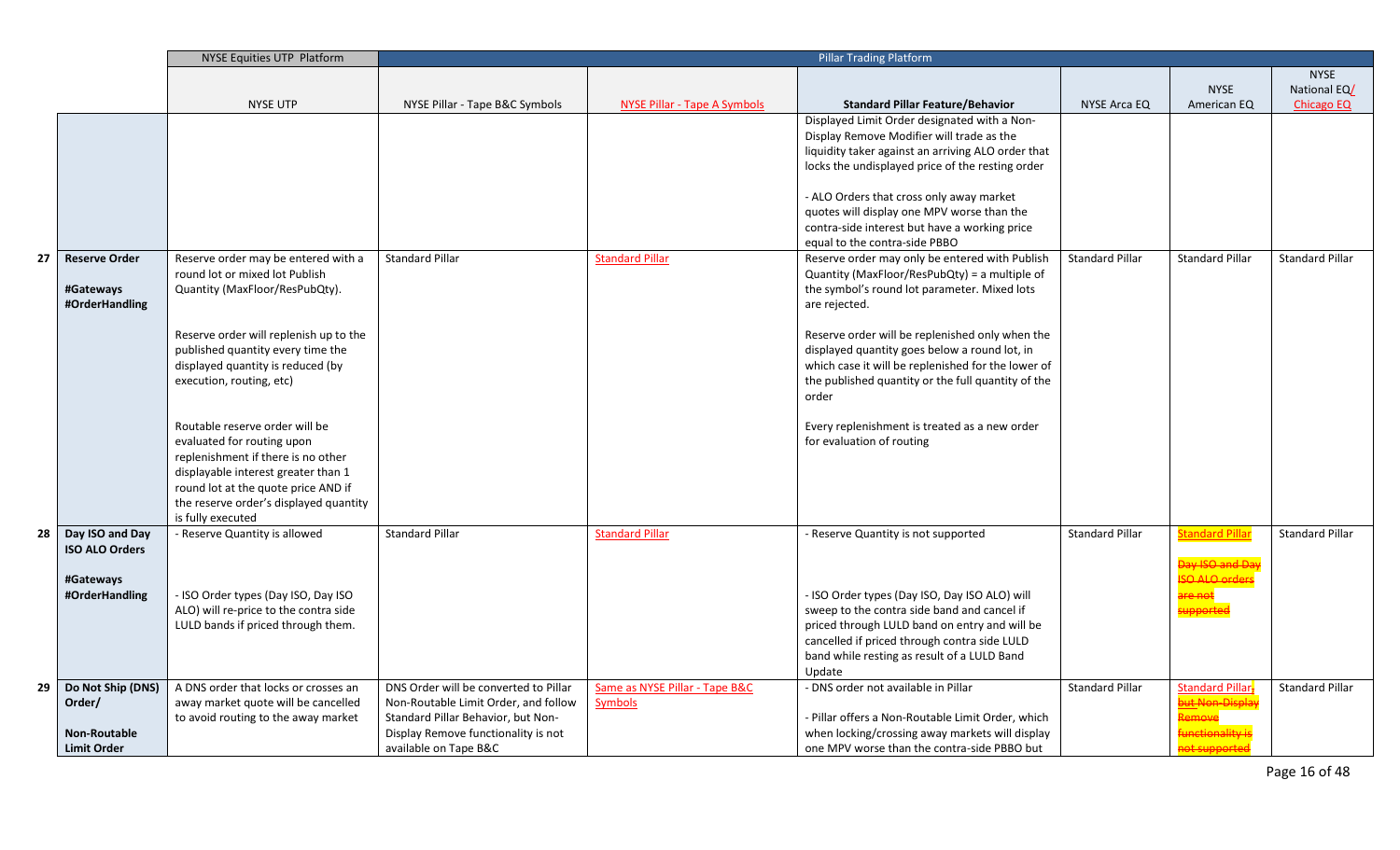|    |                     | NYSE Equities UTP Platform              |                                        | <b>Pillar Trading Platform</b>      |                                                    |                        |                        |                        |
|----|---------------------|-----------------------------------------|----------------------------------------|-------------------------------------|----------------------------------------------------|------------------------|------------------------|------------------------|
|    |                     |                                         |                                        |                                     |                                                    |                        |                        | <b>NYSE</b>            |
|    |                     |                                         |                                        |                                     |                                                    |                        | <b>NYSE</b>            | National EQ/           |
|    |                     | <b>NYSE UTP</b>                         | NYSE Pillar - Tape B&C Symbols         | <b>NYSE Pillar - Tape A Symbols</b> | <b>Standard Pillar Feature/Behavior</b>            | NYSE Arca EQ           | American EQ            | <b>Chicago EQ</b>      |
|    |                     |                                         |                                        |                                     | have a working price equal to the contra-side      |                        |                        |                        |
|    | #OrderHandling      |                                         |                                        |                                     | PBBO                                               |                        |                        |                        |
|    |                     |                                         |                                        |                                     | - A resting Non-routable Limit Order designated    |                        |                        |                        |
|    |                     |                                         |                                        |                                     | with a Non-Display Remove Modifier will trade      |                        |                        |                        |
|    |                     |                                         |                                        |                                     | as the liquidity taker against an arriving ALO     |                        |                        |                        |
|    |                     |                                         |                                        |                                     | order that locks the undisplayed price of the      |                        |                        |                        |
|    |                     |                                         |                                        |                                     | resting order                                      |                        |                        |                        |
| 30 | <b>Zero Display</b> | - Can only be entered after the         | Zero Display Reserve Order will be     | Same as NYSE Pillar - Tape B&C      | - Non-Displayed Limit order is rejected if it      | <b>Standard Pillar</b> | <b>Standard Pillar</b> | <b>Standard Pillar</b> |
|    | Reserve Order/      | Opening Auction; if entered prior, will | called Pillar Non-Displayed Limit      | <b>Symbols</b>                      | arrives pre-open and during a halt The Pillar Non- |                        | but Non-Displa         |                        |
|    |                     | be rejected                             | Order, and will follow Standard Pillar |                                     | Displayed Limit Order can be entered as soon as    | * See changes in       | <b>lemove</b>          | * See changes in       |
|    | Non-Displayed       |                                         | Behavior, but Non-Display Remove       |                                     | order entry begins for the day, prior to the start | <b>Standard Pillar</b> | <b>unctionality is</b> | <b>Standard Pillar</b> |
|    | <b>Limit Order</b>  |                                         | functionality is not available on Tape |                                     | of the Early Trading Session                       | column                 | not supported          | column                 |
|    |                     |                                         | B&C                                    |                                     |                                                    |                        |                        |                        |
|    | #OrderHandling      |                                         |                                        |                                     |                                                    |                        | * See changes in       |                        |
|    |                     |                                         | * See changes in Standard Pillar       |                                     |                                                    |                        | <b>Standard Pillar</b> |                        |
|    |                     |                                         | column                                 |                                     |                                                    |                        | column                 |                        |
|    |                     | - Non-Displayed Limit order can be      |                                        |                                     | - Non-Displayed Limit order is not routable        |                        |                        |                        |
|    |                     | routed to away markets                  |                                        |                                     |                                                    |                        |                        |                        |
|    |                     |                                         |                                        |                                     | - A resting Non-Displayed Limit Order              |                        |                        |                        |
|    |                     |                                         |                                        |                                     | designated with a Non-Display Remove Modifier      |                        |                        |                        |
|    |                     |                                         |                                        |                                     | will trade as the liquidity taker against an       |                        |                        |                        |
|    |                     |                                         |                                        |                                     | arriving ALO order that locks the undisplayed      |                        |                        |                        |
|    |                     |                                         |                                        |                                     | price of the resting order                         |                        |                        |                        |
|    |                     |                                         |                                        |                                     |                                                    |                        |                        |                        |
| 31 | <b>MPL Order</b>    | <b>Order Handling:</b>                  | Order Handling - Standard Pillar,      | Same as NYSE Pillar - Tape B&C      | <b>Order Handling:</b>                             | <b>Standard Pillar</b> | <b>Standard Pillar</b> | <b>Standard Pillar</b> |
|    |                     |                                         | except:                                | <b>Symbols</b>                      |                                                    |                        | <u>but Non-Displa</u>  |                        |
|    | #Gateways           | - MPL IOC order can be entered with     |                                        |                                     | - MPL IOC order must be entered with OrderQty      | * See changes in       | <b>Remove</b>          | * See changes in       |
|    | #OrderHandling      | OrderQty less than one round lot.       |                                        |                                     | of at least one round lot.                         | <b>Standard Pillar</b> | functionality is       | <b>Standard Pillar</b> |
|    |                     |                                         |                                        |                                     |                                                    | column                 | not supported.         | column                 |
|    |                     | - MPL order can only be evaluated for   |                                        |                                     | - MPL order will peg to the mid-point of the       |                        |                        |                        |
|    |                     | trading at the mid-point of the PBBO,   |                                        |                                     | PBBO, except during Sell Short Restriction, when   |                        | * See changes in       |                        |
|    |                     | even during Sell Short Restriction      |                                        |                                     | they peg to the mid-point of the NBBO              |                        | <b>Standard Pillar</b> |                        |
|    |                     | - MPL order can only trade at the mid-  |                                        |                                     | - MPL order can sweep up to the mid-point on       |                        | column                 |                        |
|    |                     |                                         |                                        |                                     | arrival and when executed as an aggressing         |                        |                        |                        |
|    |                     | point of the PBBO                       |                                        |                                     |                                                    |                        |                        |                        |
|    |                     |                                         |                                        |                                     | order once resting                                 |                        |                        |                        |
|    |                     | - MPL order will not trade if the mid-  |                                        |                                     | - MPL order will trade even if the mid-point is    |                        |                        |                        |
|    |                     | point is below a dollar                 |                                        |                                     | below a dollar                                     |                        |                        |                        |
|    |                     |                                         |                                        |                                     |                                                    |                        |                        |                        |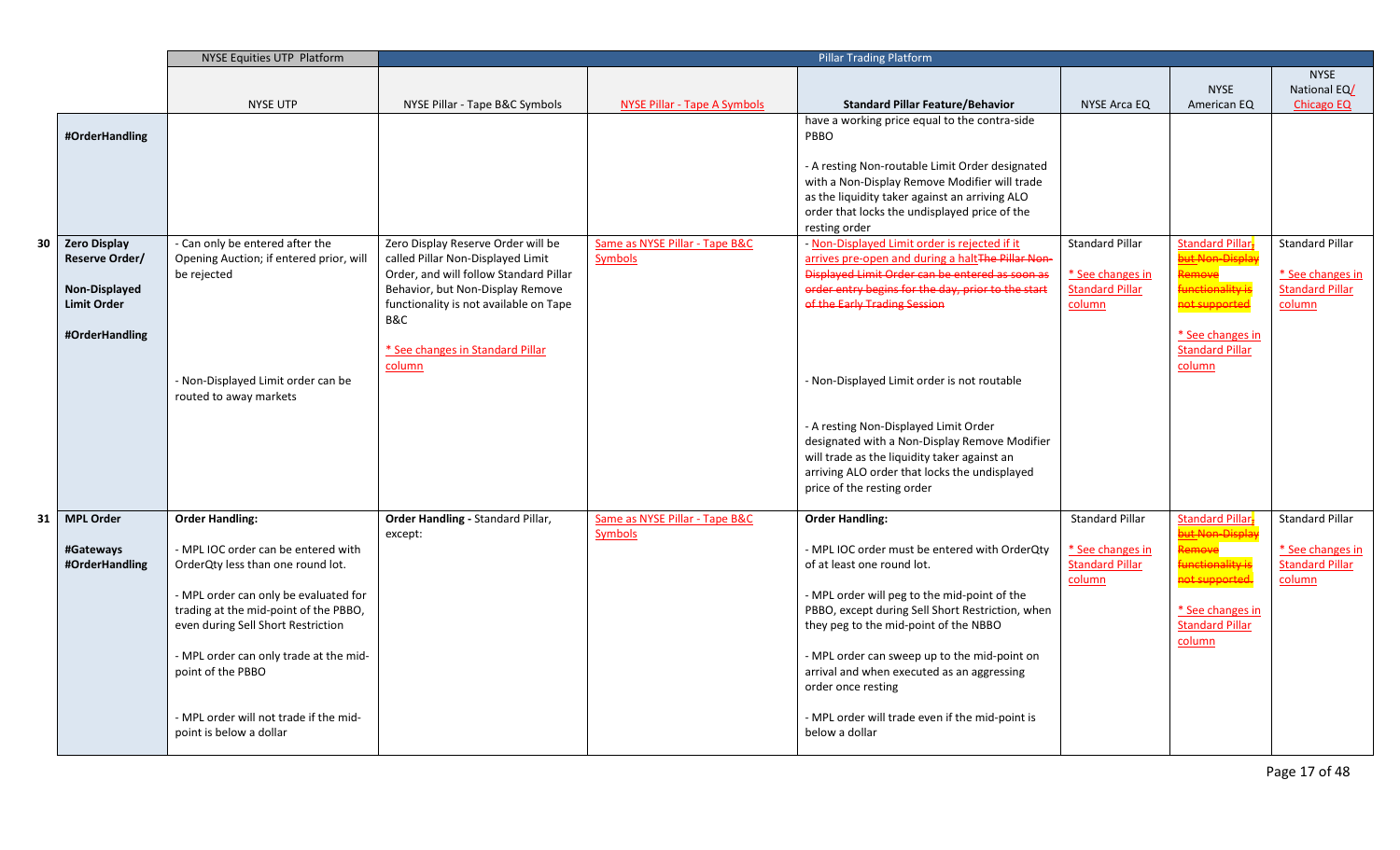|    |                        | <b>NYSE Equities UTP Platform</b>       |                                                                            | <b>Pillar Trading Platform</b>      |                                                                                   |                             |                        |                                    |
|----|------------------------|-----------------------------------------|----------------------------------------------------------------------------|-------------------------------------|-----------------------------------------------------------------------------------|-----------------------------|------------------------|------------------------------------|
|    |                        |                                         |                                                                            |                                     |                                                                                   |                             |                        | <b>NYSE</b>                        |
|    |                        |                                         |                                                                            |                                     |                                                                                   |                             | <b>NYSE</b>            | National EQ/                       |
|    |                        | <b>NYSE UTP</b>                         | NYSE Pillar - Tape B&C Symbols                                             | <b>NYSE Pillar - Tape A Symbols</b> | <b>Standard Pillar Feature/Behavior</b>                                           | <b>NYSE Arca EQ</b>         | American EQ            | <b>Chicago EQ</b>                  |
|    |                        |                                         | - Resting MPL Day orders with                                              |                                     | - Resting MPL Day orders with Minimum Trade                                       |                             |                        |                                    |
|    |                        |                                         | Minimum Trade Size (MinQty) or                                             |                                     | Size (MinQty), both with and without Minimum                                      |                             |                        |                                    |
|    |                        |                                         | <b>Minimum Fill</b><br>(MinimumTriggerVolume) will not                     |                                     | Fill instruction, are sequenced together with any<br>other non-displayed interest |                             |                        |                                    |
|    |                        |                                         | trade on parity. They will be                                              |                                     |                                                                                   |                             |                        |                                    |
|    |                        |                                         | sequenced after all displayed and                                          |                                     |                                                                                   |                             |                        |                                    |
|    |                        |                                         | non-displayed interest, in the order of                                    |                                     |                                                                                   |                             |                        |                                    |
|    |                        |                                         | increasing MinQty or                                                       |                                     |                                                                                   |                             |                        |                                    |
|    |                        |                                         | MinimumTriggerVolume size/time.                                            |                                     |                                                                                   |                             |                        |                                    |
|    |                        |                                         | - Non-Display Remove functionality is                                      |                                     | - MPL order can have Non-Display Remove                                           |                             |                        |                                    |
|    |                        |                                         | not available on Tape B&C                                                  |                                     | Modifier                                                                          |                             |                        |                                    |
|    |                        |                                         | - Limit Orders cannot be designated                                        |                                     | - Limit Orders can include a designation of "No                                   |                             |                        |                                    |
|    |                        |                                         | with a "No Midpoint Execution                                              |                                     | Midpoint Execution Modifier" and will not trade                                   |                             |                        |                                    |
|    |                        |                                         | Modifier."                                                                 |                                     | on arrival with MPL Orders.                                                       |                             |                        |                                    |
| 32 | <b>Primary Pegged/</b> | - Pegging eQuote pegs to the PBBO       | - Pegged Orders without ceiling/floor                                      | Same as NYSE Pillar - Tape B&C      | - Primary Pegged Orders peg to the same-side                                      | Standard Pillar,            | Standard Pillar,       | Standard Pillar,                   |
|    | Non-Displayed          | even during Sell Short Restriction      | price will be rejected with "R016:                                         | <b>Symbols</b>                      | PBBO, except during SSR, when they peg to the                                     | but Non-                    | but Primary            | but Non-                           |
|    | <b>Primary Pegged</b>  | (SSR)                                   | Invalid Price"                                                             |                                     | <b>NBBO</b>                                                                       | Displayed Pegged            | Pegged Orders          | Displayed                          |
|    | Order                  | - Pegging eQuote can route to away      | - Displayed and reserve pegging                                            |                                     | - Primary Pegged Order never routes to away                                       | Orders are not<br>available | are not<br>available.  | Pegged Orders<br>are not available |
|    | #OrderHandling         | markets when filed at its limit price   | orders will be called Primary Pegged                                       |                                     | markets                                                                           |                             |                        |                                    |
|    | #Auctions              |                                         | Orders in Pillar, and follow the                                           |                                     |                                                                                   | * See changes in            | * See changes in       |                                    |
|    |                        | - On arrival, if there is no same-side  | Standard Pillar functionality for                                          |                                     | - On arrival, if there is no same-side PBBO,                                      | <b>Standard Pillar</b>      | <b>Standard Pillar</b> |                                    |
|    |                        | PBBO, Pegging eQuote will be            | Primary Peg                                                                |                                     | Primary Pegged Order is rejected                                                  | column                      | column                 |                                    |
|    |                        | accepted                                |                                                                            |                                     |                                                                                   |                             |                        |                                    |
|    |                        | - Odd lot pegging orders are accepted   | - Zero displayed peg orders will be<br>called Non-Displayed Primary Pegged |                                     | - Odd lot Primary Pegged Orders are rejected                                      |                             |                        |                                    |
|    |                        |                                         | Orders in Pillar, and follow the                                           |                                     |                                                                                   |                             |                        |                                    |
|    |                        | - Pegging orders can be ALO             | Standard Pillar functionality for Non-                                     |                                     | - Primary Pegged orders cannot have ALO                                           |                             |                        |                                    |
|    |                        |                                         | <b>Displayed Primary Peg</b>                                               |                                     | modifier. Such combination will be rejected                                       |                             |                        |                                    |
|    |                        | - Two prices are provided on the        |                                                                            |                                     | - Primary Pegged orders have only one price -                                     |                             |                        |                                    |
|    |                        | order - limit price and ceiling/floor   |                                                                            |                                     | limit price. It defines the highest/lowest price                                  |                             |                        |                                    |
|    |                        | price. Ceiling/floor price defines the  |                                                                            |                                     | the buy/sell pegging order will peg                                               |                             |                        |                                    |
|    |                        | highest/lowest price the buy/sell       |                                                                            |                                     |                                                                                   |                             |                        |                                    |
|    |                        | pegging order will peg. Limit price     |                                                                            |                                     |                                                                                   |                             |                        |                                    |
|    |                        | defines the lowest/highest price the    |                                                                            |                                     |                                                                                   |                             |                        |                                    |
|    |                        | buy/sell pegging order will be resting  |                                                                            |                                     |                                                                                   |                             |                        |                                    |
|    |                        | - Min peg to functionality is supported |                                                                            |                                     | - Min peg to functionality is not offered                                         |                             |                        |                                    |
|    |                        | (if pegging order cannot peg to the     |                                                                            |                                     |                                                                                   |                             |                        |                                    |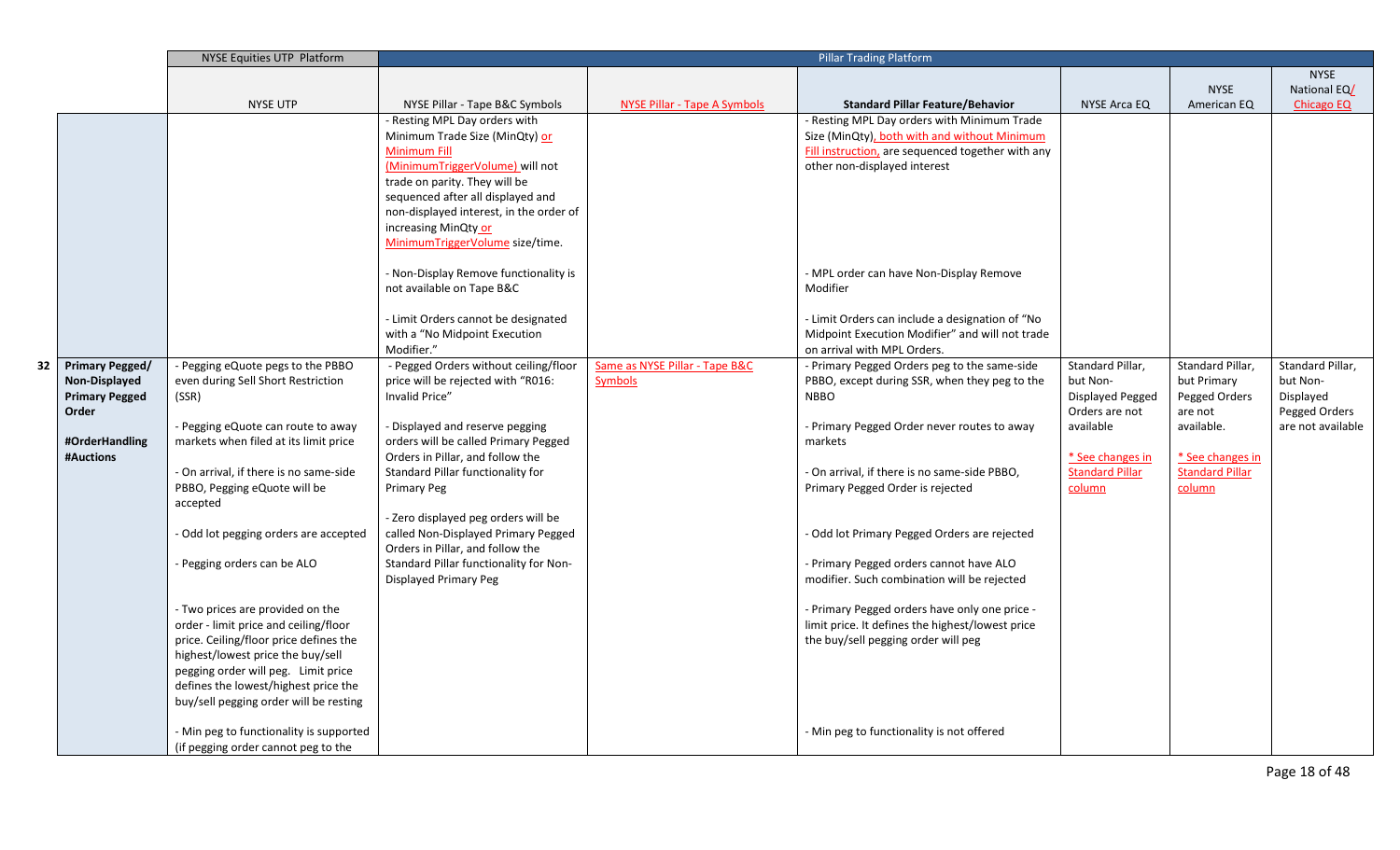|    |                                                 | NYSE Equities UTP Platform                                                                                                                                                                                                                                                                                                                                                                                                                                                                             |                                                                                                                                                                             | <b>Pillar Trading Platform</b>                                                          |                                                                                                                                                                                                                                                                                                                                                                                                                                                                                                                 |                        |                            |                                                  |
|----|-------------------------------------------------|--------------------------------------------------------------------------------------------------------------------------------------------------------------------------------------------------------------------------------------------------------------------------------------------------------------------------------------------------------------------------------------------------------------------------------------------------------------------------------------------------------|-----------------------------------------------------------------------------------------------------------------------------------------------------------------------------|-----------------------------------------------------------------------------------------|-----------------------------------------------------------------------------------------------------------------------------------------------------------------------------------------------------------------------------------------------------------------------------------------------------------------------------------------------------------------------------------------------------------------------------------------------------------------------------------------------------------------|------------------------|----------------------------|--------------------------------------------------|
|    |                                                 | <b>NYSE UTP</b>                                                                                                                                                                                                                                                                                                                                                                                                                                                                                        | NYSE Pillar - Tape B&C Symbols                                                                                                                                              | NYSE Pillar - Tape A Symbols                                                            | <b>Standard Pillar Feature/Behavior</b>                                                                                                                                                                                                                                                                                                                                                                                                                                                                         | <b>NYSE Arca EQ</b>    | <b>NYSE</b><br>American EQ | <b>NYSE</b><br>National EQ/<br><b>Chicago EQ</b> |
|    |                                                 | PBBO because it doesn't satisfy the<br>min peg to requirements, it will peg to<br>the closest interest to the PBBO)<br>- When PBBO is locked or crossed,<br>pegging order will peg to the next<br>displayable interest or protected<br>away quote priced worse than the<br>PBBO within the order's specified<br>price range. If the pegging order<br>cannot peg within the specified price<br>range, it will peg at its limit price<br>- Pegging orders are eligible to<br>participate in all auctions |                                                                                                                                                                             | - Primary Pegged orders are not<br>eligible for participation in the Closing<br>Auction | - When PBBO is locked/crossed, newly arriving<br>Primary Pegged Orders will be rejected. Resting<br>Primary Pegged orders will remain at the last<br>pegged price before the locked/crossed PBBO<br>and be eligible for execution<br>- When PBBO is locked/crossed, both newly<br>arriving and resting Non-Displayed Primary<br>Pegged Orders will be accepted, but held not<br>eligible to trade<br>- Primary Pegged orders are not eligible for<br>participation in the Closing Auction on primary<br>symbols |                        |                            |                                                  |
| 33 | SOC & IOC Orders<br>#OrderHandling<br>#Auctions | - An IOC order is routable<br>- An SOC order is non-routable<br>- Both SOC and IOC orders are<br>accepted prior to the opening for<br>participation in the opening auction                                                                                                                                                                                                                                                                                                                             | - IOC order is converted to Routable<br>IOC, and follows Standard Pillar<br>Behavior<br>- SOC order is converted to regular<br>IOC, and follows Standard Pillar<br>behavior | Same as for NYSE Pillar - Tape B&C<br>Symbols                                           | - A Routable IOC Order is a distinct order type<br>- A regular IOC Order is non-routable, by default<br>- Both routable and non-routable IOC orders are<br>rejected prior to the opening and therefore, will<br>not participate in the opening auction                                                                                                                                                                                                                                                          | <b>Standard Pillar</b> | <b>Standard Pillar</b>     | <b>Standard Pillar</b>                           |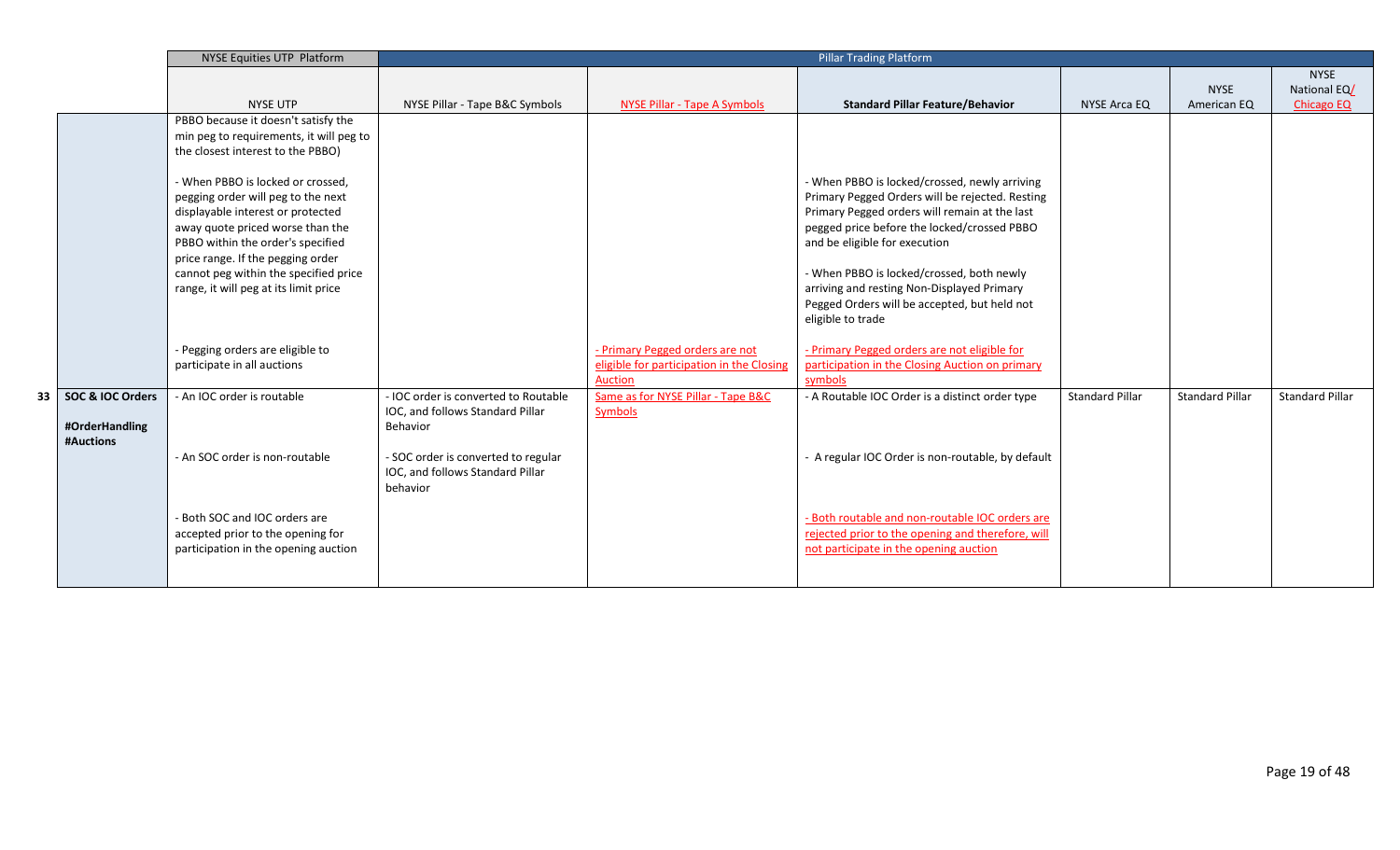|             |                      | NYSE Equities UTP Platform         |                                        | <b>Pillar Trading Platform</b>      |                                                                                            |                        |                            |                        |
|-------------|----------------------|------------------------------------|----------------------------------------|-------------------------------------|--------------------------------------------------------------------------------------------|------------------------|----------------------------|------------------------|
|             |                      |                                    |                                        |                                     |                                                                                            |                        |                            | <b>NYSE</b>            |
|             |                      |                                    |                                        |                                     |                                                                                            |                        | <b>NYSE</b>                | National EQ/           |
|             |                      | <b>NYSE UTP</b>                    | NYSE Pillar - Tape B&C Symbols         | <b>NYSE Pillar - Tape A Symbols</b> | <b>Standard Pillar Feature/Behavior</b>                                                    | NYSE Arca EQ           | American EQ                | <b>Chicago EQ</b>      |
| 34          | <b>Minimum Trade</b> | - Minimum Trade Size (MinQty) can  | Standard Pillar (* See changes in      | Same as for NYSE Pillar - Tape B&C  | - Minimum Trade Size (MinQty) can be entered                                               | Standard Pillar,       | Standard Pillar-           | Standard Pillar,       |
| <b>Size</b> |                      | be entered on any immediate or     | <b>Standard Pillar column)</b> , but:  | Symbols                             | on the following order types, with or without an                                           | but Discretionary      | but MPL ALO is             | but                    |
| and         |                      | cancel orders (IOC, SOC, ISO IOC,  |                                        |                                     | optional "Minimum Fill" instruction.                                                       | Peg Order and          | <mark>not available</mark> | Discretionary          |
|             | <b>Minimum Fill</b>  | Trade-at ISO, MPL IOC).            | - Discretionary Peg Order not          |                                     | MPL IOC<br>$\sim 100$                                                                      | Non-Displayed          |                            | Peg Order and          |
|             |                      |                                    | available                              |                                     | MPL Day                                                                                    | Primary Peg Order      | * See changes in           | Non-Displayed          |
|             | #Gateways            | - MinimumTriggerVolume can be      |                                        |                                     | MPL ALO - adding support for Min Fill,                                                     | are not available      | <b>Standard Pillar</b>     | <b>Primary Peg</b>     |
|             | #OrderHandling       | entered on MPL orders (IOC, Day,   | - For Limit IOC orders, Minimum        |                                     | in addition to existing support for Min                                                    |                        | column                     | Order are not          |
|             |                      | ALO) only                          | Trade Size (MinQty) must be entered    |                                     | <b>Trade Size</b>                                                                          | * See changes in       |                            | available              |
|             |                      |                                    | with RoutingInstruction = SOC, as this |                                     | Discretionary Peg Order                                                                    | <b>Standard Pillar</b> |                            | * See changes in       |
|             |                      |                                    | is the CCG/UTPDirect designation for   |                                     | <b>Limit IOC - adding support for Min Fill,</b><br>in addition to existing support for Min | column                 |                            | <b>Standard Pillar</b> |
|             |                      |                                    | regular, non-routable IOC              |                                     | <b>Trade Size</b>                                                                          |                        |                            | column                 |
|             |                      |                                    | - Order entered with both MinQty       |                                     | Non-Displayed Primary Peg - adding                                                         |                        |                            |                        |
|             |                      |                                    | and MinimumTriggerVolume is            |                                     | support for both Min Trade Size and                                                        |                        |                            |                        |
|             |                      |                                    | rejected                               |                                     | Min Fill (both previously available only                                                   |                        |                            |                        |
|             |                      |                                    |                                        |                                     | on NYSE American)                                                                          |                        |                            |                        |
|             |                      |                                    | Order entered with EITHER MinOty       |                                     | Non-Displayed Limit - adding support                                                       |                        |                            |                        |
|             |                      |                                    | or MinimumTriggerVolume is handled     |                                     | for both Min Trade Size and Min Fill                                                       |                        |                            |                        |
|             |                      |                                    | as Minimum Trade Size order            |                                     |                                                                                            |                        |                            |                        |
|             |                      |                                    |                                        |                                     | It cannot be entered on Routable IOC, ISO IOC                                              |                        |                            |                        |
|             |                      |                                    | - Order entered with MinQty is         |                                     | and Trade-at ISO orders.                                                                   |                        |                            |                        |
|             |                      |                                    | handled as Minimum Trade Size order    |                                     |                                                                                            |                        |                            |                        |
|             |                      |                                    |                                        |                                     |                                                                                            |                        |                            |                        |
|             |                      |                                    | - Order entered with                   |                                     |                                                                                            |                        |                            |                        |
|             |                      |                                    | MinimumTriggerVolume is handled as     |                                     |                                                                                            |                        |                            |                        |
|             |                      | - DNS, MOO, LOO and Market Day     | Minimum Fill order                     |                                     | - Non-Routable Limit, MOO, LOO, and Market                                                 |                        |                            |                        |
|             |                      | orders can be entered with MinQty, |                                        |                                     | Day orders do not support MinQty designation.                                              |                        |                            |                        |
|             |                      | and the field is ignored.          |                                        |                                     | If entered, they will be rejected.                                                         |                        |                            |                        |
|             |                      |                                    |                                        |                                     |                                                                                            |                        |                            |                        |
|             |                      |                                    |                                        |                                     |                                                                                            |                        |                            |                        |
|             |                      |                                    |                                        |                                     |                                                                                            |                        |                            |                        |
|             |                      | - The value specified for Minimum  |                                        |                                     | - The value specified for Minimum Trade Size or                                            |                        |                            |                        |
|             |                      | Trade Size (MinQty) and            |                                        |                                     | Minimum Fill (both represented via the MinQty                                              |                        |                            |                        |
|             |                      |                                    |                                        |                                     | field) must be at least one round lot and less                                             |                        |                            |                        |
|             |                      | MinimumTriggerVolume may be less   |                                        |                                     |                                                                                            |                        |                            |                        |
|             |                      | than one round lot                 |                                        |                                     | than or equal to the OrderQty (or zero)                                                    |                        |                            |                        |
|             |                      | - The value specified for          |                                        |                                     | - On arrival, an order with MinQty and Min Fill                                            |                        |                            |                        |
|             |                      | MinimumTriggerVolume may be        |                                        |                                     | will trade only against individual resting contra-                                         |                        |                            |                        |
|             |                      | greater than the OrderQty          |                                        |                                     | side orders that each satisfy the MinQty. On                                               |                        |                            |                        |
|             |                      |                                    |                                        |                                     | arrival, an order with MinQty that does not have                                           |                        |                            |                        |
|             |                      |                                    |                                        |                                     | this modifier will trade with contra-side orders                                           |                        |                            |                        |
|             |                      |                                    |                                        |                                     |                                                                                            |                        |                            | Page 20 of 48          |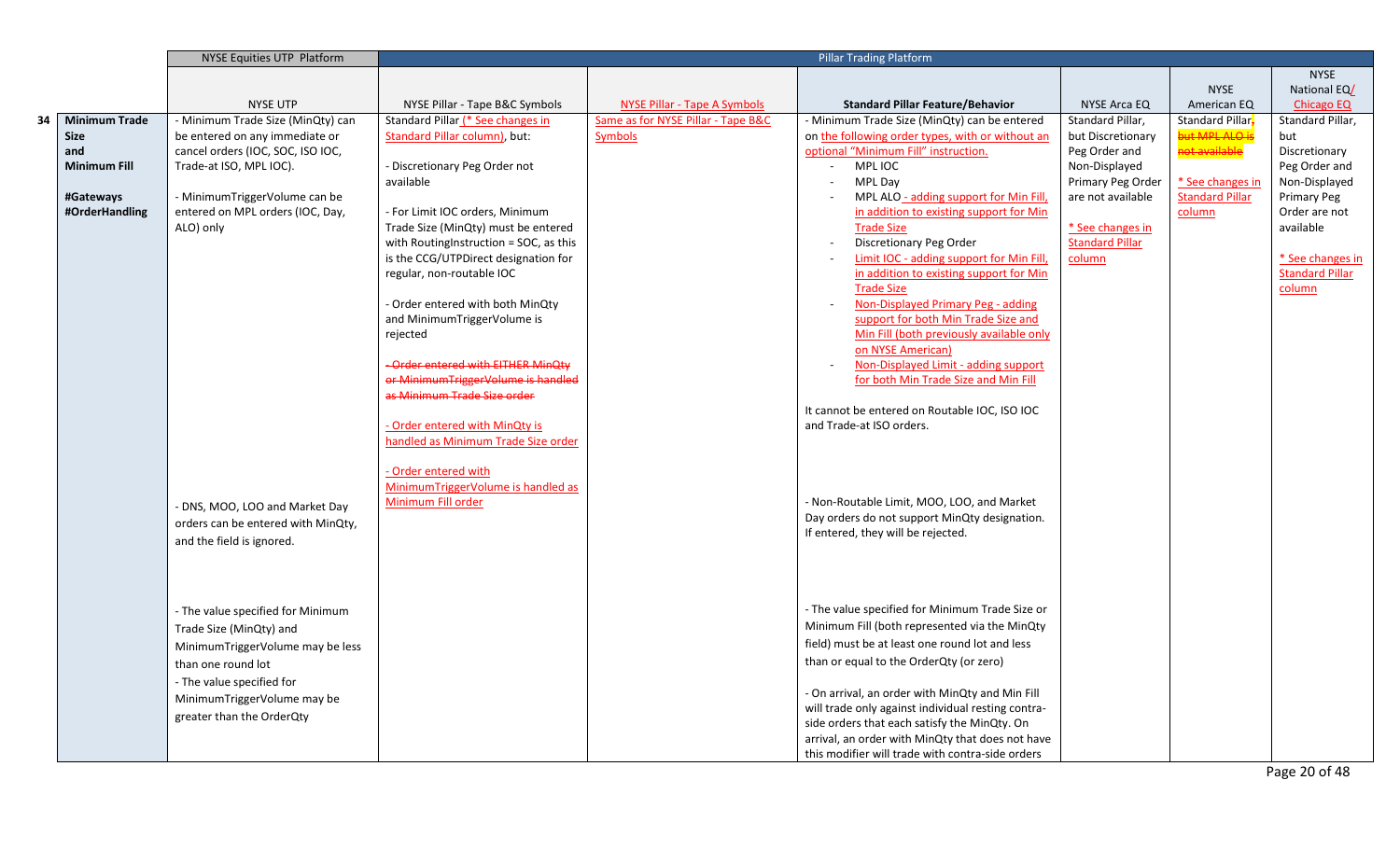|      |                        | NYSE Equities UTP Platform                                            |                                         | <b>Pillar Trading Platform</b>     |                                                                                          |                     |             |                   |
|------|------------------------|-----------------------------------------------------------------------|-----------------------------------------|------------------------------------|------------------------------------------------------------------------------------------|---------------------|-------------|-------------------|
|      |                        |                                                                       |                                         |                                    |                                                                                          |                     |             | <b>NYSE</b>       |
|      |                        |                                                                       |                                         |                                    |                                                                                          |                     | <b>NYSE</b> | National EQ/      |
|      |                        | <b>NYSE UTP</b>                                                       | NYSE Pillar - Tape B&C Symbols          | NYSE Pillar - Tape A Symbols       | <b>Standard Pillar Feature/Behavior</b>                                                  | <b>NYSE Arca EQ</b> | American EQ | <b>Chicago EQ</b> |
|      |                        |                                                                       |                                         |                                    | that in aggregate or individually satisfy the                                            |                     |             |                   |
|      |                        |                                                                       |                                         |                                    | MinQty                                                                                   |                     |             |                   |
|      |                        |                                                                       |                                         |                                    | - Once resting, an order with MinQty will                                                |                     |             |                   |
|      |                        |                                                                       |                                         |                                    | continue to be evaluated against individual                                              |                     |             |                   |
|      |                        |                                                                       |                                         |                                    | arriving contra-side orders, regardless of adding                                        |                     |             |                   |
|      |                        |                                                                       |                                         |                                    | the Min Fill modifier                                                                    |                     |             |                   |
|      |                        |                                                                       |                                         |                                    |                                                                                          |                     |             |                   |
|      |                        |                                                                       |                                         |                                    | - Once resting, when the value specified for                                             |                     |             |                   |
|      |                        |                                                                       |                                         |                                    | Minimum Trade Size or Minimum Fill (both                                                 |                     |             |                   |
|      |                        |                                                                       |                                         |                                    | represented via the MinQty field) is greater than                                        |                     |             |                   |
|      |                        |                                                                       |                                         |                                    | the leaves quantity of the order, the balance of                                         |                     |             |                   |
|      |                        |                                                                       |                                         |                                    | the order will be cancelled.                                                             |                     |             |                   |
|      |                        |                                                                       |                                         |                                    |                                                                                          |                     |             |                   |
|      |                        |                                                                       |                                         |                                    |                                                                                          |                     |             |                   |
|      |                        |                                                                       |                                         |                                    |                                                                                          |                     |             |                   |
|      |                        |                                                                       |                                         |                                    |                                                                                          |                     |             |                   |
| 35 I | <b>Setter Priority</b> | - NYSE best quote setter is entitled to                               | Standard Pillar                         | <b>Standard Pillar</b>             | - NYSE best quote setter that either sets or joins                                       | N/A                 | N/A         | N/A               |
|      |                        | setter priority allocation                                            |                                         |                                    | the NBBO is entitled to setter priority allocation                                       |                     |             |                   |
|      | #General               |                                                                       |                                         |                                    |                                                                                          |                     |             |                   |
|      |                        | - Any time the round lot order<br>establishes the NYSE best, it gains |                                         |                                    | - Setter Priority can be gained on arrival, when                                         |                     |             |                   |
|      |                        | setter priority                                                       |                                         |                                    | interest returns unexecuted from the away<br>market, on re-pricing, on replenishment, or |                     |             |                   |
|      |                        |                                                                       |                                         |                                    | when it becomes eligible to trade for the first                                          |                     |             |                   |
|      |                        |                                                                       |                                         |                                    | time upon transitioning to a new trading session                                         |                     |             |                   |
|      |                        |                                                                       |                                         |                                    |                                                                                          |                     |             |                   |
|      | 36 Parity              | - Only supported for Tape A symbols                                   | <b>Standard PillarSupported for all</b> | <b>Supported for all symbols</b>   | -Supported for Tape B&C symbols Market                                                   | N/A                 | N/A         | N/A               |
|      |                        |                                                                       | symbols                                 |                                    | Specific                                                                                 |                     |             |                   |
|      | #General               |                                                                       |                                         |                                    |                                                                                          |                     |             |                   |
| 37   | Self-Trade             | - Only STPN and STPO modifiers are                                    | - Only STPN and STPO modifiers are      | Same as for NYSE Pillar - Tape B&C | N/A                                                                                      | N/A                 | N/A         | N/A               |
|      | <b>Prevention in</b>   | supported                                                             | supported                               | <b>Symbols</b>                     |                                                                                          |                     |             |                   |
|      | parity market          |                                                                       |                                         |                                    |                                                                                          |                     |             |                   |
|      | model                  | - The orders with Minimum Trade Size                                  | - The orders with Minimum Trade Size    |                                    |                                                                                          |                     |             |                   |
|      |                        | (MinQty) or Minimum Trigger Volume                                    | (MinQty) or Minimum Trigger Volume      |                                    |                                                                                          |                     |             |                   |
|      | #General               | (OppositeSideMinSize) are rejected if                                 | (OppositeSideMinSize) are accepted if   |                                    |                                                                                          |                     |             |                   |
|      | #OrderHandling         | they have STP modifier                                                | they have STP modifier                  |                                    |                                                                                          |                     |             |                   |
|      |                        | - Incoming STP order will execute                                     | - When incoming interest is STPN - If a |                                    |                                                                                          |                     |             |                   |
|      |                        | against every non-matching STP order                                  | resting matching STP order is in a      |                                    |                                                                                          |                     |             |                   |
|      |                        | at a price level, skipping the matching                               | priority category that allocates orders |                                    |                                                                                          |                     |             |                   |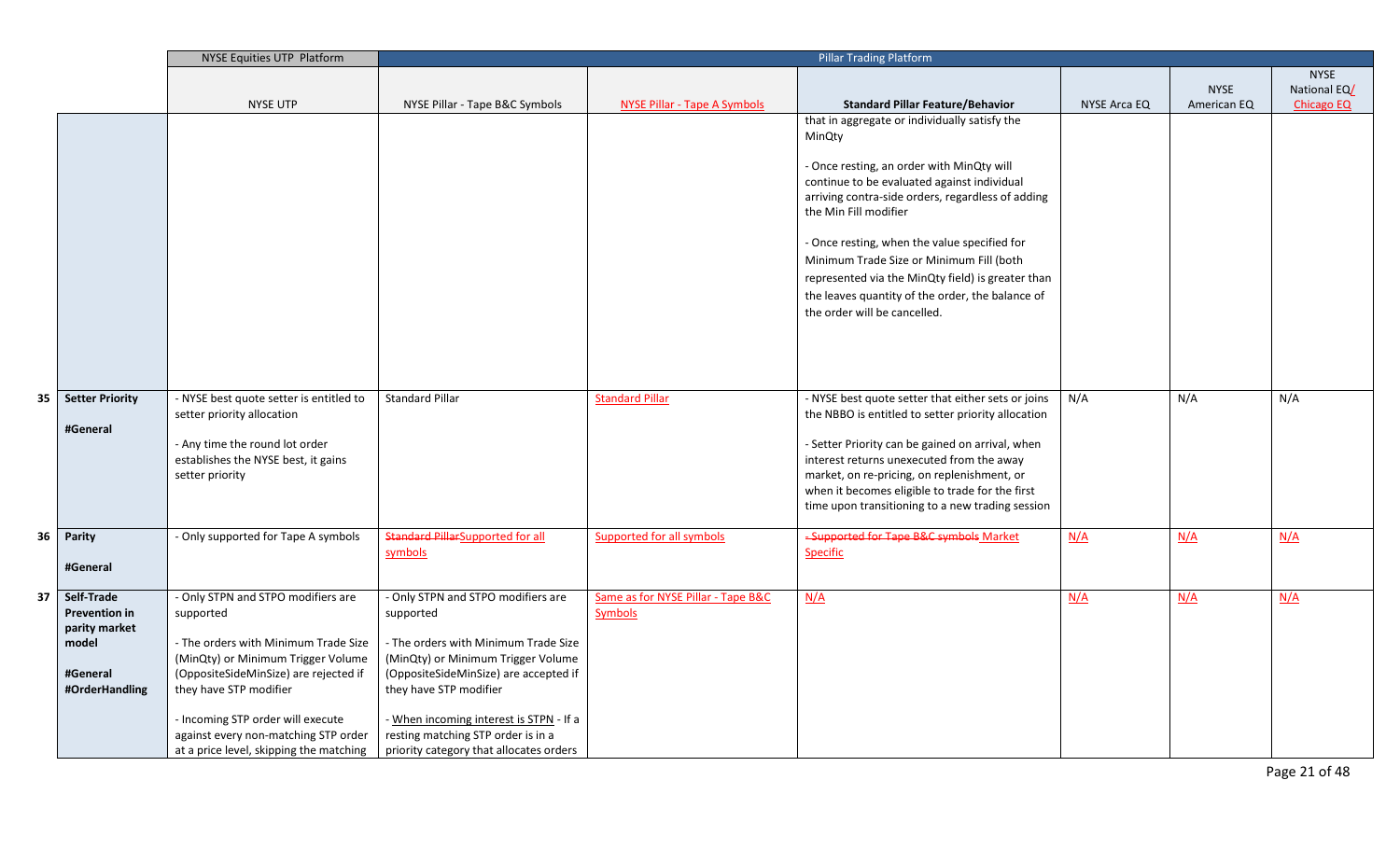| NYSE Equities UTP Platform              |                                          |                                     | <b>Pillar Trading Platform</b>          |              |             |                   |
|-----------------------------------------|------------------------------------------|-------------------------------------|-----------------------------------------|--------------|-------------|-------------------|
|                                         |                                          |                                     |                                         |              |             | <b>NYSE</b>       |
|                                         |                                          |                                     |                                         |              | <b>NYSE</b> | National EQ/      |
| <b>NYSE UTP</b>                         | NYSE Pillar - Tape B&C Symbols           | <b>NYSE Pillar - Tape A Symbols</b> | <b>Standard Pillar Feature/Behavior</b> | NYSE Arca EQ | American EQ | <b>Chicago EQ</b> |
| STP orders. After that if there is a    | on price-time priority, the incoming     |                                     |                                         |              |             |                   |
| residual of the incoming STP order,     | order will be cancelled and the resting  |                                     |                                         |              |             |                   |
| either the incoming order will be       | order marked with one of the STP         |                                     |                                         |              |             |                   |
| cancelled (if incoming order is STPN),  | modifiers will remain on the book.       |                                     |                                         |              |             |                   |
| or all resting matching STP orders (if  | If a resting matching STP order is in a  |                                     |                                         |              |             |                   |
| incoming order is STPO). If there is no | priority category that allocates orders  |                                     |                                         |              |             |                   |
| residual of the incoming order, the     | on parity, none of the orders eligible   |                                     |                                         |              |             |                   |
| resting STPO orders which were          | for a parity allocation in that priority |                                     |                                         |              |             |                   |
| skipped will not be cancelled.          | category will receive an allocation and  |                                     |                                         |              |             |                   |
|                                         | the incoming order will be cancelled.    |                                     |                                         |              |             |                   |
|                                         |                                          |                                     |                                         |              |             |                   |
|                                         | - When incoming interest is STPO - If a  |                                     |                                         |              |             |                   |
|                                         | resting matching STP order is in a       |                                     |                                         |              |             |                   |
|                                         | priority category that allocates orders  |                                     |                                         |              |             |                   |
|                                         | on price-time priority, the resting      |                                     |                                         |              |             |                   |
|                                         | matching STP order will be cancelled,    |                                     |                                         |              |             |                   |
|                                         | and the incoming STPO order will         |                                     |                                         |              |             |                   |
|                                         | remain on the book. If a resting         |                                     |                                         |              |             |                   |
|                                         | matching STP order is in a priority      |                                     |                                         |              |             |                   |
|                                         | category that allocates orders on        |                                     |                                         |              |             |                   |
|                                         | parity, all resting matching STP orders  |                                     |                                         |              |             |                   |
|                                         | in that priority category that would     |                                     |                                         |              |             |                   |
|                                         | have been considered for an              |                                     |                                         |              |             |                   |
|                                         | allocation will not be eligible for a    |                                     |                                         |              |             |                   |
|                                         | parity allocation and will be cancelled. |                                     |                                         |              |             |                   |
|                                         | The incoming STPO order will be          |                                     |                                         |              |             |                   |
|                                         | eligible to trade on parity with orders  |                                     |                                         |              |             |                   |
|                                         | in that priority category that do not    |                                     |                                         |              |             |                   |
|                                         | have a matching STP modifier.            |                                     |                                         |              |             |                   |
|                                         | Resting orders in that priority          |                                     |                                         |              |             |                   |
|                                         | category with an STP modifier from       |                                     |                                         |              |             |                   |
|                                         | the same Client ID that would not        |                                     |                                         |              |             |                   |
|                                         | have been eligible for a parity          |                                     |                                         |              |             |                   |
|                                         | allocation will remain on the book       |                                     |                                         |              |             |                   |
|                                         |                                          |                                     |                                         |              |             |                   |
|                                         | - A resting D Order designated with an   |                                     |                                         |              |             |                   |
|                                         | STP modifier that is triggered to        |                                     |                                         |              |             |                   |
|                                         | exercise discretion and is not an        |                                     |                                         |              |             |                   |
|                                         | Aggressing Order will not trade at a     |                                     |                                         |              |             |                   |
|                                         | discretionary price if there is a        |                                     |                                         |              |             |                   |
|                                         | matching STP order on the contra-        |                                     |                                         |              |             |                   |
|                                         | side. In such case, the D Order will     |                                     |                                         |              |             |                   |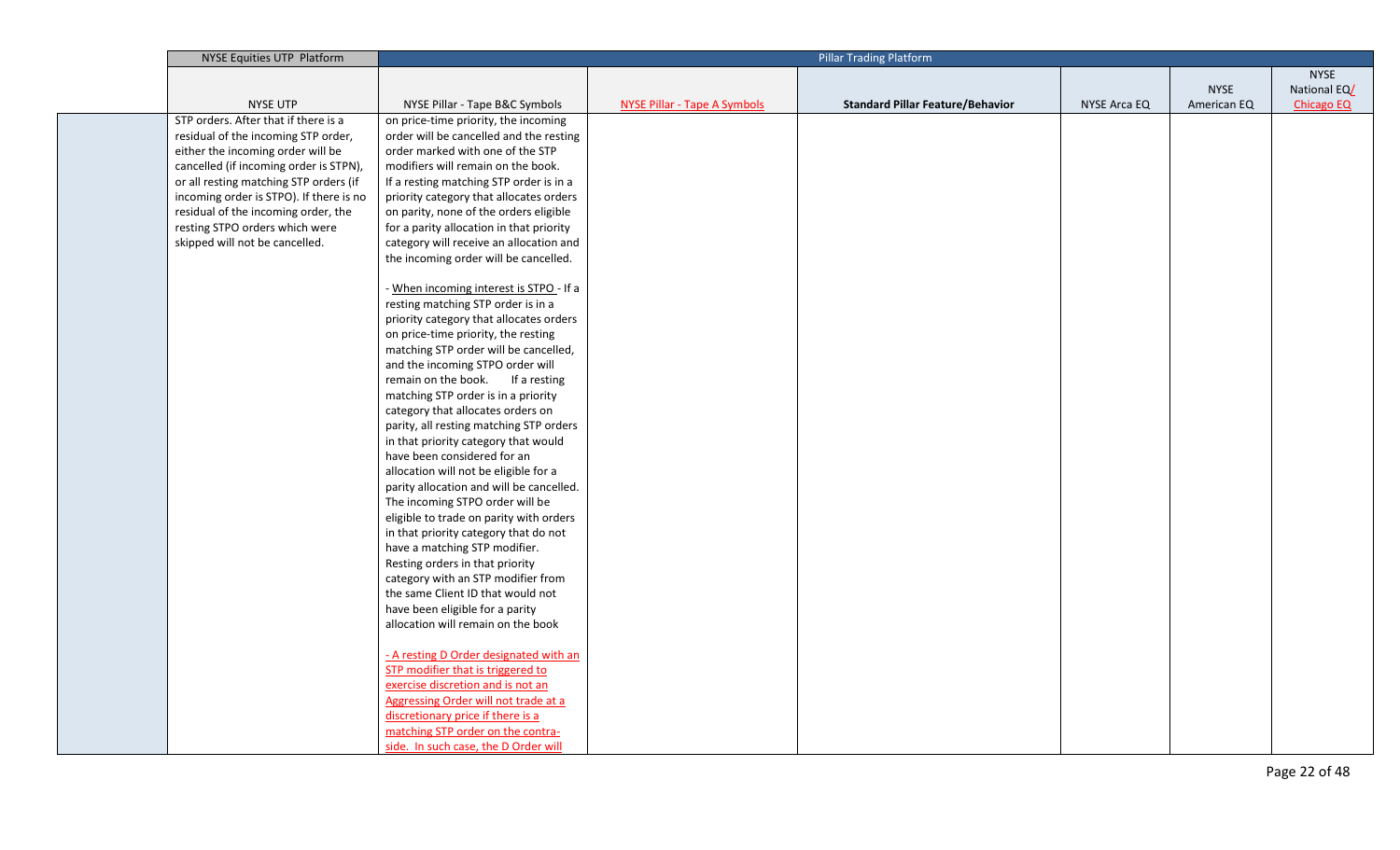|    |                        | NYSE Equities UTP Platform            |                                        |                                     | <b>Pillar Trading Platform</b>                                                                  |                        |                        |                        |
|----|------------------------|---------------------------------------|----------------------------------------|-------------------------------------|-------------------------------------------------------------------------------------------------|------------------------|------------------------|------------------------|
|    |                        |                                       |                                        |                                     |                                                                                                 |                        |                        | <b>NYSE</b>            |
|    |                        |                                       |                                        |                                     |                                                                                                 |                        | <b>NYSE</b>            | National EQ/           |
|    |                        | <b>NYSE UTP</b>                       | NYSE Pillar - Tape B&C Symbols         | <b>NYSE Pillar - Tape A Symbols</b> | <b>Standard Pillar Feature/Behavior</b>                                                         | NYSE Arca EQ           | American EQ            | <b>Chicago EQ</b>      |
|    |                        |                                       | not be cancelled.                      |                                     |                                                                                                 |                        |                        |                        |
|    |                        |                                       |                                        |                                     |                                                                                                 |                        |                        |                        |
|    |                        |                                       |                                        |                                     |                                                                                                 |                        |                        |                        |
|    |                        |                                       |                                        |                                     |                                                                                                 |                        |                        |                        |
| 38 | <b>LULD Re-pricing</b> | - When the orders re-price due to the | Standard Pillar, but the option to     | Same as for NYSE Pillar - Tape B&C  | - Any quantity of Market Orders, Limit IOC, and                                                 | <b>Standard Pillar</b> | Standard Pillar-       | <b>Standard Pillar</b> |
|    |                        | LULD bands, they keep their effective | cancel instead of re-price will not be | <b>Symbols</b>                      | Day ISO Orders that cannot be executed at or                                                    |                        | but Day ISC            |                        |
|    | #OrderHandling         | sequence                              | available.                             |                                     | within the Price Bands will be cancelled                                                        |                        | Order not<br>available |                        |
|    |                        |                                       |                                        |                                     |                                                                                                 |                        |                        |                        |
|    |                        |                                       |                                        |                                     | - Default behavior for Limit Orders is that they                                                |                        |                        |                        |
|    |                        |                                       |                                        |                                     | will be re-priced to the LULD Price bands and                                                   |                        |                        |                        |
|    |                        |                                       |                                        |                                     | receive a new effective sequence                                                                |                        |                        |                        |
|    |                        |                                       |                                        |                                     | - Option to cancel instead of re-pricing Limit                                                  |                        |                        |                        |
|    |                        |                                       |                                        |                                     | Orders and MPL Orders                                                                           |                        |                        |                        |
| 39 | <b>Repricing of</b>    | When current BB(BO) is crossed by an  | <b>Standard Pillar -</b>               | Same as for NYSE Pillar - Tape B&C  | When current BB(BO) is crossed by an Away                                                       | <b>Standard Pillar</b> | Standard Pillar-       | <b>Standard Pillar</b> |
|    | <b>Resting Limit</b>   | Away Market PBO(PBB) and the          |                                        | Symbols                             | Market PBO(PBB) and the current BB(BO)                                                          |                        | but Day ISO            |                        |
|    | Orders when            | current NYSE BB(BO) executes or       | DNS order is converted to Non-         |                                     | executes or cancels, and the next price point                                                   | * See changes in       | Order not              | * See changes in       |
|    | <b>Attempting to</b>   | cancels, and the next price point     | Routable Limit Order, and follows      |                                     | would cause a publication of the quote which                                                    | <b>Standard Pillar</b> | available              | <b>Standard Pillar</b> |
|    | Quote through an       | would cause a publication of the      | Standard Pillar Behavior (see section, |                                     | would still be locking or crossing the away                                                     | column                 |                        | column                 |
|    | <b>Away Market</b>     | quote which would still be locking or | "Do Not Ship Order/Non-routable        |                                     | quote:                                                                                          |                        | * See changes in       |                        |
|    |                        | crossing the away quote               | Limit Order")                          |                                     |                                                                                                 |                        | <b>Standard Pillar</b> |                        |
|    | #OrderHandling         |                                       |                                        |                                     |                                                                                                 |                        | column                 |                        |
|    |                        | - The routable orders that are        | * See changes in Standard Pillar       |                                     | - The orders that are locking/crossing the away                                                 |                        |                        |                        |
|    |                        | locking/crossing the away quote(s)    | column                                 |                                     | quote(s) are re-priced to the price of the best                                                 |                        |                        |                        |
|    |                        | will be routed to the away market     |                                        |                                     | away market quote until the quote is updated                                                    |                        |                        |                        |
|    |                        | quote, and non-routable (DNS) orders  |                                        |                                     |                                                                                                 |                        |                        |                        |
|    |                        | will be cancelled                     |                                        |                                     | - Re-priced orders to buy(sell) would be assigned<br>a working price equal to the PBO(PBB), and |                        |                        |                        |
|    |                        |                                       |                                        |                                     |                                                                                                 |                        |                        |                        |
|    |                        |                                       |                                        |                                     | displayed orders would be assigned a display<br>price one MPV below (above) the PBO(PBB)        |                        |                        |                        |
|    |                        |                                       |                                        |                                     |                                                                                                 |                        |                        |                        |
|    |                        |                                       |                                        |                                     | - If a Day ISO to buy(sell) arrives at a price at or                                            |                        |                        |                        |
|    |                        |                                       |                                        |                                     | above(below) the Away Market                                                                    |                        |                        |                        |
|    |                        |                                       |                                        |                                     | PBO(PBB)÷                                                                                       |                        |                        |                        |
|    |                        |                                       |                                        |                                     | and the quantity of the DAY ISO that would                                                      |                        |                        |                        |
|    |                        |                                       |                                        |                                     | post is at least a round lot quantity, it will                                                  |                        |                        |                        |
|    |                        |                                       |                                        |                                     | post at its limit price and all resting orders                                                  |                        |                        |                        |
|    |                        |                                       |                                        |                                     | will reprice to their limit prices or the                                                       |                        |                        |                        |
|    |                        |                                       |                                        |                                     | - price of the ISO, whichever is more                                                           |                        |                        |                        |
|    |                        |                                       |                                        |                                     | <del>restrictive</del>                                                                          |                        |                        |                        |
|    |                        |                                       |                                        |                                     |                                                                                                 |                        |                        |                        |
|    |                        |                                       |                                        |                                     | and the quantity of the DAY ISO that would                                                      |                        |                        |                        |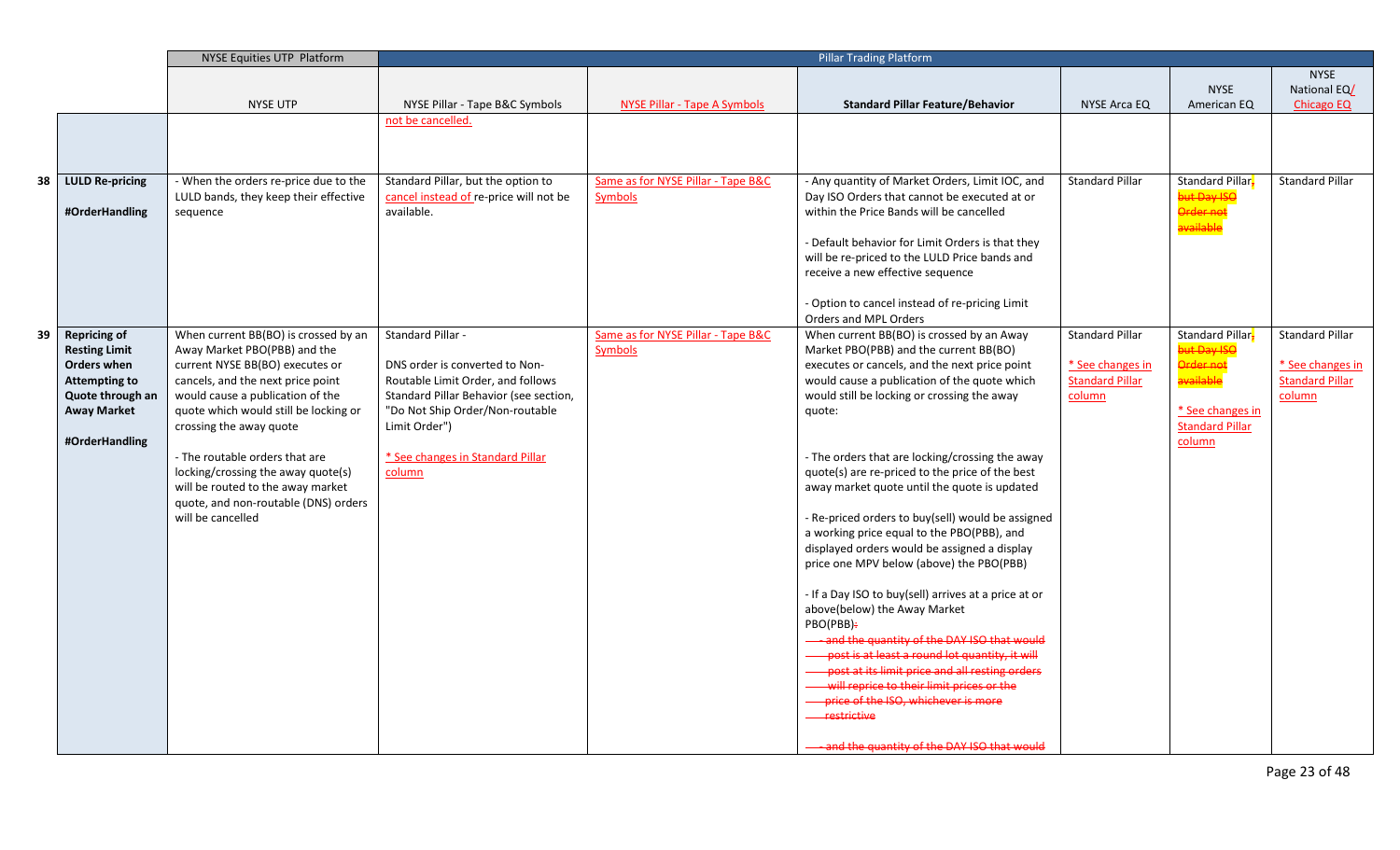|    |                         | <b>NYSE Equities UTP Platform</b>                                               |                                        |                                    | <b>Pillar Trading Platform</b>                                                                   |                        |                        |                        |
|----|-------------------------|---------------------------------------------------------------------------------|----------------------------------------|------------------------------------|--------------------------------------------------------------------------------------------------|------------------------|------------------------|------------------------|
|    |                         |                                                                                 |                                        |                                    |                                                                                                  |                        |                        | <b>NYSE</b>            |
|    |                         |                                                                                 |                                        |                                    |                                                                                                  |                        | <b>NYSE</b>            | National EQ/           |
|    |                         | <b>NYSE UTP</b>                                                                 | NYSE Pillar - Tape B&C Symbols         | NYSE Pillar - Tape A Symbols       | <b>Standard Pillar Feature/Behavior</b>                                                          | <b>NYSE Arca EQ</b>    | American EQ            | <b>Chicago EQ</b>      |
|    |                         |                                                                                 |                                        |                                    | post is an odd lot quantity, it would be                                                         |                        |                        |                        |
|    |                         |                                                                                 |                                        |                                    | assigned a display prices one MPV below                                                          |                        |                        |                        |
|    |                         |                                                                                 |                                        |                                    | (above) the PBO(PBB) and a working price                                                         |                        |                        |                        |
|    |                         |                                                                                 |                                        |                                    | equal to the PBO(PBB) and posts with any                                                         |                        |                        |                        |
|    |                         |                                                                                 |                                        |                                    | remaining quantity, it will post at its limit price                                              |                        |                        |                        |
|    |                         |                                                                                 |                                        |                                    | and all resting order will reprice to their limit                                                |                        |                        |                        |
|    |                         |                                                                                 |                                        |                                    | prices or the price of the ISO, whichever is more                                                |                        |                        |                        |
|    |                         |                                                                                 |                                        |                                    | restrictive. If the quantity of the Day ISO that                                                 |                        |                        |                        |
|    |                         |                                                                                 |                                        |                                    | would post is an odd lot quantity and is not                                                     |                        |                        |                        |
|    |                         |                                                                                 |                                        |                                    | joined by any other quotable interest that would                                                 |                        |                        |                        |
|    |                         |                                                                                 |                                        |                                    | allow it to stands it's ground, the odd lot Day ISO                                              |                        |                        |                        |
|    |                         |                                                                                 |                                        |                                    | would reprice off of the next away market PBBO                                                   |                        |                        |                        |
|    |                         |                                                                                 |                                        |                                    | update that crosses it, consistent with resting                                                  |                        |                        |                        |
|    |                         |                                                                                 |                                        |                                    | Odd Lot behavior                                                                                 |                        |                        |                        |
| 40 | <b>Odd Lot Handling</b> | - Only At priced odd lots are                                                   | Standard Pillar, but does not support  | Same as for NYSE Pillar - Tape B&C | - Odd lots at multiple price levels that can add                                                 | <b>Standard Pillar</b> | <b>Standard Pillar</b> | <b>Standard Pillar</b> |
|    |                         | aggregated to SIP                                                               | Proactive if Locked                    | Symbols                            | up to at least one round lot and establish a new                                                 |                        |                        |                        |
|    | #MarketData             |                                                                                 |                                        |                                    | Best Bid/Offer, are aggregated down/up to the                                                    | * See changes in       | * See changes in       | * See changes in       |
|    | #OrderHandling          |                                                                                 | * See changes in Standard Pillar       |                                    | most aggressive price and quoted to SIP                                                          | <b>Standard Pillar</b> | <b>Standard Pillar</b> | <b>Standard Pillar</b> |
|    |                         |                                                                                 | column                                 |                                    |                                                                                                  | column                 | column                 | column                 |
|    |                         | - Resting Odd Lot displayed orders can                                          |                                        |                                    | - Resting Odd Lot displayed orders can only be                                                   |                        |                        |                        |
|    |                         | be routed to away markets                                                       |                                        |                                    | routed to away markets when designated                                                           |                        |                        |                        |
|    |                         |                                                                                 |                                        |                                    | Proactive if LockedResting buy(sell) Odd Lot<br>displayed orders stand their ground if locked or |                        |                        |                        |
|    |                         | -Resting buy (sell) Odd lot displayed<br>orders stand their ground if locked or |                                        |                                    | crossed by an away market PBO (PBB), and may                                                     |                        |                        |                        |
|    |                         | crossed by an away market PBO                                                   |                                        |                                    | receive price improvement at the away market                                                     |                        |                        |                        |
|    |                         | (PBB), and may receive price                                                    |                                        |                                    | PBO (PBB) price against arriving contra sell (buy)                                               |                        |                        |                        |
|    |                         | improvement at the away market PBO                                              |                                        |                                    | side orders at or below (above) the PBO(PBB)                                                     |                        |                        |                        |
|    |                         | (PBB) price against arriving contra sell                                        |                                        |                                    | <b>price</b> will have their working prices and display                                          |                        |                        |                        |
|    |                         | (buy) side orders at or below (above)                                           |                                        |                                    | prices adjusted to equal to the higher (lower) of                                                |                        |                        |                        |
|    |                         | the PBO(PBB) price                                                              |                                        |                                    | the away market PBO (PBB) price or the same                                                      |                        |                        |                        |
|    |                         |                                                                                 |                                        |                                    | side PBB (PBO). When the PBBO is locked or                                                       |                        |                        |                        |
|    |                         |                                                                                 |                                        |                                    | crossed, an odd lot will not have its working                                                    |                        |                        |                        |
|    |                         |                                                                                 |                                        |                                    | price adjusted again until the PBBO updates to                                                   |                        |                        |                        |
|    |                         |                                                                                 |                                        |                                    | be unlocked or uncrossed                                                                         |                        |                        |                        |
| 41 | <b>Evaluation for</b>   | NYSE only routes to SIP quotes (top of                                          | Standard Pillar, but will not route to | Same as for NYSE Pillar - Tape B&C | Pillar routes to SIP and prop quotes, and                                                        | <b>Standard Pillar</b> | Standard Pillar,       | Standard Pillar,       |
|    | <b>Routing</b>          | book only)                                                                      | markets not displaying protected       | Symbols                            | therefore will route to depth and/or top of                                                      |                        | but will not           | but will not           |
|    |                         |                                                                                 | quotations.                            |                                    | book. Pillar also routes to markets not                                                          |                        | route to markets       | route to markets       |
|    | #OrderHandling          |                                                                                 |                                        |                                    | displaying protected quotations unless                                                           |                        | not displaying         | not displaying         |
|    |                         |                                                                                 |                                        |                                    | instructed not to do so.                                                                         |                        | protected              | protected              |
|    |                         |                                                                                 |                                        |                                    |                                                                                                  |                        | quotations.            | guotations.            |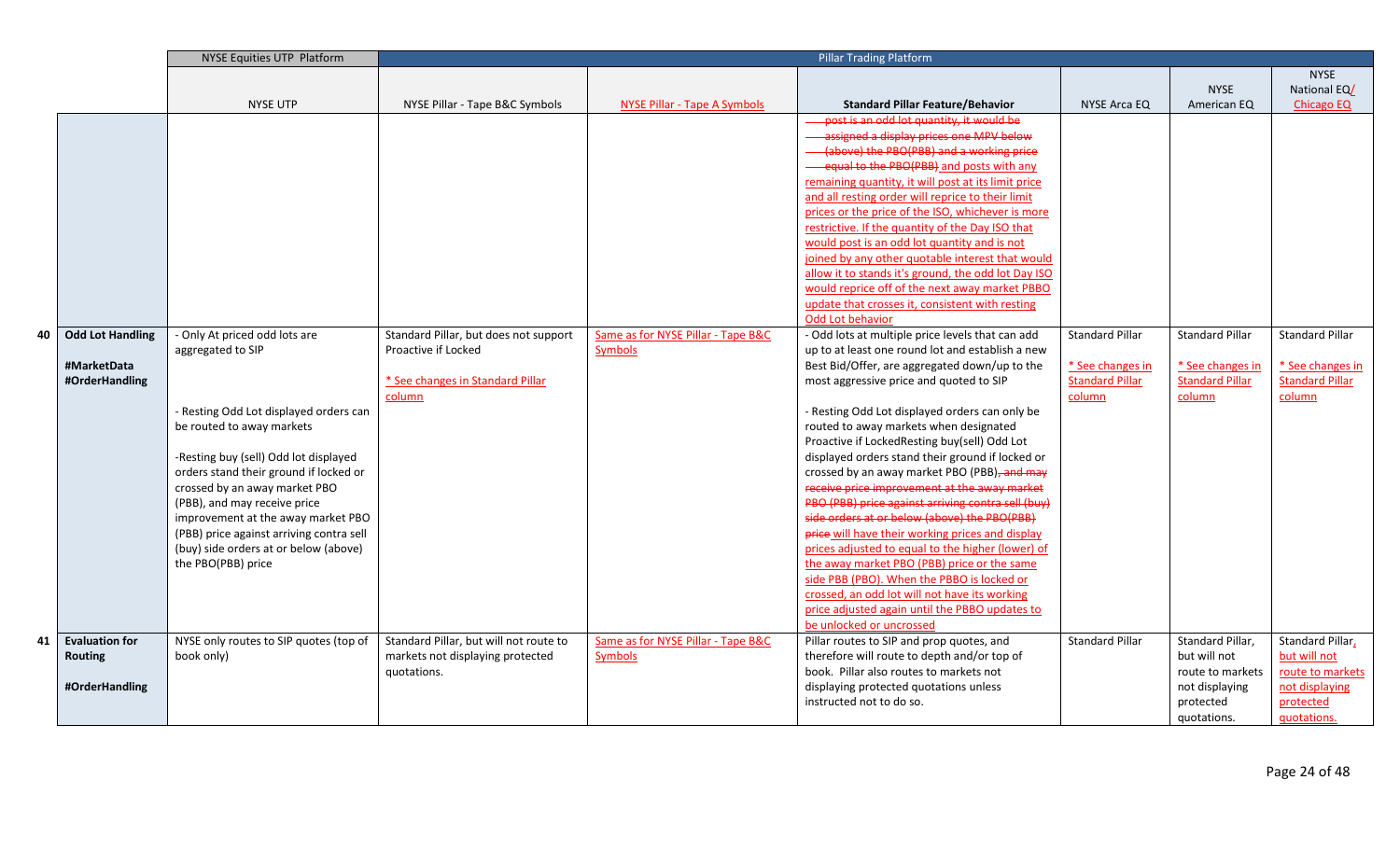|    |                         | NYSE Equities UTP Platform                |                                         | <b>Pillar Trading Platform</b>           |                                                    |                          |                        |                        |
|----|-------------------------|-------------------------------------------|-----------------------------------------|------------------------------------------|----------------------------------------------------|--------------------------|------------------------|------------------------|
|    |                         |                                           |                                         |                                          |                                                    |                          |                        | <b>NYSE</b>            |
|    |                         |                                           |                                         |                                          |                                                    |                          | <b>NYSE</b>            | National EQ/           |
|    |                         | <b>NYSE UTP</b>                           | NYSE Pillar - Tape B&C Symbols          | NYSE Pillar - Tape A Symbols             | <b>Standard Pillar Feature/Behavior</b>            | NYSE Arca EQ             | American EQ            | Chicago EQ             |
| 42 | <b>Partially Routed</b> | The returned quantity is treated as a     | <b>Standard Pillar</b>                  | <b>Standard Pillar</b>                   | When interest is returned unexecuted from the      | <b>Standard Pillar</b>   | <b>Standard Pillar</b> | Standard Pillar        |
|    | Order with              | newly arriving order and gets a new       |                                         |                                          | away market, the resting quantity of this order    |                          |                        |                        |
|    | Quantity                | effective sequence. It gets assigned a    |                                         |                                          | will be increased by the returned unexecuted       |                          |                        |                        |
|    | Returned                | different MEOrder ID                      |                                         |                                          | quantity, and the order keeps its most recent      |                          |                        |                        |
|    | <b>Unexecuted from</b>  |                                           |                                         |                                          | effective sequence. The order also keeps its       |                          |                        |                        |
|    | <b>Away Market</b>      |                                           |                                         |                                          | original OrderID. A Modify message will be sent    |                          |                        |                        |
|    |                         |                                           |                                         |                                          | to XDP Integrated Feed when the resting            |                          |                        |                        |
|    | #MarketData             |                                           |                                         |                                          | quantity of the order is increased by the          |                          |                        |                        |
|    | #OrderHandling          |                                           |                                         |                                          | returned unexecuted quantity from the away         |                          |                        |                        |
|    |                         |                                           |                                         |                                          | market                                             |                          |                        |                        |
| 43 | <b>Credit Limits on</b> | None                                      | Standard Pillar, with limits configured | N/A                                      | Credit limits are configured per MPID and          | <b>Standard Pillar</b>   | <b>Standard Pillar</b> | <b>Standard Pillar</b> |
|    | <b>Non-NMS Routing</b>  |                                           | per risk group                          |                                          | calculated only for:                               |                          |                        |                        |
|    |                         |                                           |                                         |                                          | Primary Only orders                                |                          |                        |                        |
|    | #OrderHandling          |                                           |                                         |                                          | MOO/LOO/MOC/LOC orders for non-                    |                          |                        |                        |
|    |                         |                                           |                                         |                                          | primary, non-auction eligible symbols              |                          |                        |                        |
|    |                         |                                           |                                         |                                          | routed to primary market                           |                          |                        |                        |
|    |                         |                                           |                                         |                                          | Market Day orders for non-primary,                 |                          |                        |                        |
|    |                         |                                           |                                         |                                          | non-auction eligible symbols routed to             |                          |                        |                        |
|    |                         |                                           |                                         |                                          | primary market before open or during               |                          |                        |                        |
|    |                         |                                           |                                         |                                          | the halt                                           |                          |                        |                        |
| 44 | <b>Retail Liquidity</b> | Supports Retail Liquidity Program         | None                                    | <b>Supports Retail Liquidity Program</b> | Market-specific                                    | Supports Retail          | None                   | None                   |
|    | Program                 | (Retail Taker order and RPI orders)       |                                         |                                          |                                                    | <b>Liquidity Program</b> |                        |                        |
|    |                         |                                           |                                         |                                          |                                                    |                          |                        |                        |
|    | #General                |                                           |                                         |                                          |                                                    |                          |                        |                        |
|    | #OrderHandling          |                                           |                                         |                                          |                                                    |                          |                        |                        |
|    |                         |                                           |                                         |                                          |                                                    |                          |                        |                        |
|    |                         |                                           |                                         |                                          |                                                    |                          |                        |                        |
| 45 | <b>Retail Taker and</b> | - Three types of Retail Taker orders,     | None-Standard Pillar                    | <b>Standard Pillar</b>                   | - One type of Retail Taker order is supported -    | <b>Standard Pillar</b>   | N/A                    | N/A                    |
|    | <b>RPI Order</b>        | all three are immediate or cancel and     |                                         |                                          | Retail Taker Type 1 IOC, which can only be LMT     |                          |                        |                        |
|    | <b>Behavior</b>         | can be either MKT or LMT                  | The following order types, if entered,  | The following order types, if entered,   | order                                              | The following            |                        |                        |
|    |                         |                                           | will be rejected:                       | will be rejected:                        |                                                    | order types, if          |                        |                        |
|    | #General                | - One type of RPI orders, which can be    | - Retail Taker Type 1 MKT Order -       | - Retail Taker Type 1 MKT Order -        | - One type of RPI order, which can be entered      | entered, will be         |                        |                        |
|    | #Gateways               | entered with and without offset           | RoutingInst = RTO and OrderType = 1     | RoutingInst = RTO and OrderType = $1$    | with and without offset                            | rejected:                |                        |                        |
|    | #OrderHandling          |                                           | (MKT)                                   | (MKT)                                    |                                                    | - Retail Taker           |                        |                        |
|    |                         | - In retail executions, Retail Takers can | - Retail Taker Type 2 Order -           | - Retail Taker Type 2 Order -            | - RPI orders are ranked and allocated together     | Type 2 IOC               |                        |                        |
|    |                         | be executed only against RPIs and         | RoutingInst = RTNR                      | <b>RoutingInst = RTNR</b>                | with all other non-displayed interest and          | - Retail Taker           |                        |                        |
|    |                         | <b>MPLs</b>                               | - Retail Taker Type 3 Order -           | - Retail Taker Type 3 Order -            | displayable odd lot interest according to price    | <b>Type 2 Limit Day</b>  |                        |                        |
|    |                         |                                           | <b>RoutingInst = RTR</b>                | <b>RoutingInst = RTR</b>                 | and time                                           | - Retail Taker           |                        |                        |
|    |                         | - RPI interest is executed at one price   | <b>Retail Price Improvement Order -</b> |                                          |                                                    | <b>Type 2 Market</b>     |                        |                        |
|    |                         | which UTP calculates (where Retail        | $R$ outing $nst = RPI$                  |                                          | - RPI interest is executed at the price where it's | Day                      |                        |                        |
|    |                         | Taker order can get more fill)            |                                         |                                          | ranked and therefore, Retail Taker order can be    | - MPL RPI                |                        |                        |
|    |                         |                                           |                                         |                                          | executed at multiple price points whether there    |                          |                        |                        |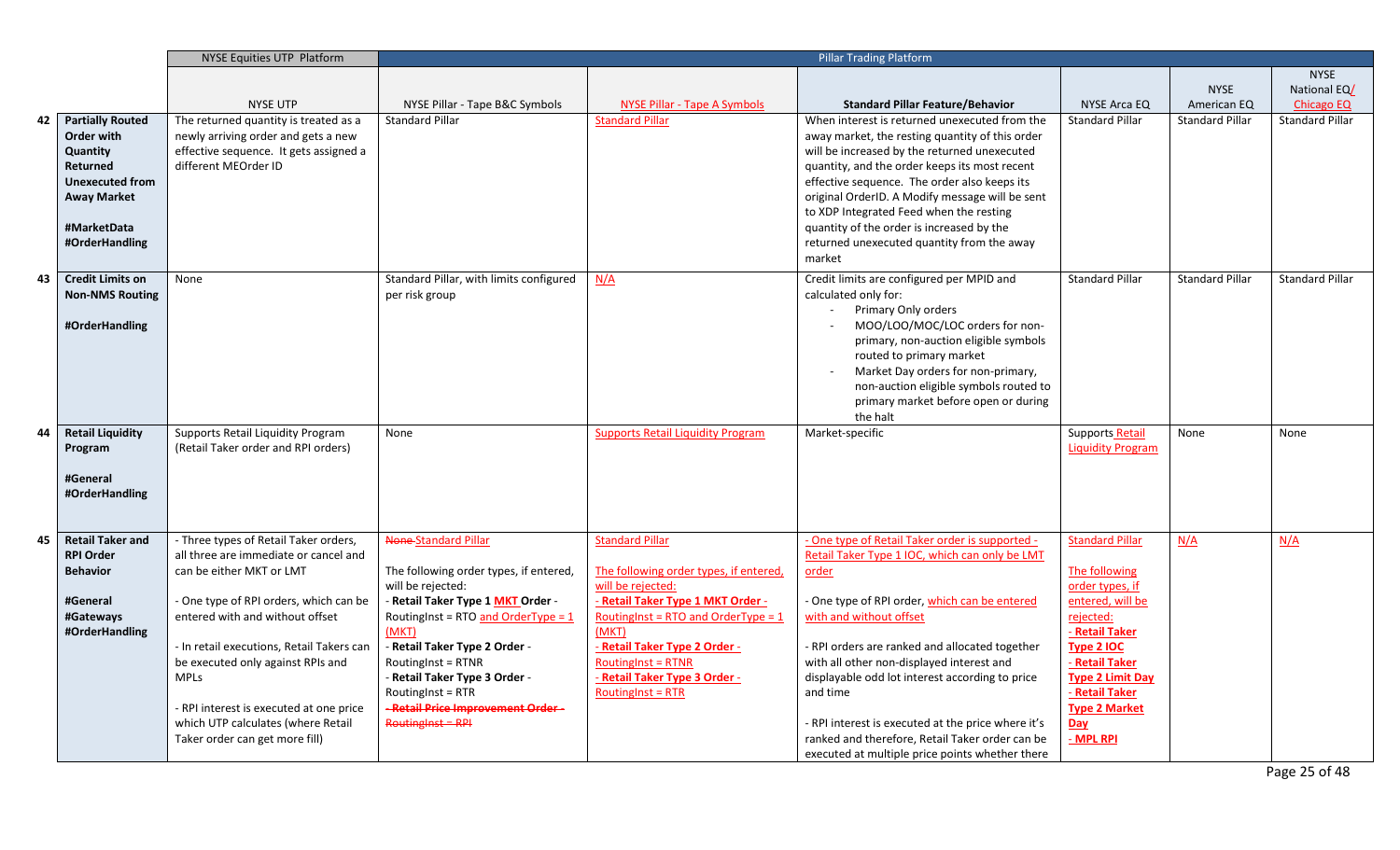|    |                                                                                                                                                                       | NYSE Equities UTP Platform                                                                                                                                                                         | <b>Pillar Trading Platform</b>                                                                                                                                                                                                                                                                                                                                                                                           |                                                      |                                                                                                                                                                                                                                                                                                                                                                                           |                                                                                         |                                                                                                |                                                                                                |
|----|-----------------------------------------------------------------------------------------------------------------------------------------------------------------------|----------------------------------------------------------------------------------------------------------------------------------------------------------------------------------------------------|--------------------------------------------------------------------------------------------------------------------------------------------------------------------------------------------------------------------------------------------------------------------------------------------------------------------------------------------------------------------------------------------------------------------------|------------------------------------------------------|-------------------------------------------------------------------------------------------------------------------------------------------------------------------------------------------------------------------------------------------------------------------------------------------------------------------------------------------------------------------------------------------|-----------------------------------------------------------------------------------------|------------------------------------------------------------------------------------------------|------------------------------------------------------------------------------------------------|
|    |                                                                                                                                                                       |                                                                                                                                                                                                    |                                                                                                                                                                                                                                                                                                                                                                                                                          |                                                      |                                                                                                                                                                                                                                                                                                                                                                                           |                                                                                         |                                                                                                | <b>NYSE</b>                                                                                    |
|    |                                                                                                                                                                       |                                                                                                                                                                                                    |                                                                                                                                                                                                                                                                                                                                                                                                                          |                                                      |                                                                                                                                                                                                                                                                                                                                                                                           |                                                                                         | <b>NYSE</b>                                                                                    | National EQ/                                                                                   |
|    |                                                                                                                                                                       | <b>NYSE UTP</b>                                                                                                                                                                                    | NYSE Pillar - Tape B&C Symbols                                                                                                                                                                                                                                                                                                                                                                                           | <b>NYSE Pillar - Tape A Symbols</b>                  | <b>Standard Pillar Feature/Behavior</b>                                                                                                                                                                                                                                                                                                                                                   | NYSE Arca EQ                                                                            | American EQ                                                                                    | <b>Chicago EQ</b>                                                                              |
|    |                                                                                                                                                                       | - Retail Taker order that executes                                                                                                                                                                 |                                                                                                                                                                                                                                                                                                                                                                                                                          |                                                      | is RPI interest at that price point or not as long<br>as it's inside the PBBO<br>- Retail Taker executions will always receive                                                                                                                                                                                                                                                            |                                                                                         |                                                                                                |                                                                                                |
|    |                                                                                                                                                                       | against a contra-side MPL order<br>receives BillingIndicator (9426) = 10<br>on the Execution Report, while Retail<br>Taker that executes against RPI order<br>receives BillingIndicator (9426) = 9 |                                                                                                                                                                                                                                                                                                                                                                                                                          |                                                      | BillingIndicator (9426) = 9, regardless of the<br>order type of the contra-side order                                                                                                                                                                                                                                                                                                     |                                                                                         |                                                                                                |                                                                                                |
|    |                                                                                                                                                                       | - RPI and Retail Taker orders with sub-<br>dollar limit prices are accepted, but<br>are not eligible to trade                                                                                      |                                                                                                                                                                                                                                                                                                                                                                                                                          |                                                      | - RPI and Retail Taker orders with sub-dollar<br>limit prices are rejected                                                                                                                                                                                                                                                                                                                |                                                                                         |                                                                                                |                                                                                                |
| 46 | <b>Retail Billing</b><br><b>Designation (RET)</b><br>on Orders from<br><b>Retail Member</b><br><b>Organizations</b><br>#General<br>#Gateways                          | Supports Retail designation<br>(SenderSubID/FIX-50 = RET) on orders                                                                                                                                | Supports Retail designation<br>(SenderSubID/FIX-50 = RET) on orders                                                                                                                                                                                                                                                                                                                                                      | Same as for NYSE Pillar - Tape B&C<br><b>Symbols</b> | Market-specific                                                                                                                                                                                                                                                                                                                                                                           | <b>Supports Retail</b><br>designation<br>(TargetSubID/FIX-<br>$57 = RET$ ) on<br>orders | None.<br>If entered, an<br>order with<br>TargetSubID/FIX-<br>$57 = RET$ , will be<br>rejected. | None.<br>If entered, an<br>order with<br>TargetSubID/FIX-<br>$57 = RET$ , will be<br>rejected. |
| 47 | <b>Market Making</b><br>#General                                                                                                                                      | DMM required for all primary symbols<br><b>SLP</b><br><b>SLMM</b>                                                                                                                                  | <b>SLP</b><br><b>SLMM</b>                                                                                                                                                                                                                                                                                                                                                                                                | DMM<br>SLP<br><b>SLMM</b>                            | <b>LMM</b> - not required for all primary symbols<br><b>MMMarket specific</b>                                                                                                                                                                                                                                                                                                             | <b>Standard</b><br>PillarLMM - not<br>required for all<br>primary symbols<br><b>MM</b>  | eDMM required<br>for all primary<br>symbols                                                    | <b>Standard</b><br>PillarMM on<br><b>National</b><br><b>No MM</b><br>programs on<br>Chicago    |
| 48 | <b>Cancel and</b><br><b>Cancel-Replace</b><br>Handling/<br><b>Elimination of</b><br><b>Cancel Request to</b><br><b>Reduce OrderQty</b><br>#Gateways<br>#OrderHandling | - To reduce the OrderQty on an open<br>order, the Cancel Request message is<br>used. Once reduced, the order<br>maintains its effective sequence and<br>existing MEOrderID                         | - Cancel Requests to reduce OrderQty<br>are not supported. Any such request -<br>Cancel Request with the fields CxlQty,<br>NewOrdQty (FIX), and/or LeavesQty<br>(Binary), populated - will be rejected.<br>Instead, the Cancel/Replace Request<br>can be used to reduce OrderQty or<br>change Side between Sell/Sell<br>Short/Sell Short Exempt. The order<br>maintains its effective sequence and<br>existing MEOrderID | Same as for NYSE Pillar - Tape B&C<br><b>Symbols</b> | - To reduce the OrderQty on an open order, the<br>Modify Request message is used in the Pillar<br>Gateway Binary Protocol, and the<br>Cancel/Replace Request message is used in the<br>Pillar Gateway FIX protocol. Side can also be<br>changed between Sell/Sell Short/Sell Short<br>Exempt using the same method. The order<br>maintains its effective sequence and existing<br>OrderID | <b>Standard Pillar</b>                                                                  | <b>Standard Pillar</b>                                                                         | <b>Standard Pillar</b>                                                                         |
|    |                                                                                                                                                                       | - A Cancel-Replace order gets a new<br>effective sequence and new                                                                                                                                  | - For changes other than those listed<br>above, Cancel-Replace gets a new                                                                                                                                                                                                                                                                                                                                                |                                                      | - For changes other than those listed above,<br>Cancel-Replace gets a new effective sequence                                                                                                                                                                                                                                                                                              |                                                                                         |                                                                                                |                                                                                                |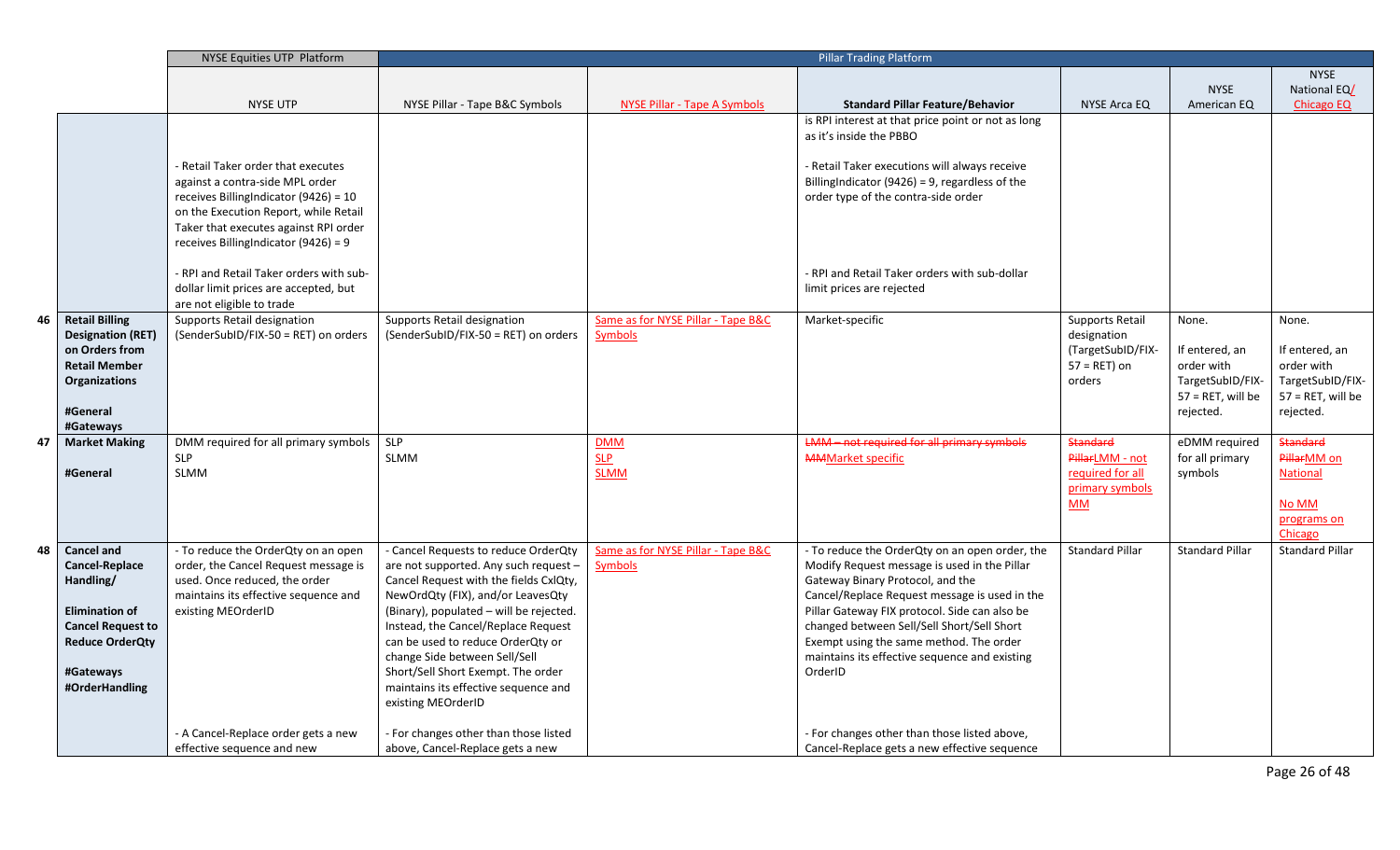|    |                                               | <b>NYSE Equities UTP Platform</b>                                                                                                                                                                                                                                                               |                                                                                                                                                                                                                                                                                            | <b>Pillar Trading Platform</b>                       |                                                                                                                                                                                                                                                                                                |                        |                        |                        |
|----|-----------------------------------------------|-------------------------------------------------------------------------------------------------------------------------------------------------------------------------------------------------------------------------------------------------------------------------------------------------|--------------------------------------------------------------------------------------------------------------------------------------------------------------------------------------------------------------------------------------------------------------------------------------------|------------------------------------------------------|------------------------------------------------------------------------------------------------------------------------------------------------------------------------------------------------------------------------------------------------------------------------------------------------|------------------------|------------------------|------------------------|
|    |                                               |                                                                                                                                                                                                                                                                                                 |                                                                                                                                                                                                                                                                                            |                                                      |                                                                                                                                                                                                                                                                                                |                        |                        | <b>NYSE</b>            |
|    |                                               |                                                                                                                                                                                                                                                                                                 |                                                                                                                                                                                                                                                                                            |                                                      |                                                                                                                                                                                                                                                                                                |                        | <b>NYSE</b>            | National EQ/           |
|    |                                               | <b>NYSE UTP</b>                                                                                                                                                                                                                                                                                 | NYSE Pillar - Tape B&C Symbols                                                                                                                                                                                                                                                             | NYSE Pillar - Tape A Symbols                         | <b>Standard Pillar Feature/Behavior</b>                                                                                                                                                                                                                                                        | <b>NYSE Arca EQ</b>    | American EQ            | <b>Chicago EQ</b>      |
|    |                                               | MEOrderID, regardless of what is<br>changed from the original order                                                                                                                                                                                                                             | effective sequence and new OrderID                                                                                                                                                                                                                                                         |                                                      | and new OrderID                                                                                                                                                                                                                                                                                |                        |                        |                        |
|    |                                               | - A Cancel Request to reduce quantity<br>of an order with open shares on the<br>book when the request comes in, with<br>a specified NewOrdQty less than the<br>executed quantity of that order - will<br>be rejected                                                                            | - A Cancel/Replace Request to reduce<br>quantity of an order with open shares<br>on the book when the request comes<br>in, with a specified new OrderQty less<br>than the executed quantity of that<br>order - will get a "Replaced" response<br>with LeavesQty = $0$                      |                                                      | - A Modify or Cancel/Replace Request to reduce<br>quantity with a specified OrderQty less than the<br>executed quantity of that order - will get a<br>"Replaced" response with LeavesQty = 0                                                                                                   |                        |                        |                        |
|    |                                               | - A Cancel or Cancel/Replace Request<br>to change the quantity of an order in<br>a pending state when the request<br>comes in, and that is fully executed or<br>cancelled before the quantity change<br>can be applied - will receive a<br>Pending Cancel Ack followed by a<br>Replaced message | - A Cancel/Replace Request to change<br>the quantity of an order in a pending<br>state when the request comes in, and<br>that is fully executed or cancelled<br>before the quantity change can be<br>applied - will receive a Pending<br>Cancel Ack followed by a Cancel<br>Reject message |                                                      | - A Modify or Cancel/Replace Request to change<br>the quantity of an order in a pending state when<br>the request comes in, and that is fully executed<br>or cancelled before the quantity change can be<br>applied - will receive a Pending Cancel Ack<br>followed by a Cancel Reject message |                        |                        |                        |
|    |                                               | - If a Cancel Request or Cancel-<br>Replace Request is rejected, the<br>OrdStatus on the Cancel/Cancel-<br>Replace Reject message will denote<br>the actual order status (e.g. Filled,<br>Partial Filled) at the time of the reject                                                             |                                                                                                                                                                                                                                                                                            |                                                      | - If a Cancel Request or Cancel-Replace Request<br>is rejected, the OrdStatus on the Cancel/Cancel-<br>Replace Reject message will always be set to<br>"Rejected"                                                                                                                              |                        |                        |                        |
| 49 | <b>Pending Cancel</b><br>Acknowledgemen<br>ts | - Multiple Pending Cancel Acks are<br>never sent for an order                                                                                                                                                                                                                                   | - An order will receive multiple<br>pending Acks as follows:                                                                                                                                                                                                                               | Same as for NYSE Pillar - Tape B&C<br><b>Symbols</b> | - An order will receive multiple pending Acks in<br>the following scenarios:                                                                                                                                                                                                                   | <b>Standard Pillar</b> | <b>Standard Pillar</b> | <b>Standard Pillar</b> |
|    | #Gateways<br>#OrderHandling                   |                                                                                                                                                                                                                                                                                                 | First scenario only applies                                                                                                                                                                                                                                                                |                                                      | The firm attempts to cancel or cancel/replace an<br>order during a Trading Session transition, and<br>then the order routes to an away market<br>immediately after the transition                                                                                                              |                        |                        |                        |
|    |                                               |                                                                                                                                                                                                                                                                                                 | Second scenario not applicable due to<br>non-auction eligibility of Tape B&C<br>symbols                                                                                                                                                                                                    |                                                      | The firm attempts to cancel or cancel/replace an<br>order while an auction is running, and then the<br>order routes to an away market immediately<br>after the auction                                                                                                                         |                        |                        |                        |
|    |                                               | - Pending Cancel Acks for<br>Cancel/Replace are sent with the                                                                                                                                                                                                                                   | - Pending Cancel Acks for<br>Cancel/Replace are sent with the                                                                                                                                                                                                                              |                                                      | - Pending Cancel Acks for Cancel/Replace are<br>sent with the attributes of the new                                                                                                                                                                                                            |                        |                        |                        |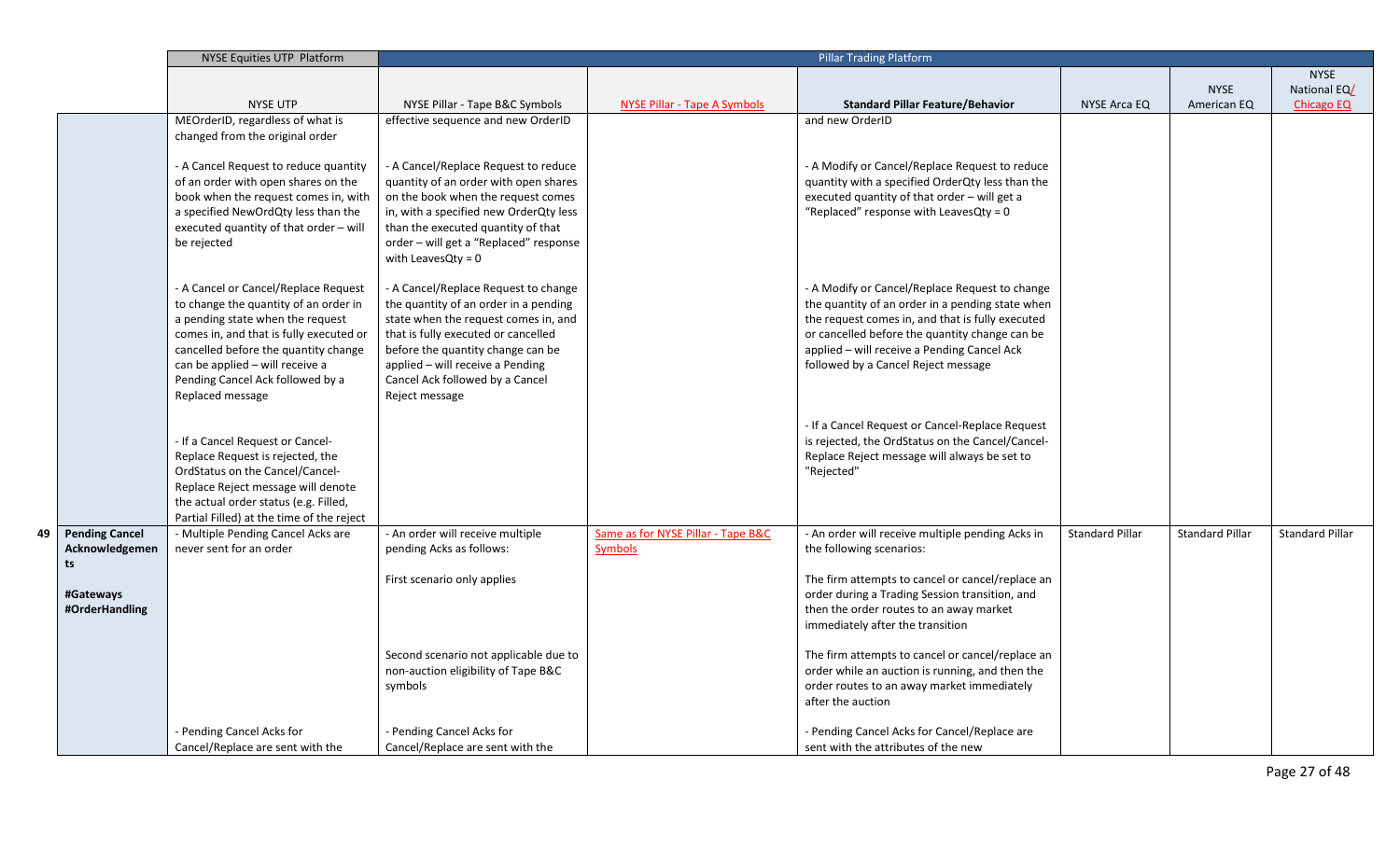|    |                                                                | NYSE Equities UTP Platform                                                                                                                                                               |                                       | <b>Pillar Trading Platform</b>                                                      |                                                                                                                                                                                                              |                                                                                |                                                                      |                                                                      |
|----|----------------------------------------------------------------|------------------------------------------------------------------------------------------------------------------------------------------------------------------------------------------|---------------------------------------|-------------------------------------------------------------------------------------|--------------------------------------------------------------------------------------------------------------------------------------------------------------------------------------------------------------|--------------------------------------------------------------------------------|----------------------------------------------------------------------|----------------------------------------------------------------------|
|    |                                                                |                                                                                                                                                                                          |                                       |                                                                                     |                                                                                                                                                                                                              |                                                                                |                                                                      | <b>NYSE</b>                                                          |
|    |                                                                |                                                                                                                                                                                          |                                       |                                                                                     |                                                                                                                                                                                                              |                                                                                | <b>NYSE</b>                                                          | National EQ/                                                         |
|    |                                                                | <b>NYSE UTP</b>                                                                                                                                                                          | NYSE Pillar - Tape B&C Symbols        | NYSE Pillar - Tape A Symbols                                                        | <b>Standard Pillar Feature/Behavior</b>                                                                                                                                                                      | <b>NYSE Arca EQ</b>                                                            | American EQ                                                          | <b>Chicago EQ</b>                                                    |
|    |                                                                | attributes of the new (replacement)<br>order                                                                                                                                             | attributes of the old (open) order    |                                                                                     | (replacement) order                                                                                                                                                                                          |                                                                                |                                                                      |                                                                      |
| 50 | <b>Cancel-Replace</b><br><b>Reject Logic</b><br>#OrderHandling | If a Cancel-replace Request gets<br>rejected by the matching engine, the<br>original order remains on the Order<br>Book, and subsequent Cancel or<br>Cancel-replace Requests can be sent | <b>Standard Pillar</b>                | <b>Standard Pillar</b>                                                              | If the Cancel-replace Request gets rejected<br>specifically due to market conditions by the<br>matching engine, the message is rejected, and<br>the original order will be cancelled from the<br>Order Book. | <b>Standard Pillar</b><br>* See changes in<br><b>Standard Pillar</b><br>column | <b>Standard Pillar</b><br>* See changes in<br><b>Standard Pillar</b> | <b>Standard Pillar</b><br>* See changes in<br><b>Standard Pillar</b> |
|    |                                                                | for that order                                                                                                                                                                           |                                       |                                                                                     |                                                                                                                                                                                                              |                                                                                | column                                                               | column                                                               |
|    |                                                                |                                                                                                                                                                                          |                                       | In addition, for Tape A only, the<br>original order will not be cancelled           | Exceptions apply The original order will not be<br>cancelled for:                                                                                                                                            |                                                                                |                                                                      |                                                                      |
|    |                                                                |                                                                                                                                                                                          |                                       | for:                                                                                | - For non-NYSE symbols: Aan auction only order                                                                                                                                                               |                                                                                |                                                                      |                                                                      |
|    |                                                                |                                                                                                                                                                                          |                                       | - Cancel/replace submitted for MOC,                                                 | type during the imbalance freeze                                                                                                                                                                             |                                                                                |                                                                      |                                                                      |
|    |                                                                |                                                                                                                                                                                          |                                       | LOC or IO Order after the 3:58 PM                                                   | - A Primary Only MOC/LOC order in a NYSE-                                                                                                                                                                    |                                                                                |                                                                      |                                                                      |
|    |                                                                |                                                                                                                                                                                          |                                       | - Cancel/replace submitted for any D<br><b>Order (including Closing D Order and</b> | listed security when the Cancel-replace Request                                                                                                                                                              |                                                                                |                                                                      |                                                                      |
|    |                                                                |                                                                                                                                                                                          |                                       | Opening D Order) after 3:59:50 PM                                                   | is submitted after 3:5045 PM                                                                                                                                                                                 |                                                                                |                                                                      |                                                                      |
|    |                                                                |                                                                                                                                                                                          |                                       | - Cancel/replace submitted during                                                   |                                                                                                                                                                                                              |                                                                                |                                                                      |                                                                      |
|    |                                                                |                                                                                                                                                                                          |                                       | <b>Extreme Order Imbalance</b>                                                      |                                                                                                                                                                                                              |                                                                                |                                                                      |                                                                      |
| 51 | <b>Internal Cancel on</b>                                      | Does not support internal Cancel on                                                                                                                                                      | In the event Pillar detects a loss of | Same as NYSE Pillar - Tape B&C                                                      | N/A                                                                                                                                                                                                          | N/A                                                                            | N/A                                                                  | N/A                                                                  |
|    | Disconnect-                                                    | Disconnect for customer gateways.                                                                                                                                                        | connectivity with an internal gateway | <b>Symbols</b>                                                                      |                                                                                                                                                                                                              |                                                                                |                                                                      |                                                                      |
|    | <b>Pillar to Gateway</b>                                       |                                                                                                                                                                                          | connection, all open orders entered   |                                                                                     |                                                                                                                                                                                                              |                                                                                |                                                                      |                                                                      |
|    |                                                                |                                                                                                                                                                                          | via the affected external customer    |                                                                                     |                                                                                                                                                                                                              |                                                                                |                                                                      |                                                                      |
|    | #Gateways                                                      |                                                                                                                                                                                          | session(s) are cancelled. This occurs |                                                                                     |                                                                                                                                                                                                              |                                                                                |                                                                      |                                                                      |
|    | #OrderHandling                                                 |                                                                                                                                                                                          | regardless of customer cancel on      |                                                                                     |                                                                                                                                                                                                              |                                                                                |                                                                      |                                                                      |
|    |                                                                |                                                                                                                                                                                          | disconnect subscriptions, which only  |                                                                                     |                                                                                                                                                                                                              |                                                                                |                                                                      |                                                                      |
|    |                                                                |                                                                                                                                                                                          | apply to external customer session    |                                                                                     |                                                                                                                                                                                                              |                                                                                |                                                                      |                                                                      |
|    |                                                                |                                                                                                                                                                                          | disconnects.                          |                                                                                     |                                                                                                                                                                                                              |                                                                                |                                                                      |                                                                      |
| 52 | <b>Risk Management</b>                                         | Risk limits are configured per risk                                                                                                                                                      | Risk limits are configured per risk   | Same as NYSE Pillar - Tape B&C                                                      | Risk limits are configured per MPID and                                                                                                                                                                      | <b>Standard Pillar</b>                                                         | <b>Standard Pillar</b>                                               | For National, net                                                    |
|    | Tool (RMT)                                                     | group and calculated for the                                                                                                                                                             | group and calculated for the          | <b>Symbols</b>                                                                      | calculated for aggregated trading activity.                                                                                                                                                                  |                                                                                |                                                                      | notional monitor                                                     |
|    | #General                                                       | aggregated trading activity across                                                                                                                                                       | aggregated trading activity across:   |                                                                                     |                                                                                                                                                                                                              |                                                                                |                                                                      | and bulk action                                                      |
|    |                                                                | NYSE listed (Tape A) primary symbols                                                                                                                                                     | NYSE listed (Tape A) symbols traded   |                                                                                     |                                                                                                                                                                                                              |                                                                                |                                                                      | supported via<br>NYSE Pillar Trade                                   |
|    |                                                                |                                                                                                                                                                                          | on UTP and Tape B&C symbols traded    |                                                                                     |                                                                                                                                                                                                              |                                                                                |                                                                      | Ops Portal (user                                                     |
|    |                                                                |                                                                                                                                                                                          | on Pillar                             |                                                                                     |                                                                                                                                                                                                              |                                                                                |                                                                      | interface).                                                          |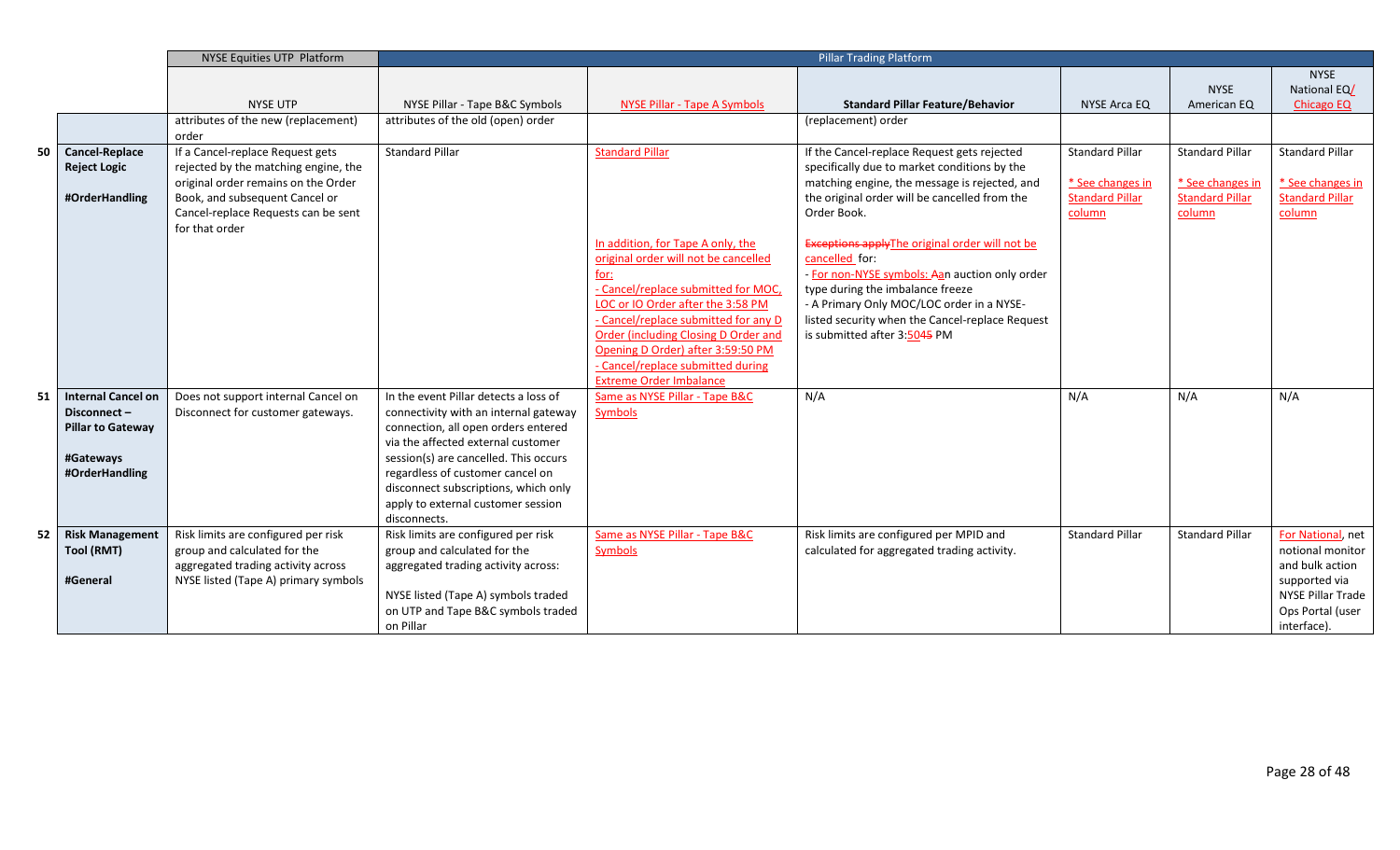|    |                          | NYSE Equities UTP Platform              |                                                      | <b>Pillar Trading Platform</b>                |                                         |               |               |                   |
|----|--------------------------|-----------------------------------------|------------------------------------------------------|-----------------------------------------------|-----------------------------------------|---------------|---------------|-------------------|
|    |                          |                                         |                                                      |                                               |                                         |               |               | <b>NYSE</b>       |
|    |                          |                                         |                                                      |                                               |                                         |               | <b>NYSE</b>   | National EQ/      |
|    |                          | <b>NYSE UTP</b>                         | NYSE Pillar - Tape B&C Symbols                       | <b>NYSE Pillar - Tape A Symbols</b>           | <b>Standard Pillar Feature/Behavior</b> | NYSE Arca EQ  | American EQ   | <b>Chicago EQ</b> |
| 53 | <b>Order Types &amp;</b> | Supports the following order types      | Supports the following order types                   | Supports the following order types            | Market- and Tape-specific               | Not available | Not available | Not available     |
|    | <b>Modifiers -</b>       | and modifiers:                          | and modifiers:                                       | and modifiers:                                |                                         |               |               |                   |
|    | <b>NYSE Availability</b> | - eQuote with Discretionary Price       | - eQuote with Discretionary Price                    | - eQuote with Discretionary Price             |                                         |               |               |                   |
|    | by Symbol - Tape         | <b>Range</b> – QuoteType = $EQD^*$ with | <b>Range (QuoteType = EQD* with</b>                  | <b>Range (QuoteType = EQD* with</b>           |                                         |               |               |                   |
|    | A vs. Tape B&C           | DiscPriceRng > 0                        | DiscPriceRng > 0) - will be called Pillar            | DiscPriceRng > 0) - will be called Pillar     |                                         |               |               |                   |
|    |                          |                                         | <b>Discretionary Order or D Order</b>                | <b>Discretionary Order or D Order</b>         |                                         |               |               |                   |
|    | #General                 |                                         |                                                      |                                               |                                         |               |               |                   |
|    | #Gateways                | $-$ Yielding eQuote - QuoteType =       | - Yielding eQuote (QuoteType =                       | - Yielding eQuote (QuoteType =                |                                         |               |               |                   |
|    |                          | $EQG*$                                  | <b>EQG*)</b> - will be called <b>Pillar Yielding</b> | EQG*) - will be called Pillar Yielding        |                                         |               |               |                   |
|    |                          |                                         | <b>Modifier</b>                                      | <b>Modifier</b>                               |                                         |               |               |                   |
|    |                          |                                         |                                                      |                                               |                                         |               |               |                   |
|    |                          | - Buy Minus Zero Plus Tick-Sensitive    | <b>Buy Minus Zero Plus Tick-Sensitive</b>            | <b>Buy Minus Zero Plus Tick-Sensitive</b>     |                                         |               |               |                   |
|    |                          | $Instructions - BillTo = BMZP$          | <b>Instructions (BillTo = BMZP) - will be</b>        | <b>Instructions (BillTo = BMZP) - will be</b> |                                         |               |               |                   |
|    |                          |                                         | called Pillar Last Sale Peg Modifier                 | called Pillar Last Sale Peg Modifier          |                                         |               |               |                   |
|    |                          |                                         |                                                      |                                               |                                         |               |               |                   |
|    |                          |                                         | Not available in Pillar; if entered                  |                                               |                                         |               |               |                   |
|    |                          |                                         | through CCG/Binary CCG, will be                      |                                               |                                         |               |               |                   |
|    |                          |                                         | rejected:                                            |                                               |                                         |               |               |                   |
|    |                          |                                         |                                                      |                                               |                                         |               |               |                   |
|    |                          | - Closing Offset (CO) Order -           | - Closing Offset (CO) Order -                        | - Closing Offset (CO) Order                   |                                         |               |               |                   |
|    |                          | Routing $nst = CO$                      | Routing $nst = CO$                                   | (RoutingInst = CO) - will be called           |                                         |               |               |                   |
|    |                          |                                         |                                                      | <b>Pillar Imbalance Offset on Close</b>       |                                         |               |               |                   |
|    |                          |                                         |                                                      | Order                                         |                                         |               |               |                   |
|    |                          |                                         |                                                      |                                               |                                         |               |               |                   |
|    |                          | - NYSE Floor Broker Cross Order -       | - NYSE Floor Broker Cross Order-                     | - NYSE Floor Broker Cross Order               |                                         |               |               |                   |
|    |                          | $QuoteType = EQ* with Side = Cross,$    | $QuoteType = EQ* with Side = Cross,$                 | $(QuoteType = EQ^* with Side = Cross,$        |                                         |               |               |                   |
|    |                          | Cross Short, or Cross Short Exempt      | <b>Cross Short, or Cross Short Exempt</b>            | Cross Short, or Cross Short Exempt)           |                                         |               |               |                   |
|    |                          |                                         |                                                      | <b>Plus, NEW with Pillar:</b>                 |                                         |               |               |                   |
|    |                          |                                         |                                                      |                                               |                                         |               |               |                   |
|    |                          |                                         |                                                      | - Closing D Order with yielding               |                                         |               |               |                   |
|    |                          |                                         |                                                      | modifier - enter via CCG same as              |                                         |               |               |                   |
|    |                          |                                         |                                                      | Discretionary eQuote designated for           |                                         |               |               |                   |
|    |                          |                                         |                                                      | the Close except with new                     |                                         |               |               |                   |
|    |                          |                                         |                                                      | $QuoteType = EQDY$                            |                                         |               |               |                   |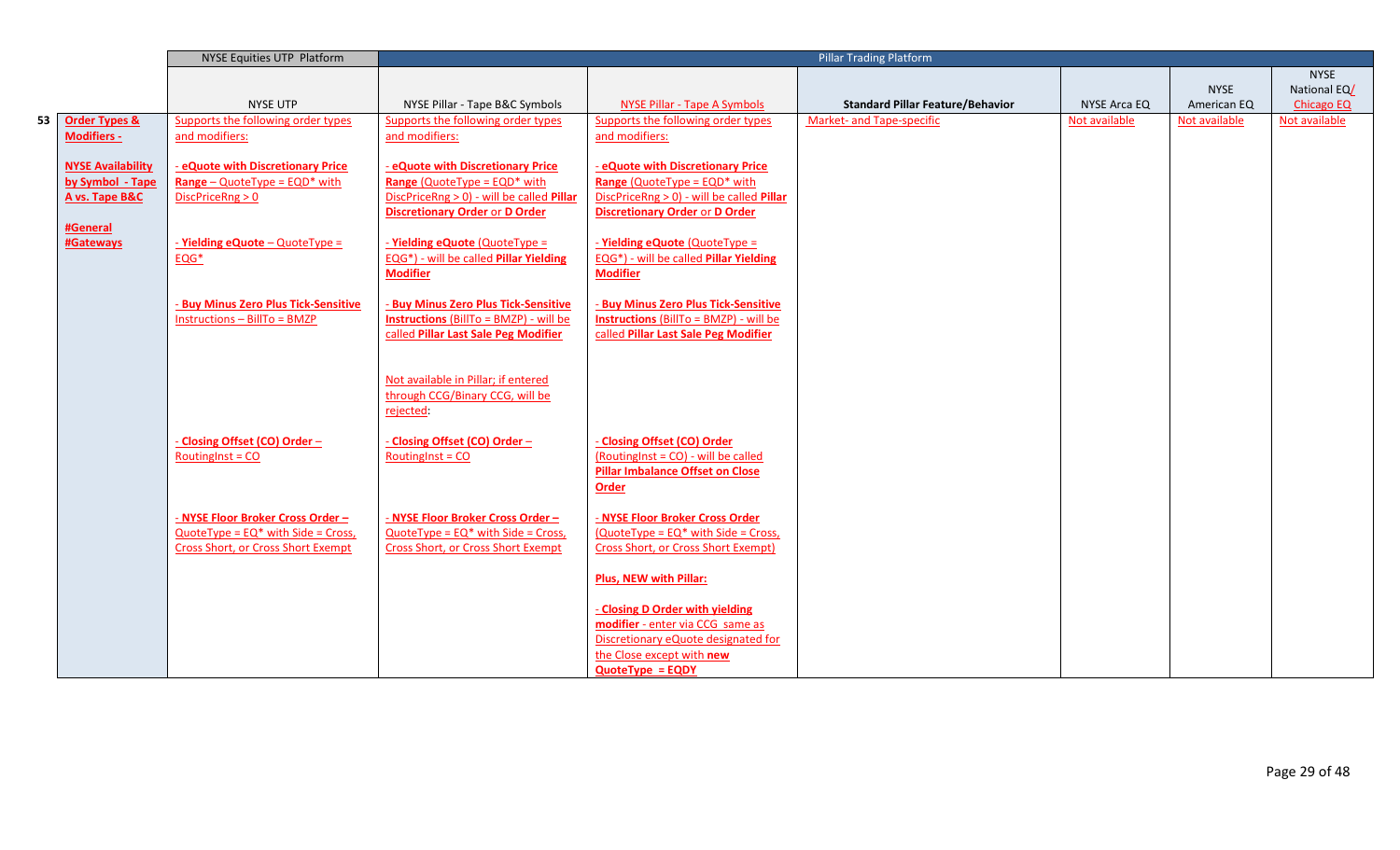|                              | NYSE Equities UTP Platform             |                                        |                                | <b>Pillar Trading Platform</b>          |                        |                        |                        |
|------------------------------|----------------------------------------|----------------------------------------|--------------------------------|-----------------------------------------|------------------------|------------------------|------------------------|
|                              |                                        |                                        |                                |                                         |                        |                        | <b>NYSE</b>            |
|                              |                                        |                                        |                                |                                         |                        | <b>NYSE</b>            | National EQ/           |
|                              | <b>NYSE UTP</b>                        | NYSE Pillar - Tape B&C Symbols         | NYSE Pillar - Tape A Symbols   | <b>Standard Pillar Feature/Behavior</b> | NYSE Arca EQ           | American EQ            | <b>Chicago EQ</b>      |
| 54 NYSE UTP Order            | Supports the following order types     | Not available in Pillar; if entered    | Same as NYSE Pillar - Tape B&C | Not available in Pillar.                | <b>Standard Pillar</b> | <b>Standard Pillar</b> | <b>Standard Pillar</b> |
| <b>Types &amp; Modifiers</b> | and modifiers:                         | through CCG/Binary CCG, will be        | <b>Symbols</b>                 |                                         |                        |                        |                        |
|                              |                                        | rejected:                              |                                |                                         |                        |                        |                        |
|                              |                                        |                                        |                                |                                         |                        |                        |                        |
| Not Supported in             | - Limit Day Reserve ALO Order -        | - Limit Day Reserve ALO Order -        |                                |                                         |                        |                        |                        |
| Pillar                       | RoutingInst = ALO with MaxFloorQty     | RoutingInst = ALO with MaxFloorQty     |                                |                                         |                        |                        |                        |
|                              | populated                              | populated                              |                                |                                         |                        |                        |                        |
| #General                     | - eQuotes with MinPegQty populated     | - eQuotes with MinPegQty populated     |                                |                                         |                        |                        |                        |
| #Gateways                    | - eQuotes with both Pegging and        | - eQuotes with both Pegging and        |                                |                                         |                        |                        |                        |
|                              | $ALO - PegInd = Y$ with Routing Inst = | $ALO - PegInd = Y$ with Routing Inst = |                                |                                         |                        |                        |                        |
|                              | ALO                                    | ALO                                    |                                |                                         |                        |                        |                        |
|                              |                                        |                                        |                                |                                         |                        |                        |                        |
|                              |                                        | Not available in Pillar; if entered    |                                |                                         |                        |                        |                        |
|                              |                                        | through CCG/UTPDirect, will be         |                                |                                         |                        |                        |                        |
|                              |                                        | accepted and the modifier will be      |                                |                                         |                        |                        |                        |
|                              |                                        | ignored:                               |                                |                                         |                        |                        |                        |
|                              |                                        |                                        |                                |                                         |                        |                        |                        |
|                              | - Do Not Display Instructions -        | - Do Not Display Instructions -        |                                |                                         |                        |                        |                        |
|                              | DisplayInd = $N$                       | $DisplayInd = N$                       |                                |                                         |                        |                        |                        |
|                              |                                        |                                        |                                |                                         |                        |                        |                        |
|                              |                                        |                                        |                                |                                         |                        |                        |                        |
|                              |                                        |                                        |                                |                                         |                        |                        |                        |
|                              |                                        |                                        |                                |                                         |                        |                        |                        |
|                              |                                        |                                        |                                |                                         |                        |                        |                        |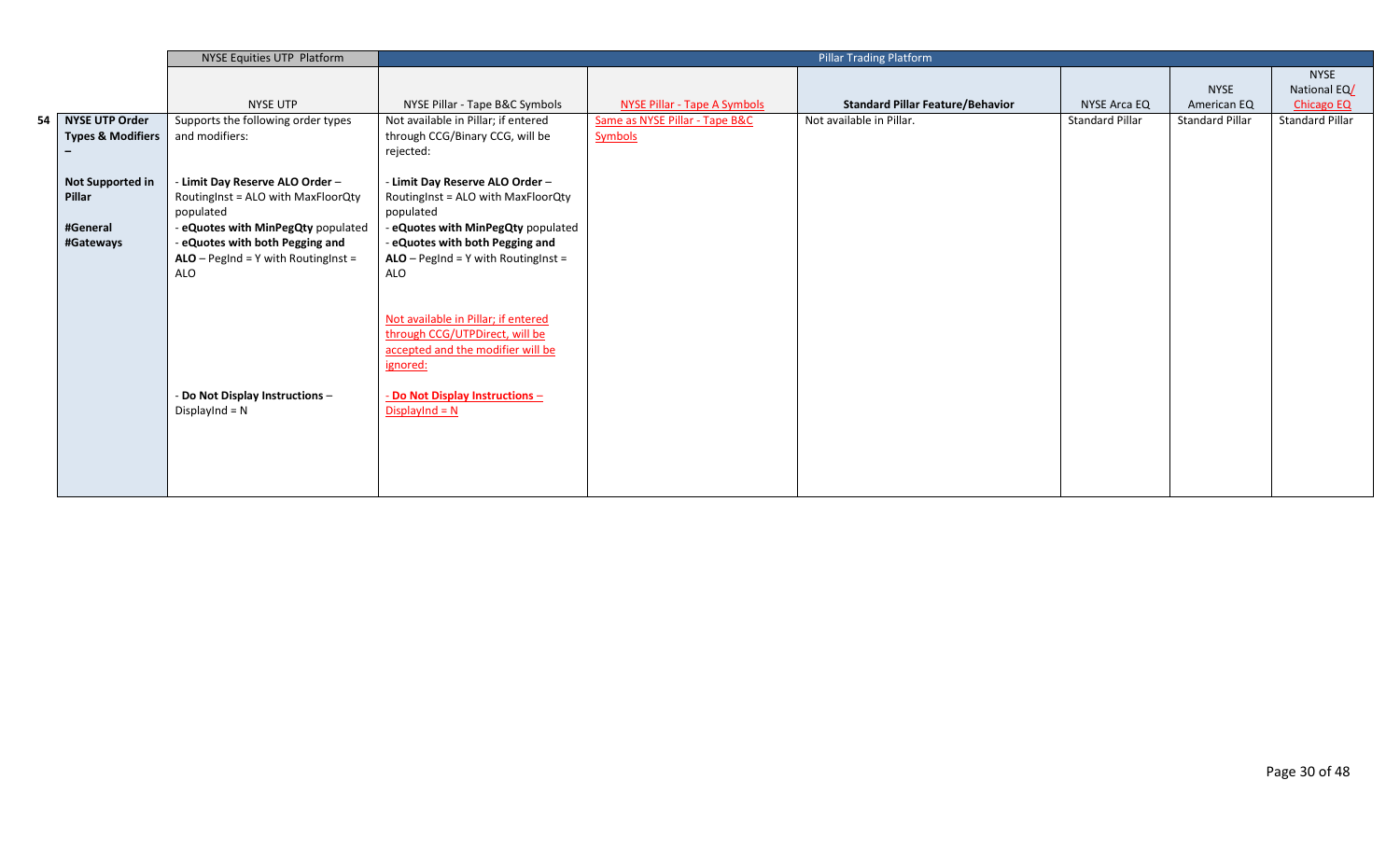|    |                                          | NYSE Equities UTP Platform                                    |                                      | <b>Pillar Trading Platform</b>                                               |                                                                              |                                            |                                            |                                            |
|----|------------------------------------------|---------------------------------------------------------------|--------------------------------------|------------------------------------------------------------------------------|------------------------------------------------------------------------------|--------------------------------------------|--------------------------------------------|--------------------------------------------|
|    |                                          |                                                               |                                      |                                                                              |                                                                              |                                            |                                            | <b>NYSE</b>                                |
|    |                                          |                                                               |                                      |                                                                              |                                                                              |                                            | <b>NYSE</b>                                | National EQ/                               |
|    |                                          | <b>NYSE UTP</b>                                               | NYSE Pillar - Tape B&C Symbols       | <b>NYSE Pillar - Tape A Symbols</b>                                          | <b>Standard Pillar Feature/Behavior</b>                                      | <b>NYSE Arca EQ</b>                        | American EQ                                | <b>Chicago EQ</b>                          |
| 55 | <b>Last Sale Peg</b><br>order (currently |                                                               |                                      |                                                                              | Supported on NYSE only                                                       | N/A                                        | N/A                                        | N/A                                        |
|    | called Buy Minus                         | - Buy Minus Zero Plus (BMZP) orders                           | Buy Minus Zero Plus orders will be   | Buy Minus Zero Plus orders will be                                           | - Last Sale Peg order is always non-routable                                 |                                            |                                            |                                            |
|    | <b>Zero Plus)</b>                        | can be routable and non-routable                              | called Last Sale Peg orders and will | called Last Sale Peg orders and will                                         |                                                                              |                                            |                                            |                                            |
|    |                                          | (DNS)                                                         | follow Standard Pillar behavior      | follow Standard Pillar behavior                                              |                                                                              |                                            |                                            |                                            |
|    | #OrderHandling                           |                                                               |                                      |                                                                              |                                                                              |                                            |                                            |                                            |
|    |                                          | - BMZP orders can participate in any                          |                                      | In addition, since Last Sale Peg orders                                      | - Last Sale Peg order is NOT auction eligible                                |                                            |                                            |                                            |
|    |                                          | auction and are always accepted                               |                                      | are not auction eligible:                                                    |                                                                              |                                            |                                            |                                            |
|    |                                          |                                                               |                                      | - Last Sale Peg orders will be rejected                                      | - Resting Last Sale Peg orders are cancelled at                              |                                            |                                            |                                            |
|    |                                          |                                                               |                                      | prior to the opening of the stock                                            | the time of the halt. Last Sale Peg orders arriving                          |                                            |                                            |                                            |
|    |                                          |                                                               |                                      | - Resting Last Sale Peg orders will be<br>cancelled at the scheduled closing | during the halt are rejected                                                 |                                            |                                            |                                            |
|    |                                          |                                                               |                                      | time (4:00 PM) or at 3:50 PM if the                                          |                                                                              |                                            |                                            |                                            |
|    |                                          |                                                               |                                      | stock transitions to the closing                                             |                                                                              |                                            |                                            |                                            |
|    |                                          |                                                               |                                      | auction                                                                      |                                                                              |                                            |                                            |                                            |
|    |                                          |                                                               |                                      |                                                                              |                                                                              |                                            |                                            |                                            |
|    |                                          | - BMZP orders are filed off of NYSE                           |                                      |                                                                              | - Last Sale Peg orders are filed off of the most                             |                                            |                                            |                                            |
|    |                                          | last sale price                                               |                                      |                                                                              | recent of the:                                                               |                                            |                                            |                                            |
|    |                                          |                                                               |                                      |                                                                              | Price of the last sale eligible NYSE Pillar                                  |                                            |                                            |                                            |
|    |                                          |                                                               |                                      |                                                                              | trade<br>Consolidated last sale received from                                |                                            |                                            |                                            |
|    |                                          |                                                               |                                      |                                                                              | the SIP that is last sale eligible and is                                    |                                            |                                            |                                            |
|    |                                          |                                                               |                                      |                                                                              | not NYSE round trip sale                                                     |                                            |                                            |                                            |
|    |                                          |                                                               |                                      |                                                                              |                                                                              |                                            |                                            |                                            |
|    |                                          |                                                               |                                      |                                                                              |                                                                              |                                            |                                            |                                            |
| 56 | <b>Sell Short Market</b>                 | When SSR is in effect, Sell Short                             | <b>Standard Pillar</b>               | <b>Standard Pillar</b>                                                       | - When SSR is in effect or once it's activated:                              | <b>Standard Pillar</b>                     | <b>Standard Pillar</b>                     | <b>Standard Pillar</b>                     |
|    | <b>Orders</b>                            | Market orders (which are non-                                 |                                      |                                                                              | During continuous trading in Core                                            |                                            |                                            |                                            |
|    |                                          | displayed) are allocated at the SSR                           | * See changes in Standard Pillar     |                                                                              | Session, arriving and resting Sell Short<br>Market orders will be treated as | * See changes in<br><b>Standard Pillar</b> | * See changes in<br><b>Standard Pillar</b> | * See changes in<br><b>Standard Pillar</b> |
|    | #OrderHandling                           | filing price ahead of any displayed<br>interest at that price | column                               |                                                                              | displayed orders limited at the higher                                       | column                                     | column                                     | column                                     |
|    |                                          |                                                               |                                      |                                                                              | of SSR filing price or 1 mpv above the                                       |                                            |                                            |                                            |
|    |                                          |                                                               |                                      |                                                                              | lower market collar (they're sent to                                         |                                            |                                            |                                            |
|    |                                          |                                                               |                                      |                                                                              | XDP in Add messages, they are                                                |                                            |                                            |                                            |
|    |                                          |                                                               |                                      |                                                                              | allocated like any other displayed                                           |                                            |                                            |                                            |
|    |                                          |                                                               |                                      |                                                                              | interest, they will be quoted to SIP                                         |                                            |                                            |                                            |
|    |                                          |                                                               |                                      |                                                                              | etc.). During continuous trading in                                          |                                            |                                            |                                            |
|    |                                          |                                                               |                                      |                                                                              | Early Session Sell Short Market orders                                       |                                            |                                            |                                            |
|    |                                          |                                                               |                                      |                                                                              | will continue to not be displayed<br>When there is no continuous trading,    |                                            |                                            |                                            |
|    |                                          |                                                               |                                      |                                                                              | arriving and resting Sell Short Market                                       |                                            |                                            |                                            |
|    |                                          |                                                               |                                      |                                                                              | and Sell Short MOO orders will be                                            |                                            |                                            |                                            |
|    |                                          |                                                               |                                      |                                                                              | treated as displayed orders limited at                                       |                                            |                                            |                                            |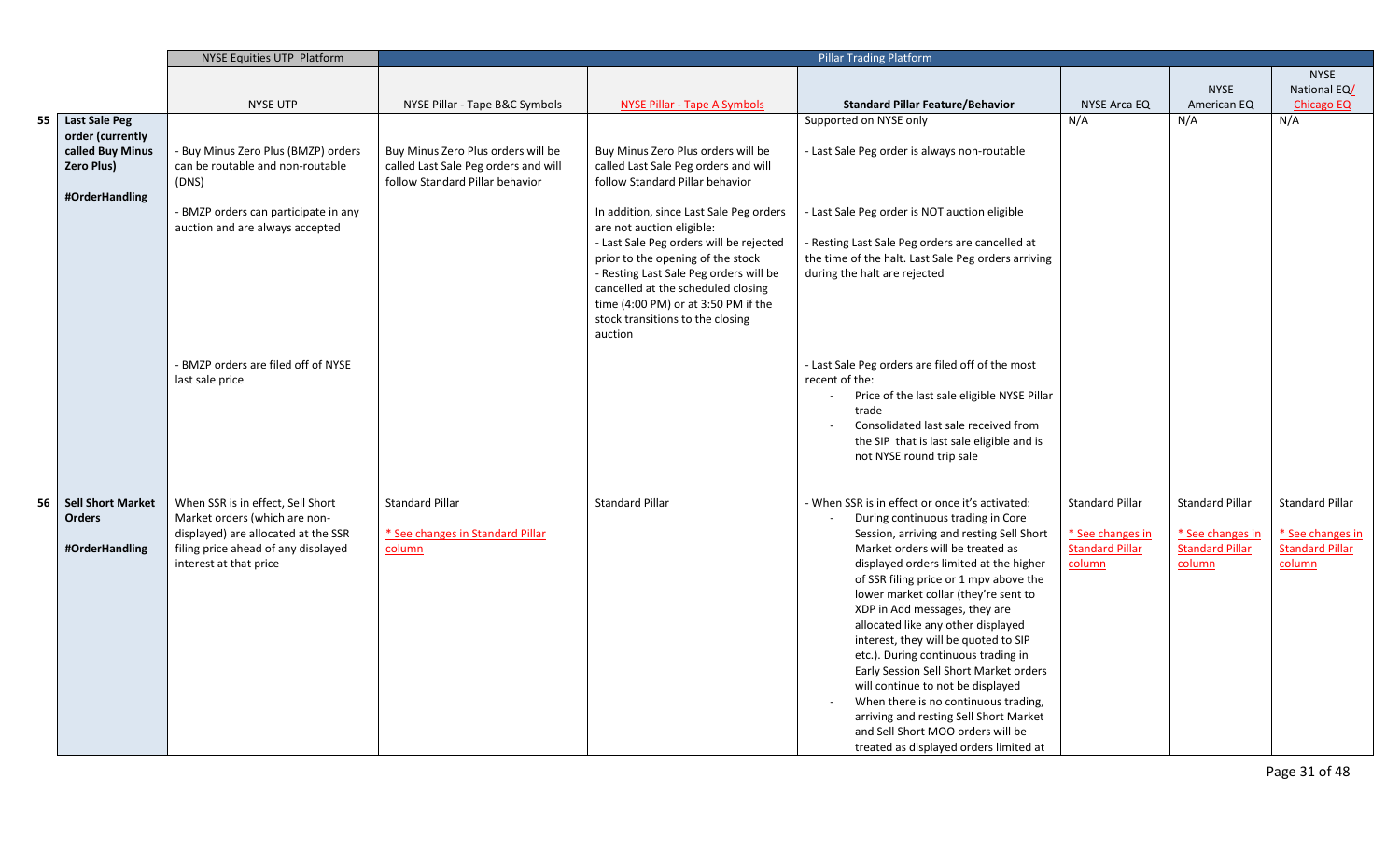|    |                | NYSE Equities UTP Platform                                                 | <b>Pillar Trading Platform</b>                |                                               |                                                                                                    |              |             |                   |
|----|----------------|----------------------------------------------------------------------------|-----------------------------------------------|-----------------------------------------------|----------------------------------------------------------------------------------------------------|--------------|-------------|-------------------|
|    |                |                                                                            |                                               |                                               |                                                                                                    |              |             | <b>NYSE</b>       |
|    |                |                                                                            |                                               |                                               |                                                                                                    |              | <b>NYSE</b> | National EQ/      |
|    |                | <b>NYSE UTP</b>                                                            | NYSE Pillar - Tape B&C Symbols                | <b>NYSE Pillar - Tape A Symbols</b>           | <b>Standard Pillar Feature/Behavior</b>                                                            | NYSE Arca EQ | American EQ | <b>Chicago EQ</b> |
|    |                |                                                                            |                                               |                                               | the SSR filing price                                                                               |              |             |                   |
|    |                |                                                                            |                                               |                                               |                                                                                                    |              |             |                   |
|    |                |                                                                            |                                               |                                               |                                                                                                    |              |             |                   |
| 57 | d-Quotes / D   | d-Quotes are Broker orders with                                            | <b>D Orders</b> - Standard Pillar and will no | <b>D Orders</b> - Standard Pillar and will no | This order type is supported on NYSE only                                                          | N/A          | N/A         | N/A               |
|    | Order          | discretionary instructions as to the                                       | longer support the following NYSE             | longer support the following NYSE             |                                                                                                    |              |             |                   |
|    |                | size and/or price in which the orders                                      | <b>UTP d-Quote attributes:</b>                | <b>UTP d-Quote attributes:</b>                | <b>D Orders (Limit Price D Orders and Midpoint</b>                                                 |              |             |                   |
|    | #OrderHandling | may trade during continuous trading                                        |                                               |                                               | <b>Price D Orders)</b> are pegging Broker orders with                                              |              |             |                   |
|    | #Auctions      | and the auctions.                                                          | <u>- MTV (Minimum Trigger Volume) -</u>       | <u>- MTV (Minimum Trigger Volume) -</u>       | discretionary instruction as to the price in which                                                 |              |             |                   |
|    |                |                                                                            | will be rejected                              | will be rejected                              | the order may trade during continuous trade                                                        |              |             |                   |
|    |                | - Two prices are provided on the                                           | - MTS (Minimum Trade Size) - will be          | - MTS (Minimum Trade Size) - will be          | and the auctions                                                                                   |              |             |                   |
|    |                | orders - limit price and discretionary                                     | rejected                                      | rejected                                      |                                                                                                    |              |             |                   |
|    |                | range. Limit price defines the                                             | - Discretionary Volume - will be              | - Discretionary Volume - will be              | - One price is provided on the orders - limit                                                      |              |             |                   |
|    |                | lowest/highest price the buy/sell d-                                       | accepted and the instruction ignored          | accepted and the instruction ignored          | price. It defines the highest/lowest price the                                                     |              |             |                   |
|    |                | Quotes will be resting. Discretionary                                      | - ITS ALL Flag - will be accepted and         | - ITS ALL Flag - will be accepted and         | buy/sell D Orders will peg or may trade with                                                       |              |             |                   |
|    |                | range defines the amount of                                                | the instruction ignored (always               | the instruction ignored (always               | discretion.                                                                                        |              |             |                   |
|    |                | discretion the buy/sell d-Quotes are                                       | treated as "Y")                               | treated as "Y")                               |                                                                                                    |              |             |                   |
|    |                | willing to trade from their resting                                        |                                               |                                               | - D Orders are only pegging orders that peg to                                                     |              |             |                   |
|    |                | price.                                                                     | - For Midpoint D Order - will take the        | - For Midpoint D Order - will take the        | the same-side PBBO, except during SSR, when                                                        |              |             |                   |
|    |                |                                                                            | NYSE UTP d-Quote prices (limit price          | NYSE UTP d-Quote prices (limit price          | they peg to the NBBO                                                                               |              |             |                   |
|    |                | - Can be pegging or non-pegging                                            | and discretionary range) and convert          | and discretionary range) and convert          |                                                                                                    |              |             |                   |
|    |                |                                                                            | them into Pillar's D Order limit price.       | them into Pillar's D Order limit price.       | - Can be routable and non-routable                                                                 |              |             |                   |
|    |                | - Can be routable and non-routable                                         | For a Pillar buy (sell) Midpoint D            | For a Pillar buy (sell) Midpoint D            |                                                                                                    |              |             |                   |
|    |                |                                                                            | Order, the limit price will be the limit      | Order, the limit price will be the limit      | - Must be displayed and can be reserve                                                             |              |             |                   |
|    |                | - Can be displayed or non-displayed                                        | price of the NYSE UTP d-Quote plus            | price of the NYSE UTP d-Quote plus            |                                                                                                    |              |             |                   |
|    |                |                                                                            | (minus) the discretionary range.              | (minus) the discretionary range.              | - Only eligible to trade in the core session and                                                   |              |             |                   |
|    |                | - Eligible to trade during core session                                    |                                               |                                               | are auction eligible                                                                               |              |             |                   |
|    |                | and are auction eligible                                                   | - For Limit D Order - will take the           | - For Limit D Order - will take the           |                                                                                                    |              |             |                   |
|    |                |                                                                            | NYSE UTP d-Quote floor/ceiling price          | NYSE UTP d-Quote floor/ceiling price          | Behave like limit orders on arrival, which can                                                     |              |             |                   |
|    |                | - On arrival, they can trade up to their                                   | and convert it into Pillar's D Order          | and convert it into Pillar's D Order          | execute and/or route up to their limit price                                                       |              |             |                   |
|    |                | limit price                                                                | limit price. For a Pillar buy (sell) Limi     | limit price. For a Pillar buy (sell) Limit    | (Limit Price D Orders). They will also have an                                                     |              |             |                   |
|    |                |                                                                            | D Order, the limit price will be the          | D Order, the limit price will be the          | option to only execute up to the midpoint on                                                       |              |             |                   |
|    |                |                                                                            | ceiling (floor) price.                        | ceiling (floor) price.                        | arrival (Midpoint Price D Orders)                                                                  |              |             |                   |
|    |                | - Once resting, the d-Quotes can                                           |                                               |                                               |                                                                                                    |              |             |                   |
|    |                | exercise discretion if there are eligible                                  |                                               |                                               | - Once resting, buy (sell) D Orders at the PBB                                                     |              |             |                   |
|    |                | interest to trade within the d-Quotes'                                     |                                               |                                               | (PBO) can only execute discretion up to the                                                        |              |             |                   |
|    |                | discretionary range. d-Quote logic is                                      |                                               |                                               | midpoint. If the arriving sell (buy) order is                                                      |              |             |                   |
|    |                | to provide the minimum discretion in                                       |                                               |                                               | priced above (below) the PBB (PBO) and at-or-                                                      |              |             |                   |
|    |                | order to maximize allocation. d-                                           |                                               |                                               | below (above) the midpoint, executions against<br>the buy (sell) D Orders will happen at the price |              |             |                   |
|    |                | Quotes that are resting away from the<br>PBBO can also exercise discretion |                                               |                                               | of the arriving sell (buy) order. If the arriving sell                                             |              |             |                   |
|    |                |                                                                            |                                               |                                               | (buy) order is also priced at or through contra                                                    |              |             |                   |
|    |                |                                                                            |                                               |                                               | side resting interest, the buy (sell) D Orders will                                                |              |             |                   |
|    |                | - d-Quotes participate in the auction                                      |                                               |                                               |                                                                                                    |              |             |                   |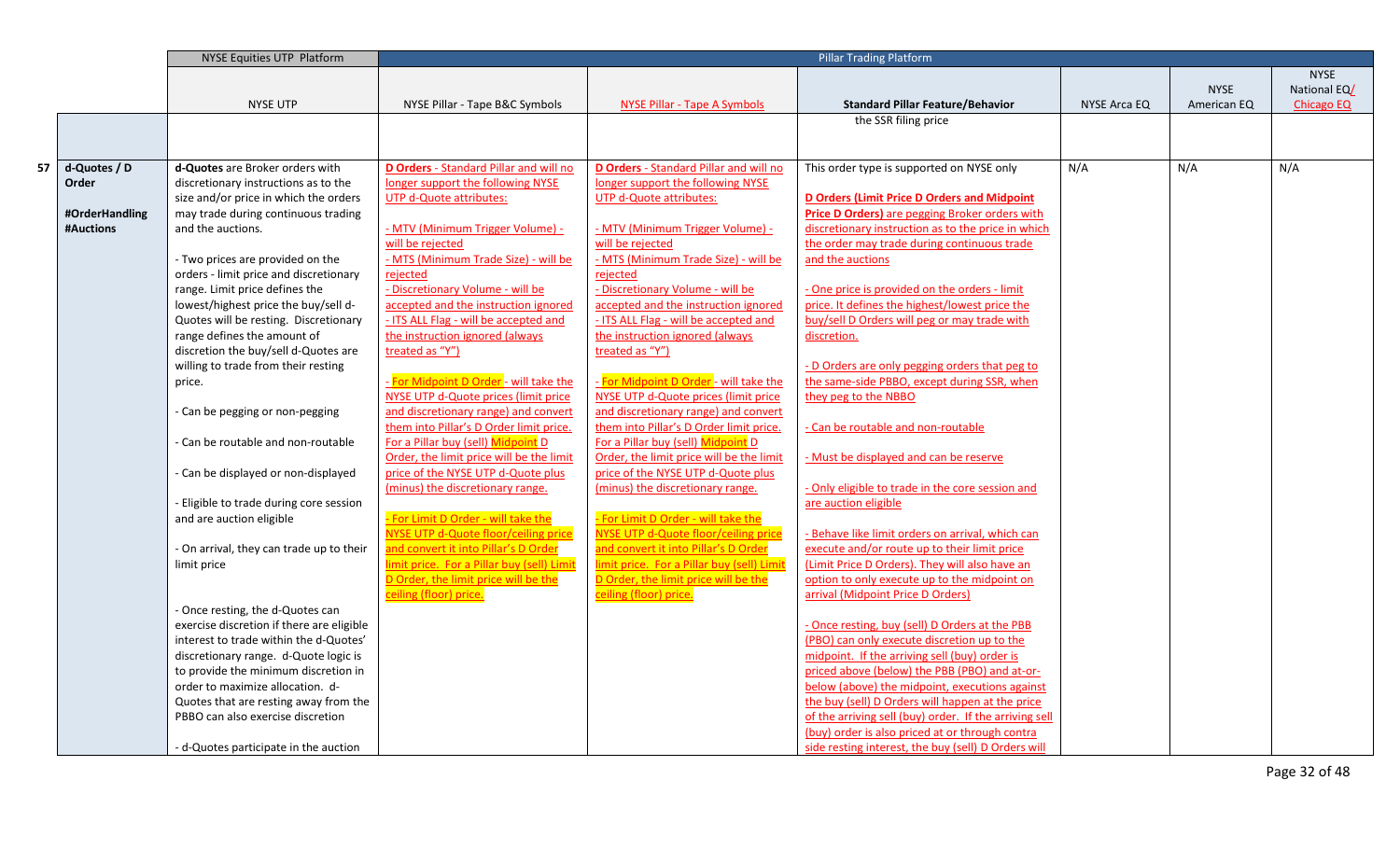| NYSE Equities UTP Platform                                            |                                                                                                         | <b>Pillar Trading Platform</b>            |                                                                                                   |              |             |                   |
|-----------------------------------------------------------------------|---------------------------------------------------------------------------------------------------------|-------------------------------------------|---------------------------------------------------------------------------------------------------|--------------|-------------|-------------------|
|                                                                       |                                                                                                         |                                           |                                                                                                   |              |             | <b>NYSE</b>       |
|                                                                       |                                                                                                         |                                           |                                                                                                   |              | <b>NYSE</b> | National EQ/      |
| <b>NYSE UTP</b>                                                       | NYSE Pillar - Tape B&C Symbols                                                                          | NYSE Pillar - Tape A Symbols              | <b>Standard Pillar Feature/Behavior</b>                                                           | NYSE Arca EQ | American EQ | <b>Chicago EQ</b> |
| at their maximum discretionary price                                  |                                                                                                         |                                           | exercising discretion 1 mpv above (below) the                                                     |              |             |                   |
|                                                                       |                                                                                                         |                                           | highest (lowest) interest (displayed or non-                                                      |              |             |                   |
| - When exercising discretion, the d-                                  |                                                                                                         |                                           | displayed) within the PBBO, capped by the                                                         |              |             |                   |
| Quotes are allocated on parity with                                   |                                                                                                         |                                           | midpoint                                                                                          |              |             |                   |
| other non-displayed interest at the                                   |                                                                                                         |                                           |                                                                                                   |              |             |                   |
| price                                                                 |                                                                                                         |                                           | - D Orders participate in the auctions at their                                                   |              |             |                   |
|                                                                       |                                                                                                         |                                           | limit price                                                                                       |              |             |                   |
| - When PBBO is locked/crossed, d-                                     |                                                                                                         |                                           |                                                                                                   |              |             |                   |
| Quotes will not exercise discretion                                   |                                                                                                         |                                           | - When exercising discretion, at each price point,                                                |              |             |                   |
|                                                                       |                                                                                                         |                                           | the D Orders will be allocated after all displayed                                                |              |             |                   |
| d-Quotes can be mark with:                                            |                                                                                                         |                                           | (e.g. odd-lots) and non-displayed interest,                                                       |              |             |                   |
| - A discretionary volume - the amount                                 |                                                                                                         |                                           | except for g-Orders                                                                               |              |             |                   |
| of the order in which the                                             |                                                                                                         |                                           |                                                                                                   |              |             |                   |
| discretionary logic shall apply                                       |                                                                                                         |                                           | - When PBBO is locked/crossed, newly arriving D<br>Orders will be rejected. Resting D Orders will |              |             |                   |
| - A MTS (Minimum Trade Size) value<br>-A MTV (Minimum Trigger Volume) |                                                                                                         |                                           | remain at the last pegged price before the                                                        |              |             |                   |
| value                                                                 |                                                                                                         |                                           | locked/crossed and will be eligible for execution                                                 |              |             |                   |
| - ITS ALL which implies routing to                                    |                                                                                                         |                                           | but can't exercise discretion                                                                     |              |             |                   |
| away markets without a trade at NY                                    |                                                                                                         |                                           |                                                                                                   |              |             |                   |
|                                                                       |                                                                                                         |                                           | - During a trading halt, for primary securities,                                                  |              |             |                   |
|                                                                       |                                                                                                         |                                           | resting and new D Orders will be price (or re-                                                    |              |             |                   |
|                                                                       |                                                                                                         |                                           | price) to its limit price. For non primary                                                        |              |             |                   |
|                                                                       |                                                                                                         |                                           | securities, resting D Orders will be held at their                                                |              |             |                   |
|                                                                       |                                                                                                         |                                           | latest working price and new D Orders will be                                                     |              |             |                   |
|                                                                       |                                                                                                         |                                           | rejected.                                                                                         |              |             |                   |
|                                                                       |                                                                                                         |                                           |                                                                                                   |              |             |                   |
| d-Quotes intended for the open                                        |                                                                                                         |                                           | <b>Opening D Orders</b>                                                                           |              |             |                   |
| - d-Quotes intended for the open can                                  |                                                                                                         |                                           | - As in NYSE UTP, Opening D Order can only                                                        |              |             |                   |
| only trade in the opening and/or re-                                  |                                                                                                         |                                           | trade in the opening and/or re-opening auction,                                                   |              |             |                   |
| opening auction, and are included at                                  |                                                                                                         |                                           | and it will be included at its discretionary price                                                |              |             |                   |
| their discretionary price                                             |                                                                                                         |                                           |                                                                                                   |              |             |                   |
|                                                                       | <b>Opening D Orders</b>                                                                                 |                                           |                                                                                                   |              |             |                   |
| - d-Quotes intended for the open can                                  | - Opening D Orders will route to                                                                        | <b>Opening D Orders - Standard Pillar</b> | - If reserve Opening D Order is entered, it will be                                               |              |             |                   |
| be reserve and non-reserve                                            | primary market as MOO or LOO                                                                            |                                           | rejected                                                                                          |              |             |                   |
|                                                                       |                                                                                                         |                                           |                                                                                                   |              |             |                   |
| d-Quotes intended for the close                                       |                                                                                                         |                                           | <b>Closing D Orders</b>                                                                           |              |             |                   |
| - d-Quotes intended for the close can                                 |                                                                                                         |                                           | - Closing D Order can trade at the discretionary                                                  |              |             |                   |
| trade intraday at their limit price, but                              |                                                                                                         |                                           | price only in the closing auction. It will be                                                     |              |             |                   |
| are included in the opening, closing                                  |                                                                                                         |                                           | trading at its limit price during the day or in any                                               |              |             |                   |
| and re-opening auction at the                                         |                                                                                                         |                                           | other auction (opening or re-opening)                                                             |              |             |                   |
| discretionary price.                                                  | <b>Closing D Orders</b><br>- Closing D Order will route to primary   Closing D Orders - Standard Pillar |                                           |                                                                                                   |              |             |                   |
|                                                                       |                                                                                                         |                                           |                                                                                                   |              |             |                   |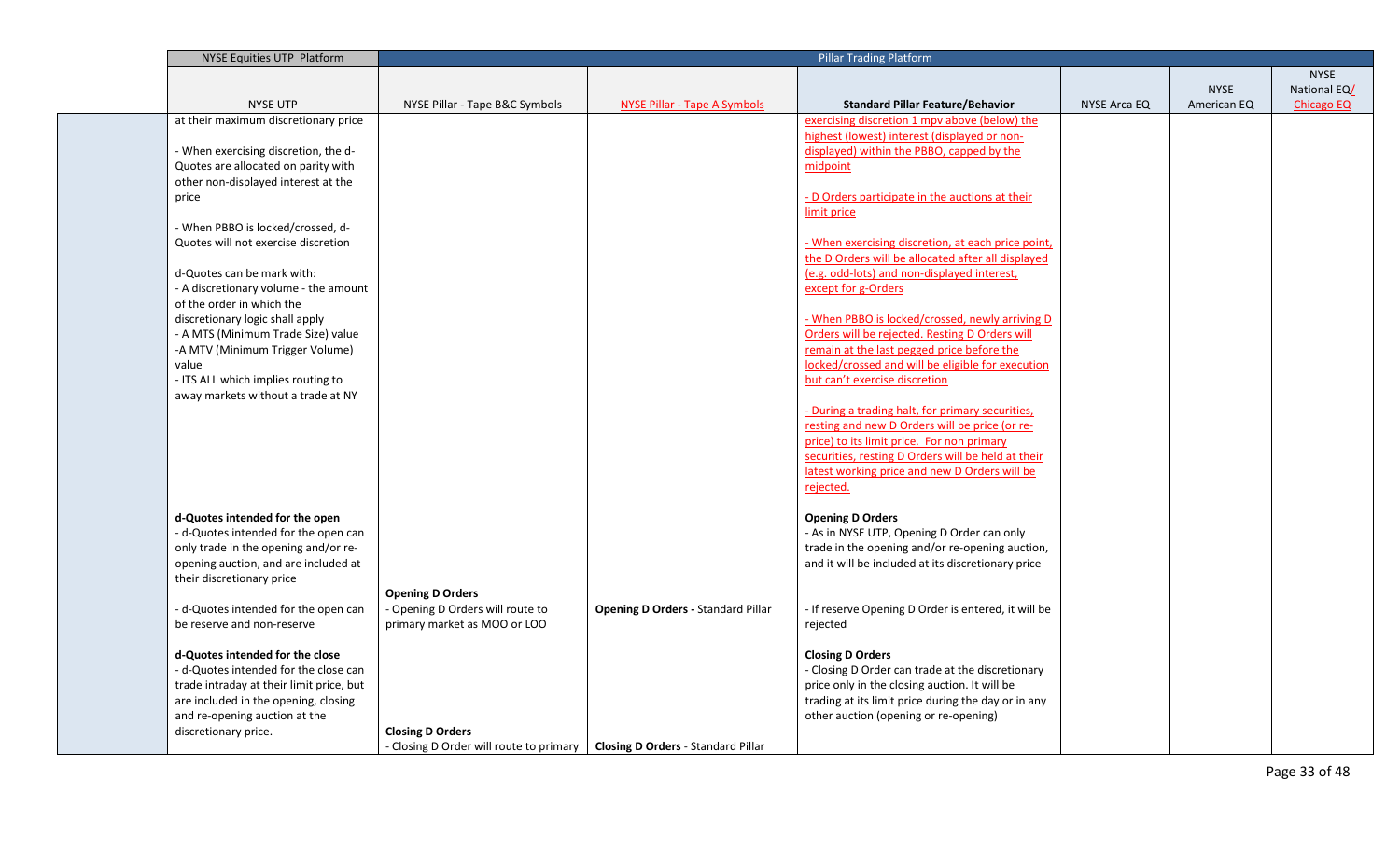|    |                          | NYSE Equities UTP Platform             |                                      | <b>Pillar Trading Platform</b>                                   |                                                                                                      |                        |                        |              |
|----|--------------------------|----------------------------------------|--------------------------------------|------------------------------------------------------------------|------------------------------------------------------------------------------------------------------|------------------------|------------------------|--------------|
|    |                          |                                        |                                      |                                                                  |                                                                                                      |                        |                        | <b>NYSE</b>  |
|    |                          |                                        |                                      |                                                                  |                                                                                                      |                        | <b>NYSE</b>            | National EQ/ |
|    |                          | <b>NYSE UTP</b>                        | NYSE Pillar - Tape B&C Symbols       | <b>NYSE Pillar - Tape A Symbols</b>                              | <b>Standard Pillar Feature/Behavior</b>                                                              | NYSE Arca EQ           | American EQ            | Chicago EQ   |
|    |                          | - d-Quotes intended for the close can  | market as MOC or LOC                 |                                                                  | - Closing D Order is routable and displayed                                                          |                        |                        |              |
|    |                          | be reserve and non-reserve, routable   | - If yielding modifier is entered on |                                                                  | order. If reserve Closing D Order is entered, it                                                     |                        |                        |              |
|    |                          | and non-routable                       | Closing D Order, such order will be  |                                                                  | will be rejected. DNS designation on Closing D                                                       |                        |                        |              |
|    |                          |                                        | rejected                             |                                                                  | Orders will be ignored                                                                               |                        |                        |              |
|    |                          |                                        |                                      |                                                                  |                                                                                                      |                        |                        |              |
|    |                          | - no ability to enter yielding d-Quote |                                      |                                                                  | - Closing D Orders can be entered with yielding                                                      |                        |                        |              |
|    |                          |                                        |                                      |                                                                  | modifier, which will behave exactly like Closing                                                     |                        |                        |              |
|    |                          |                                        |                                      |                                                                  | D Order, but any time it's executed (either<br>intraday at its limit price or in the closing auction |                        |                        |              |
|    |                          |                                        |                                      |                                                                  | at its discretionary price), it will yield to all other                                              |                        |                        |              |
|    |                          |                                        |                                      |                                                                  | interest and will be executed in time sequence                                                       |                        |                        |              |
|    |                          |                                        |                                      |                                                                  | with other yielding orders                                                                           |                        |                        |              |
| 58 | <b>Pre-Auction</b>       | UTP freezes the stock in order to      | N/A                                  | Pillar will freeze the stock (same as                            | Pre-Auction Freeze applies to NYSE primary                                                           | N/A                    | N/A                    | N/A          |
|    | <b>Freeze Processing</b> | allow DMM to facilitate the            |                                      | UTP) in order to allow DMM to                                    | symbols only                                                                                         |                        |                        |              |
|    |                          | opening/re-opening/closing of the      |                                      | facilitate the opening/re-                                       |                                                                                                      |                        |                        |              |
|    | #Gateways                | stock.                                 |                                      | opening/closing of the stock.                                    |                                                                                                      |                        |                        |              |
|    | #OrderHandling           |                                        |                                      |                                                                  |                                                                                                      |                        |                        |              |
|    | #Auctions                | During this time orders as well as     |                                      | Orders arriving during this time will                            |                                                                                                      |                        |                        |              |
|    |                          | cancels and cancel/replaces for orders |                                      | get acknowledged immediately with                                |                                                                                                      |                        |                        |              |
|    |                          | which arrive prior to the freeze, are  |                                      | 'R175: Pending - Pending Auction                                 |                                                                                                      |                        |                        |              |
|    |                          | not acknowledged immediately. The      |                                      | State'                                                           |                                                                                                      |                        |                        |              |
|    |                          | acks are sent only when the orders,    |                                      |                                                                  |                                                                                                      |                        |                        |              |
|    |                          | cancels or cancel/replaces are         |                                      | Cancels, mods and cancel/replaces                                |                                                                                                      |                        |                        |              |
|    |                          | processed off of the freeze queue      |                                      | arriving during the freeze for the                               |                                                                                                      |                        |                        |              |
|    |                          |                                        |                                      | orders that were entered prior to                                |                                                                                                      |                        |                        |              |
|    |                          |                                        |                                      | freeze, will get acknowledged<br>immediately with 'R176: Pending |                                                                                                      |                        |                        |              |
|    |                          |                                        |                                      | Cancel - Pending Auction State',                                 |                                                                                                      |                        |                        |              |
|    |                          |                                        |                                      | 'R177: Pending Modify - Pending                                  |                                                                                                      |                        |                        |              |
|    |                          |                                        |                                      | Auction State' and 'R178: Pending                                |                                                                                                      |                        |                        |              |
|    |                          |                                        |                                      | Replace - Pending Auction State'                                 |                                                                                                      |                        |                        |              |
|    |                          |                                        |                                      | correspondingly                                                  |                                                                                                      |                        |                        |              |
| 59 | <b>Opening Delays</b>    | When the opening of the stock is       | N/A                                  | <b>Standard Pillar</b>                                           | Opening Delays notifications to market data are                                                      | <b>Standard Pillar</b> | <b>Standard Pillar</b> | N/A          |
|    |                          | postponed, an Opening Delay            |                                      |                                                                  | not supported.                                                                                       |                        |                        |              |
|    | #MarketData              | notification is published to market    |                                      |                                                                  |                                                                                                      |                        |                        |              |
|    | #Auctions                | data                                   |                                      |                                                                  |                                                                                                      |                        |                        |              |
|    |                          |                                        |                                      |                                                                  |                                                                                                      |                        |                        |              |
|    |                          |                                        |                                      |                                                                  |                                                                                                      |                        |                        |              |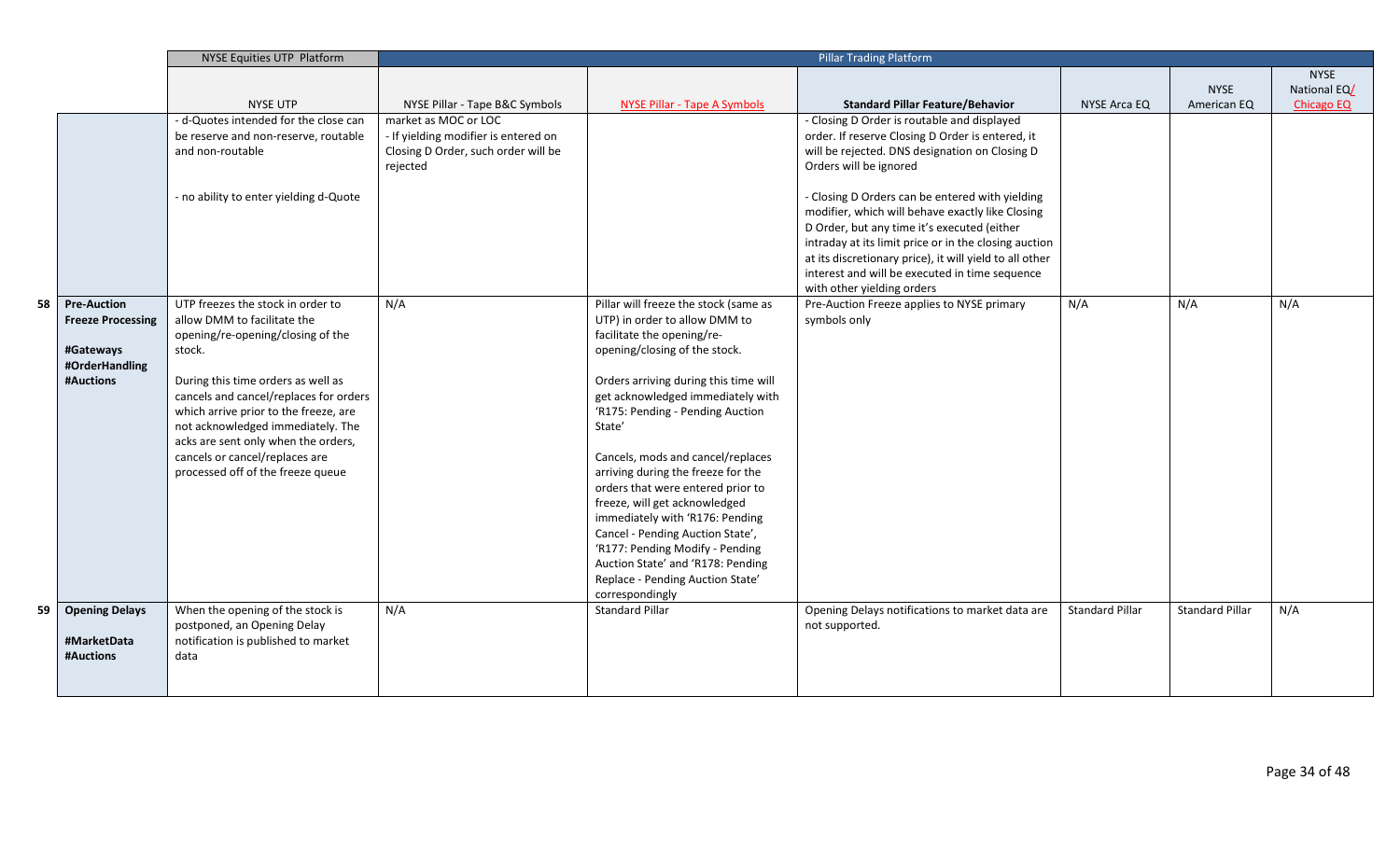|    |                             | NYSE Equities UTP Platform                |                                  | Pillar Trading Platform               |                                                              |                        |                        |                        |
|----|-----------------------------|-------------------------------------------|----------------------------------|---------------------------------------|--------------------------------------------------------------|------------------------|------------------------|------------------------|
|    |                             |                                           |                                  |                                       |                                                              |                        |                        | <b>NYSE</b>            |
|    |                             |                                           |                                  |                                       |                                                              |                        | <b>NYSE</b>            | National EQ/           |
|    |                             | <b>NYSE UTP</b>                           | NYSE Pillar - Tape B&C Symbols   | <b>NYSE Pillar - Tape A Symbols</b>   | <b>Standard Pillar Feature/Behavior</b>                      | NYSE Arca EQ           | American EQ            | <b>Chicago EQ</b>      |
| 60 | <b>Order Acceptance</b>     | Zero display reserve orders are           | <b>Standard Pillar</b>           | <b>Standard Pillar</b>                | For primary and non-primary symbols $#$ the                  | <b>Standard Pillar</b> | <b>Standard Pillar</b> | <b>Standard Pillar</b> |
|    | Prior to the                | rejected                                  |                                  |                                       | following orders entered prior to the beginning              |                        |                        |                        |
|    | Opening                     |                                           | * See changes in Standard Pillar | In addition, for Tape A symbols only, | of the first trading session that occurs on the              | * See changes in       | * See changes in       | * See changes in       |
|    |                             | MPL and RPI orders are accepted           | column                           | Last Sale Peg orders will be rejected | given market, are accepted (along with other                 | <b>Standard Pillar</b> | <b>Standard Pillar</b> | <b>Standard Pillar</b> |
|    | #Gateways                   |                                           |                                  | prior to the opening                  | order types) will be rejected:                               | column                 | column                 | column                 |
|    | #OrderHandling              |                                           |                                  |                                       | Non-displayed limits                                         |                        |                        |                        |
|    |                             |                                           |                                  |                                       | <b>MPL</b><br>$\sim$                                         |                        |                        |                        |
|    |                             |                                           |                                  |                                       | <b>RPI</b><br>$\sim$                                         |                        |                        |                        |
|    |                             |                                           |                                  |                                       | <b>Broker Cross</b>                                          |                        |                        |                        |
|    |                             |                                           |                                  |                                       |                                                              |                        |                        |                        |
|    |                             |                                           |                                  |                                       |                                                              |                        |                        |                        |
|    |                             |                                           |                                  |                                       |                                                              |                        |                        |                        |
|    |                             |                                           |                                  |                                       |                                                              |                        |                        |                        |
|    |                             |                                           |                                  |                                       |                                                              |                        |                        |                        |
|    |                             |                                           |                                  |                                       |                                                              |                        |                        |                        |
|    |                             |                                           |                                  |                                       |                                                              |                        |                        |                        |
| 61 | <b>Order Behavior</b>       | Zero display reserve orders are           | <b>Standard Pillar</b>           | <b>Standard Pillar</b>                | - Orders that are not displayed don't get                    | <b>Standard Pillar</b> | <b>Standard Pillar</b> | Standard Pillar        |
|    | during Halt                 | cancelled at the time of the halt and     |                                  |                                       | cancelled at the time of the halt                            |                        |                        |                        |
|    |                             | the newly arriving ones are rejected      | * See changes in Standard Pillar |                                       | -Resting Market orders are cancelled at the                  | * See changes in       | * See changes in       | * See changes in       |
|    | #MarketData                 |                                           | column                           |                                       | time of the halt. The newly arriving ones are                | <b>Standard Pillar</b> | <b>Standard Pillar</b> | <b>Standard Pillar</b> |
|    | #OrderHandling<br>#Auctions | Market orders are not cancelled and       |                                  |                                       | accepted<br>- At the time of the halt resting displayed Sell | column                 | column                 | column                 |
|    |                             | the newly arriving ones are accepted      |                                  |                                       | Short orders stand their ground at their last                |                        |                        |                        |
|    |                             | MPL and RPI orders are not cancelled      |                                  |                                       | working price                                                |                        |                        |                        |
|    |                             | and the newly arriving ones are           |                                  |                                       | -Orders arriving during the halt on primary                  |                        |                        |                        |
|    |                             | accepted                                  |                                  |                                       | symbols are not published to XDP integrated                  |                        |                        |                        |
|    |                             |                                           |                                  |                                       | Feed                                                         |                        |                        |                        |
|    |                             | Resting limit orders are re-priced to     |                                  |                                       | - If SSR is activated during the halt, displayed Sell        |                        |                        |                        |
|    |                             | their limit price at the time of the      |                                  |                                       | Short orders stand their ground                              |                        |                        |                        |
|    |                             | halt. If SSR is in effect, resting Sell   |                                  |                                       |                                                              |                        |                        |                        |
|    |                             | Short orders are re-priced to the         |                                  |                                       | For primary and non-primary symbols the                      |                        |                        |                        |
|    |                             | higher of their limit price or SSR filing |                                  |                                       | following resting orders are cancelled at the                |                        |                        |                        |
|    |                             | price (which is 1 MPV above the last      |                                  |                                       | time of the halt and the newly arriving ones are             |                        |                        |                        |
|    |                             | NYSE published bid)                       |                                  |                                       | rejected during the halt:                                    |                        |                        |                        |
|    |                             |                                           |                                  |                                       | Non-displayed limits                                         |                        |                        |                        |
|    |                             |                                           |                                  |                                       | Non-displayed Primary Peg                                    |                        |                        |                        |
|    |                             |                                           |                                  |                                       | <b>Discretionary Peg Order</b><br>$\sim$                     |                        |                        |                        |
|    |                             |                                           |                                  |                                       | <b>Market Pegs</b>                                           |                        |                        |                        |
|    |                             |                                           |                                  |                                       | <b>MPL</b><br><b>RPI</b>                                     |                        |                        |                        |
|    |                             |                                           |                                  |                                       |                                                              |                        |                        |                        |
|    |                             |                                           |                                  |                                       | Tracking                                                     |                        |                        |                        |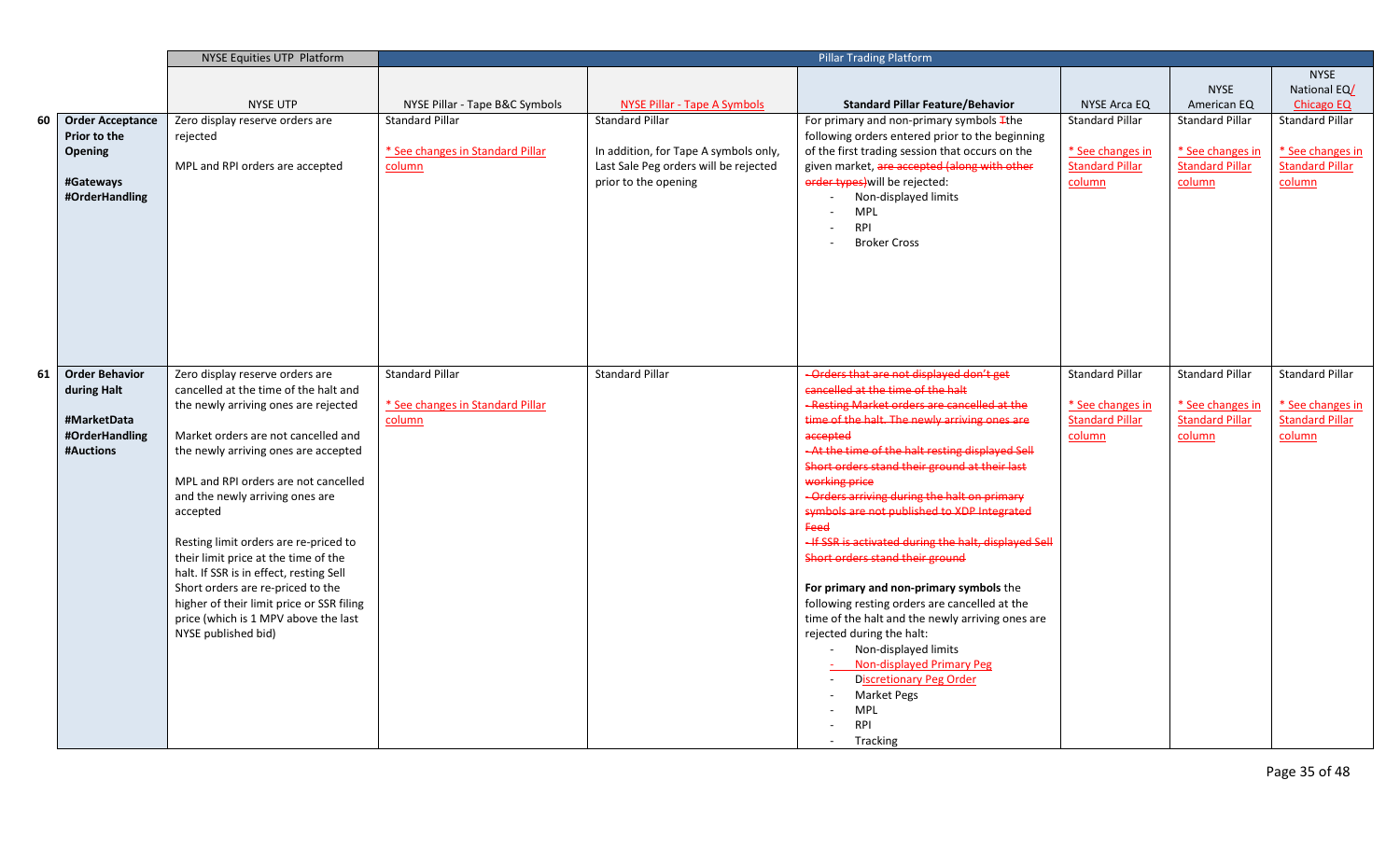|      |                                                                                    | NYSE Equities UTP Platform                                                                                                                                                                 | <b>Pillar Trading Platform</b> |                                     |                                                                                                                                                                                                                                                                                                                                                                                                                                                                                                                                                                                                                                                                                                                                                                                                                                                                                   |                                                                                |                                                                                |                   |
|------|------------------------------------------------------------------------------------|--------------------------------------------------------------------------------------------------------------------------------------------------------------------------------------------|--------------------------------|-------------------------------------|-----------------------------------------------------------------------------------------------------------------------------------------------------------------------------------------------------------------------------------------------------------------------------------------------------------------------------------------------------------------------------------------------------------------------------------------------------------------------------------------------------------------------------------------------------------------------------------------------------------------------------------------------------------------------------------------------------------------------------------------------------------------------------------------------------------------------------------------------------------------------------------|--------------------------------------------------------------------------------|--------------------------------------------------------------------------------|-------------------|
|      |                                                                                    |                                                                                                                                                                                            |                                |                                     |                                                                                                                                                                                                                                                                                                                                                                                                                                                                                                                                                                                                                                                                                                                                                                                                                                                                                   |                                                                                |                                                                                | <b>NYSE</b>       |
|      |                                                                                    |                                                                                                                                                                                            |                                |                                     |                                                                                                                                                                                                                                                                                                                                                                                                                                                                                                                                                                                                                                                                                                                                                                                                                                                                                   |                                                                                | <b>NYSE</b>                                                                    | National EQ/      |
|      |                                                                                    | <b>NYSE UTP</b>                                                                                                                                                                            | NYSE Pillar - Tape B&C Symbols | <b>NYSE Pillar - Tape A Symbols</b> | <b>Standard Pillar Feature/Behavior</b>                                                                                                                                                                                                                                                                                                                                                                                                                                                                                                                                                                                                                                                                                                                                                                                                                                           | <b>NYSE Arca EQ</b>                                                            | American EQ                                                                    | <b>Chicago EQ</b> |
|      |                                                                                    |                                                                                                                                                                                            |                                |                                     | Last Sale Peg<br>$\sim$<br><b>Broker Cross</b><br>$\sim$<br>For primary symbols only:<br>Resting Market orders are not<br>$\sim$<br>cancelled<br>Resting orders with the limit price will<br>$\sim$<br>be re-priced to their limit price at the<br>time of the halt. If SSR is in effect,<br>resting Sell Short orders will be re-<br>priced to the higher of their limit price<br>or SSR filing price. The re-pricing will<br>be reflected on XDP<br>Orders arriving during the halt will get<br>$\sim$<br>ranked (and displayed to XDP for their<br>display quantity) at their limit price<br>(during SSR sell shorts will be ranked<br>at the higher of their limit price or SSR<br>filing price)<br>If SSR is activated during the halt, Sell<br>$\sim$<br>Short orders won't stand ground and<br>will be re-priced to the higher of their<br>limit price or SSR filing price |                                                                                |                                                                                |                   |
| 62 I | <b>Halt Overlapping</b><br>the Close<br>#MarketData<br>#OrderHandling<br>#Auctions | - If the stock is in LULD halt at or<br>within 10 minutes to the scheduled<br>closing time, the stock will not re-<br>open and will transition into a closing<br>auction.<br>At this time: | N/A                            | <b>Standard Pillar</b>              | The stock will not re-open and will transition<br>into a closing auction when:<br>For all markets: the stock is halted by<br>$\sim$<br>LULD or MWCB 1/2 halt within 10<br>minutes to the scheduled closing time,<br>or<br>For non-NYSE markets: the stock is in<br>$\sim$<br>Regulatory Halt and an initial re-<br>opening time is within 10 minutes to<br>the scheduled closing time, or<br>For NYSE market: the stock is in<br>$\sim$<br>Regulatory Halt within 10 minutes to<br>the scheduled closing time<br>At this time:                                                                                                                                                                                                                                                                                                                                                    | <b>Standard Pillar</b><br>* See changes in<br><b>Standard Pillar</b><br>column | <b>Standard Pillar</b><br>* See changes in<br><b>Standard Pillar</b><br>column | N/A               |
|      |                                                                                    | - The following resting orders are                                                                                                                                                         |                                |                                     | - The following orders are cancelled and newly                                                                                                                                                                                                                                                                                                                                                                                                                                                                                                                                                                                                                                                                                                                                                                                                                                    |                                                                                |                                                                                |                   |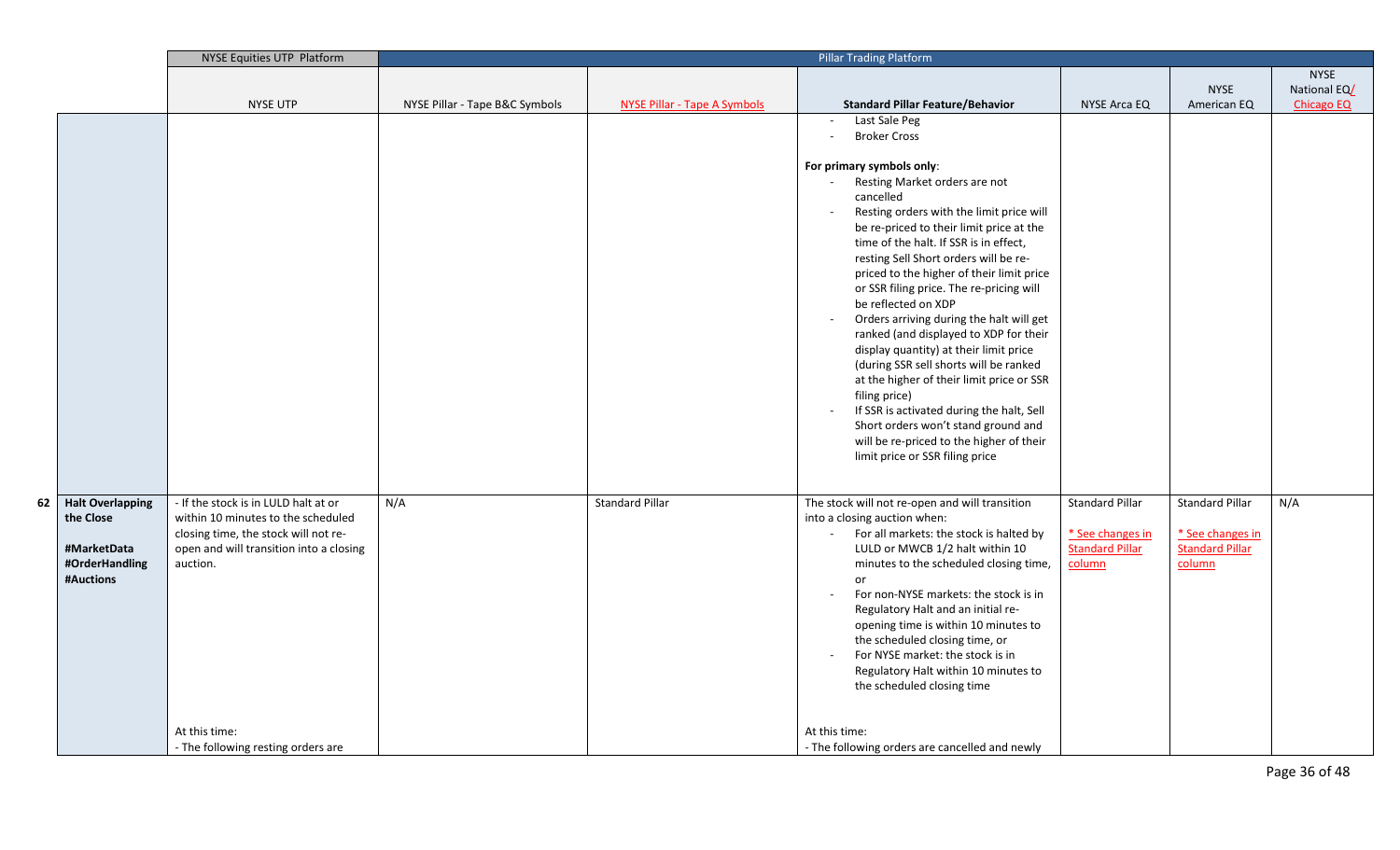|    |                    | NYSE Equities UTP Platform                                             |                                         |                                                                                     | <b>Pillar Trading Platform</b>                                             |                        |                        |                   |
|----|--------------------|------------------------------------------------------------------------|-----------------------------------------|-------------------------------------------------------------------------------------|----------------------------------------------------------------------------|------------------------|------------------------|-------------------|
|    |                    |                                                                        |                                         |                                                                                     |                                                                            |                        |                        | <b>NYSE</b>       |
|    |                    |                                                                        |                                         |                                                                                     |                                                                            |                        | <b>NYSE</b>            | National EQ/      |
|    |                    | <b>NYSE UTP</b>                                                        | NYSE Pillar - Tape B&C Symbols          | NYSE Pillar - Tape A Symbols                                                        | <b>Standard Pillar Feature/Behavior</b>                                    | NYSE Arca EQ           | American EQ            | <b>Chicago EQ</b> |
|    |                    | cancelled and newly arriving are                                       |                                         |                                                                                     | arriving ones will be rejected:<br>$\omega$                                |                        |                        |                   |
|    |                    | rejected:<br>$\Delta \phi$<br><b>MOO</b>                               |                                         |                                                                                     | MOO<br>LOO (including Opening D Orders)                                    |                        |                        |                   |
|    |                    | LOO (including d-Quotes                                                |                                         |                                                                                     | Imbalance Offset (for re-open)                                             |                        |                        |                   |
|    |                    | intended for the open)                                                 |                                         |                                                                                     | <b>Primary Pegs</b>                                                        |                        |                        |                   |
|    |                    |                                                                        |                                         |                                                                                     | - Pillar will stop the publication of Re-opening                           |                        |                        |                   |
|    |                    |                                                                        |                                         |                                                                                     | imbalances and will start the publication of the                           |                        |                        |                   |
|    |                    |                                                                        |                                         |                                                                                     | <b>Closing Imbalances</b>                                                  |                        |                        |                   |
|    |                    |                                                                        |                                         |                                                                                     |                                                                            |                        |                        |                   |
|    |                    |                                                                        |                                         |                                                                                     |                                                                            |                        |                        |                   |
|    |                    | - 'No open/no resume' message is                                       |                                         | - 'No open/no resume' message will                                                  |                                                                            |                        |                        |                   |
|    |                    | published if the stock has not<br>opened/re-opened 3 minutes prior to  |                                         | NOT be published if the stock has not<br>opened/re-opened 3 minutes prior to        |                                                                            |                        |                        |                   |
|    |                    | the stock's scheduled closing time                                     |                                         | the stock's scheduled closing time                                                  |                                                                            |                        |                        |                   |
|    |                    | $(3:57 \text{ PM})$                                                    |                                         | $(3:57 \text{ PM})$                                                                 |                                                                            |                        |                        |                   |
| 63 | <b>Behavior at</b> | - NYSE BBO is NOT zeroed out. The                                      | - All orders are cancelled (since there | - NYSE BBO is zeroed out at the                                                     | - Quote is updated based on the session                                    | <b>Standard Pillar</b> | <b>Standard Pillar</b> | N/A               |
|    | scheduled closing  | quote with quote condition 'C' is                                      | is no Late Session trading on Tape B/C  | scheduled closing time (4:00 PM).                                                   | eligibility of orders                                                      |                        |                        |                   |
|    | time (4:00 PM)     | published at 4:05 PM                                                   | symbols) and NYSE BBO is zeroed out     | The quote with quote condition 'C'                                                  |                                                                            | * See changes in       | * See changes in       |                   |
|    |                    |                                                                        | as a result. Explicit Delete Order      | will NOT be published at 4:05 PM                                                    |                                                                            | <b>Standard Pillar</b> | <b>Standard Pillar</b> |                   |
|    | #MarketData        |                                                                        | Messages are not sent (see item 83)     |                                                                                     |                                                                            | column                 | column                 |                   |
|    | #OrderHandling     | - Resting orders that are not eligible                                 |                                         | - The following resting orders (not                                                 | - The orders that are not eligible to trade in the                         |                        |                        |                   |
|    | #Auctions          | to trade in closing auction stay on the<br>book (non-displayed orders) |                                         | eligible to trade in the closing auction)<br>are cancelled at the scheduled closing | closing auction and in Late Session will be<br>cancelled after the auction |                        |                        |                   |
|    |                    |                                                                        |                                         | time (4:00 PM):                                                                     |                                                                            |                        |                        |                   |
|    |                    |                                                                        |                                         | Last Sale Pegs                                                                      |                                                                            |                        |                        |                   |
|    |                    |                                                                        |                                         | <b>Primary Pegs</b>                                                                 |                                                                            |                        |                        |                   |
|    |                    |                                                                        |                                         | Non-displayed limit orders                                                          |                                                                            |                        |                        |                   |
|    |                    |                                                                        |                                         | Non-displayed Primary Peg                                                           |                                                                            |                        |                        |                   |
|    |                    |                                                                        |                                         | <b>MPL</b>                                                                          |                                                                            |                        |                        |                   |
|    |                    |                                                                        |                                         | RPI                                                                                 |                                                                            |                        |                        |                   |
|    |                    |                                                                        |                                         | <b>Broker Cross</b>                                                                 |                                                                            |                        |                        |                   |
|    |                    | - Resting orders eligible to trade in the                              |                                         | - Resting orders that have a limit price                                            | - For auction eligible symbols Sell Short orders                           |                        |                        |                   |
|    |                    | closing auction that have a limit price                                |                                         | are re-priced to their limit prices,                                                | during SSR are re-priced to the higher of their                            |                        |                        |                   |
|    |                    | are re-priced to their limit prices,                                   |                                         | except for Sell Short orders during                                                 | limit price or SSR filing price prior to the auction.                      |                        |                        |                   |
|    |                    | except for Sell Short orders during                                    |                                         | SSR, which are re-priced to the higher                                              | All other resting orders will participate in the                           |                        |                        |                   |
|    |                    | SSR, which are re-priced to the higher                                 |                                         | of their limit price or SSR filing price.                                           | closing auction at their limit prices, but they                            |                        |                        |                   |
|    |                    | of their limit price or SSR filing price                               |                                         | The re-pricing will be reflected on XDP                                             | don't get re-priced to their limit prices on XDP                           |                        |                        |                   |
|    |                    |                                                                        |                                         |                                                                                     |                                                                            |                        |                        |                   |
|    |                    |                                                                        |                                         |                                                                                     |                                                                            |                        |                        |                   |
|    |                    |                                                                        |                                         |                                                                                     |                                                                            |                        |                        |                   |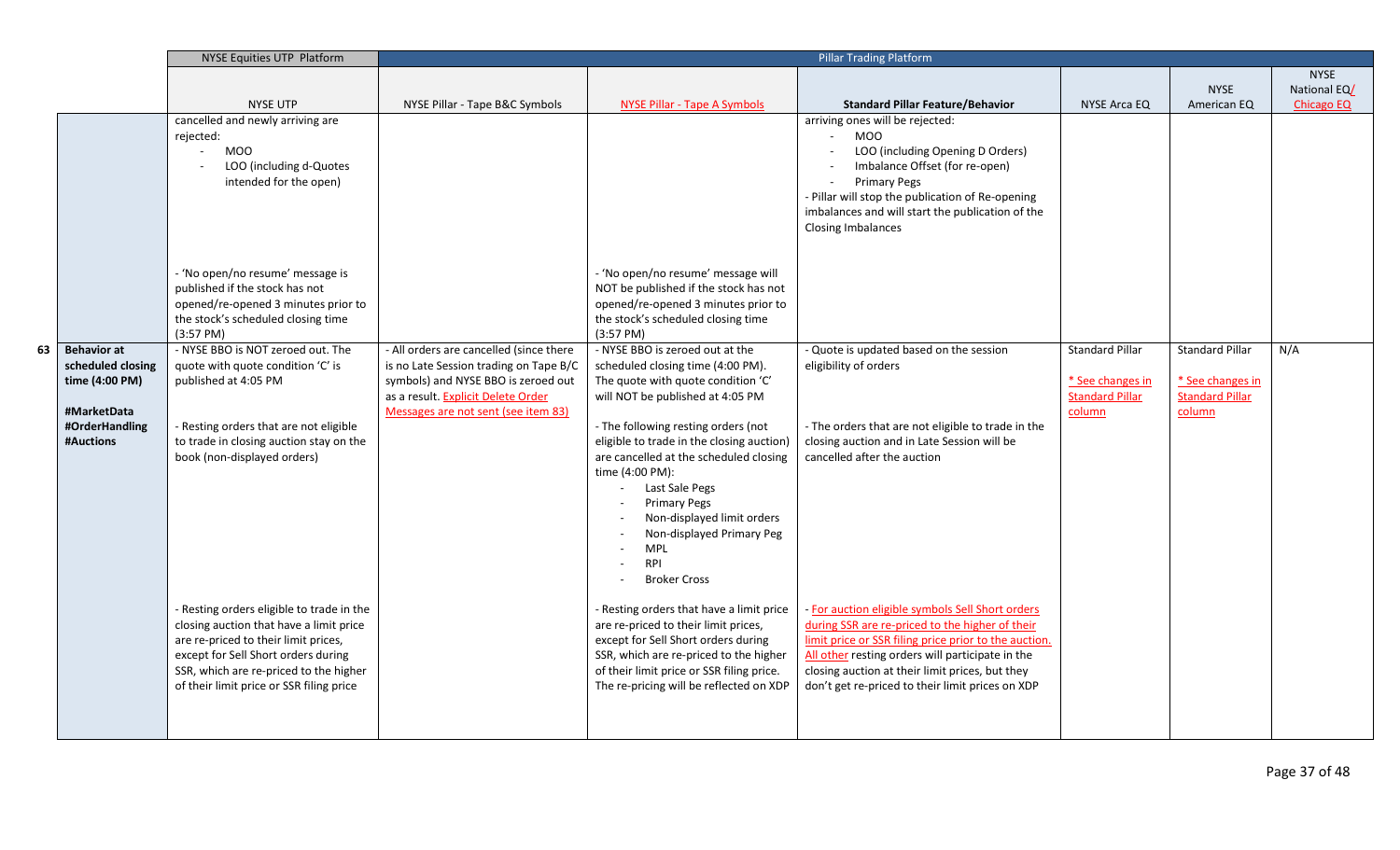|    |                         | <b>NYSE Equities UTP Platform</b>        |                                |                                     | <b>Pillar Trading Platform</b>                       |                        |                        |                   |
|----|-------------------------|------------------------------------------|--------------------------------|-------------------------------------|------------------------------------------------------|------------------------|------------------------|-------------------|
|    |                         |                                          |                                |                                     |                                                      |                        |                        | <b>NYSE</b>       |
|    |                         |                                          |                                |                                     |                                                      |                        | <b>NYSE</b>            | National EQ/      |
|    |                         | <b>NYSE UTP</b>                          | NYSE Pillar - Tape B&C Symbols | <b>NYSE Pillar - Tape A Symbols</b> | <b>Standard Pillar Feature/Behavior</b>              | NYSE Arca EQ           | American EQ            | <b>Chicago EQ</b> |
| 64 | <b>Extreme Order</b>    | This process is to provide the DMM       | N/A                            | <b>Standard Pillar</b>              | <b>Extreme Order Imbalance Processing applies to</b> | N/A                    | N/A                    | N/A               |
|    | <b>Imbalance</b>        | the ability to request for additional    |                                |                                     | NYSE primary symbols only                            |                        |                        |                   |
|    | <b>Processing after</b> | offsetting order flow to deal with an    |                                |                                     |                                                      |                        |                        |                   |
|    | 4:00 <sub>pm</sub>      | extreme order imbalance after the        |                                |                                     | When the Extreme Order Imbalance process is          |                        |                        |                   |
|    |                         | scheduled closing time. Below            |                                |                                     | activated, the following are enforced:               |                        |                        |                   |
|    | #MarketData             | described the expected behaviors         |                                |                                     |                                                      |                        |                        |                   |
|    | #OrderHandling          | during this process but are currently    |                                |                                     | - Only offsetting straight limit orders are          |                        |                        |                   |
|    | <b>#Auctions</b>        | not systemically enforced:               |                                |                                     | permitted                                            |                        |                        |                   |
|    |                         |                                          |                                |                                     |                                                      |                        |                        |                   |
|    |                         | - Only offsetting straight limit orders  |                                |                                     | - If there is a buy (sell) Extreme Order             |                        |                        |                   |
|    |                         | are permitted                            |                                |                                     | Imbalance, only sell (buy) order will a limit price  |                        |                        |                   |
|    |                         |                                          |                                |                                     | at or higher (lower) than the reference price is     |                        |                        |                   |
|    |                         | - If there is a buy (sell) Extreme Order |                                |                                     | permitted                                            |                        |                        |                   |
|    |                         | Imbalance, only sell (buy) order will a  |                                |                                     |                                                      |                        |                        |                   |
|    |                         | limit price at or higher (lower) than    |                                |                                     | - All cancels and cancel/replace are rejected        |                        |                        |                   |
|    |                         | the reference price is permitted         |                                |                                     |                                                      |                        |                        |                   |
|    |                         |                                          |                                |                                     | Pillar will stop publication of the Informational    |                        |                        |                   |
|    |                         | - All cancels and cancel/replace are     |                                |                                     | Closing Imbalance and will start publication of      |                        |                        |                   |
|    |                         | rejected                                 |                                |                                     | the new imbalance (Auction Type = 'P' for            |                        |                        |                   |
|    |                         |                                          |                                |                                     | Extreme Order Imbalance). The new imbalance          |                        |                        |                   |
|    |                         |                                          |                                |                                     | consists, at a minimum, the following:               |                        |                        |                   |
|    |                         |                                          |                                |                                     |                                                      |                        |                        |                   |
|    |                         |                                          |                                |                                     | - Reference Price -> NYSE Last Sale                  |                        |                        |                   |
|    |                         |                                          |                                |                                     |                                                      |                        |                        |                   |
|    |                         |                                          |                                |                                     | - Side of Imbalance -> the side with the greater     |                        |                        |                   |
|    |                         |                                          |                                |                                     | better-priced shares at the Reference Price          |                        |                        |                   |
|    |                         |                                          |                                |                                     | where it cannot be fully paired by marketable        |                        |                        |                   |
|    |                         |                                          |                                |                                     | interest (both at-priced and better-priced shares    |                        |                        |                   |
|    |                         |                                          |                                |                                     | on the contra side)                                  |                        |                        |                   |
|    |                         |                                          |                                |                                     |                                                      |                        |                        |                   |
|    |                         |                                          |                                |                                     | - Total Imbalance Quantity -> is calculated as the   |                        |                        |                   |
|    |                         |                                          |                                |                                     | quantity of better-priced shares on the side of      |                        |                        |                   |
|    |                         |                                          |                                |                                     | the imbalance that cannot be paired with both        |                        |                        |                   |
|    |                         |                                          |                                |                                     | at-priced and better-priced shares on the contra     |                        |                        |                   |
|    |                         |                                          |                                |                                     | side at the Reference Price                          |                        |                        |                   |
| 65 | <b>Significant</b>      | - No indication of significant           | N/A                            | <b>Standard Pillar</b>              | Starting at 2 minutes prior to the scheduled         | <b>Standard Pillar</b> | <b>Standard Pillar</b> | N/A               |
|    | <b>Imbalance</b>        | imbalance                                |                                |                                     | closing time and until the stock closes, Pillar will |                        |                        |                   |
|    |                         |                                          |                                |                                     | set the new field 'Significant Imbalance' to 'Y' on  |                        |                        |                   |
|    | #MarketData             |                                          |                                |                                     | <b>Closing Imbalance and Extreme Order Imbalance</b> |                        |                        |                   |
|    | <b>#Auctions</b>        |                                          |                                |                                     | messages for which the Reference Price is            |                        |                        |                   |
|    |                         |                                          |                                |                                     | certain percentage away from the Continuous          |                        |                        |                   |
|    |                         |                                          |                                |                                     | <b>Book Clearing Price.</b>                          |                        |                        |                   |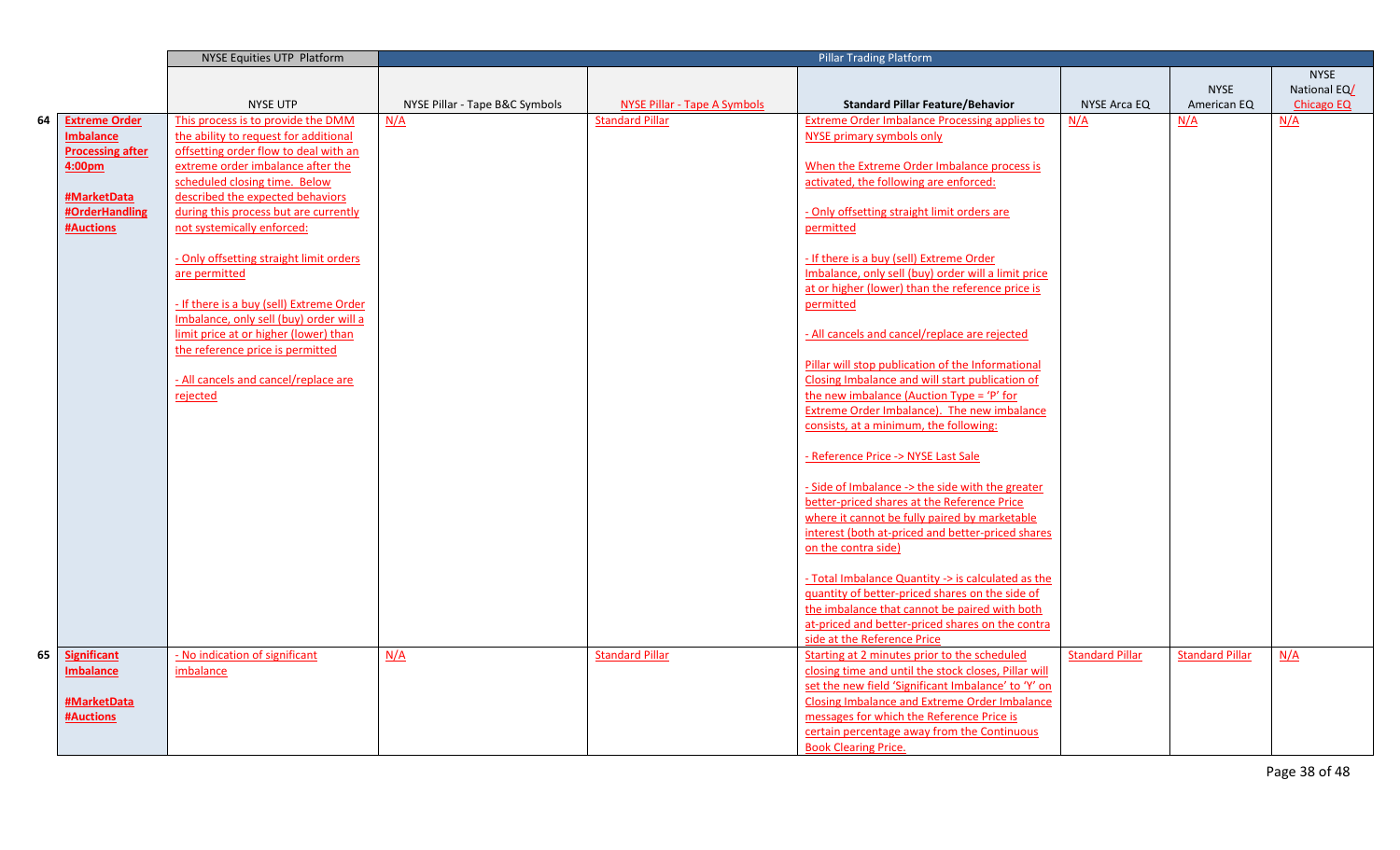|    |                                           | <b>NYSE Equities UTP Platform</b>                                          |                                |                                                                           | <b>Pillar Trading Platform</b>                                                                                                                                                              |                        |                        |                   |
|----|-------------------------------------------|----------------------------------------------------------------------------|--------------------------------|---------------------------------------------------------------------------|---------------------------------------------------------------------------------------------------------------------------------------------------------------------------------------------|------------------------|------------------------|-------------------|
|    |                                           |                                                                            |                                |                                                                           |                                                                                                                                                                                             |                        |                        | <b>NYSE</b>       |
|    |                                           |                                                                            |                                |                                                                           |                                                                                                                                                                                             |                        | <b>NYSE</b>            | National EQ/      |
|    |                                           | <b>NYSE UTP</b>                                                            | NYSE Pillar - Tape B&C Symbols | <b>NYSE Pillar - Tape A Symbols</b>                                       | <b>Standard Pillar Feature/Behavior</b>                                                                                                                                                     | NYSE Arca EQ           | American EQ            | <b>Chicago EQ</b> |
|    |                                           |                                                                            |                                |                                                                           | This field will be added to the Imbalance<br>message for all markets, but at the current time<br>it will be set to space for all markets (see item<br>73 of this document for more details) |                        |                        |                   |
| 66 | <b>Imbalances</b>                         | - Imbalances are calculated off of the                                     | N/A                            | Same as NYSE UTP                                                          | - Imbalances are calculated off of the Indicative                                                                                                                                           | <b>Standard Pillar</b> | <b>Standard Pillar</b> | N/A               |
|    | <b>Calculation -</b>                      | <b>Reference Price</b>                                                     |                                |                                                                           | <b>Match Price</b>                                                                                                                                                                          |                        |                        |                   |
|    | General                                   |                                                                            |                                |                                                                           |                                                                                                                                                                                             |                        |                        |                   |
|    |                                           | - Indicative Match Price is not                                            |                                |                                                                           | - Indicative Match Price is calculated as the price                                                                                                                                         |                        |                        |                   |
|    | #MarketData                               | calculated                                                                 |                                |                                                                           | (within auction collars) at which the maximum                                                                                                                                               |                        |                        |                   |
|    | <b>#Auctions</b>                          |                                                                            |                                |                                                                           | volume is executable at the time of the auction                                                                                                                                             |                        |                        |                   |
|    |                                           |                                                                            |                                |                                                                           |                                                                                                                                                                                             |                        |                        |                   |
|    |                                           | - Imbalances are calculated as the<br>quantity of better-priced buy (sell) |                                |                                                                           | - Imbalances are calculated as net imbalance of<br>all orders (at and better priced) at the Indicative                                                                                      |                        |                        |                   |
|    |                                           | shares that cannot be paired with                                          |                                |                                                                           | <b>Match Price</b>                                                                                                                                                                          |                        |                        |                   |
|    |                                           | both at-priced and better-priced sell                                      |                                |                                                                           |                                                                                                                                                                                             |                        |                        |                   |
|    |                                           | (buy) shares at the reference price                                        |                                |                                                                           |                                                                                                                                                                                             |                        |                        |                   |
|    |                                           |                                                                            |                                |                                                                           |                                                                                                                                                                                             |                        |                        |                   |
|    |                                           |                                                                            |                                |                                                                           |                                                                                                                                                                                             |                        |                        |                   |
| 67 | <b>Imbalances</b><br><b>Calculation -</b> | <b>Opening / Re-opening Imbalances</b><br>Reference price is set to:       | N/A                            | <b>Opening / Re-opening Imbalances</b><br>Reference price is set to:      | <b>Opening/Re-opening Imbalances</b><br>- For core: mid-point of a valid auction NBBO, or                                                                                                   | <b>Standard Pillar</b> | <b>Standard Pillar</b> | N/A               |
|    | <b>Reference Price</b>                    | - NYSE Last Sale - if no indication was                                    |                                | - Consolidated Last Sale of or previous                                   | the previous day's official closing price in the                                                                                                                                            |                        |                        |                   |
|    |                                           | published, or if it's at or between the                                    |                                | day's official closing price - if no                                      | even that the auction NBBO is invalid                                                                                                                                                       |                        |                        |                   |
|    | #MarketData                               | indication prices                                                          |                                | indication was published, or if it's at                                   | - For re-opening after LULD halt: LU or LD that                                                                                                                                             |                        |                        |                   |
|    | <b>#Auctions</b>                          | - Bid Price from indication - if NYSE                                      |                                | or between the indication prices                                          | triggered the halt                                                                                                                                                                          |                        |                        |                   |
|    |                                           | last sale is below it                                                      |                                | - Bid Price from indication - if                                          | - For re-opening after MWCB, reg halt, or non-                                                                                                                                              |                        |                        |                   |
|    |                                           | - Offer Price from indication - if NYSE                                    |                                | consolidated last sale (or previous                                       | reg halt with an auction: consolidated last sale                                                                                                                                            |                        |                        |                   |
|    |                                           | last sale is above it                                                      |                                | day's official closing price) is below it                                 | prior to the halt, or prior day official closing                                                                                                                                            |                        |                        |                   |
|    |                                           |                                                                            |                                | - Offer Price from indication - if<br>consolidated last sale (or previous | price                                                                                                                                                                                       |                        |                        |                   |
|    |                                           |                                                                            |                                | day's official closing price) is above it                                 |                                                                                                                                                                                             |                        |                        |                   |
|    |                                           |                                                                            |                                |                                                                           |                                                                                                                                                                                             |                        |                        |                   |
|    |                                           | <b>Closing Imbalances</b>                                                  |                                | <b>Closing Imbalances</b>                                                 | <b>Closing Imbalances</b>                                                                                                                                                                   |                        |                        |                   |
|    |                                           | Reference price is set to:                                                 |                                | Reference price is set to:                                                | Consolidated last sale prior to the auction, or                                                                                                                                             |                        |                        |                   |
|    |                                           | - NYSE Last Sale - if it's at or between                                   |                                | - NYSE Last Sale - if it's at or between                                  | the previous day's closing price                                                                                                                                                            |                        |                        |                   |
|    |                                           | the current published NY best quote                                        |                                | the current published NY best quote                                       |                                                                                                                                                                                             |                        |                        |                   |
|    |                                           | - Bid Price - if NYSE last sale is below it                                |                                | - Bid Price - if NYSE last sale is below it                               |                                                                                                                                                                                             |                        |                        |                   |
|    |                                           | - Offer Price - if NYSE last sale is above                                 |                                | - Offer Price - if NYSE last sale is above                                |                                                                                                                                                                                             |                        |                        |                   |
|    |                                           |                                                                            |                                |                                                                           |                                                                                                                                                                                             |                        |                        |                   |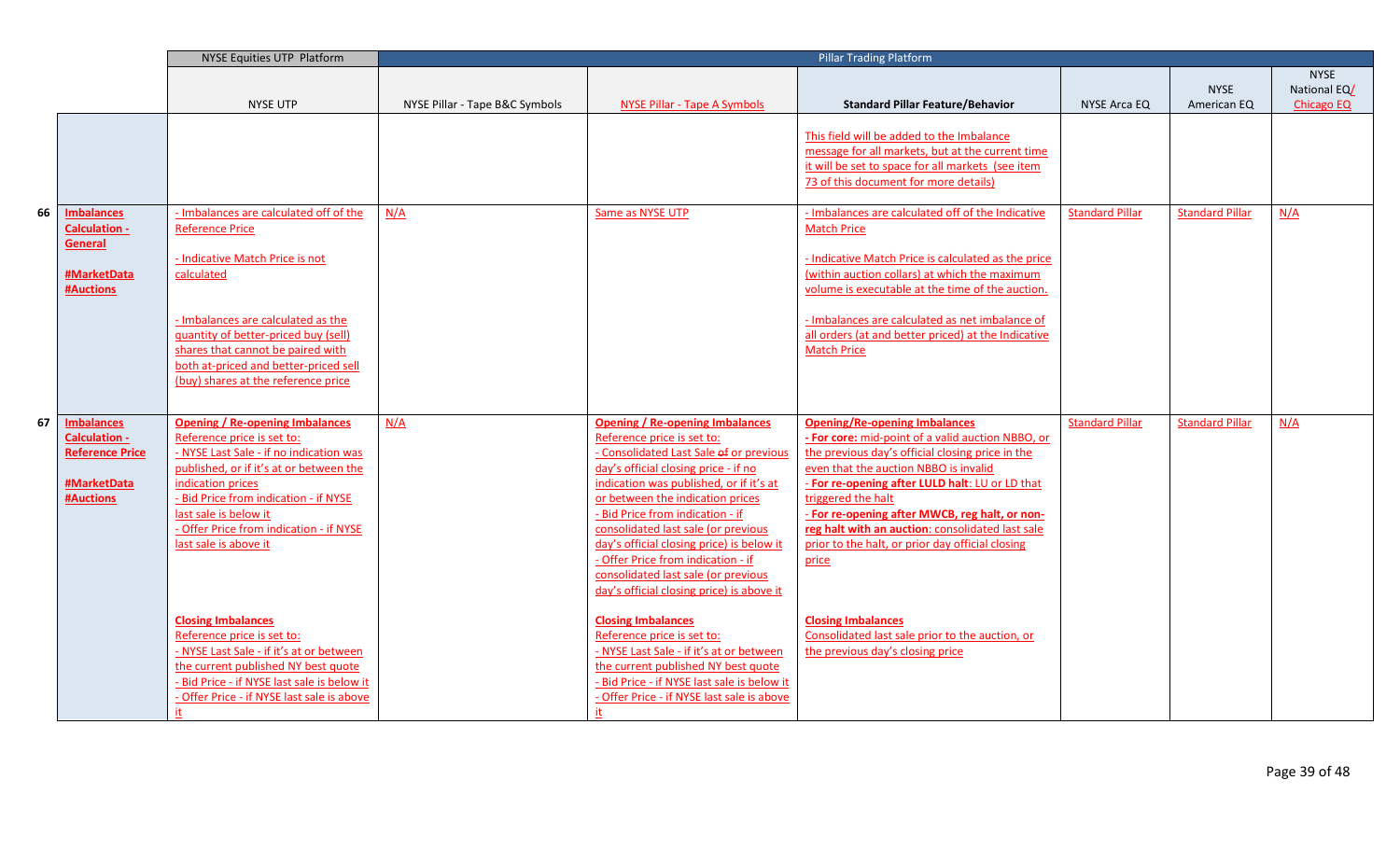|    |                          | NYSE Equities UTP Platform                |                                |                                     | <b>Pillar Trading Platform</b>                          |                        |                        |                   |
|----|--------------------------|-------------------------------------------|--------------------------------|-------------------------------------|---------------------------------------------------------|------------------------|------------------------|-------------------|
|    |                          |                                           |                                |                                     |                                                         |                        |                        | <b>NYSE</b>       |
|    |                          |                                           |                                |                                     |                                                         |                        | <b>NYSE</b>            | National EQ/      |
|    |                          | <b>NYSE UTP</b>                           | NYSE Pillar - Tape B&C Symbols | <b>NYSE Pillar - Tape A Symbols</b> | <b>Standard Pillar Feature/Behavior</b>                 | NYSE Arca EQ           | American EQ            | <b>Chicago EQ</b> |
| 68 | Imbalances -             | <b>Opening and Re-Opening Imbalances:</b> | N/A                            | Same as NYSE UTP                    | <b>Opening and Re-Opening Imbalances:</b>               | <b>Standard Pillar</b> | <b>Standard Pillar</b> | N/A               |
|    | <b>Interest Included</b> | - All interest eligible to participate in |                                |                                     | - All interest eligible to participate in the auction   |                        |                        |                   |
|    | in Calculations of       | the auction, including reserve orders     |                                |                                     | is included in calculations:                            |                        |                        |                   |
|    | <b>Imbalance and</b>     | - No imbalances are published for         |                                |                                     | For Core Opening auction reserve                        |                        |                        |                   |
|    | <b>Paired Quantities</b> | <b>IPOs or direct listings</b>            |                                |                                     | portions of reserve orders are only                     |                        |                        |                   |
|    |                          |                                           |                                |                                     | included after core imbalance freeze                    |                        |                        |                   |
|    | #MarketData              |                                           |                                |                                     | For IPO and re-opening auctions,                        |                        |                        |                   |
|    | <b>#Auctions</b>         |                                           |                                |                                     | reserve portions of reserve orders are                  |                        |                        |                   |
|    |                          |                                           |                                |                                     | always included                                         |                        |                        |                   |
|    |                          |                                           |                                |                                     | - Not included in calculations:                         |                        |                        |                   |
|    |                          |                                           |                                |                                     | MKT and Limit orders entered after                      |                        |                        |                   |
|    |                          |                                           |                                |                                     | the imbalance freeze                                    |                        |                        |                   |
|    |                          |                                           |                                |                                     | Reserve portions of reserve orders                      |                        |                        |                   |
|    |                          |                                           |                                |                                     | until core imbalance freeze (see above                  |                        |                        |                   |
|    |                          |                                           |                                |                                     | for details)                                            |                        |                        |                   |
|    |                          |                                           |                                |                                     | Orders that are received during                         |                        |                        |                   |
|    |                          |                                           |                                |                                     | <b>Imbalance Freeze</b><br>Imbalance Offset (IO) orders |                        |                        |                   |
|    |                          |                                           |                                |                                     |                                                         |                        |                        |                   |
|    |                          |                                           |                                |                                     |                                                         |                        |                        |                   |
|    |                          |                                           |                                |                                     |                                                         |                        |                        |                   |
|    |                          |                                           |                                |                                     |                                                         |                        |                        |                   |
|    |                          | <b>Regulatory Closing Imbalances:</b>     |                                |                                     |                                                         |                        |                        |                   |
|    |                          | - MOC and LOC orders                      |                                |                                     |                                                         |                        |                        |                   |
|    |                          |                                           |                                |                                     |                                                         |                        |                        |                   |
|    |                          | <b>Informational Closing Imbalances:</b>  |                                |                                     | <b>Closing Imbalances:</b>                              |                        |                        |                   |
|    |                          | - MOC, LOC, Imbalance Offset, d-          |                                |                                     | - All interest eligible to trade in the auction is      |                        |                        |                   |
|    |                          | Quotes intended for the close             |                                |                                     | included in calculations:                               |                        |                        |                   |
|    |                          | (starting at 3:55PM)                      |                                |                                     | Reserve portions of reserve orders are                  |                        |                        |                   |
|    |                          |                                           |                                |                                     | excluded until closing imbalance                        |                        |                        |                   |
|    |                          |                                           |                                |                                     | freeze                                                  |                        |                        |                   |
|    |                          |                                           |                                |                                     | - Not included in calculations:                         |                        |                        |                   |
|    |                          |                                           |                                |                                     | Reserve portions of reserve orders                      |                        |                        |                   |
|    |                          |                                           |                                |                                     | until closing imbalance freeze                          |                        |                        |                   |
|    |                          |                                           |                                |                                     | <b>Primary Pegs</b>                                     |                        |                        |                   |
|    |                          |                                           |                                |                                     |                                                         |                        |                        |                   |
|    |                          |                                           |                                |                                     |                                                         |                        |                        |                   |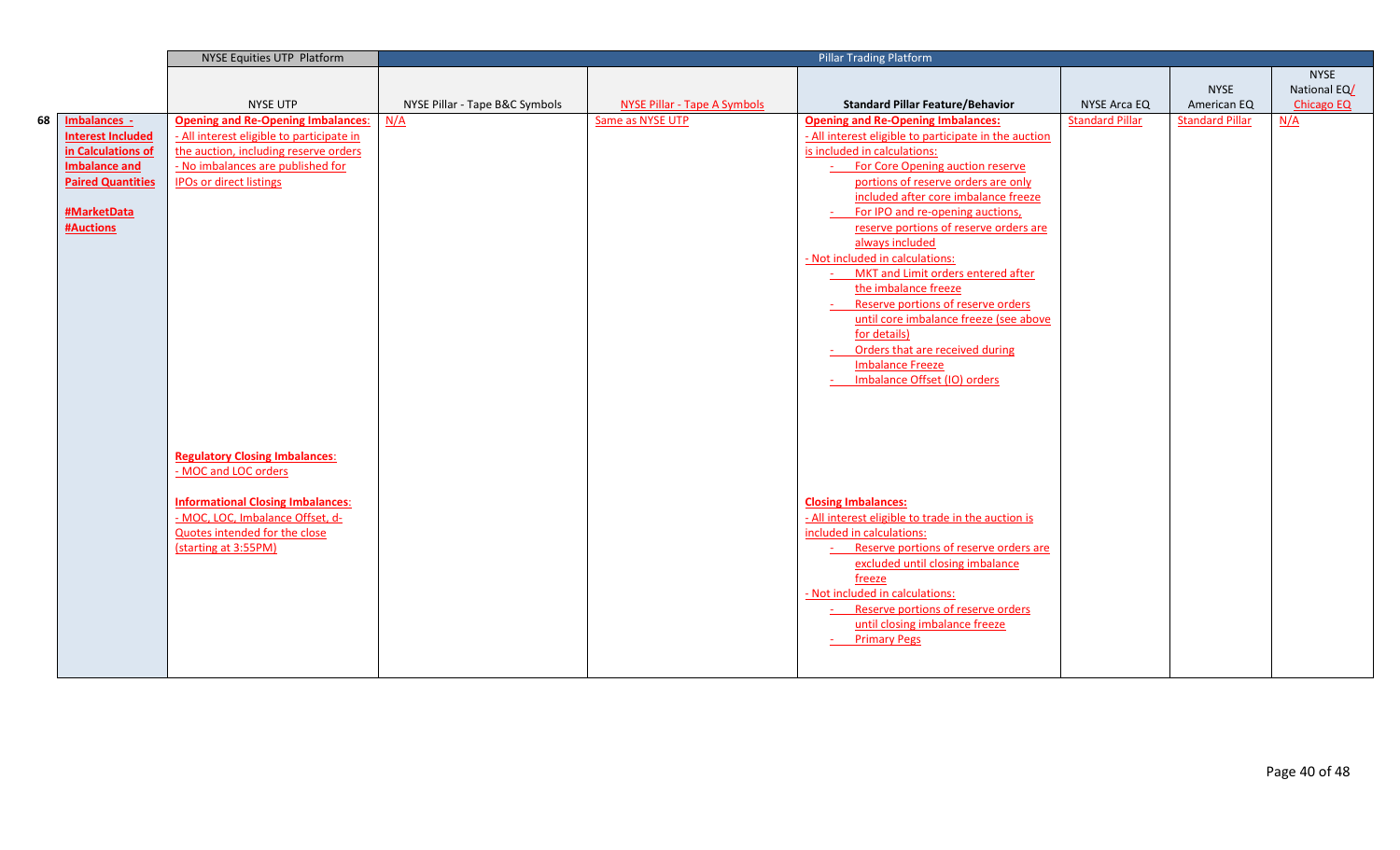|    |                        | NYSE Equities UTP Platform                  |                                |                                             | <b>Pillar Trading Platform</b>                       |                        |                        |                   |
|----|------------------------|---------------------------------------------|--------------------------------|---------------------------------------------|------------------------------------------------------|------------------------|------------------------|-------------------|
|    |                        |                                             |                                |                                             |                                                      |                        |                        | <b>NYSE</b>       |
|    |                        |                                             |                                |                                             |                                                      |                        | <b>NYSE</b>            | National EQ/      |
|    |                        | <b>NYSE UTP</b>                             | NYSE Pillar - Tape B&C Symbols | NYSE Pillar - Tape A Symbols                | <b>Standard Pillar Feature/Behavior</b>              | NYSE Arca EQ           | American EQ            | <b>Chicago EQ</b> |
| 69 | <b>Imbalance</b>       | The price where there is no                 | N/A                            | The price where there is no                 | The price where all eligible interest on the book    | <b>Standard Pillar</b> | <b>Standard Pillar</b> | N/A               |
|    | <b>Calculation -</b>   | imbalance, including all eligible           |                                | imbalance, including all eligible           | can trade, disregarding auction collars              |                        |                        |                   |
|    | <b>Continuous Book</b> | interest that can trade in the auction      |                                | interest that can trade in the auction      |                                                      |                        |                        |                   |
|    | <b>Clearing Price</b>  |                                             |                                |                                             |                                                      |                        |                        |                   |
|    |                        | - Calculations are bound by                 |                                | - Calculations are NOT bound by the         | - Calculations are NOT bound by the number of        |                        |                        |                   |
|    | #MarketData            | configurable number of price points         |                                | number of price points                      | price points                                         |                        |                        |                   |
|    | <b>#Auctions</b>       |                                             |                                |                                             |                                                      |                        |                        |                   |
|    |                        | - The orders are included in the            |                                | - The orders are included in the            | - The orders are included in the calculations at     |                        |                        |                   |
|    |                        | calculation at their last filed prices      |                                | calculations at their limit prices          | their limit price (unless they're Sell Short, in     |                        |                        |                   |
|    |                        |                                             |                                | (unless they're Sell Short during SSR,      | which case they are included at the higher of        |                        |                        |                   |
|    |                        |                                             |                                | in which case they are included at the      | their limit price or SSR filing price)               |                        |                        |                   |
|    |                        |                                             |                                | higher of their limit price or SSR filing   |                                                      |                        |                        |                   |
|    |                        |                                             |                                | price)                                      |                                                      |                        |                        |                   |
|    |                        |                                             |                                |                                             |                                                      |                        |                        |                   |
|    |                        | <b>Opening Imbalances - this price is</b>   |                                | <b>Opening Imbalances - this price is</b>   | <b>Opening Imbalances - this price is always</b>     |                        |                        |                   |
|    |                        | included only starting at 9:28 AM           |                                | always included                             | included                                             |                        |                        |                   |
|    |                        |                                             |                                |                                             |                                                      |                        |                        |                   |
|    |                        | <b>Regulatory Closing Imbalances - this</b> |                                | <b>Regulatory Closing Imbalances - this</b> |                                                      |                        |                        |                   |
|    |                        | price is not included                       |                                | price is not included                       |                                                      |                        |                        |                   |
|    |                        |                                             |                                |                                             |                                                      |                        |                        |                   |
|    |                        | <b>Informational Closing Imbalances -</b>   |                                | <b>Informational Closing Imbalances -</b>   | <b>Closing Imbalances - this price is always</b>     |                        |                        |                   |
|    |                        | this price is included starting at 3:45     |                                | this price is included starting at 3:50     | included                                             |                        |                        |                   |
|    |                        | <b>50 PM</b>                                |                                | PM                                          |                                                      |                        |                        |                   |
| 70 | Imbalance              | The price where there is no imbalance       | N/A                            | The price where there is no imbalance       | The price where all eligible auction only interest   | <b>Standard Pillar</b> | <b>Standard Pillar</b> | N/A               |
|    | Calculation -          | for closing only interest (MOC, LOC,        |                                | for closing only interest (MOC, LOC,        | would trade inside the Auction Collars               |                        |                        |                   |
|    | <b>Closing Only</b>    | <b>Imbalance Offset)</b>                    |                                | <b>Imbalance Offset)</b>                    |                                                      |                        |                        |                   |
|    | <b>Clearing Price</b>  |                                             |                                |                                             |                                                      |                        |                        |                   |
|    |                        | - Calculations are bound by                 |                                | - Calculations are NOT bound by the         | - Calculations are not bound by the number of        |                        |                        |                   |
|    | #MarketData            | configurable number of price points         |                                | number of price points                      | price points                                         |                        |                        |                   |
|    | <b>#Auctions</b>       |                                             |                                |                                             |                                                      |                        |                        |                   |
|    |                        | <b>Opening/Re-opening Imbalances -</b>      |                                | <b>Opening/Re-opening Imbalances -</b>      | <b>Opening/Re-opening Imbalances - this price is</b> |                        |                        |                   |
|    |                        | this price is not included                  |                                | this price is not included                  | always included                                      |                        |                        |                   |
|    |                        |                                             |                                |                                             |                                                      |                        |                        |                   |
|    |                        | <b>Regulatory Closing Imbalances - this</b> |                                | <b>Regulatory Closing Imbalances - this</b> |                                                      |                        |                        |                   |
|    |                        | price is not included                       |                                | price is not included                       |                                                      |                        |                        |                   |
|    |                        | <b>Informational Closing Imbalances -</b>   |                                | <b>Informational Closing Imbalances -</b>   | <b>Closing Imbalances</b> - this price is always     |                        |                        |                   |
|    |                        | this price is included starting at 3:45     |                                | this price is included starting at 3:50     | included                                             |                        |                        |                   |
|    |                        | <b>50 PM</b>                                |                                | PM                                          |                                                      |                        |                        |                   |
|    |                        |                                             |                                |                                             |                                                      |                        |                        |                   |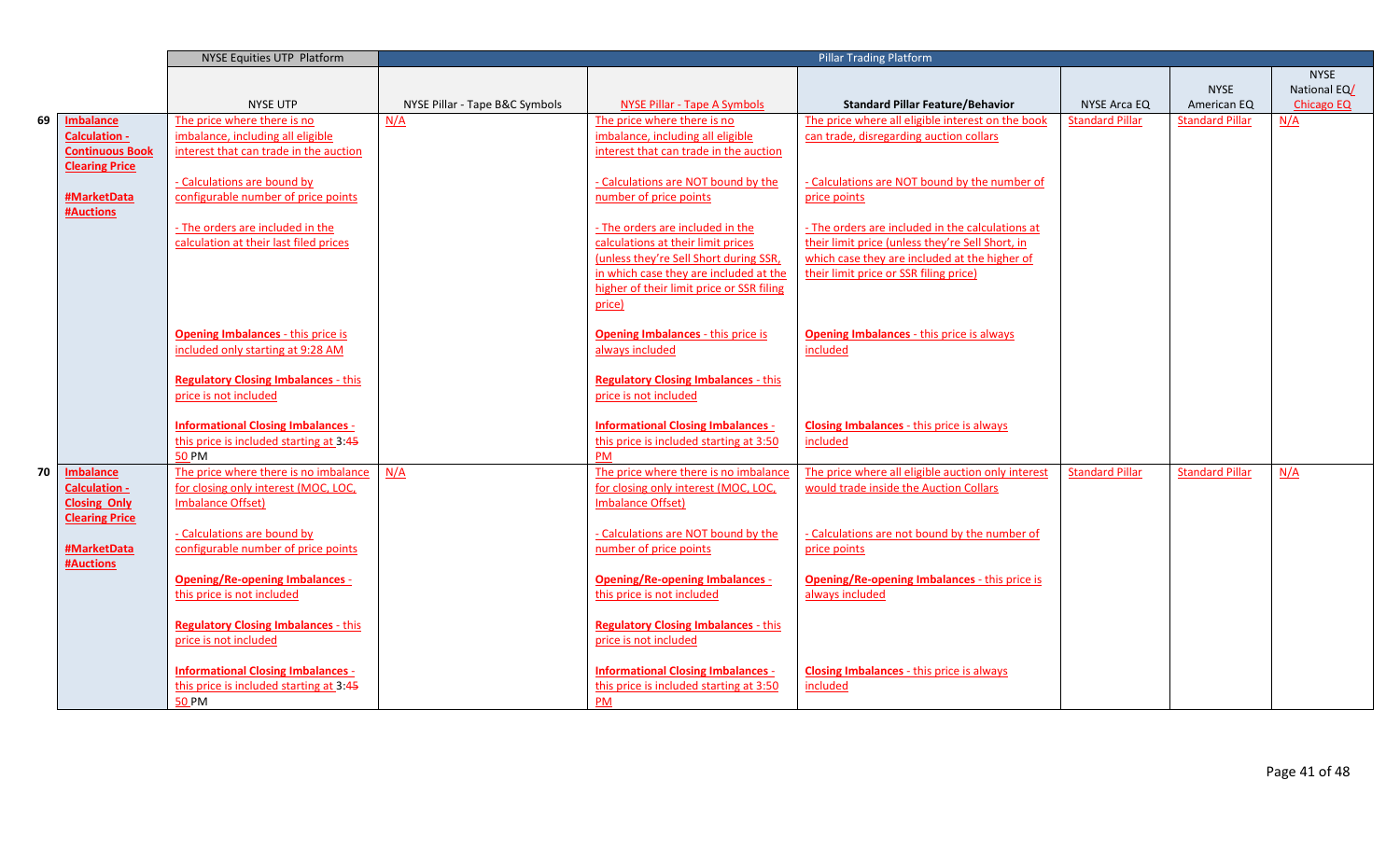|    |                                       | NYSE Equities UTP Platform           |                                |                                                     | <b>Pillar Trading Platform</b>                       |                        |                        |              |
|----|---------------------------------------|--------------------------------------|--------------------------------|-----------------------------------------------------|------------------------------------------------------|------------------------|------------------------|--------------|
|    |                                       |                                      |                                |                                                     |                                                      |                        |                        | <b>NYSE</b>  |
|    |                                       |                                      |                                |                                                     |                                                      |                        | <b>NYSE</b>            | National EQ/ |
|    |                                       | NYSE UTP                             | NYSE Pillar - Tape B&C Symbols | <b>NYSE Pillar - Tape A Symbols</b>                 | <b>Standard Pillar Feature/Behavior</b>              | <b>NYSE Arca EQ</b>    | American EQ            | Chicago EQ   |
| 71 | Imbalance                             | Not published                        | N/A                            | Standard Pillar, but can only have                  | Indicates whether or not a re-opening auction        | <b>Standard Pillar</b> | <b>Standard Pillar</b> | N/A          |
|    | <b>Calculation -</b>                  |                                      |                                | value 0 or 3 (which is set when the                 | will run.                                            |                        |                        |              |
|    | <b>Auction Indicator</b>              |                                      |                                | opening/re-opening auction won't                    |                                                      |                        |                        |              |
|    | #MarketData                           |                                      |                                | run due to transitioning to the closing<br>auction) | Can have values from 0 to 3                          |                        |                        |              |
|    | #Auctions                             |                                      |                                |                                                     |                                                      |                        |                        |              |
|    |                                       |                                      |                                |                                                     |                                                      |                        |                        |              |
|    |                                       |                                      |                                |                                                     |                                                      |                        |                        |              |
| 72 | <b>Imbalance</b>                      | Not published                        | N/A                            | <b>Standard Pillar</b>                              | Set to 1 when the stock is in an imbalance freeze    | <b>Standard Pillar</b> | <b>Standard Pillar</b> | N/A          |
|    | <b>Calculation -</b>                  |                                      |                                |                                                     | and to 0 otherwise                                   |                        |                        |              |
|    | <b>Freeze Status</b>                  |                                      |                                |                                                     |                                                      |                        |                        |              |
|    |                                       |                                      |                                |                                                     |                                                      |                        |                        |              |
|    | #MarketData                           |                                      |                                |                                                     |                                                      |                        |                        |              |
| 73 | #Auctions<br><b>New Fields on the</b> | The three new fields described in    | N/A                            | <b>Standard Pillar</b>                              | The following new fields will be added to the        | <b>Standard Pillar</b> | <b>Standard Pillar</b> | N/A          |
|    | <b>Imbalance</b>                      | Standard Pillar column will be added |                                |                                                     | end of the existing Imbalance Message (in XDP        |                        |                        |              |
|    | <b>Message</b>                        | to the Imbalance Messages, but will  |                                |                                                     | 2.x version only):                                   | * See changes in       | * See changes in       |              |
|    |                                       | always be blank                      |                                |                                                     | - Unpaired Quantity                                  | <b>Standard Pillar</b> | <b>Standard Pillar</b> |              |
|    |                                       |                                      |                                |                                                     | <b>Unpaired Side</b>                                 | column                 | column                 |              |
|    | #MarketData                           |                                      |                                |                                                     | Significant Imbalance                                |                        |                        |              |
|    | <b>#Auctions</b>                      |                                      |                                |                                                     |                                                      |                        |                        |              |
|    |                                       |                                      |                                |                                                     | For NYSE primary symbols,                            |                        |                        |              |
|    |                                       |                                      |                                |                                                     | <b>Unpaired Quantity and Unpaired Side</b>           |                        |                        |              |
|    |                                       |                                      |                                |                                                     | will reflect the side and quantity of                |                        |                        |              |
|    |                                       |                                      |                                |                                                     | unpaired at and better priced interest               |                        |                        |              |
|    |                                       |                                      |                                |                                                     | at the Reference Price. These fields                 |                        |                        |              |
|    |                                       |                                      |                                |                                                     | will be populated only for Closing                   |                        |                        |              |
|    |                                       |                                      |                                |                                                     | Imbalances - as primary symbols<br>migrate to Pillar |                        |                        |              |
|    |                                       |                                      |                                |                                                     | Significant Imbalance field will always              |                        |                        |              |
|    |                                       |                                      |                                |                                                     | be set to space until a date to be                   |                        |                        |              |
|    |                                       |                                      |                                |                                                     | announced later                                      |                        |                        |              |
|    |                                       |                                      |                                |                                                     |                                                      |                        |                        |              |
|    |                                       |                                      |                                |                                                     | For Arca and American, these three new fields        |                        |                        |              |
|    |                                       |                                      |                                |                                                     | will be set as follows:                              |                        |                        |              |
|    |                                       |                                      |                                |                                                     | - Unpaired Quantity field will be set to 0           |                        |                        |              |
|    |                                       |                                      |                                |                                                     | <b>Unpaired Side and Significant</b>                 |                        |                        |              |
|    |                                       |                                      |                                |                                                     | Imbalance fields will be set to space                |                        |                        |              |
|    |                                       |                                      |                                |                                                     |                                                      |                        |                        |              |
|    |                                       |                                      |                                |                                                     | These fields will not be added to XDP version 1.x    |                        |                        |              |
|    |                                       |                                      |                                |                                                     |                                                      |                        |                        |              |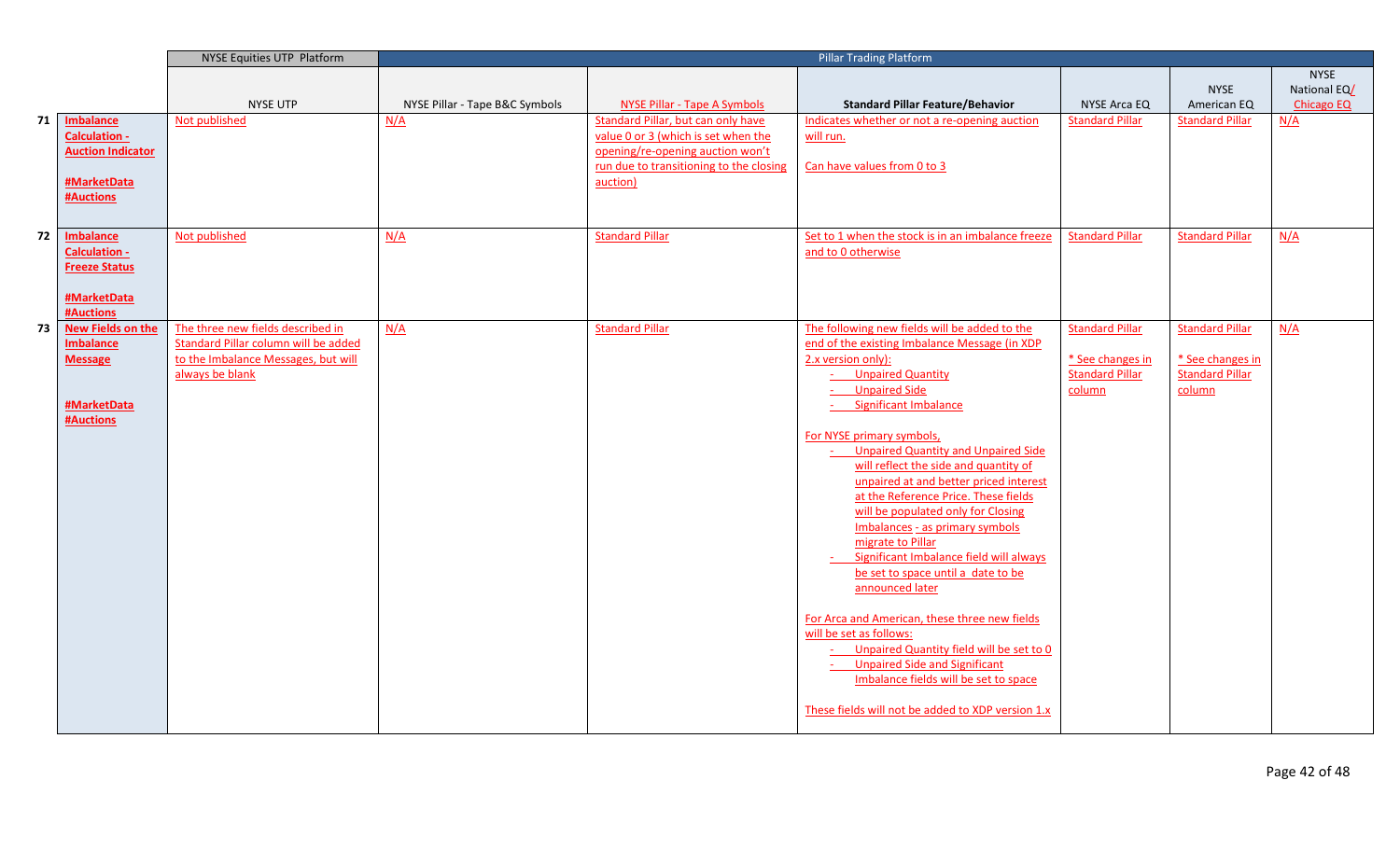|    |                                                 | <b>NYSE Equities UTP Platform</b>           |                                |                                          | Pillar Trading Platform                                              |                        |                        |                          |
|----|-------------------------------------------------|---------------------------------------------|--------------------------------|------------------------------------------|----------------------------------------------------------------------|------------------------|------------------------|--------------------------|
|    |                                                 |                                             |                                |                                          |                                                                      |                        |                        | <b>NYSE</b>              |
|    |                                                 |                                             |                                |                                          |                                                                      |                        | <b>NYSE</b>            | National EQ/             |
|    |                                                 | <b>NYSE UTP</b>                             | NYSE Pillar - Tape B&C Symbols | <b>NYSE Pillar - Tape A Symbols</b>      | <b>Standard Pillar Feature/Behavior</b>                              | NYSE Arca EQ           | American EQ            | <b>Chicago EQ</b>        |
| 74 | <b>Publication of</b>                           | Published when the stock closes. If         | N/A                            | Standard Pillar, but at each of these    | Published for primary symbols when the stock                         | <b>Standard Pillar</b> | <b>Standard Pillar</b> | N/A                      |
|    | <b>Market Center</b>                            | the stock doesn't close by 4:45 PM,         |                                | intervals it will not be re-published if | closes. It is then re-published at the following                     |                        |                        |                          |
|    | <b>Official Closing</b>                         | it's published at 4:45 PM                   |                                | the stock has not been closed or the     | times:                                                               |                        |                        |                          |
|    | Price (.M)                                      |                                             |                                | system is no longer up                   | $-4:10$ PM                                                           |                        |                        |                          |
|    |                                                 | This price doesn't get re-published         |                                |                                          | 6:30 PM                                                              |                        |                        |                          |
|    | #MarketData                                     |                                             |                                |                                          | 8:00 PM                                                              |                        |                        |                          |
|    | <b>#Auctions</b>                                |                                             |                                |                                          | Corrected consolidated close price (.9) is re-                       |                        |                        |                          |
|    |                                                 |                                             |                                |                                          | published at these same intervals if the closing                     |                        |                        |                          |
|    |                                                 |                                             |                                |                                          | auction resulted in a trade greater than or equal                    |                        |                        |                          |
|    |                                                 |                                             |                                |                                          | to a round lot                                                       |                        |                        |                          |
|    |                                                 |                                             |                                |                                          |                                                                      |                        |                        |                          |
| 75 | <b>Publication of</b>                           | <b>Official Opening Price (trade marked</b> | $\overline{\mathsf{NA}}$       | <b>Standard Pillar</b>                   | Official Opening Price is published for auction                      | <b>Standard Pillar</b> | <b>Standard Pillar</b> | $\overline{\mathsf{NA}}$ |
|    | <b>Market Center</b><br><b>Official Opening</b> | as Q) is not published                      |                                |                                          | eligible symbols as follows:<br>If the Core Auction concludes with a |                        |                        |                          |
|    | Price (.Q)                                      |                                             |                                |                                          | trade (odd lot or round lot), official                               |                        |                        |                          |
|    |                                                 |                                             |                                |                                          | opening price is sent as a separate                                  |                        |                        |                          |
|    | #MarketData                                     |                                             |                                |                                          | message with the details of the                                      |                        |                        |                          |
|    | <b>#Auctions</b>                                |                                             |                                |                                          | opening trade, marked as 'Q'                                         |                        |                        |                          |
|    |                                                 |                                             |                                |                                          | If the Core Auction concludes with a                                 |                        |                        |                          |
|    |                                                 |                                             |                                |                                          | quote, official opening price is sent                                |                        |                        |                          |
|    |                                                 |                                             |                                |                                          | after the first trade on the Exchange in                             |                        |                        |                          |
|    |                                                 |                                             |                                |                                          | the Core Session with the details of                                 |                        |                        |                          |
|    |                                                 |                                             |                                |                                          | this trade, market as 'Q'                                            |                        |                        |                          |
| 76 | Opening/Re-                                     | Stock cannot be opened/re-opened            | N/A                            | Standard Pillar, but in case of the      | Stock can be opened/re-opened on an odd lot                          | <b>Standard Pillar</b> | <b>Standard Pillar</b> | N/A                      |
|    | opening process                                 | on an odd lot trade. When                   |                                | opening, the quote that follows the      | trade. This trade will be marked with trade                          |                        |                        |                          |
|    | with odd lots                                   | opening/re-opening on a quote, the          |                                | odd lot trade will be published with     | condition 'O' (or '5' for re-opening) to XDP                         |                        |                        |                          |
|    |                                                 | quote is always published first             |                                | quote condition 'O'                      | Trades, but not to SIP                                               |                        |                        |                          |
|    | #MarketData                                     | (marked as 'O' in case of the opening)      |                                |                                          |                                                                      |                        |                        |                          |
|    | <b>#Auctions</b>                                | followed by the odd lot trade if there      |                                |                                          | As part of the opening/re-opening on a quote,                        |                        |                        |                          |
|    |                                                 | is marketable odd lot interest              |                                |                                          | an odd lot trade may occur prior to the                              |                        |                        |                          |
|    |                                                 |                                             |                                |                                          | opening/re-opening quote publication                                 |                        |                        |                          |
|    |                                                 |                                             |                                |                                          |                                                                      |                        |                        |                          |
| 77 | <b>Auction Bundling</b>                         | Sends all auction prints to SIP and XDP     | N/A                            | <b>Standard Pillar</b>                   | Early and Re-Opening Auctions are reported to                        | <b>Standard Pillar</b> | <b>Standard Pillar</b> | N/A                      |
|    | to SIP and XDP                                  | Trades as bundled                           |                                |                                          | SIP and XDP Trades as unbundled. Opening and                         |                        |                        |                          |
|    | <b>Trades</b>                                   |                                             |                                |                                          | Closing Auctions are reported to SIP as bundled,                     | * See changes in       | * See changes in       |                          |
|    |                                                 |                                             |                                |                                          | but unbundled to XDP Trades-All auction prints                       | <b>Standard Pillar</b> | <b>Standard Pillar</b> |                          |
|    | #MarketData                                     |                                             |                                |                                          | are bundled to SIP and XDP Trades                                    | column                 | column                 |                          |
|    | #Auctions                                       |                                             |                                |                                          |                                                                      |                        |                        |                          |
|    |                                                 |                                             |                                |                                          |                                                                      |                        |                        |                          |
|    |                                                 |                                             |                                |                                          |                                                                      |                        |                        |                          |
|    |                                                 |                                             |                                |                                          |                                                                      |                        |                        |                          |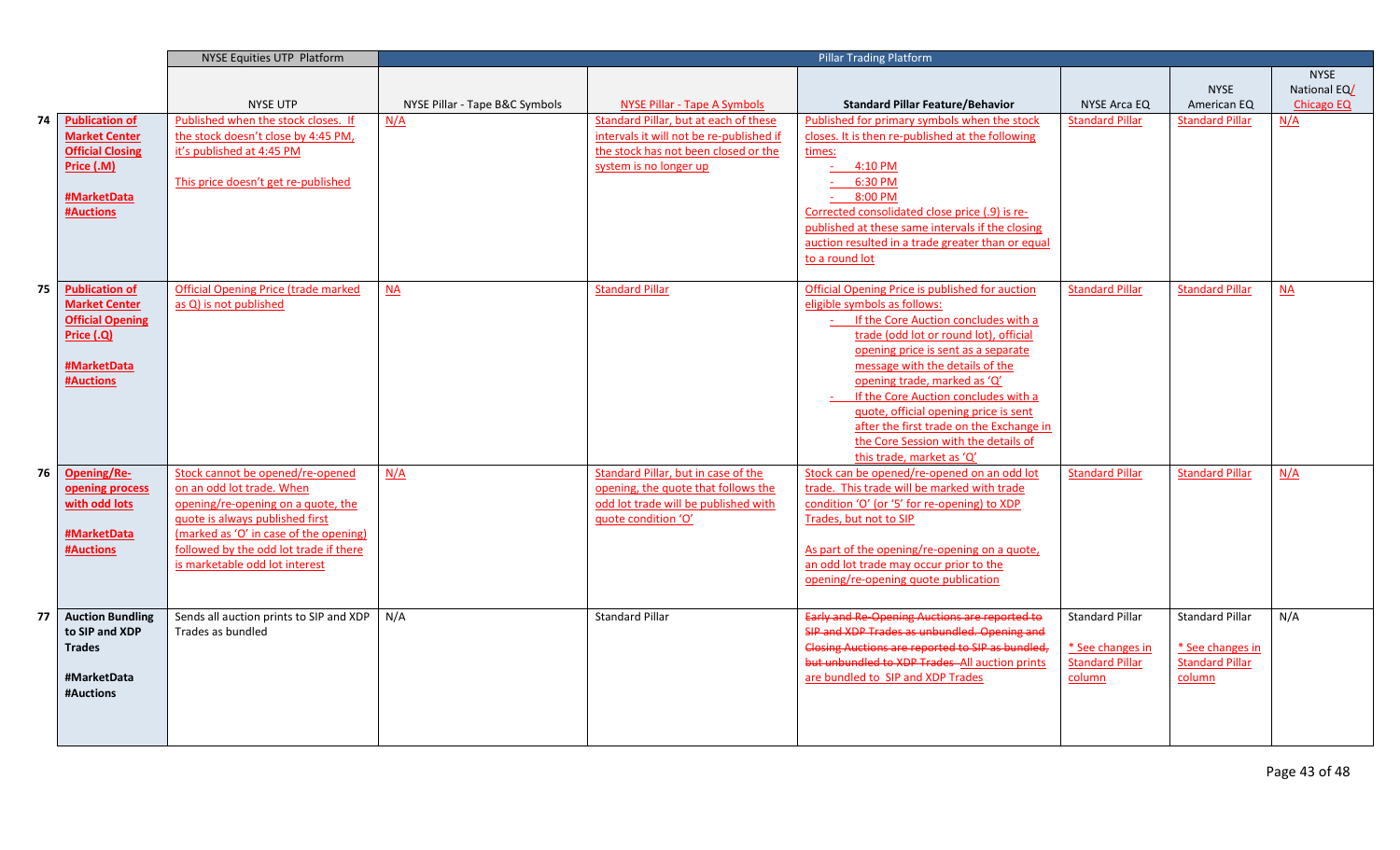|    |                                 | NYSE Equities UTP Platform                |                                |                              | <b>Pillar Trading Platform</b>                     |                        |                        |                        |
|----|---------------------------------|-------------------------------------------|--------------------------------|------------------------------|----------------------------------------------------|------------------------|------------------------|------------------------|
|    |                                 |                                           |                                |                              |                                                    |                        |                        | <b>NYSE</b>            |
|    |                                 |                                           |                                |                              |                                                    |                        | <b>NYSE</b>            | National EQ/           |
|    |                                 | <b>NYSE UTP</b>                           | NYSE Pillar - Tape B&C Symbols | NYSE Pillar - Tape A Symbols | <b>Standard Pillar Feature/Behavior</b>            | NYSE Arca EQ           | American EQ            | <b>Chicago EQ</b>      |
| 78 | <b>T Time Security</b>          | <b>Supports T Time Security Status to</b> | <b>Standard Pillar</b>         | <b>Standard Pillar</b>       | Doesn't support T Time Security Status to XDP      | <b>Standard Pillar</b> | <b>Standard Pillar</b> | <b>Standard Pillar</b> |
|    | <b>Status</b>                   | XDP                                       |                                |                              |                                                    |                        |                        |                        |
|    | #MarketData<br><b>#Auctions</b> |                                           |                                |                              |                                                    |                        |                        |                        |
| 79 | <b>Order Behavior</b>           | Starting at the order acceptance time,    | N/A                            | <b>Standard Pillar</b>       | When the early session startsStarting at the       | <b>Standard Pillar</b> | <b>Standard Pillar</b> | N/A                    |
|    | prior to                        | orders arriving prior to an IPO/Direct    |                                |                              | order acceptance time, orders arriving prior to    |                        |                        |                        |
|    | <b>IPO/Direct Listing</b>       | Listing opening are ranked (and           |                                |                              | an IPO/Direct Listing opening for primary          | * See changes in       | * See changes in       |                        |
|    | Opening                         | displayed orders are displayed to XDP     |                                |                              | symbols are ranked (and displayed orders are       | <b>Standard Pillar</b> | <b>Standard Pillar</b> |                        |
|    |                                 | Integrated Feed for their display         |                                |                              | displayed to XDP Integrated Feed for their         | column                 | column                 |                        |
|    | #MarketData                     | quantity)                                 |                                |                              | display quantity)                                  |                        |                        |                        |
|    | #OrderHandling                  |                                           |                                |                              |                                                    |                        |                        |                        |
|    | #Auctions                       |                                           |                                |                              |                                                    |                        |                        |                        |
| 80 | Sell Short Re-                  | If SSR is in effect, resting Sell Short   | N/A                            | <b>Standard Pillar</b>       | Sell Short orders are not re-priced prior to the   | <b>Standard Pillar</b> | <b>Standard Pillar</b> | N/A                    |
|    | pricing for the                 | orders are re-priced to the higher of     |                                |                              | auction- For auction eligible symbols Sell Short   |                        |                        |                        |
|    | <b>Auctions</b>                 | their limit price or SSR filing price:    |                                |                              | orders during SSR are re-priced to the higher of   | * See changes in       | * See changes in       |                        |
|    |                                 | At the scheduled opening                  |                                |                              | their limit price or SSR filing price prior to the | <b>Standard Pillar</b> | <b>Standard Pillar</b> |                        |
|    | #MarketData                     | time (9:30 am) for the                    |                                |                              | auction:                                           | column                 | column                 |                        |
|    | #OrderHandling                  | opening auction                           |                                |                              | - At the scheduled opening time (9:30)             |                        |                        |                        |
|    | #Auctions                       | At the time of the halt for               |                                |                              | At the time of the halt for re-opening             |                        |                        |                        |
|    |                                 | the re-opening auction                    |                                |                              | auction (see item 61 for more details              |                        |                        |                        |
|    |                                 | At the scheduled closing                  |                                |                              | on behavior at the time of the halt)               |                        |                        |                        |
|    |                                 | time $(4pm/1pm)$                          |                                |                              | At the scheduled closing time                      |                        |                        |                        |
|    |                                 |                                           |                                |                              | (4pm/1pm) (see item 63 for more                    |                        |                        |                        |
|    |                                 |                                           |                                |                              | details on behavior at the scheduled               |                        |                        |                        |
|    |                                 |                                           |                                |                              | closing time)                                      |                        |                        |                        |
| 81 | <b>Retail Price</b>             | There is no indication on XDP             | <b>Standard Pillar</b>         | <b>Standard Pillar</b>       | Retail Price Improvement message (message          | <b>Standard Pillar</b> | N/A                    | N/A                    |
|    | Improvement                     | Integrated Feed on whether RPI            |                                |                              | type 114) is published when RPI interest is        |                        |                        |                        |
|    | <b>Message on XDP</b>           | interest exists                           |                                |                              | added or removed between the best bid and          |                        |                        |                        |
|    | <b>Integrated Feed</b>          |                                           |                                |                              | best offer price                                   |                        |                        |                        |
|    |                                 |                                           |                                |                              |                                                    |                        |                        |                        |
|    | #MarketData                     |                                           |                                |                              |                                                    |                        |                        |                        |
|    | #OrderHandling                  |                                           |                                |                              |                                                    |                        |                        |                        |
|    |                                 |                                           |                                |                              |                                                    |                        |                        |                        |
|    |                                 |                                           |                                |                              |                                                    |                        |                        |                        |
|    |                                 |                                           |                                |                              |                                                    |                        |                        |                        |
|    |                                 |                                           |                                |                              |                                                    |                        |                        |                        |
|    |                                 |                                           |                                |                              |                                                    |                        |                        |                        |
|    |                                 |                                           |                                |                              |                                                    |                        |                        |                        |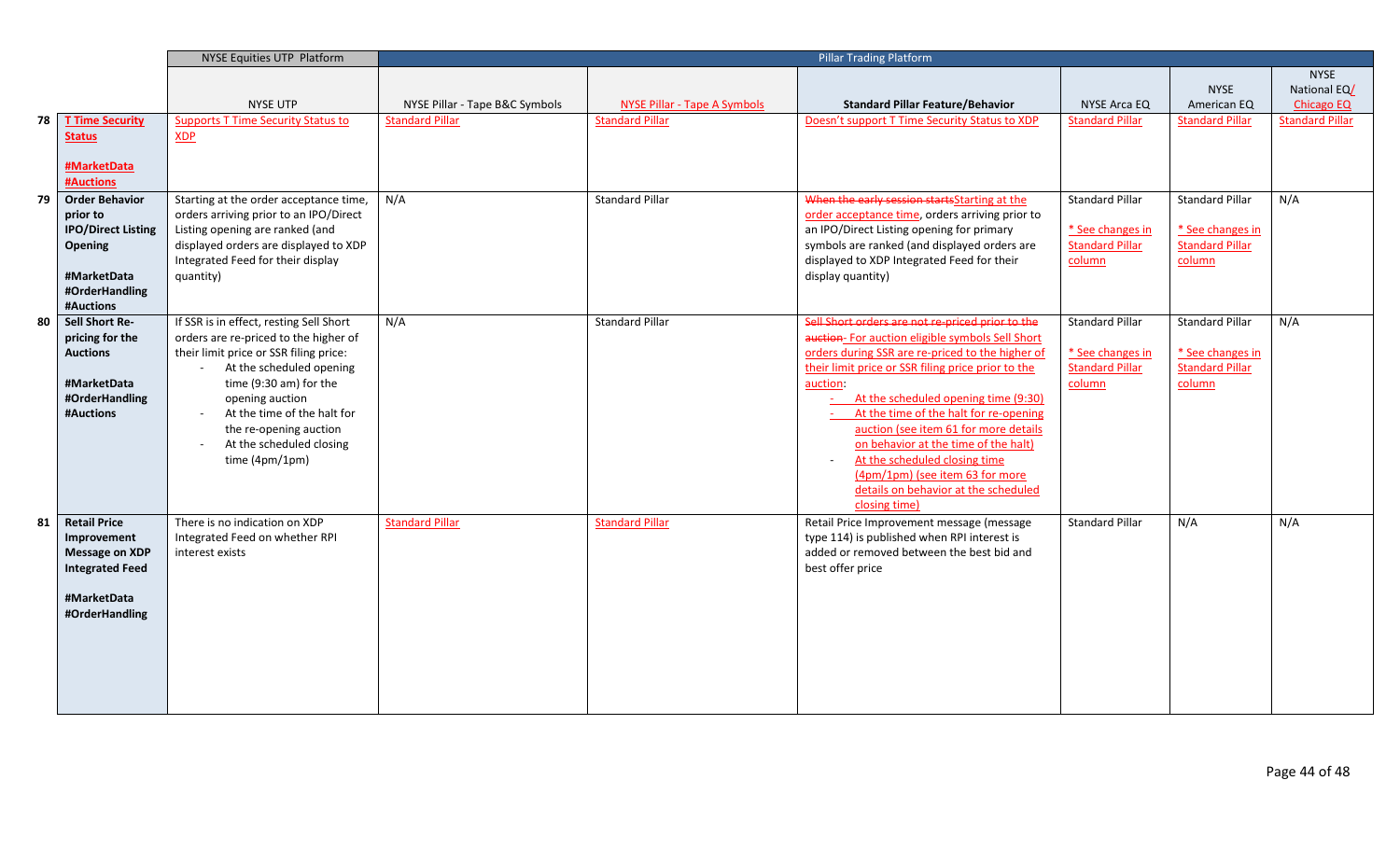| NYSE Equities UTP Platform |                        |                                        | <b>Pillar Trading Platform</b> |                                     |                                                    |                        |                        |                        |
|----------------------------|------------------------|----------------------------------------|--------------------------------|-------------------------------------|----------------------------------------------------|------------------------|------------------------|------------------------|
|                            |                        |                                        |                                |                                     |                                                    |                        |                        | <b>NYSE</b>            |
|                            |                        |                                        |                                |                                     |                                                    |                        | <b>NYSE</b>            | National EQ/           |
|                            |                        | <b>NYSE UTP</b>                        | NYSE Pillar - Tape B&C Symbols | <b>NYSE Pillar - Tape A Symbols</b> | <b>Standard Pillar Feature/Behavior</b>            | NYSE Arca EQ           | American EQ            | <b>Chicago EQ</b>      |
| 82                         | Security Type on       | NYSE has different values for Security | <b>Standard Pillar</b>         | <b>Standard Pillar</b>              | All Pillar markets will support the Security Types | <b>Standard Pillar</b> | <b>Standard Pillar</b> | Standard Pillar        |
|                            | <b>Symbol Index</b>    | Types than Arca/American/National      |                                |                                     | that are currently defined for                     |                        |                        |                        |
|                            | <b>Mapping Message</b> |                                        |                                |                                     | Arca/American/National). Please refer to XDP       |                        |                        |                        |
|                            |                        |                                        |                                |                                     | Common Client specification for the list of        |                        |                        |                        |
|                            | #MarketData            |                                        |                                |                                     | values                                             |                        |                        |                        |
|                            |                        |                                        |                                |                                     |                                                    |                        |                        |                        |
|                            |                        |                                        |                                |                                     |                                                    |                        |                        |                        |
|                            |                        |                                        |                                |                                     |                                                    |                        |                        |                        |
|                            |                        |                                        |                                |                                     |                                                    |                        |                        |                        |
|                            |                        |                                        |                                |                                     |                                                    |                        |                        |                        |
|                            |                        |                                        |                                |                                     |                                                    |                        |                        |                        |
|                            |                        |                                        |                                |                                     |                                                    |                        |                        |                        |
| 83                         | <b>Delete Messages</b> | When trading in a security is closed   | <b>Standard Pillar</b>         | <b>Standard Pillar</b>              | When trading in a security is closed for the day,  | Standard Pillar        | <b>Standard Pillar</b> | <b>Standard Pillar</b> |
|                            | for unexecuted         | for the day, a Security Status 'X' is  |                                |                                     | a Security Status 'X' is sent and unexecuted       |                        |                        |                        |
|                            | orders when a          | sent, unexecuted orders are cancelled  |                                |                                     | orders are cancelled, but explicit Delete Order    |                        |                        |                        |
|                            | security is closed     | and explicit Delete Order Messages     |                                |                                     | Messages are not sent                              |                        |                        |                        |
|                            |                        | are sent                               |                                |                                     |                                                    |                        |                        |                        |
|                            | #MarketData            |                                        |                                |                                     |                                                    |                        |                        |                        |
|                            |                        |                                        |                                |                                     |                                                    |                        |                        |                        |
|                            |                        |                                        |                                |                                     |                                                    |                        |                        |                        |
|                            |                        |                                        |                                |                                     |                                                    |                        |                        |                        |
|                            |                        |                                        |                                |                                     |                                                    |                        |                        |                        |
|                            |                        |                                        |                                |                                     |                                                    |                        |                        |                        |
|                            |                        |                                        |                                |                                     |                                                    |                        |                        |                        |
| 84                         | Set Slow               | Set Slow Securities are traded         | <b>Standard Pillar</b>         | <b>Standard Pillar</b>              | No Set Slow Securities, all stocks are trading     | <b>Standard Pillar</b> | <b>Standard Pillar</b> | Standard Pillar        |
|                            | <b>Securities</b>      | manually by the DMM.                   |                                |                                     | automatically.                                     |                        |                        |                        |
|                            |                        |                                        |                                |                                     |                                                    |                        |                        |                        |
|                            | #General               | Quotes are published with quote        |                                |                                     |                                                    |                        |                        |                        |
|                            | #OrderHandling         | condition 'W' to SIP and XDP BBO       |                                |                                     |                                                    |                        |                        |                        |
|                            | #MarketData            |                                        |                                |                                     |                                                    |                        |                        |                        |
|                            |                        |                                        |                                |                                     |                                                    |                        |                        |                        |
|                            |                        |                                        |                                |                                     |                                                    |                        |                        |                        |
|                            |                        |                                        |                                |                                     |                                                    |                        |                        |                        |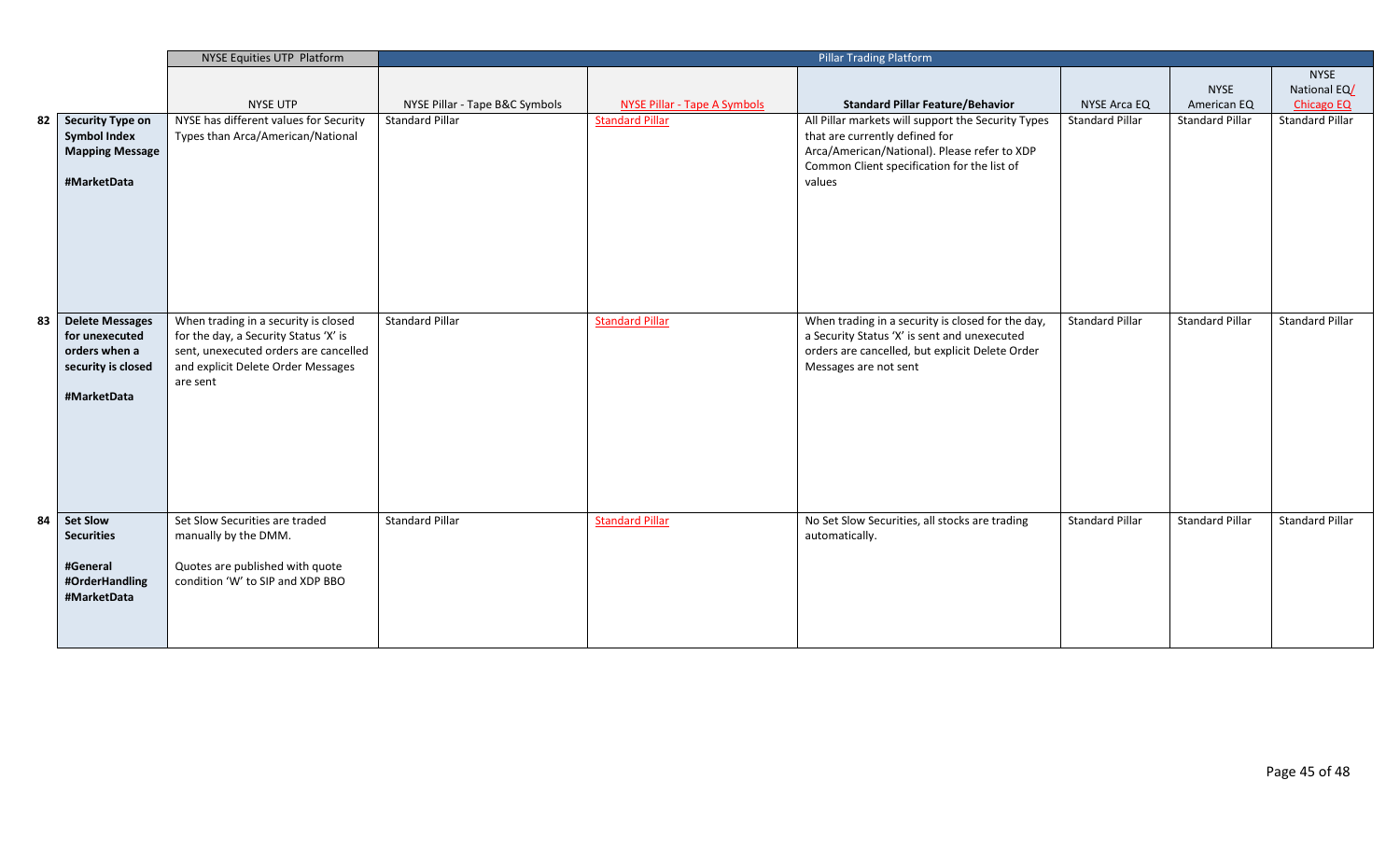## **Document Version History**

| Date              | <b>Document Version #</b> | <b>Change Summary</b>                                                                                                                                                                                                                                                                                                                                                                                                                                                                                                                                                                                                                                                                                                                                                                                                                                                                                                                                                                     |
|-------------------|---------------------------|-------------------------------------------------------------------------------------------------------------------------------------------------------------------------------------------------------------------------------------------------------------------------------------------------------------------------------------------------------------------------------------------------------------------------------------------------------------------------------------------------------------------------------------------------------------------------------------------------------------------------------------------------------------------------------------------------------------------------------------------------------------------------------------------------------------------------------------------------------------------------------------------------------------------------------------------------------------------------------------------|
| November 15, 2019 | 14.0                      | Updates highlighted in the following cells:<br>Row 26 Add Liquidity Only (ALO) Order, column NYSE American EQ<br>Row 28 Day ISO and Day ISO ALO Orders, column NYSE American EQ<br>Row 29 Do Not Ship (DNS) Order/Non-Routable Limit Order, column NYSE American EQ<br>Row 30 Zero Display Reserve Order/Non-Displayed Limit Order, column NYSE American EQ<br>Row 31 MPL Order, column NYSE American EQ<br>Row 34 Minimum Trade Size and Minimum Fill, column NYSE American EQ<br>Row 38 LULD Re-pricing, column NYSE American EQ<br>Row 39 Repricing of Resting Limit Orders when Attempting to Quote through an Away Market, column NYSE American EQ<br>Row 57 d-Quotes / D Order, column NYSE Pillar - Tape B&C Symbols, NYSE Pillar - Tape A Symbols                                                                                                                                                                                                                                 |
| August 27, 2019   | 13.0                      | Relabeled "NYSE National EQ" Column as "NYSE National EQ/Chicago EQ".<br>Minor differences between NYSE National and NYSE Chicago noted in rows 13, 47, and 52.<br>Updates highlighted in the following cells:<br>Row 19 Auction Imbalance Publication Triggers, Times and Intervals, columns NYSE UTP; NYSE Pillar - Tape A Symbols; Standard Pillar<br>Feature/Behavior<br>Row 44 Retail Liquidity Program, column NYSE Pillar - Tape B&C Symbols                                                                                                                                                                                                                                                                                                                                                                                                                                                                                                                                       |
| July 16, 2019     | 12.0                      | Updates highlighted in the following cells:<br>NEW Row 84 Set Slow Securities                                                                                                                                                                                                                                                                                                                                                                                                                                                                                                                                                                                                                                                                                                                                                                                                                                                                                                             |
| June 26, 2019     | 11.0                      | Updates highlighted in the following cells:<br>Row 1 Order Entry Time & Hours of Operation, column NYSE Pillar - Tape B&C Symbols<br>Row 63 Behavior at scheduled closing time (4:00 PM), column NYSE Pillar - Tape B&C Symbols<br>NEW Row 83 Delete Messages for unexecuted orders when a security is closed                                                                                                                                                                                                                                                                                                                                                                                                                                                                                                                                                                                                                                                                             |
| May 20, 2019      | 10.0                      | Updates highlighted in the following cells:<br>Introduction - added note regarding the meaning of #Gateways throughout the document<br>Row 1 Order Entry Time & Hours of Operation, column NYSE UTP<br>Row 4 Price, LastPx Formats on Outgoing Gateway Messages & XDP Price Scale, columns NYSE UTP; NYSE Pillar - Tape B&C Symbols; NYSE<br>Pillar - Tape A Symbols; Standard Pillar Feature/Behavior<br>Row 19 Auction Imbalance Publication Triggers, Times and Intervals, column NYSE UTP<br>Row 20, Regulatory Imbalance Publication Time, column NYSE UTP<br>Row 38, LULD Re-pricing, column NYSE Pillar - Tape B&C Symbols<br>Row 45 Retail Taker and RPI Order Behavior, columns NYSE UTP; Standard Pillar Feature/Behavior<br>Row 57 d-Quotes / D Order, columns NYSE UTP; Standard Pillar Feature/Behavior<br>Row 58 Pre-Auction Freeze Processing, column NYSE Pillar - Tape A Symbols<br>Row 67 Imbalances Calculation - Reference Price, column NYSE Pillar - Tape A Symbols |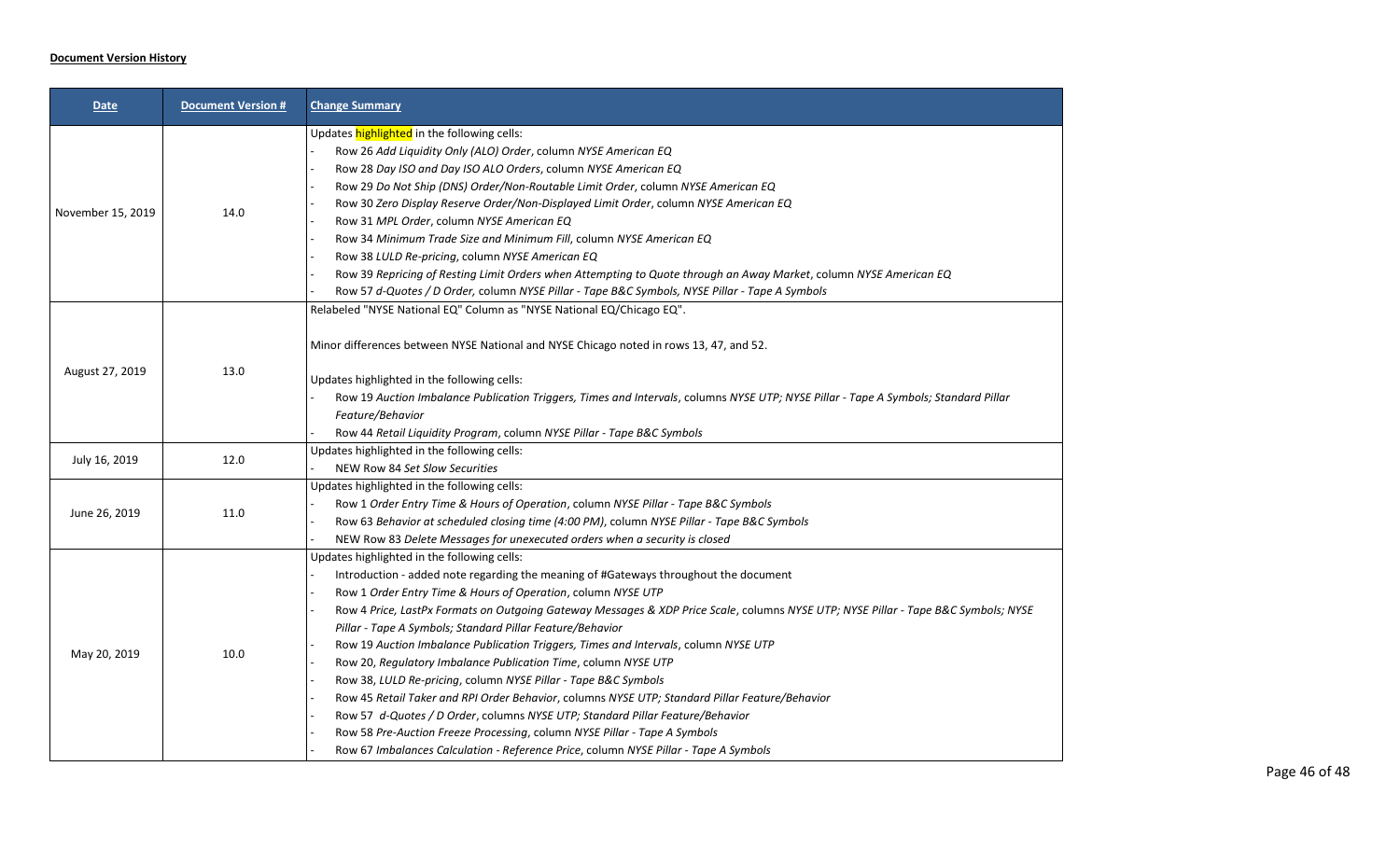|                   |     | Row 69 Imbalance Calculation - Continuous Book Clearing Price, column NYSE UTP                                                                    |
|-------------------|-----|---------------------------------------------------------------------------------------------------------------------------------------------------|
|                   |     | Row 70 Imbalance Calculation - Closing Only Clearing Price, column NYSE UTP                                                                       |
|                   |     | Row 73 New Fields on the Imbalance Message, column Standard Pillar Feature/Behavior                                                               |
|                   |     | NEW Row 81 Retail Price Improvement Message on XDP Integrated Feed                                                                                |
|                   |     | NEW Row 82 Security Type on Symbol Index Mapping Message                                                                                          |
|                   |     | Updates highlighted in the following cells:                                                                                                       |
|                   |     | Row 4 Price & LastPx Formats on Outgoing Messages, column Standard Pillar Feature/Behavior                                                        |
|                   |     | Row 45 Retail Taker and RPI Order Behavior, columns NYSE UTP; Standard Pillar Feature/Behavior                                                    |
|                   | 9.0 | Row 63 Behavior at scheduled closing time (4:00 PM), columns Standard Pillar Feature/Behavior; NYSE Arca EQ; NYSE American EQ                     |
| February 21, 2019 |     | Row 65 Significant Imbalance, column Standard Pillar Feature/Behavior                                                                             |
|                   |     | Row 73 New Fields on the Imbalance Message; column Standard Pillar                                                                                |
|                   |     | Feature/Behavior                                                                                                                                  |
|                   |     | NEW Row 80 Sell Short Re-pricing for the Auctions                                                                                                 |
|                   |     | Updates highlighted in the following cells:                                                                                                       |
|                   |     | Row 5 ExecID and ExecRefID, column NYSE UTP                                                                                                       |
|                   |     | Row 14 Max Order Price, column NYSE Pillar - Tape A Symbols                                                                                       |
|                   |     | Row 19 Auction Imbalance Publication Triggers, Times and Intervals, column NYSE Pillar - Tape A Symbols                                           |
|                   |     | Row 37 Self-Trade Prevention in parity market model, columns NYSE UTP; NYSE Pillar - Tape B&C Symbols; NYSE Pillar - Tape A Symbols               |
| January 14, 2019  | 8.0 | Row 53 Order Types & Modifiers - NYSE Availability by Symbol Tape A vs. Tape B&C column NYSE Pillar - Tape B&C Symbols                            |
|                   |     | Row 57 d-Quotes / D Order; columns NYSE Pillar - Tape B&C Symbols; NYSE Pillar - Tape A Symbols                                                   |
|                   |     | Row 62 Halt Overlapping the Close; column Standard Pillar Feature/Behavior                                                                        |
|                   |     | Row 65 Significant Imbalance; column Standard Pillar Feature/Behavior                                                                             |
|                   |     | Row 73 New Fields on the Imbalance Message; column Standard Pillar Feature/Behavior                                                               |
|                   |     | NEW Row 79 Order Behavior prior to IPO/Direct Listing Opening                                                                                     |
|                   |     | Updated with track changes in preparation for - migration of NYSE primary listed symbols (Tape A) to the NYSE Pillar platform; functional changes |
|                   |     | to the other markets currently trading on the NYSE Pillar Platform.                                                                               |
| November 19, 2018 | 7.0 |                                                                                                                                                   |
|                   |     | Updated introduction with background information for these changes.                                                                               |
|                   |     | Updated the following sections:                                                                                                                   |
| March 23, 2018    | 6.0 | "Reserve Order" - Reserve Quantity validation on mixed lots.                                                                                      |
|                   |     | "MPL Order" - MPL IOC OrderQty validation on odd lots.                                                                                            |
|                   |     | "Minimum Trade Size" - MinQty validation on DNS/Non-Routable Limit, MOO, LOO, and Market Day orders.<br>$\sim$                                    |
| February 8, 2018  | 5.0 | Added support for NYSE National Equities.                                                                                                         |
|                   |     | Updated the following sections:                                                                                                                   |
|                   |     | "Done for Day Messages" – added detail regarding OrigClOrdID field                                                                                |
| January 4, 2018   | 4.0 | "Cancel and Cancel-Replace Handling" - added detail regarding the handling of a Cancel or Cancel/Replace Request to change the                    |
|                   |     |                                                                                                                                                   |
|                   |     | quantity of an order in a pending state, that is then fully executed or cancelled before the change can be applied                                |
| November 17, 2017 | 3.0 | Updated the section "ExecID and ExecRefID" - added details regarding CCG FIX tags ERCReferenceNumber (9440), ExpERCReferenceNumber (9579)         |
|                   |     | and PrevExpERCReferenceNumber (9704)                                                                                                              |